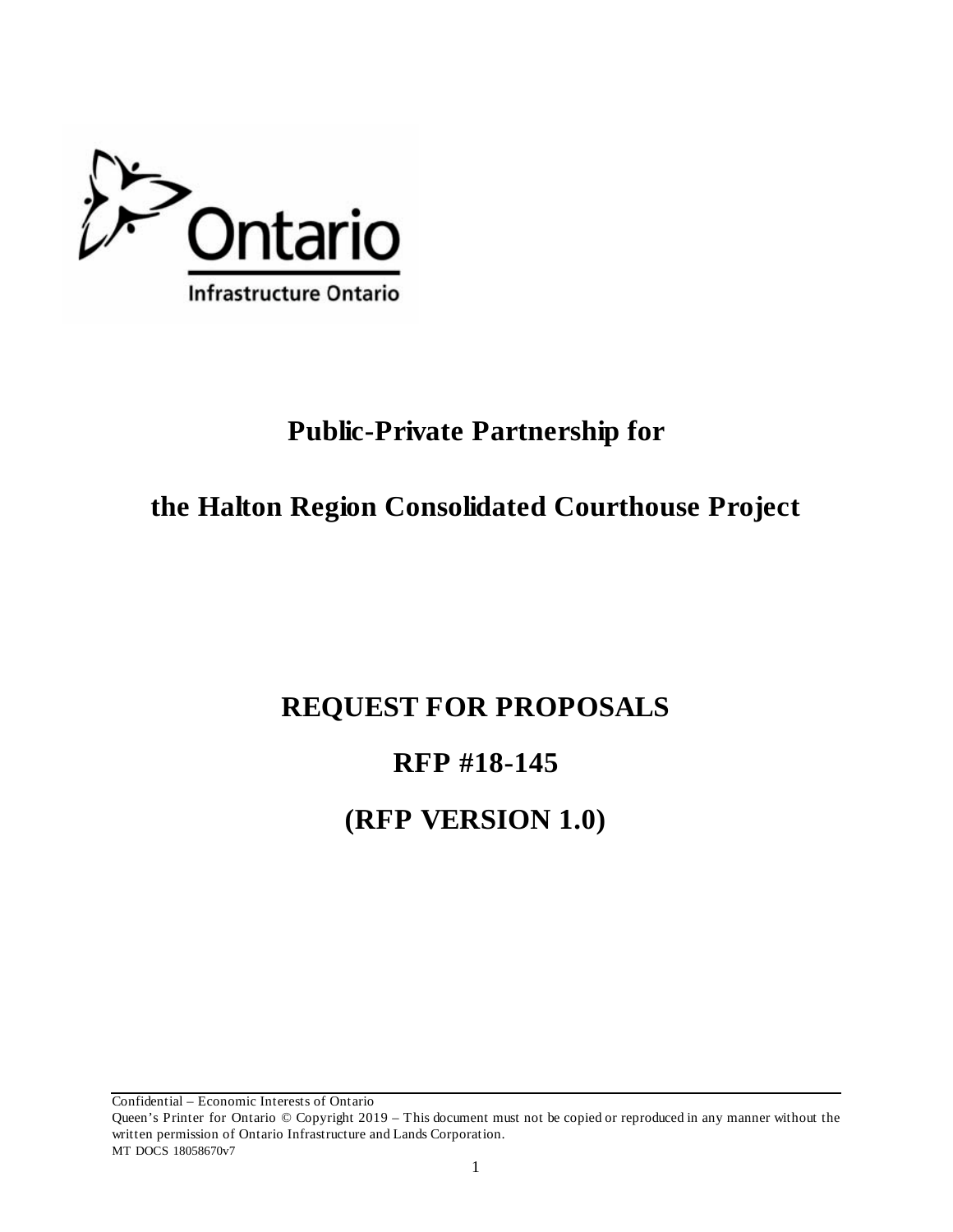# **TABLE OF CONTENTS**

#### **Page**

| 1.1   |                                                                                 |
|-------|---------------------------------------------------------------------------------|
| 1.2   |                                                                                 |
| 1.3   |                                                                                 |
| 1.4   |                                                                                 |
|       |                                                                                 |
| 2.1   |                                                                                 |
| 2.2   |                                                                                 |
| 2.3   |                                                                                 |
| 2.4   |                                                                                 |
| 2.5   |                                                                                 |
|       |                                                                                 |
| 3.1   |                                                                                 |
| 3.2   |                                                                                 |
| 3.2.1 |                                                                                 |
| 3.2.2 |                                                                                 |
| 3.2.3 |                                                                                 |
| 3.3   |                                                                                 |
| 3.3.1 | Communications with Municipalities, Other Government Authorities, Utilities and |
|       | Other Persons 9                                                                 |
| 3.3.2 |                                                                                 |
| 3.3.3 |                                                                                 |
| 3.3.4 | Restrictions on Communications between Proponents – No Collusion 11             |
| 3.4   |                                                                                 |
| 3.4.1 |                                                                                 |
| 3.4.2 |                                                                                 |
| 3.5   |                                                                                 |

Confidential – Economic Interests of Ontario

Queen's Printer for Ontario © Copyright 2019 – This document must not be copied or reproduced in any manner without the written permission of Ontario Infrastructure and Lands Corporation. MT DOCS 18058670v7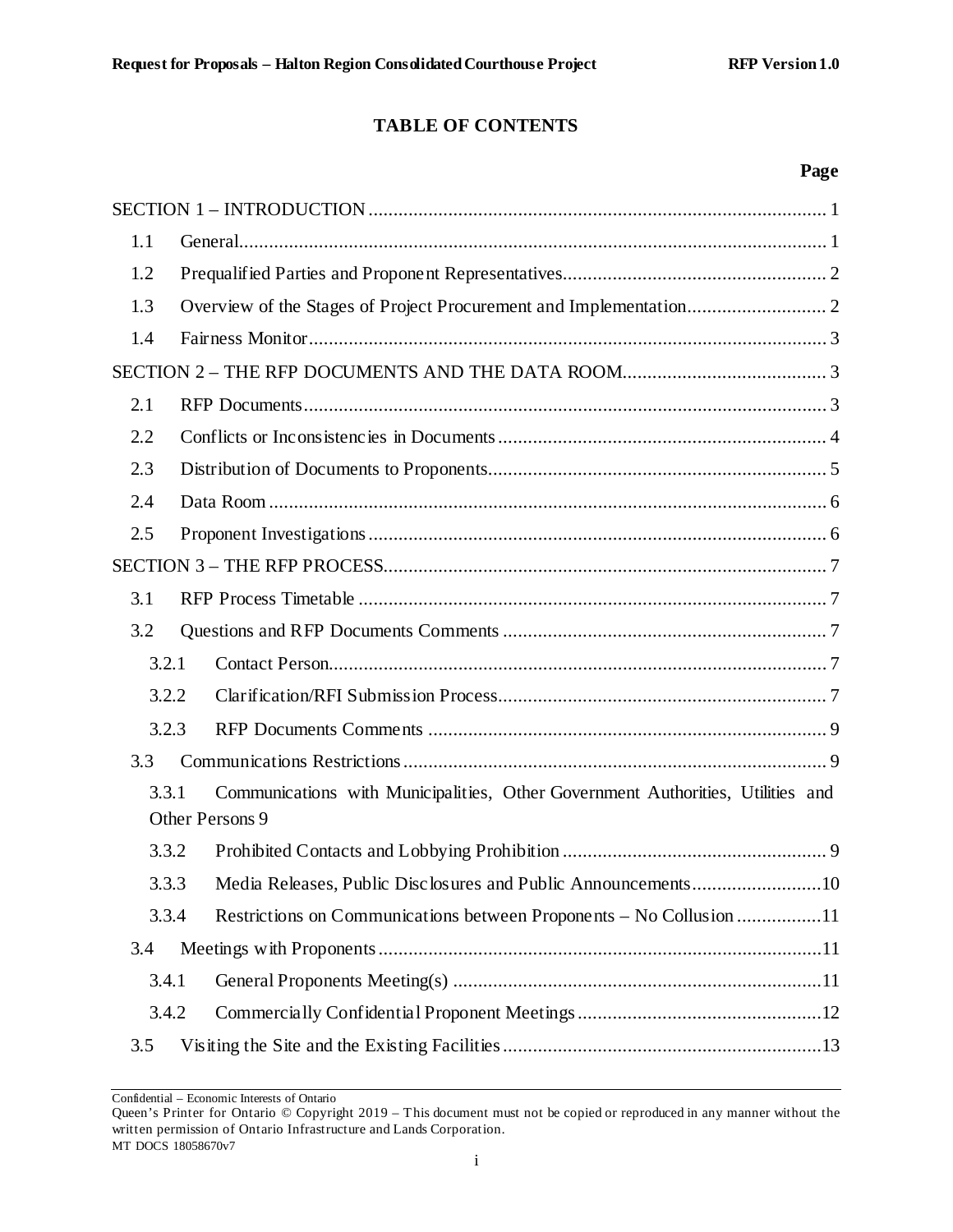|      | 3.5.1  |                                                                         |  |
|------|--------|-------------------------------------------------------------------------|--|
|      | 3.5.2  |                                                                         |  |
|      | 3.5.3  |                                                                         |  |
| 3.6  |        | Changes to Proponents and Proponent Team Members and Key Individuals 15 |  |
| 3.7  |        |                                                                         |  |
| 3.8  |        | Freedom of Information, Confidentiality and Copyright Matters19         |  |
|      | 3.8.1  |                                                                         |  |
|      | 3.8.2  |                                                                         |  |
|      | 3.8.3  |                                                                         |  |
|      | 3.8.4  |                                                                         |  |
|      | 3.8.5  |                                                                         |  |
| 3.9  |        |                                                                         |  |
|      | 3.9.1  |                                                                         |  |
|      | 3.9.2  |                                                                         |  |
|      | 3.9.3  |                                                                         |  |
|      |        |                                                                         |  |
| 3.10 |        |                                                                         |  |
| 3.11 |        |                                                                         |  |
|      | 3.11.1 |                                                                         |  |
|      | 3.11.2 |                                                                         |  |
|      | 3.11.3 |                                                                         |  |
|      |        | SECTION 4 - PROPOSAL - FORM AND CONTENT REQUIREMENTS28                  |  |
|      |        |                                                                         |  |
|      |        | SECTION 5 - SUBMISSION, WITHDRAWAL, MODIFICATION OF THE PROPOSAL AND    |  |
| 5.1  |        |                                                                         |  |
| 5.2  |        |                                                                         |  |
| 5.3  |        |                                                                         |  |
| 5.4  |        |                                                                         |  |
| 5.5  |        |                                                                         |  |

Queen's Printer for Ontario © Copyright 2019 – This document must not be copied or reproduced in any manner without the written permission of Ontario Infrastructure and Lands Corporation. MT DOCS 18058670v7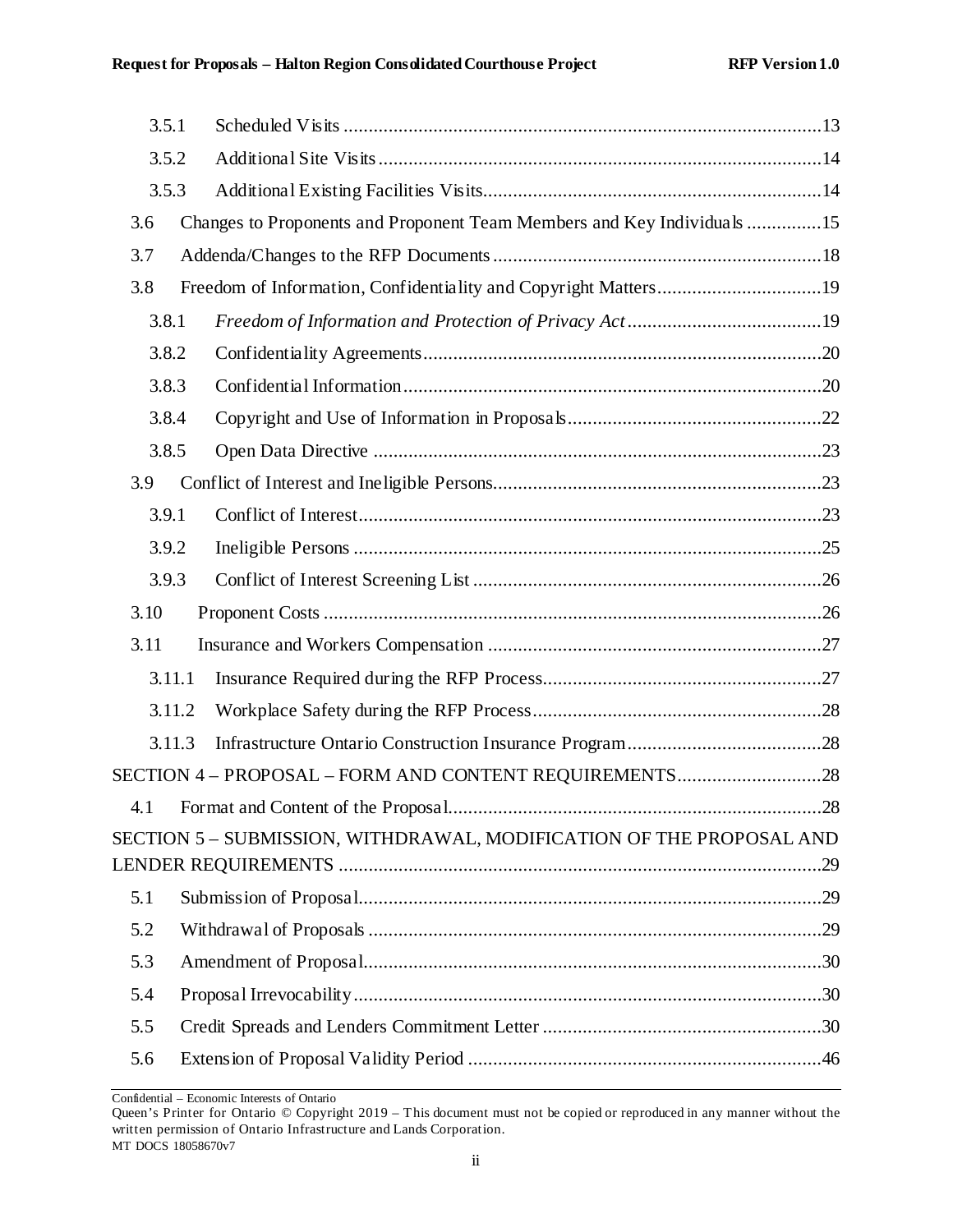| 5.7 |       |                                                                                    |
|-----|-------|------------------------------------------------------------------------------------|
|     |       | SECTION 6 - EVALUATION, CLARIFICATION AND VERIFICATION OF PROPOSALS.48             |
| 6.1 |       |                                                                                    |
| 6.2 |       |                                                                                    |
| 6.3 |       |                                                                                    |
| 6.4 |       |                                                                                    |
| 6.5 |       |                                                                                    |
|     | 6.5.1 |                                                                                    |
|     | 6.5.2 |                                                                                    |
|     | 6.5.3 |                                                                                    |
|     | 6.5.4 |                                                                                    |
|     | 6.5.5 |                                                                                    |
|     | 6.5.6 |                                                                                    |
|     | 6.5.7 |                                                                                    |
|     | 6.5.8 |                                                                                    |
|     |       | SECTION 7 - GENERAL EVALUATION AND DISQUALIFICATION PROVISIONS53                   |
|     | 7.1.1 | Sponsors' Discretion in Determining Compliance, Scoring and Ranking 53             |
|     | 7.1.2 |                                                                                    |
|     |       | SECTION 8 - COMPETITION, NEGOTIATIONS AND THE IDENTIFICATION OF A                  |
|     |       |                                                                                    |
| 8.1 |       | Evaluation Results and the Identification of a Preferred Proponent or Negotiations |
|     |       |                                                                                    |
|     |       |                                                                                    |
| 9.1 |       | Identification of the Preferred Proponent and the Letter of Credit 57              |
| 9.2 |       |                                                                                    |
| 9.3 |       |                                                                                    |
|     |       | SECTION 10 - GENERAL LEGAL MATTERS AND RIGHT TO ACCEPT OR REJECT 62                |
|     | 10.1  |                                                                                    |
|     | 10.2  |                                                                                    |
|     | 10.3  |                                                                                    |

Confidential – Economic Interests of Ontario

Queen's Printer for Ontario © Copyright 2019 – This document must not be copied or reproduced in any manner without the written permission of Ontario Infrastructure and Lands Corporation. MT DOCS 18058670v7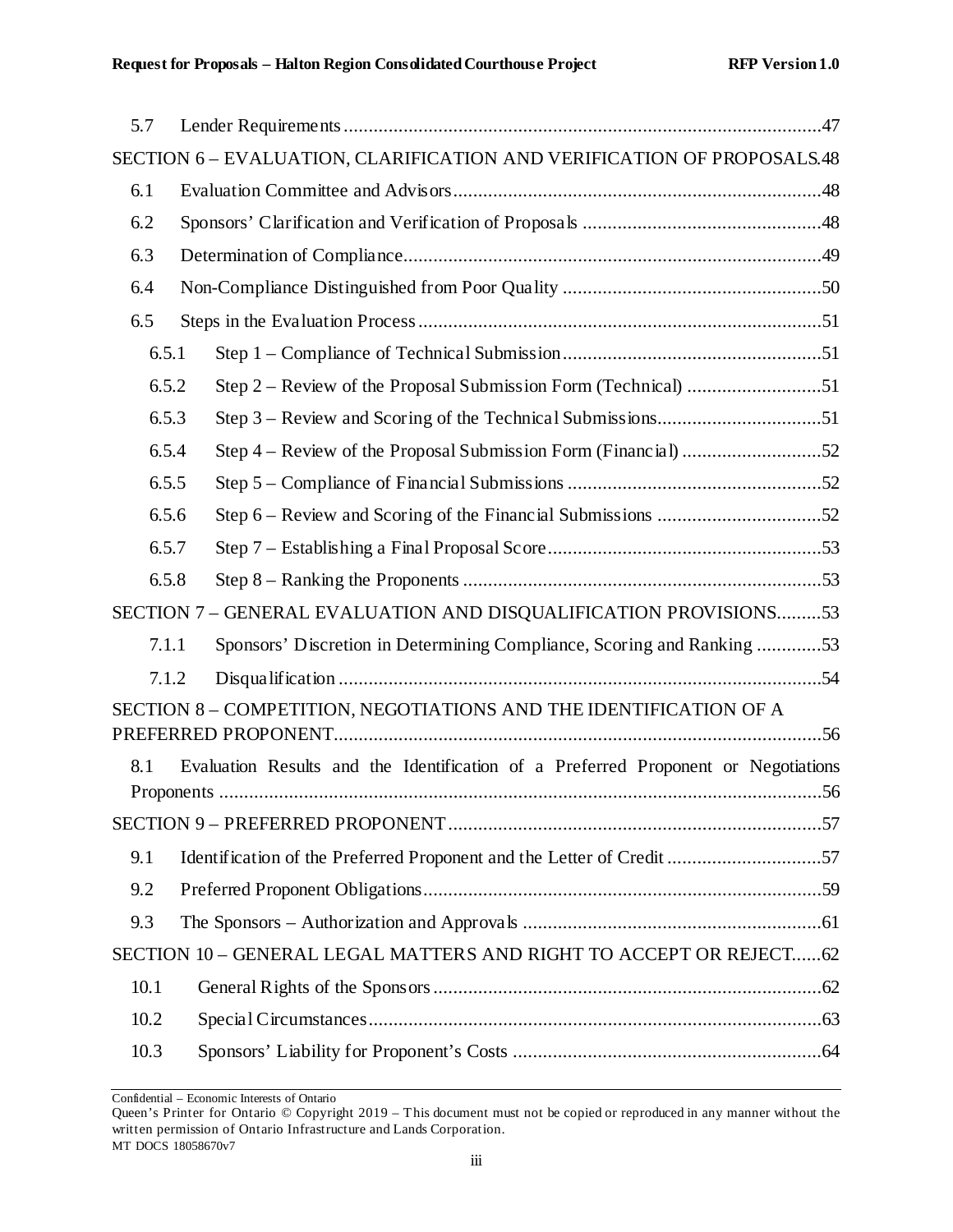| 10.3.3 |  |
|--------|--|
| 10.4   |  |
| 10.5   |  |
| 10.6   |  |
|        |  |
|        |  |
| 12.1   |  |
| 12.2   |  |

Queen's Printer for Ontario © Copyright 2019 – This document must not be copied or reproduced in any manner without the written permission of Ontario Infrastructure and Lands Corporation. MT DOCS 18058670v7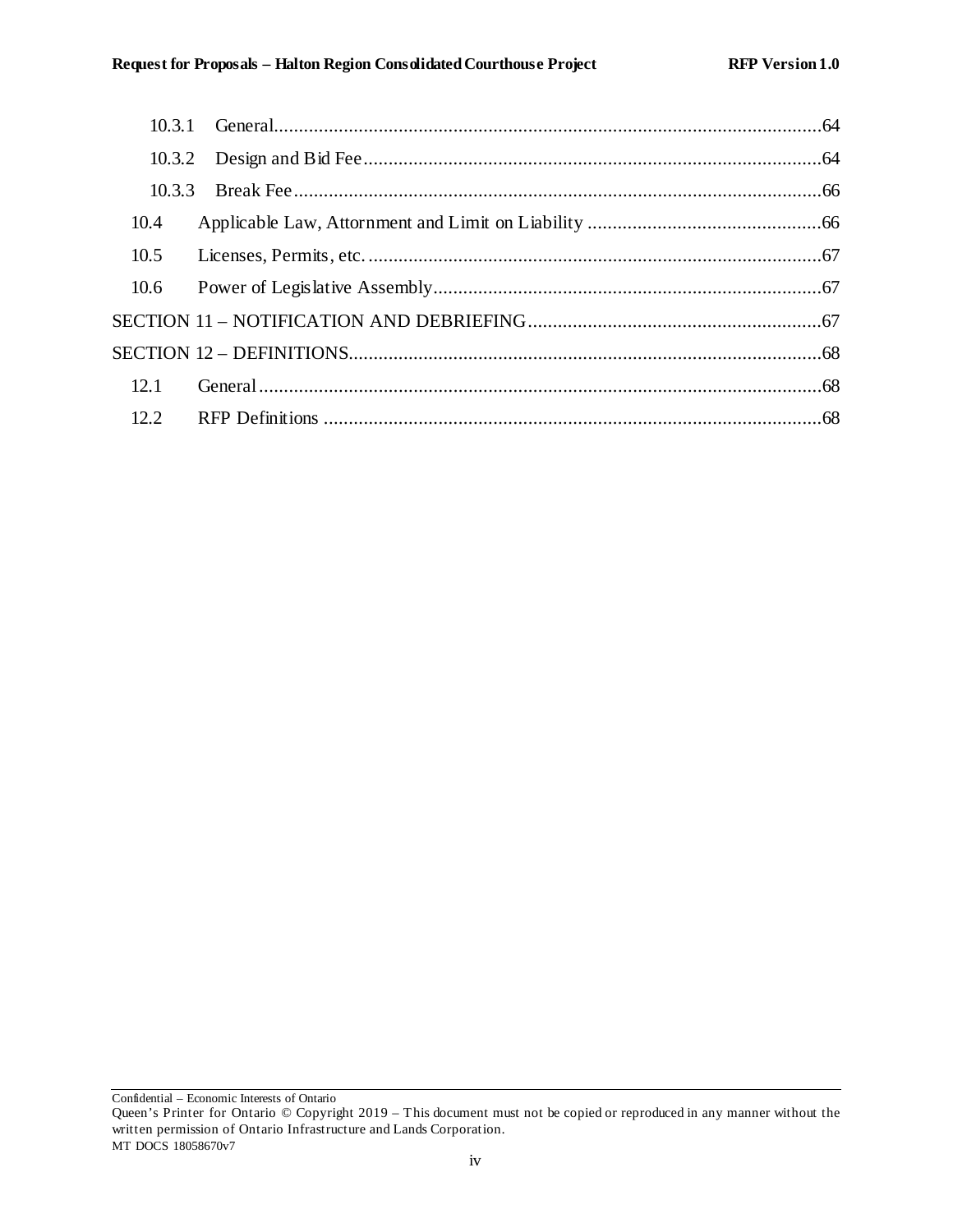- SCHEDULE 1 RFP DATA SHEET
- SCHEDULE 2 PROPONENT CONSULTATION PROCESS
- SCHEDULE 3 SUBMISSION REQUIREMENTS AND EVALUATION CRITERIA
	- PART 1 TECHNICAL SUBMISSION REQUIREMENTS
	- PART 2 FINANCIAL SUBMISSION REQUIREMENTS
	- PART 3 ALTERNATIVE AND SEPARATE PRICES
	- PART 4 PROPOSAL FORMAT AND EVALUATION
- SCHEDULE 4 PROPOSAL SUBMISSION FORMS
- SCHEDULE 4A PARTICIPANT CONFLICT SCREENING LIST
- SCHEDULE 5 PROPONENT TEAM MEMBER DECLARATION
- SCHEDULE 5A CERTIFICATE OF OFFICER
- SCHEDULE 6 PRICE SUBMISSION FORM
- SCHEDULE 6A PRICE SUBMISSION FORM FOR CONSTRUCTION PERIOD PAYMENTS
- SCHEDULE 7 **[INTENTIONALLY DELETED]**
- SCHEDULE 8 STANDBY LETTER OF CREDIT
- SCHEDULE 9 FORM OF PROJECT AGREEMENT
- SCHEDULE 10 SUMMARY OF PROPOSAL COST FORM

Queen's Printer for Ontario © Copyright 2019 – This document must not be copied or reproduced in any manner without the written permission of Ontario Infrastructure and Lands Corporation. MT DOCS 18058670v7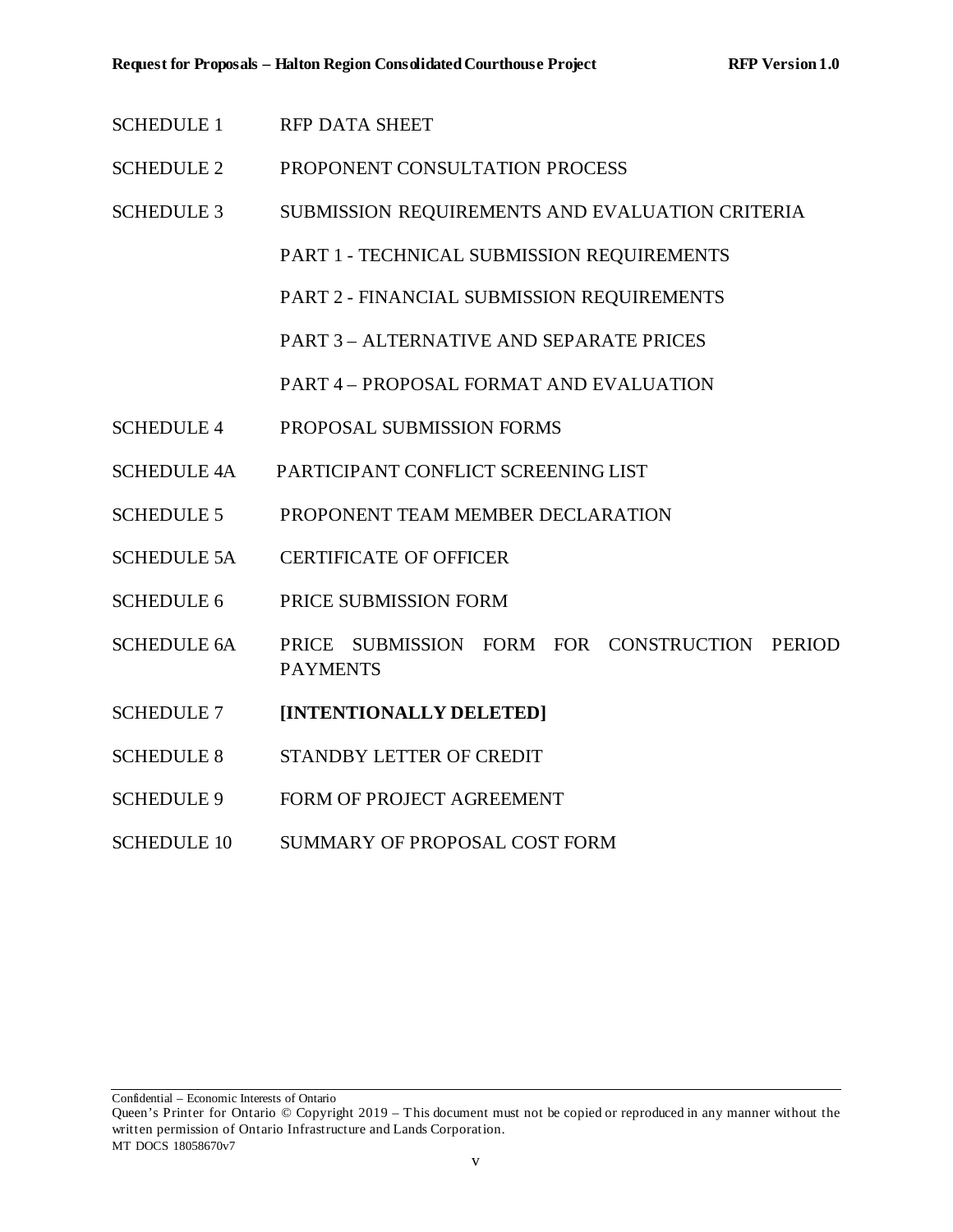#### **REQUEST FOR PROPOSALS**

## <span id="page-6-0"></span>**SECTION 1 – INTRODUCTION**

#### <span id="page-6-1"></span>**1.1 General**

(1) This Request for Proposals ("**RFP**") is issued by Her Majesty the Queen in Right of Ontario, as represented by the Minister of Infrastructure, as represented by Ontario Infrastructure and Lands Corporation ("**Infrastructure Ontario**", also known as "**OILC**", "**IO**" or "**Contracting Authority**") or any successor thereto, in conjunction with the Ministry of the Attorney General of Ontario (sometimes referred to as the "**Client**"). Infrastructure Ontario and the Client are collectively referred to as the "**Sponsors**" for the purposes of this RFP.

(2) In this RFP, Prequalified Parties that submit documents in response to this RFP are referred to as "**Proponents**" and their submissions, as may be revised by RFP Sections [5.3](#page-35-0) and [5.5,](#page-35-2) if applicable, are referred to as "**Proposals**". The entity that is selected by the Sponsors to enter into the Project Agreement is referred to as the "**Preferred Proponent**". For the purposes of convenience, in this RFP the expression "**Proponents**" also includes Prequalified Parties prior to the submission of their Proposals.

(3) Except as provided in RFP Section  $1.1(3)(a)$ , the procurement process to select a Preferred Proponent shall commence with the issuance of this RFP and shall terminate on Financial Close or on the expiration of the Proposal Validity Period (or extended Proposal Validity Period, if applicable) whichever is first (the "**RFP Process**"). Except as provided in RFP Section [10.3.3,](#page-71-0) only Proponents that submit a Proposal in accordance with this RFP will acquire any rights under the RFP. Except as provided in RFP Sections [3.8.2](#page-25-0) and [3.8.3](#page-25-1) and except for the Sponsors' obligation to pay a Break Fee or a Design and Bid Fee, as applicable, all rights and obligations arising out of the RFP (the bidding contract or "**Contract A**") terminate either on the cancellation of this RFP Process by the Sponsors, if such cancellation occurs, or,

- <span id="page-6-2"></span>(a) for the Preferred Proponent, on Financial Close (providing Commercial Close is reached prior to the expiration of the Proposal Validity Period, or extended Proposal Validity Period, if applicable); and
- (b) for the Proponents that are not the Preferred Proponent, on the expiration of the Proposal Validity Period (or extended Proposal Validity Period, if applicable) or Financial Close, whichever occurs first.

(4) Infrastructure Ontario will manage the RFP Process on behalf of the Sponsors and Infrastructure Ontario shall be the single point of contact for Proponents on behalf of the Sponsors. During the RFP Process, Proponents shall contact Infrastructure Ontario only through the Contact Person as set out in RFP Section [3.2.1.](#page-12-3)

Queen's Printer for Ontario © Copyright 2019 – This document must not be copied or reproduced in any manner without the written permission of Ontario Infrastructure and Lands Corporation.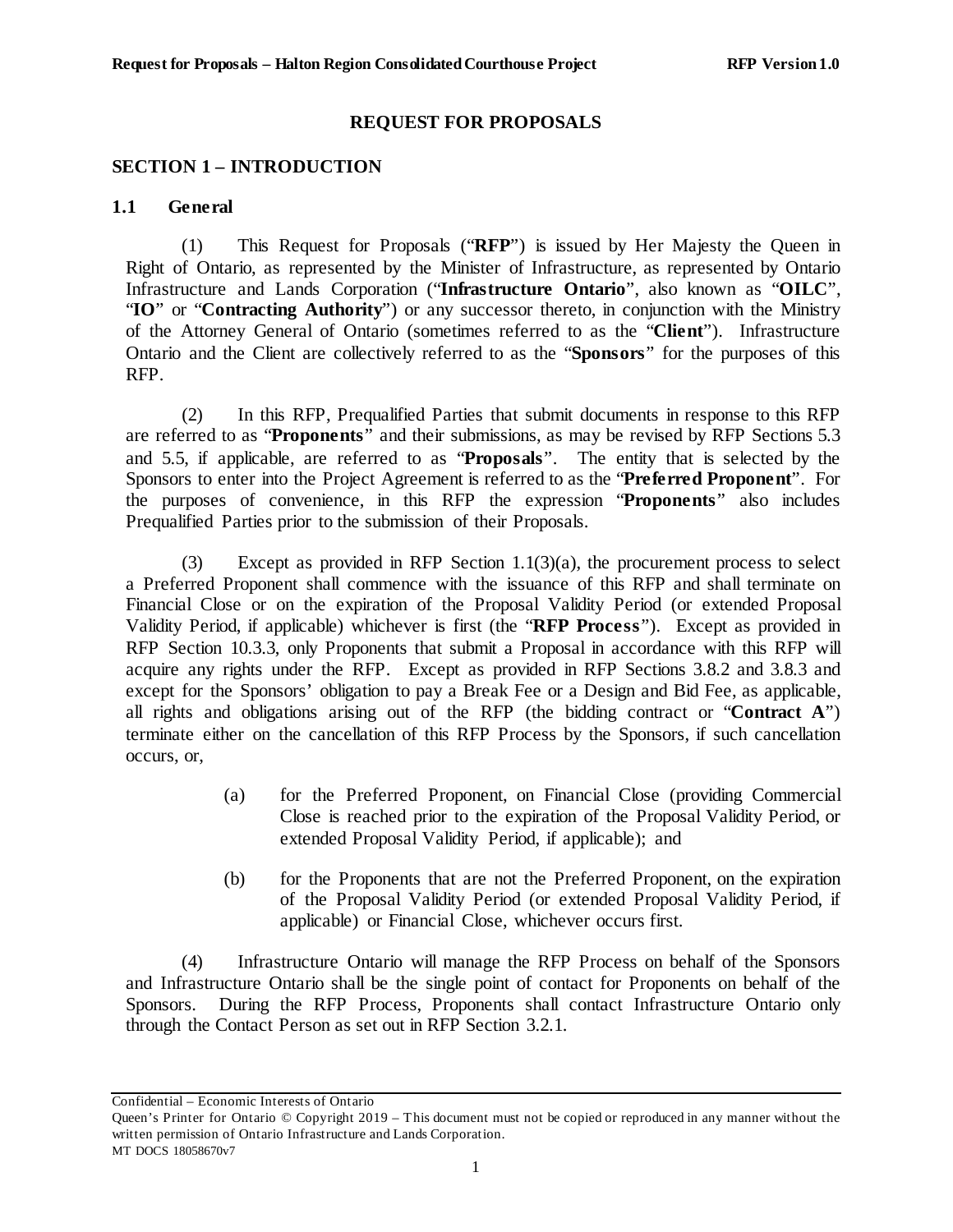(5) The Project to which this RFP applies has been approved to proceed as a publicprivate partnership. The Ministry of Infrastructure's ("**MOI**") "**Building a Better Tomorrow: An Infrastructure Planning, Financing and Procurement Framework for Ontario's Public Sector**" sets out five fundamental principles for the procurement of public infrastructure, including the Project, as follows:

- (a) The public interest is paramount;
- (b) Value for the investment of public money must be demonstrated;
- (c) Appropriate public control and ownership must be maintained;
- (d) Accountability must be maintained; and
- (e) Fair, transparent and efficient processes must be used.

(6) A brief description of the project that is the subject of this RFP (the "**Project**") is set out in the RFP Data Sheet. A detailed description of the Project is contained in the documentation in the Data Room.

(7) While the Sponsors will manage the procurement process in respect of the Project, the Preferred Proponent, subject to the requirements and conditions of the RFP Documents, would actually enter into the Project Agreement with the party or parties named as the signing party or parties in the RFP Data Sheet (the "**Signing Parties**"). Unless listed as Signing Parties to the Project Agreement in the RFP Data Sheet, neither Infrastructure Ontario nor the Government of Ontario will be parties to the Project Agreement.

## <span id="page-7-0"></span>**1.2 Prequalified Parties and Proponent Representatives**

(1) Subject to RFP Section [3.6,](#page-20-0) only those parties that were prequalified through the Project's Request for Qualifications ("**RFQ**") process that preceded this RFP are eligible to participate in the RFP Process. The prequalified parties are listed in the RFP Data Sheet ("**Prequalified Parties**"). The prequalification documents submitted by each of the Prequalified Parties in the RFQ process that preceded and was with respect to this RFP Process are referred to as a Prequalified Party's "**Prequalification Submission**".

(2) All correspondence from the Sponsors to a Proponent will be sent to the person identified, in the Proponent's Prequalification Submission, to receive information and notices on behalf of the Proponent (the "**Proponent Representative**"). Each Proponent is solely responsible to ensure that all contact information of the Proponent Representative is accurate and updated at all times during the RFP Process. Proponents may update or revise their Proponent Representatives' information by notifying the Contact Person, in writing.

# <span id="page-7-1"></span>**1.3 Overview of the Stages of Project Procurement and Implementation**

(1) The Sponsors will carry out the procurement and implementation of the Project in accordance with the following stages:

Confidential – Economic Interests of Ontario

Queen's Printer for Ontario © Copyright 2019 – This document must not be copied or reproduced in any manner without the written permission of Ontario Infrastructure and Lands Corporation. MT DOCS 18058670v7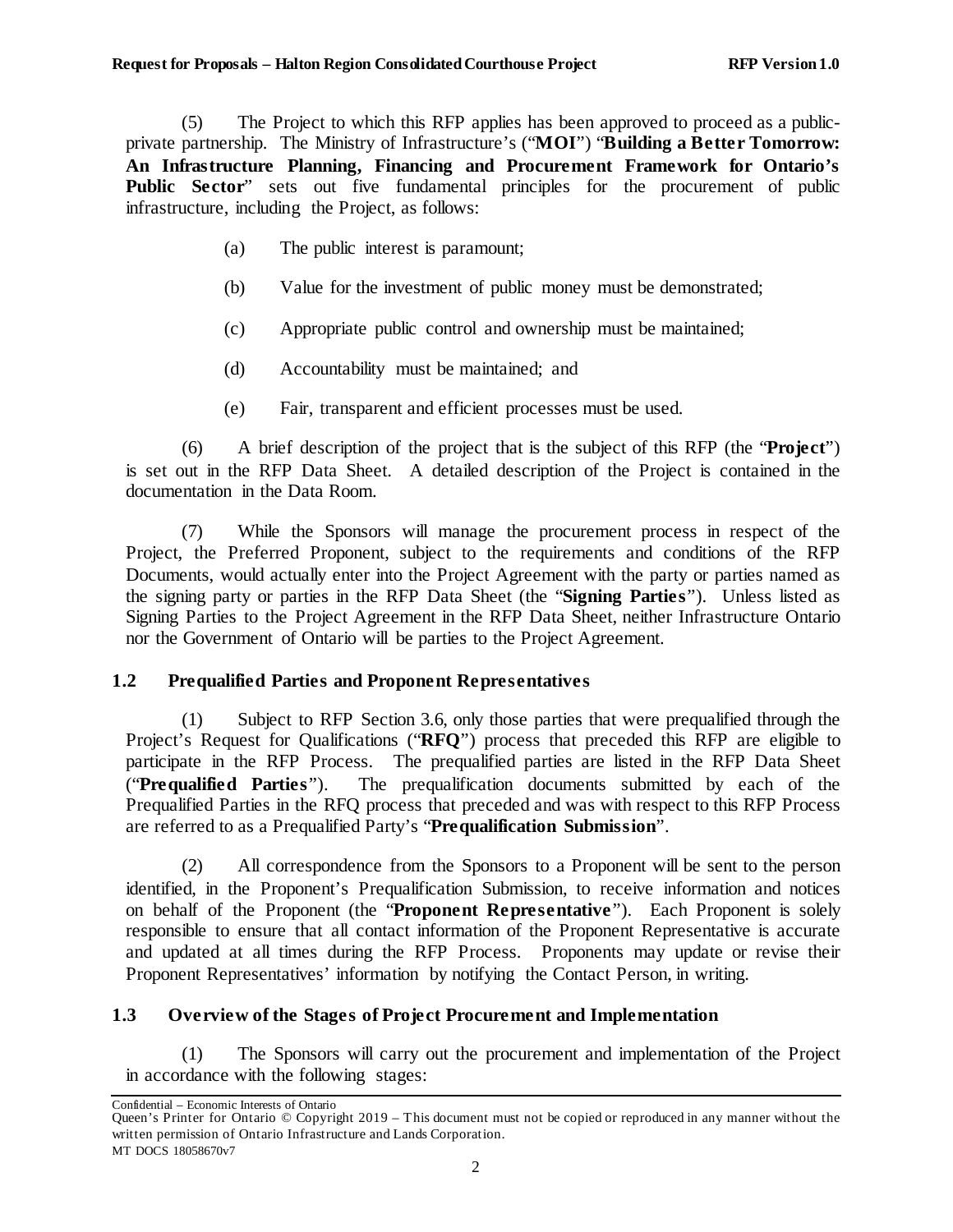(a) Stage 1 – Prequalification Stage

The prequalification stage ("**Prequalification Stage**") preceded the RFP Process and identified the Prequalified Parties. The Prequalification Stage is a stand-alone independent stage and is complete once the Prequalified Parties are identified by the Sponsors (whether identified initially as Prequalified Parties or added subsequently in accordance with the RFQ documents) and have received notification by the Sponsors that they are prequalified for the RFP Process.

(b) Stage 2 – RFP Procurement Process

The RFP procurement process is the competitive procurement process described in detail in this RFP.

(c) Stage 3 – Implementation of the Project Agreement

Once the Signing Parties have executed the Project Agreement, the terms and conditions of the Project Agreement shall determine how the Project is to proceed.

#### <span id="page-8-0"></span>**1.4 Fairness Monitor**

(1) The Sponsors have retained the Fairness Monitor named in the RFP Data Sheet to monitor the RFP Process.

## <span id="page-8-1"></span>**SECTION 2 – THE RFP DOCUMENTS AND THE DATA ROOM**

#### <span id="page-8-2"></span>**2.1 RFP Documents**

- (1) The RFP Documents (the "**RFP Documents**") are:
	- (a) this RFP;
	- (b) Schedule 1 RFP Data Sheet;
	- (c) Schedule 2 Proponent Consultation Process;
	- (d) Schedule 3 Submission Requirements and Evaluation Criteria consisting of:
		- (i) Part 1 Technical Submission Requirements;
		- (ii) Part 2 Financial Submission Requirements;
		- (iii) Part 3 Alternative and Separate Prices; and

Confidential – Economic Interests of Ontario

Queen's Printer for Ontario © Copyright 2019 – This document must not be copied or reproduced in any manner without the written permission of Ontario Infrastructure and Lands Corporation. MT DOCS 18058670v7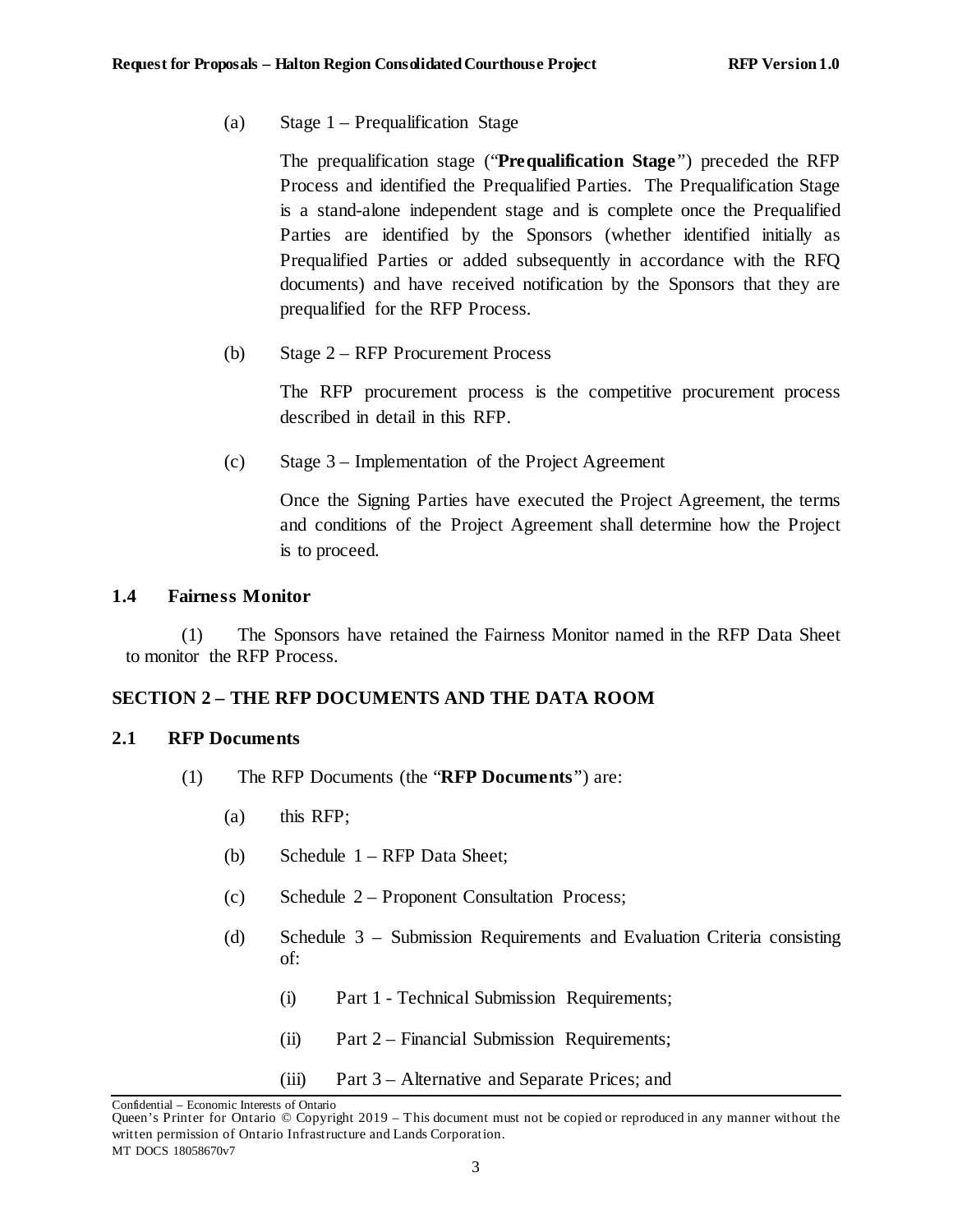- (iv) Part 4 Proposal Format and Evaluation;
- (e) Schedule 4 Proposal Submission Forms;
- (f) Schedule 4A Participant Conflict Screening List
- (g) Schedule 5 Proponent Team Member Declaration;
- (h) Schedule 5A Certificate of Officer;
- (i) Schedule 6 Price Submission Form;
- (j) Schedule 6A Price Submission Form for Construction Period Payments
- (k) Schedule 7 **[Intentionally Deleted]**;
- (l) Schedule 8 Standby Letter of Credit;
- (m) Schedule 9 Form of Project Agreement (including all related Schedules, appendices and attachments) as listed in the RFP Data Sheet;
- (n) Schedule 10 Summary of Proposal Cost Form; and
- (o) Addenda to the RFP Documents, if any.

(2) Subject to RFP Section [2.2\(1\),](#page-9-1) the RFP Documents shall be read as a whole. The Schedules and Addenda, if any, constitute an integral part of this RFP and are incorporated by reference. For greater clarity, Background Information documents are not RFP Documents.

#### <span id="page-9-0"></span>**2.2 Conflicts or Inconsistencies in Documents**

<span id="page-9-1"></span>(1) For the purpose of the RFP Process, if there are any conflicts or inconsistencies among the terms and conditions of the documents comprising RFP Documents the following shall apply:

- (a) in respect of matters of interpretation related to the RFP Process and all competitive procurement process matters, this RFP shall prevail over the Schedules to this RFP during the RFP Process;
- (b) in respect of matters of interpretation related to the RFP Process and all competitive procurement process matters, Schedule 6 to this RFP shall prevail over Appendix B to Schedule 3, Part 2 to this RFP during the RFP Process;
- (c) in respect of all matters of interpretation of the Project and the Project Agreement during the RFP Process, the Project Agreement shall prevail over this RFP and all other Schedules to this RFP; and

Queen's Printer for Ontario © Copyright 2019 – This document must not be copied or reproduced in any manner without the written permission of Ontario Infrastructure and Lands Corporation. MT DOCS 18058670v7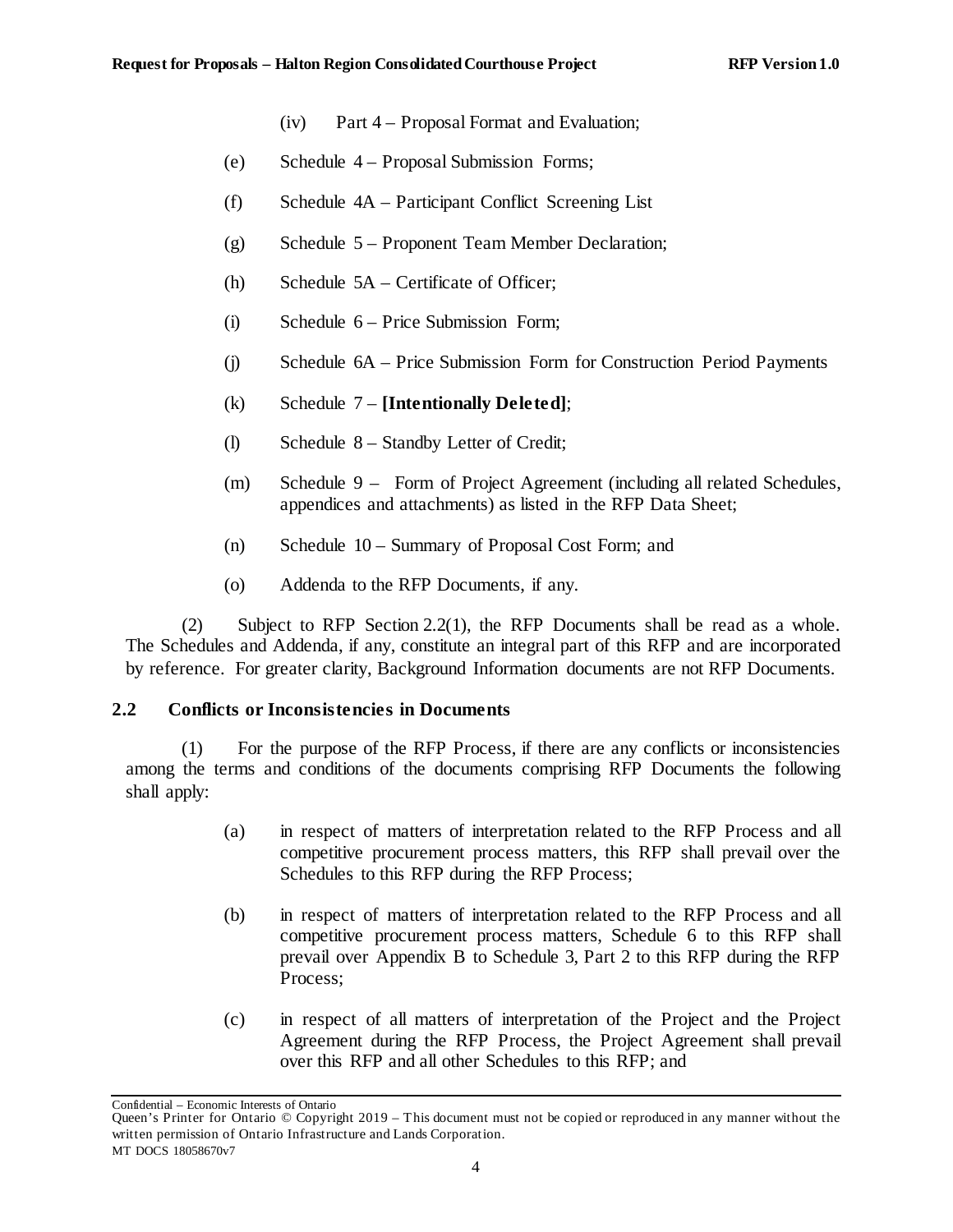(d) for the purpose of resolving conflicts or inconsistencies among the documents that constitute the Project Agreement, the provisions of the Project Agreement dealing with conflicts or inconsistencies shall govern.

(2) Despite RFP Section [2.2\(1\),](#page-9-1) if the Proponent believes that there is any term or condition in any RFP Document that is ambiguous, or that conflicts or is inconsistent with any other term or condition in the RFP Documents, the Proponent shall notify the Sponsors of that ambiguity, conflict or inconsistency in accordance with RFP Section [3.2.2](#page-12-4) and, for greater clarity, by the deadline set out in the RFP Data Sheet for the submission of RFIs.

- (3) If there is a conflict or inconsistency between:
	- (a) the Sponsors' electronic version of an RFP Document as contained in the Data Room; and
	- (b) any other version of the same RFP Document (whether in electronic or hard copy),

the Sponsors' electronic version as contained in the Data Room shall govern.

(4) If there is any conflict or inconsistency between documents, including RFP Documents, contained in the Data Room and documents that are downloaded by the Proponent, the documents contained in the Data Room shall govern.

<span id="page-10-1"></span>(5) If there is any conflict or inconsistency between two versions of the same RFP Document contained in the Data Room, the RFP Document of the later date or version number shall prevail over the same RFP Document of an earlier date or version number. Unless otherwise indicated, for the purposes of this RFP Section [2.2\(5\),](#page-10-1) the date of each RFP Document shall be determined by the date and time when that document was placed in the Data Room by Infrastructure Ontario.

# <span id="page-10-0"></span>**2.3 Distribution of Documents to Proponents**

(1) The Sponsors will circulate this RFP directly to each Proponent's Representative by e-mail. Except as provided in RFP Section [2.3\(2\),](#page-10-2) Infrastructure Ontario will circulate all other RFP Documents, including Addenda, by placing them in the Data Room and notifying the Proponent Representatives by e-mail that RFP Documents or Addenda, as applicable, have been added to the Data Room. Notification to Proponents by Infrastructure Ontario that documents have been added to the Data Room is a courtesy only and Proponents are solely responsible to ensure that they reviewed all documents in the Data Room in accordance with RFP Section [2.4\(3\)](#page-11-2) and, in particular, have reviewed all documents in the Data Room immediately prior to submitting Proposals.

<span id="page-10-2"></span>(2) The Sponsors may circulate some RFP Documents in paper copy. If the Sponsors circulate any RFP Documents in paper copy, Proponents will be notified of a paper copy circulation by way of a notice in the Data Room.

Queen's Printer for Ontario © Copyright 2019 – This document must not be copied or reproduced in any manner without the written permission of Ontario Infrastructure and Lands Corporation. MT DOCS 18058670v7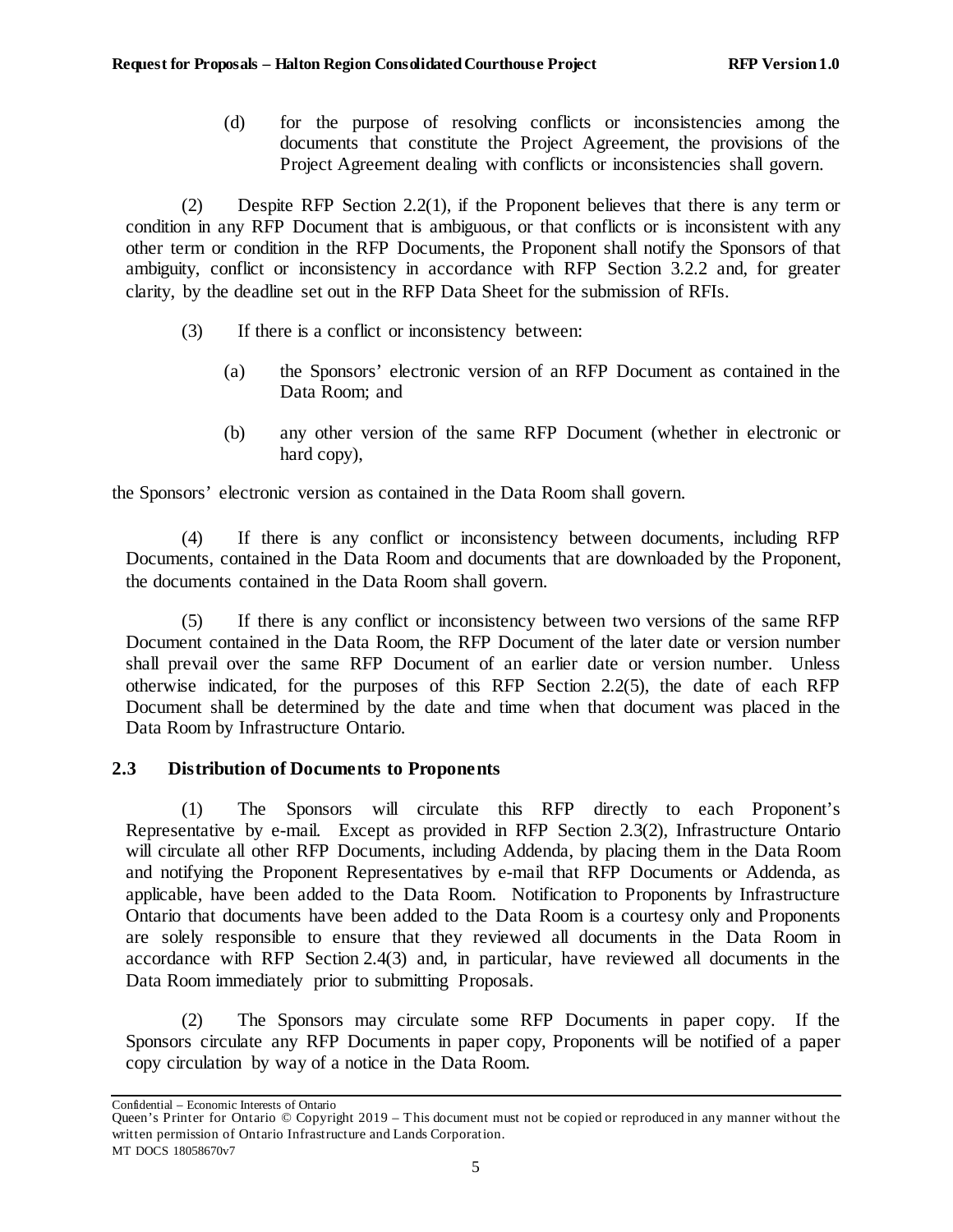## <span id="page-11-0"></span>**2.4 Data Room**

(1) The Sponsors have established an electronic data room (the "**Data Room**") at a secure website address for:

- (a) the distribution of RFP Documents and Addenda (including "**black-lined**" RFP Documents revised by Addenda);
- (b) the provision of various types of background information for the Proponents' review ("**Background Information**"); and
- (c) the receipt of RFIs from Proponents and the posting of responses to RFIs.

<span id="page-11-2"></span>(2) The Data Room will be accessible on approximately the date set out in the Timetable. The Sponsors may add, delete or amend documents in the Data Room at any time.

- (3) Each Proponent is solely responsible to ensure that it:
	- (a) contacts the Contact Person at the coordinates set out in the RFP Data Sheet to arrange access to the Data Room and receipt of a Data Room password;
	- (b) has the appropriate software which allows the Proponent to access and download RFP Documents and Background Information from the Data Room; and
	- (c) checks the Data Room frequently for the addition, deletion or amendment of RFP Documents, Background Information and the posting of responses to RFIs and, at all times during the RFP Process keeps itself informed of and takes into account the most current RFP Documents, Background Information and responses to RFIs.

# <span id="page-11-1"></span>**2.5 Proponent Investigations**

(1) Each Proponent and each of its Proponent Team Members is solely responsible, at its own cost and expense, to carry out its own independent research, due diligence or to perform any other investigations, including seeking independent advice, considered necessary by the Proponent to satisfy itself as to all existing conditions affecting the Project or the Project Agreement. The Proponents' and Proponent Team Members' obligations set out in this RFP Section [2.5](#page-11-1) apply irrespective of any Background Information in the Data Room or information contained in the RFP Documents or in responses to RFIs. The Proponents' and Proponent Team Members' obligation to carry out independent research, investigations, due diligence or to seek independent advice or, if applicable, their ability to rely on information provided by the Sponsors is more particularly set out in the Project Agreement.

(2) Except as explicitly provided in the Project Agreement, the Sponsors do not represent or warrant the accuracy or completeness of any information set out in the RFP

Confidential – Economic Interests of Ontario

Queen's Printer for Ontario © Copyright 2019 – This document must not be copied or reproduced in any manner without the written permission of Ontario Infrastructure and Lands Corporation. MT DOCS 18058670v7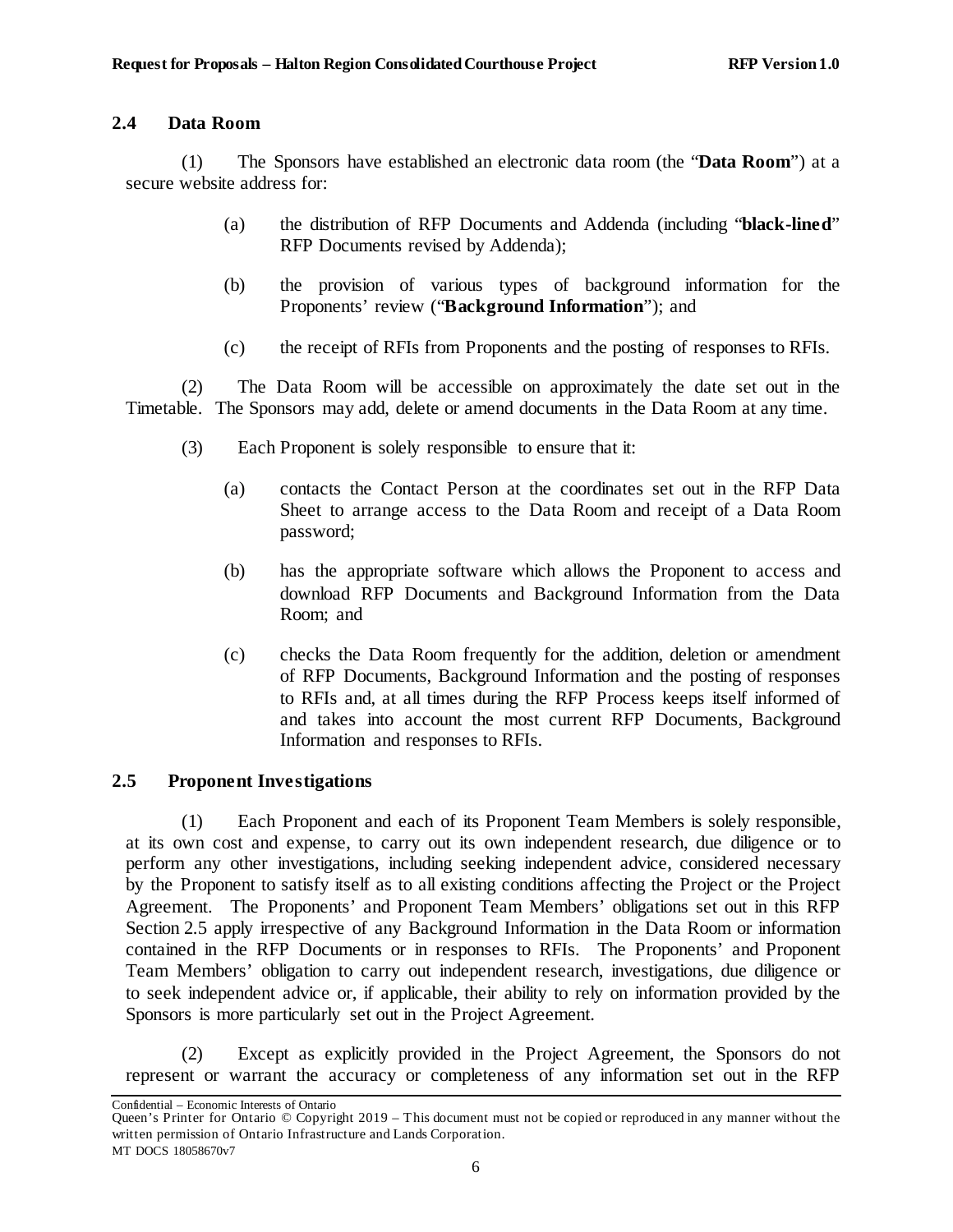Documents or made available to Proponents or Proponent Team Members in the Data Room as Background Information or of any other background or reference information or documents prepared by the Government of Ontario or by third parties and which may be made available to Proponents or Proponent Team Members by or through the Sponsors. Proponents and Proponent Team Members shall make such independent assessments as they consider necessary to verify and confirm the accuracy and completeness of all such information as any use of or reliance by Proponents or Proponent Team Members on any and all such information shall be at the Proponents' and Proponent Team Members' sole risk and without recourse against the Sponsors or the Government of Ontario.

## <span id="page-12-0"></span>**SECTION 3 – THE RFP PROCESS**

## <span id="page-12-1"></span>**3.1 RFP Process Timetable**

(1) The deadline for the submission of the Technical Submission (the "**Technical Submission Deadline**"), the deadline for the submission of the Financial Submission (the "**Financial Submission Deadline**"), and the general timetable for the RFP Process (the "**Timetable**") are set out in the RFP Data Sheet.

- (2) The Sponsors may amend the Timetable in their sole discretion:
	- (a) at any time prior to the Technical Submission Deadline or the Financial Submission Deadline for events that are to occur prior to or on the Technical Submission Deadline or the Financial Submission Deadline, as applicable, including the Technical Submission Deadline itself or the Financial Submission Deadline itself; and
	- (b) at any time in the RFP Process for events that are to occur after the Financial Submission Deadline.

## <span id="page-12-2"></span>**3.2 Questions and RFP Documents Comments**

## <span id="page-12-3"></span>3.2.1 Contact Person

(1) Except as set out in RFP Sectio[n 3.4.2](#page-17-0), the Proponents shall submit all questions and other communications regarding the RFP Documents, the RFP Process and their Proposals to the contact person or contact persons named in the RFP Data Sheet (the "**Contact Person**" or "**Contact Persons**", as applicable) electronically at the coordinates listed in the RFP Data Sheet and the questions shall be submitted in accordance with RFP Section [3.2.2](#page-12-4) and shall be submitted in the form provided in the Data Room.

## <span id="page-12-4"></span>3.2.2 Clarification/RFI Submission Process

(1) In addition to the requirement set out in RFP Section [3.2.1](#page-12-3), the following rules shall apply to Proponents when submitting questions or requests for information ("**RFIs**") to the Sponsors during the RFP Process:

Confidential – Economic Interests of Ontario

Queen's Printer for Ontario © Copyright 2019 – This document must not be copied or reproduced in any manner without the written permission of Ontario Infrastructure and Lands Corporation. MT DOCS 18058670v7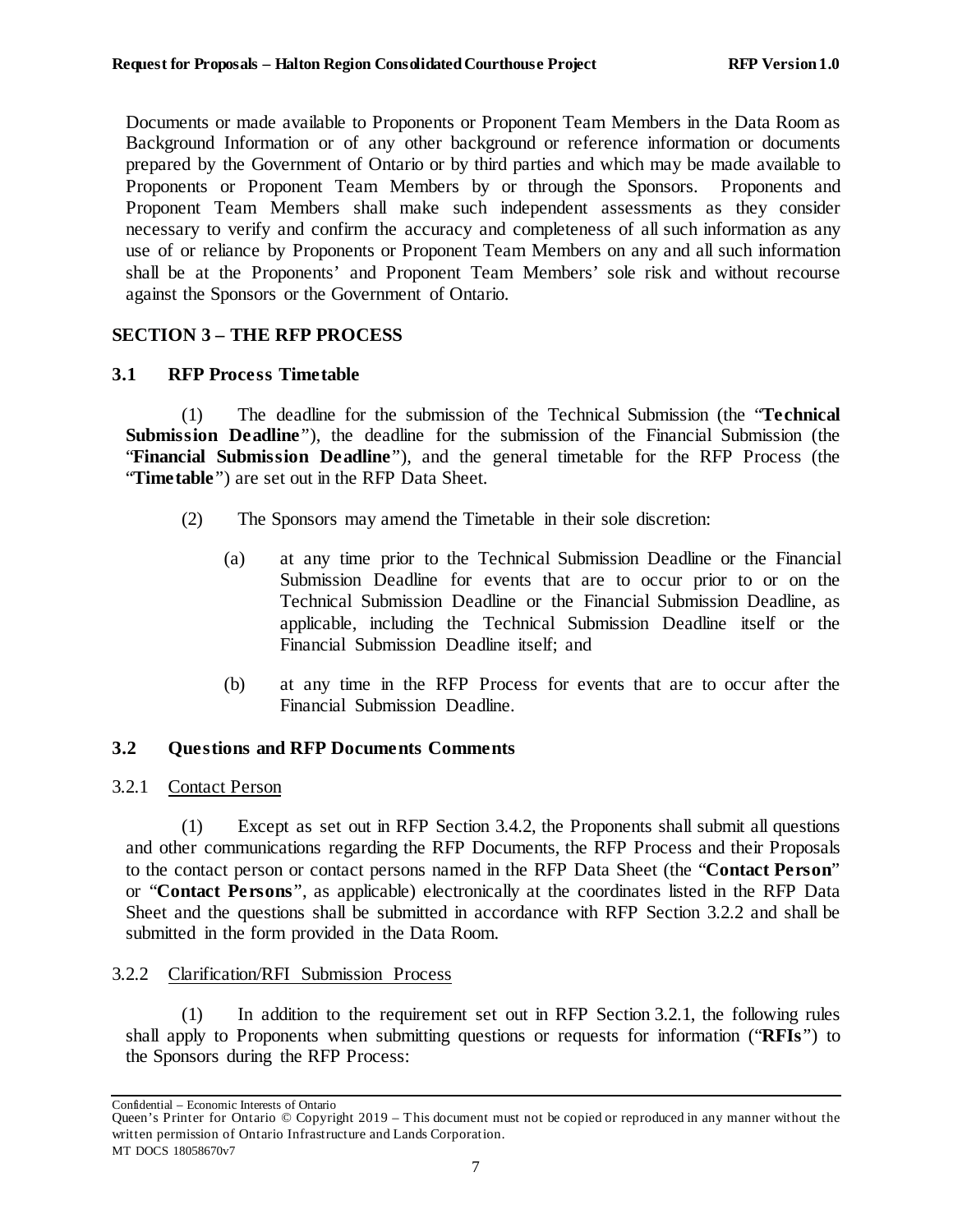- (a) Proponents are permitted to submit RFIs categorized as follows:
	- (i) RFIs that are of general application and that would apply to other Proponents ("**General RFIs**"); and
	- (ii) RFIs that the Proponent considers to be commercially sensitive or confidential to that particular Proponent ("**Commercially Confidential RFIs**").
- (b) if the Sponsors disagree with the Proponent's categorization of an RFI as a Commercially Confidential RFI, the Sponsors will give the Proponent an opportunity to either categorize the RFI as a General RFI or to withdraw the RFI;
- (c) if the Sponsors determine, in their sole discretion, that a Commercially Confidential RFI, even if it is withdrawn by a Proponent, is of general application or would provide a significant clarification of the RFP Documents or RFP Process to Proponents, the Sponsors may issue a clarification to Proponents that deals with the same subject matter as the withdrawn Commercially Confidential RFI; and
- (d) if the Sponsors agree with the Proponent's categorization of a Commercially Confidential RFI, then the Sponsors will provide a response to that RFI to only the Proponent that submitted the RFI.

(2) Responses to RFIs prepared and circulated by the Sponsors are not RFP Documents and do not amend the RFP Documents. If, in the Sponsors' sole discretion, responses to RFIs require an amendment to the RFP Documents, such amendment will be prepared and circulated by Addendum in accordance with RFP Section [3.7.](#page-23-0) Only a response to an RFI that has been incorporated into or issued as an Addendum will modify or amend the RFP Documents and, otherwise, RFIs will have no force or effect whatsoever and shall not be relied upon by any Proponent.

(3) Proponents shall submit RFIs in accordance with the deadlines set out in the Timetable.

(4) Proponents shall submit all RFIs electronically to the Contact Person in accordance with the instructions set out in the RFP Data Sheet.

(5) The Sponsors will respond to RFIs in written responses circulated to Proponents in accordance with the schedule set out in the Timetable. The Sponsors may, in their sole discretion, distribute responses to RFIs of a minor or administrative nature to only the Proponent who submitted the minor or administrative RFI.

(6) It is the Proponent's obligation to seek clarification from the Sponsors of any matter it considers to be unclear in accordance with RFP Sectio[n 3.2.2](#page-12-4) and, for greater clarity, by the deadline set out in the Timetable for the submission of RFIs. None of the Sponsors and

Confidential – Economic Interests of Ontario

Queen's Printer for Ontario © Copyright 2019 – This document must not be copied or reproduced in any manner without the written permission of Ontario Infrastructure and Lands Corporation. MT DOCS 18058670v7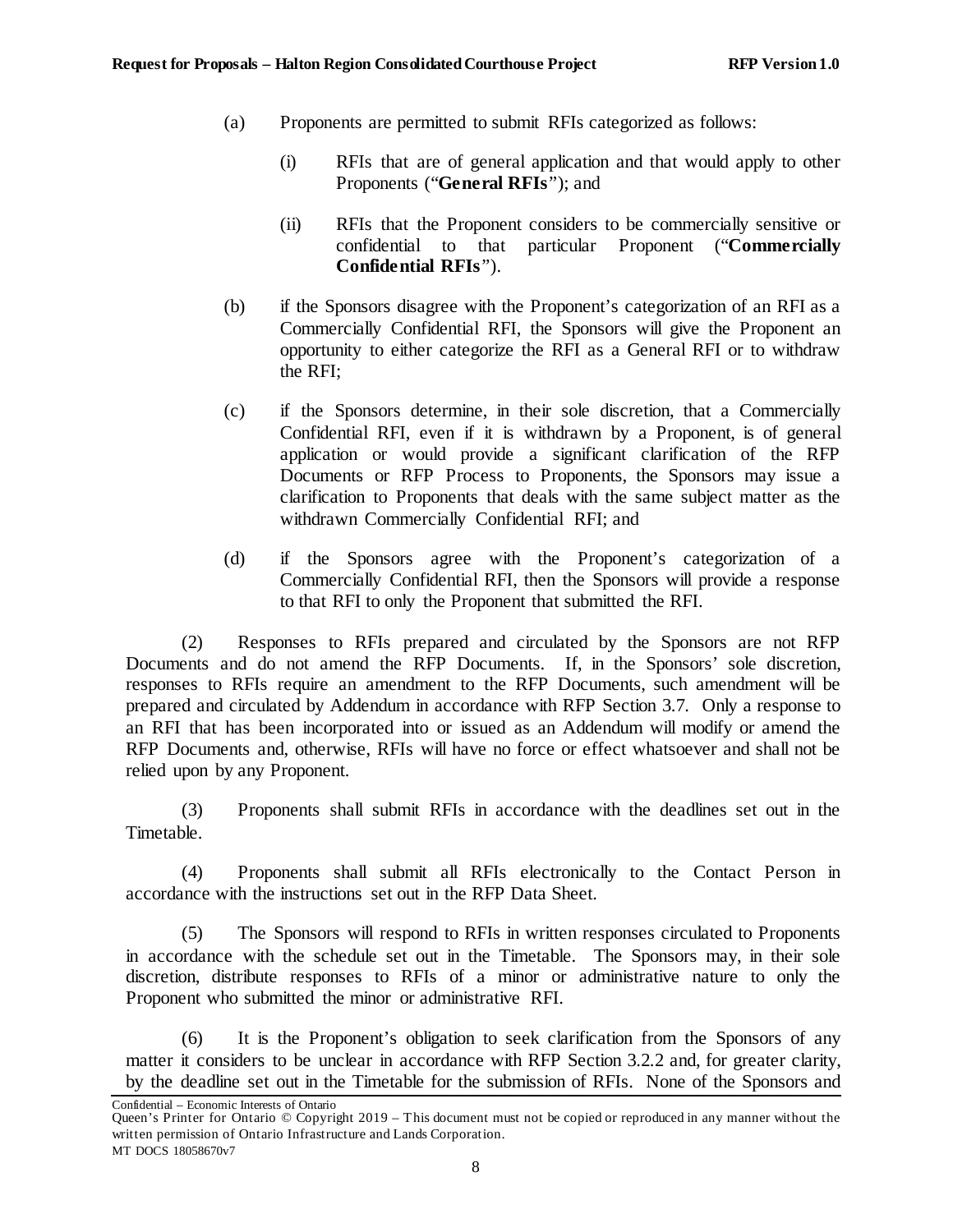the Government of Ontario is responsible in any way whatsoever for any misunderstanding by the Proponent or any of its Proponent Team Members of the RFP Documents, Background Information, responses to RFIs, any documents placed in the Data Room or any other type of information provided by or communication made by the Sponsors or the Government of Ontario.

## <span id="page-14-0"></span>3.2.3 RFP Documents Comments

(1) The Sponsors may, in their sole discretion, request Proponents to submit comments on the RFP Documents and, in particular, comments on the Project Agreement. Whether the Sponsors intend to permit or require the submission of such comments and the schedule and format for the submission of those comments is set out in the RFP Data Sheet. The Sponsors are not obliged to respond to each comment made by Proponents under this RFP Section [3.2.3.](#page-14-0) If the Sponsors accept a comment, or part of a comment, and that acceptance requires a change to the RFP Documents, the Sponsors shall implement that change by Addendum.

## <span id="page-14-1"></span>**3.3 Communications Restrictions**

## <span id="page-14-2"></span>3.3.1 Communications with Municipalities, Other Government Authorities, Utilities and Other Persons

(1) Subject to the restrictions in RFP Section 3.3.2 and any special rules set out in the RFP Data Sheet, Proponents, Proponent Team Members and their respective Advisors are permitted to communicate directly with any municipality, government authority or utility with respect to municipal, utility or other types of governmental requirements related to the Project. Under no circumstances will any special rules set out in the RFP Data Sheet in accordance with this RFP Section 3.3.1(1) override the provisions of RFP Section 3.3.2.

(2) None of the Sponsors and the Government of Ontario is, in any way whatsoever, responsible for any representations, statements, assurances, commitments or agreements which Proponents, Proponent Team Members or their respective Advisors receive or believe they may have received from a municipality, a government authority, a utility or any other person. Proponents, Proponent Team Members and their respective Advisors rely on any such representations, assurances, commitments or agreements at their sole risk without recourse against the Sponsors or the Government of Ontario.

## <span id="page-14-3"></span>3.3.2 Prohibited Contacts and Lobbying Prohibition

<span id="page-14-4"></span>(1) Proponents and Proponent Team Members and all of their respective Advisors, employees and representatives are prohibited from engaging in any form of political or other lobbying, of any kind whatsoever, to influence the outcome of the RFP Process.

<span id="page-14-5"></span>(2) Without limiting the generality of RFP Section [3.3.2\(1\),](#page-14-4) neither Proponents nor Proponent Team Members nor any of their respective Advisors, employees or representatives shall contact or attempt to contact, either directly or indirectly, at any time during the RFP

Confidential – Economic Interests of Ontario

Queen's Printer for Ontario © Copyright 2019 – This document must not be copied or reproduced in any manner without the written permission of Ontario Infrastructure and Lands Corporation. MT DOCS 18058670v7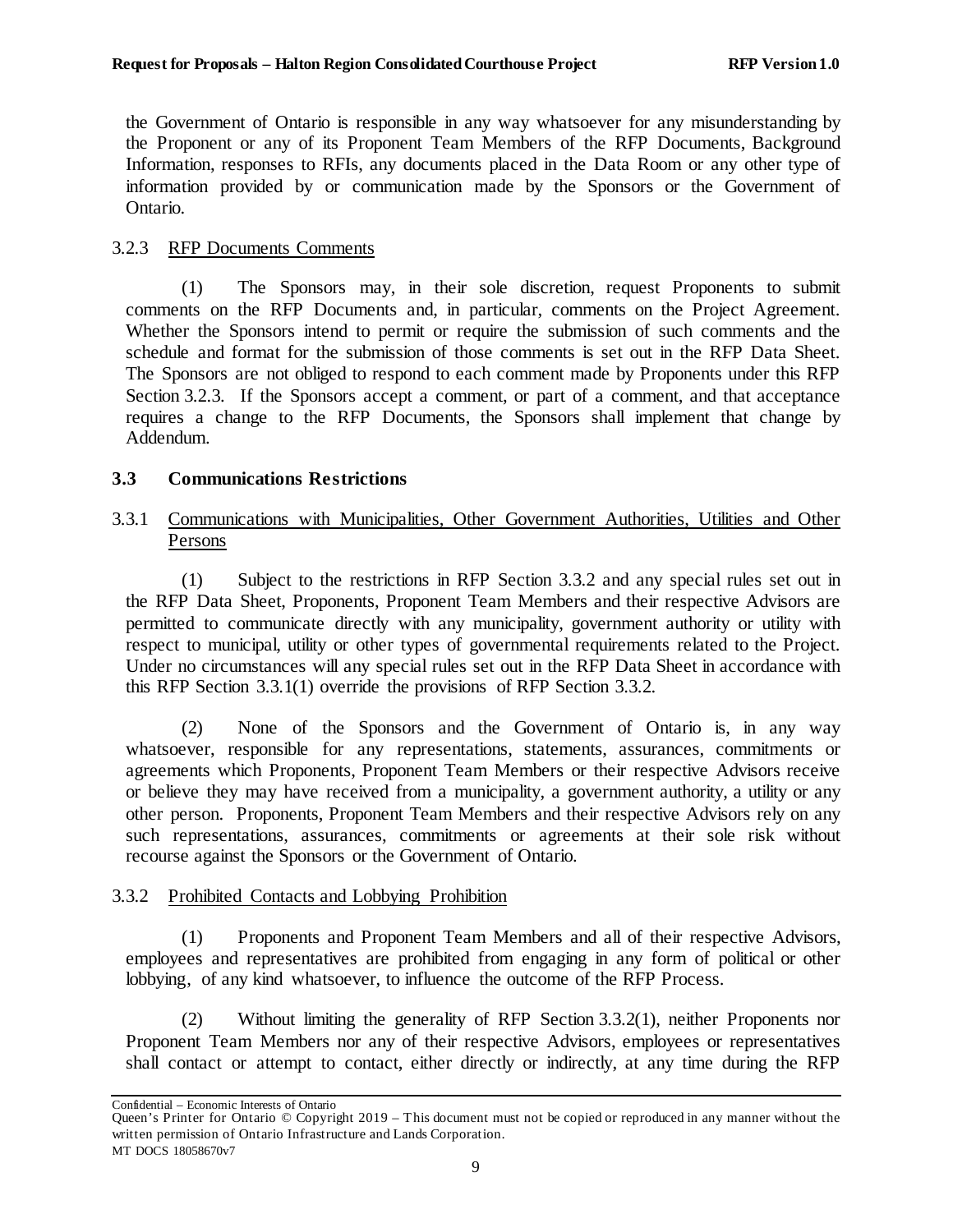<span id="page-15-1"></span>Process, any of the following persons or organizations on matters related to the RFP Process, the RFP Documents, or the Proposals:

- (a) any member of the Evaluation Committee;
- (b) any Advisor to the Sponsors or the Evaluation Committee;
- (c) any employee or representative of:
	- (i) the Sponsors;
	- (ii) MOI or any other Ministry, agency or entity listed in the RFP Data Sheet; or
	- (iii) the Premier of Ontario's office or the Ontario Cabinet office;
- <span id="page-15-2"></span>(d) any Member of the Provincial Parliament (including the Premier) or his or her staff or representatives; or
- (e) any directors, officers or consultants of any entity listed in RFP Sections  $3.3.2(2)(a)$  to [\(d\).](#page-15-2)

<span id="page-15-3"></span>(3) If a Proponent or a Proponent Team Member or any of their respective Advisors, employees or representatives, in the opinion of the Sponsors, contravenes RFP Section  $3.3.1(1)$ ,  $3.3.2(1)$  or  $3.3.2(2)$ , the Sponsors may, in their sole discretion:

- (a) take any action in accordance with RFP Section [7.1.2;](#page-59-0) or
- (b) impose conditions on the Proponent's or Proponent Team Member's continued participation in the RFP Process that the Sponsors consider, in their sole discretion, to be appropriate.

<span id="page-15-4"></span>For clarity, the Sponsors are not obliged to take the actions set out in RFP Section [3.3.2\(3\)\(a\)](#page-15-3) or  $(b)$ .

## <span id="page-15-0"></span>3.3.3 Media Releases, Public Disclosures and Public Announcements

(1) A Proponent shall not, and shall ensure that its Advisors, employees, representatives and Proponent Team Members, and their respective Advisors, employees and representatives do not, issue or disseminate any media release, public announcement or public disclosure (whether for publication in the press, on the radio, television, internet or any other medium) that relates to the RFP Process, the RFP Documents or the Project or any matters related thereto, without the prior written consent of the Sponsors.

(2) Neither the Proponents or the Proponent Team Members or any of their respective Advisors, employees or representatives shall make any public comment, respond to questions in a public forum, or carry out any activities to either criticize another Proponent or

Confidential – Economic Interests of Ontario

Queen's Printer for Ontario © Copyright 2019 – This document must not be copied or reproduced in any manner without the written permission of Ontario Infrastructure and Lands Corporation. MT DOCS 18058670v7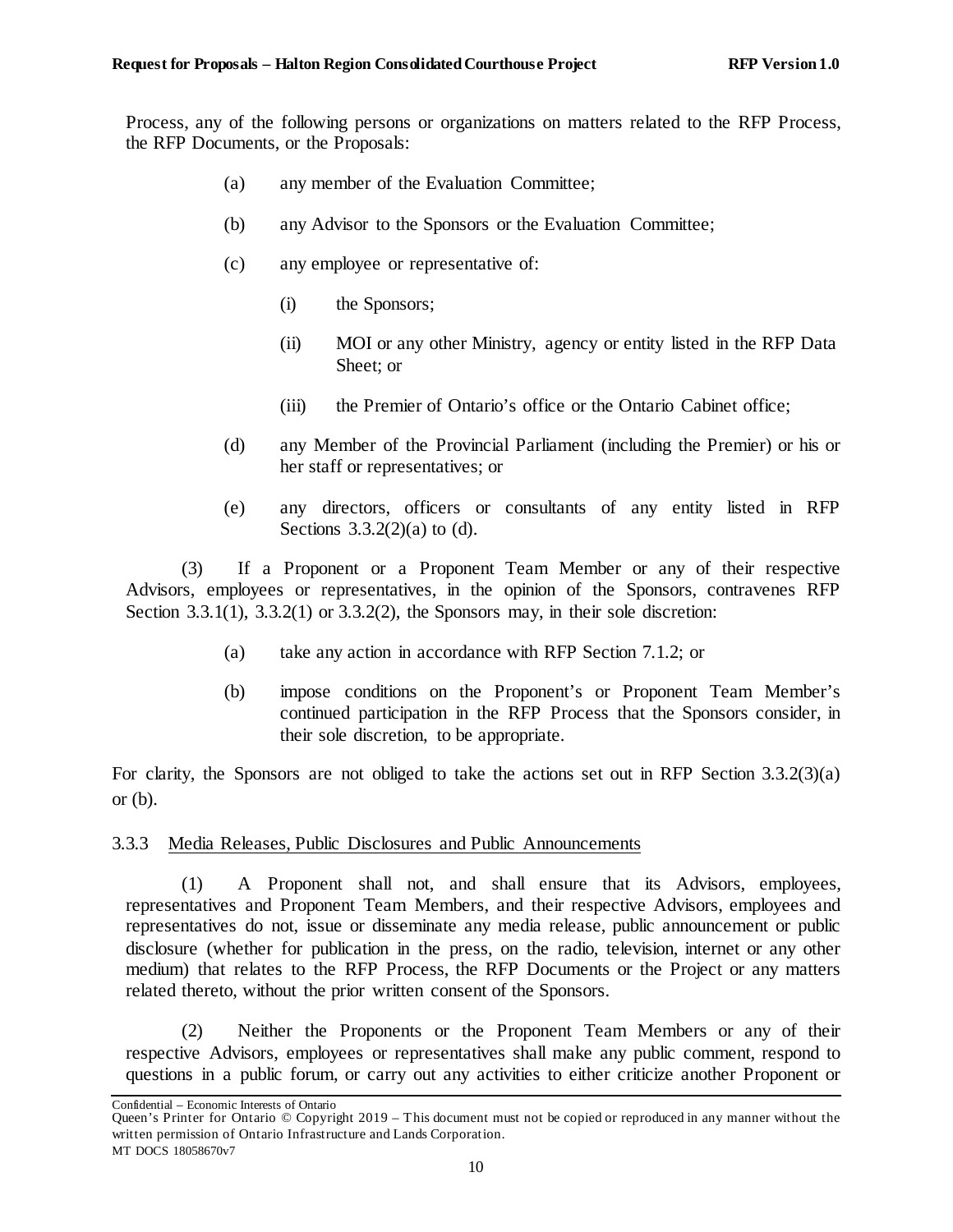Proposal or to publicly promote or advertise their own qualifications, interest in or participation in the RFP Process without the Sponsors' prior written consent, which consent may be withheld in the Sponsors' sole discretion. Notwithstanding this RFP Section [3.3.3\(2\),](#page-15-0) Proponents, Proponent Team Members and their respective Advisors, employees and representatives are permitted to state publicly that they are participating in the RFP Process.

(3) For the purpose of greater clarity, RFP Section [3.3.3\(2\)](#page-15-0) does not prohibit disclosures necessary to permit the Proponent to discuss the Project with prospective subcontractors but such disclosure is permitted only to the extent necessary to solicit those subcontractors' participation in the Project.

## <span id="page-16-0"></span>3.3.4 Restrictions on Communications between Proponents – No Collusion

<span id="page-16-3"></span>(1) A Proponent shall not discuss or communicate, directly or indirectly, with any other Proponent, any information whatsoever regarding the preparation of its own Proposal or the Proposal of the other Proponent in a fashion that would contravene Applicable Law. Proponents shall prepare and submit Proposals independently and without any connection, knowledge, comparison of information or arrangement, direct or indirect, with any other Proponent.

(2) For greater clarity, RFP Section [3.3.4\(1\)](#page-16-3) applies to Proponents and Proponent Team Members and their respective Advisors, employees and representatives.

## <span id="page-16-1"></span>**3.4 Meetings with Proponents**

## <span id="page-16-2"></span>3.4.1 General Proponents Meeting(s)

(1) The Sponsors may, in their sole discretion, convene general Proponents meetings (each, a "**Proponents Meeting**") on the dates and at the times set out in the Timetable and at the location and for the purposes set out in the RFP Data Sheet. While attendance at a Proponents Meeting is not mandatory, Proponents are strongly encouraged to attend. A Proponent's failure to attend a Proponents Meeting is at the Proponent's sole risk and responsibility.

(2) Proponents may ask questions and seek clarifications at a Proponents Meeting. Notwithstanding that the Sponsors may give oral answers at a Proponents Meeting, those answers shall not be considered final unless issued in writing. Therefore, Proponents are strongly encouraged to submit these questions in accordance with RFP Section [3.2.2](#page-12-4) for response in accordance with RFP Section [3.2.2.](#page-12-4)

(3) No statement, consent, waiver, acceptance, approval or anything else said or done in any Proponents Meetings by the Sponsors or any of their respective Advisors, employees or representatives shall amend or waive any provision of the RFP Documents, or be binding on the Sponsors or be relied upon in any way by Proponents, Proponent Team Members or their Advisors, except when and only to the extent expressly confirmed in an Addendum to the RFP Documents issued in accordance with RFP Section [3.7.](#page-23-0)

Confidential – Economic Interests of Ontario

Queen's Printer for Ontario © Copyright 2019 – This document must not be copied or reproduced in any manner without the written permission of Ontario Infrastructure and Lands Corporation. MT DOCS 18058670v7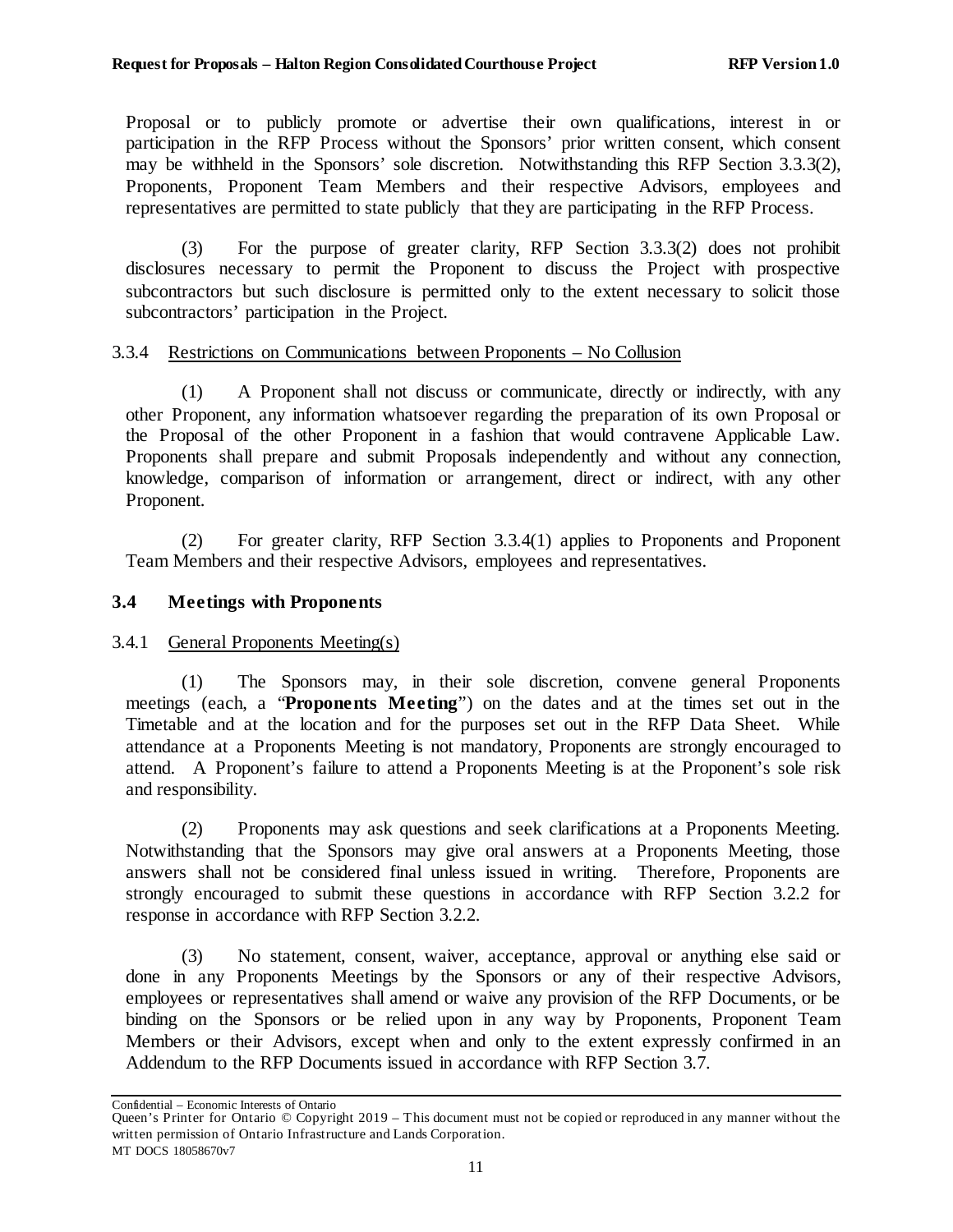#### <span id="page-17-0"></span>3.4.2 Commercially Confidential Proponent Meetings

(1) The Sponsors may, in their sole discretion, convene commercially confidential meetings with individual Proponents ("**Commercially Confidential Meetings**"), which may include the Consultation Sessions described in Schedule 2 – Proponent Consultation Process to this RFP and additional Commercially Confidential Meetings between the Sponsors and their representatives and Advisors and individual Proponents and their representatives and Advisors to discuss other matters related to the RFP Process or the Proponents' Proposals.

(2) Whether the Sponsors intend to hold Commercially Confidential Meetings and the location of those meetings is set out in Schedule  $2 -$  Proponent Consultation Process to this RFP and in the RFP Data Sheet. The approximate date and time of Commercially Confidential Meetings is described in Schedule 2 – Proponent Consultation Process to this RFP and, if applicable, set out in the Timetable. While attendance at Commercially Confidential Meetings by Proponents is not mandatory, Proponents are strongly encouraged to attend. A Proponent's failure to attend a Commercially Confidential Meeting is at the Proponent's sole risk and responsibility.

(3) If the Sponsors hold Commercially Confidential Meetings, the Fairness Monitor may be present during some or all of those meetings.

(4) No oral or written statement, consent, waiver, acceptance, approval or anything else said or done by the Sponsors or any of their respective Advisors, employees or representatives or by any stakeholder of the Project during any Commercially Confidential Meeting or otherwise pursuant to Schedule 2 – Proponent Consultation Process shall amend or waive any provision of the RFP Documents, or be binding on the Sponsors or be relied upon in any way by Proponents, Proponent Team Members or their Advisors, except when and only to the extent expressly confirmed in an Addendum to the RFP Documents issued in accordance with RFP Section [3.7.](#page-23-0)

(5) The Proponent, its Proponent Team Members and their respective Advisors and representatives and any of their attendees at Commercially Confidential Meetings acknowledge and agree that:

- (a) any oral or written statement made by the Sponsors or any of their Advisors or representatives or by any stakeholder of the Project during any Commercially Confidential Meeting or otherwise pursuant to Schedule 2 – Proponent Consultation Process is not and shall not be deemed or considered to be an indication of a preference by the Sponsors or the Government of Ontario or a rejection by the Sponsors or the Government of Ontario of anything said or done by the Proponent, Proponent Team Member or any of their respective Advisors or representatives;
- (b) any oral or written statement made by the Sponsors or any of their Advisors or representatives or by any stakeholder of the Project during

Queen's Printer for Ontario © Copyright 2019 – This document must not be copied or reproduced in any manner without the written permission of Ontario Infrastructure and Lands Corporation. MT DOCS 18058670v7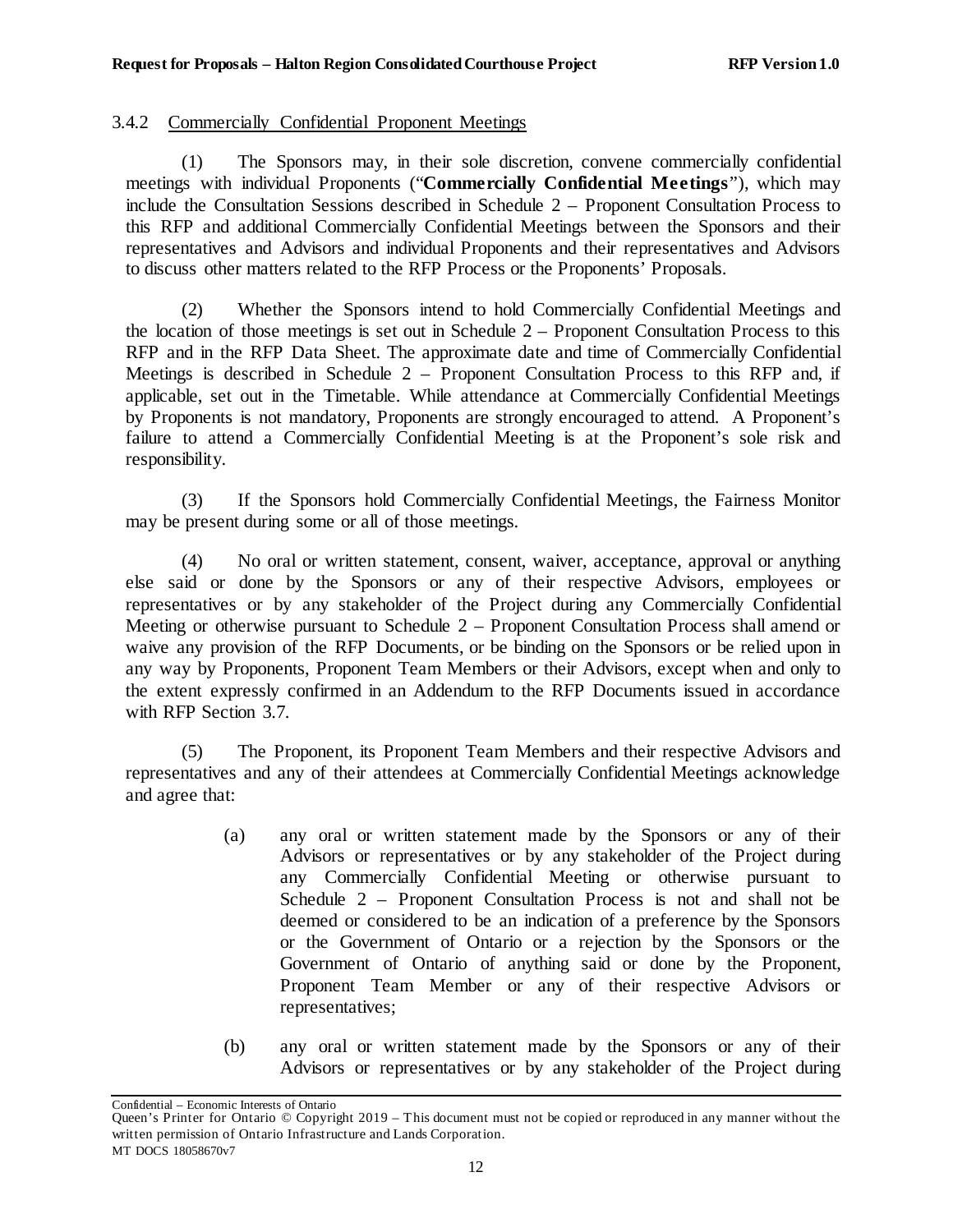any Commercially Confidential Meeting or otherwise pursuant to Schedule 2 – Proponent Consultation Process shall not and will not be relied upon in any way by the Proponent, Proponent Team Member or any of their respective Advisors or representatives for any purpose, including any purpose in connection with the RFP, the Project Agreement, the Project or otherwise, except and only to the extent expressly confirmed by Addendum in accordance with RFP Section [3.7,](#page-23-0) provided that the Sponsors shall not be under any obligation to confirm any information by Addendum;

- (c) the Sponsors may share process-related information, including clarifying information, with all Proponents if the need arises; and
- (d) the Proponent, its Proponent Team Members and their respective Advisors and representatives:
	- (i) shall participate in the Commercially Confidential Meetings in accordance with the guidelines, procedures and processes set out in the RFP
	- (ii) waive any and all rights to contest and/or protest the RFP and the processes and guidelines set out herein, including the Commercially Confidential Meetings, based on the fact that such Commercially Confidential Meetings occurred or on the basis that information may have been received during a Commercially Confidential Meeting by another Proponent, Proponent Team Member or their respective Advisors or representatives that was not received by the Proponent, Proponent Team Member or any of their respective Advisors or representatives; and
	- (iii) agree that the Proponent, its Proponent Team Members and their respective Advisors and representatives must treat information received at a Commercially Confidential Meeting as Confidential Information.

## <span id="page-18-0"></span>**3.5 Visiting the Site and the Existing Facilities**

#### <span id="page-18-1"></span>3.5.1 Scheduled Visits

(1) If the Sponsors have established scheduled dates for Site visits or Existing Facilities visits ("**Scheduled Visits**") for all Proponents and their representatives and Advisors, the dates and times of the Scheduled Visits will be set out in the Timetable. For clarity, Scheduled Visits are in addition to any Proponent visits scheduled in accordance with RFP Sections [3.5.2](#page-19-0) and [3.5.3.](#page-19-1)

Queen's Printer for Ontario © Copyright 2019 – This document must not be copied or reproduced in any manner without the written permission of Ontario Infrastructure and Lands Corporation. MT DOCS 18058670v7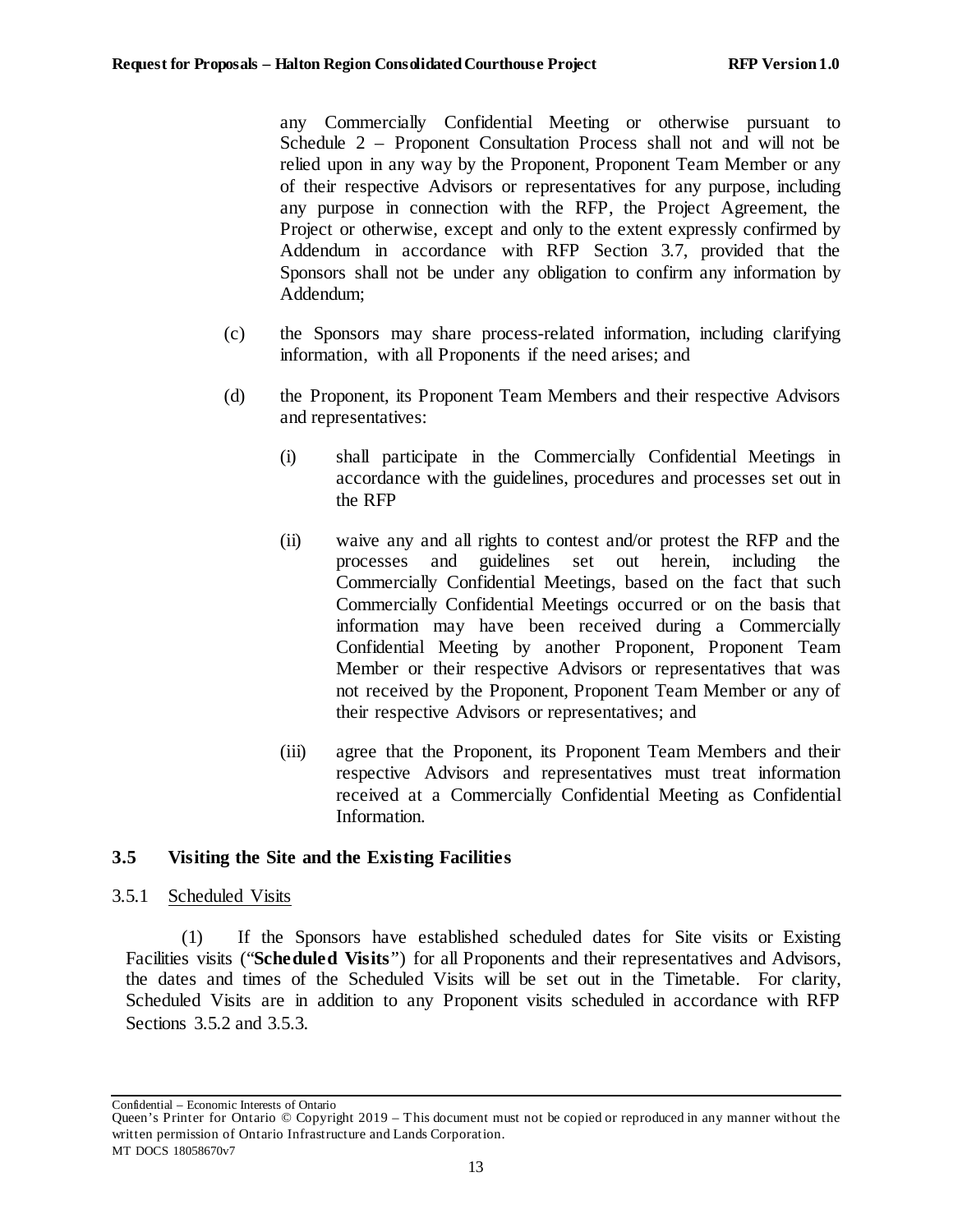(2) The provisions of RFP Section [3.5.2\(2\)](#page-19-2) will apply to Scheduled Visits to the Site and the provisions of RFP Section [3.5.3\(2\)](#page-19-3) will apply to Scheduled Visits to the Existing Facilities.

(3) Any statement made by Infrastructure Ontario, the Client or any of their respective Advisors or representatives during any Scheduled Visit or any additional visit to a Site or the Existing Facilities, if any, shall not and will not be relied upon in any way by the Proponent, Proponent Team Member or any of their respective Advisors or representatives for any purpose, including any purpose in connection with the RFP, the Project Agreement, the Project or otherwise, except and only to the extent expressly confirmed by Addendum in accordance with RFP Section [3.7,](#page-23-0) provided that neither Infrastructure Ontario nor the Client shall be under any obligation to confirm any information by Addendum.

## <span id="page-19-0"></span>3.5.2 Additional Site Visits

(1) Except for Scheduled Visits, Proponents are not permitted access to the Site except by prior written arrangement with the Contact Person for each access to the Site. The Site location and a brief description of the Site are set out in the RFP Data Sheet and are described fully in the Background Information and the Project Agreement.

<span id="page-19-2"></span>(2) A Proponent that wishes to arrange a Site visit other than a Scheduled Visit shall submit its request to the Contact Person and shall describe the proposed date(s) and time(s) it would like to carry out the Site visit(s) as well as the purpose for the Site visit(s). The Proponent's request must be submitted at least four Business Days prior to (or such other time as set out in the RFP Data Sheet) the proposed time for the Site visit(s).

(3) Infrastructure Ontario or the Client may, in its sole discretion and through the Contact Person, require that an Infrastructure Ontario or Client representative be present to monitor the Proponent's activities during the Site visit. The Contact Person will confirm whether an Infrastructure Ontario or Client representative will be present at the Site visit at the time the Site visit is approved and scheduled. The period(s) during which Site visits will be permitted is set out in the Timetable.

## <span id="page-19-1"></span>3.5.3 Additional Existing Facilities Visits

(1) Except for Scheduled Visits, Proponents are not permitted to access any Existing Facilities except by prior written arrangement with the Contact Person for each access to the Existing Facilities. The Existing Facilities, if any, are listed in the RFP Data Sheet and may be described more fully in the Project Agreement or the Background Information.

<span id="page-19-3"></span>(2) A Proponent that wishes to arrange an Existing Facilities visit, other than a Scheduled Visit, shall submit a request to the Contact Person at least four Business Days prior (or such other time as is set out in the RFP Data Sheet) to the Proponent's proposed date and time for an Existing Facilities visit. The request shall set out the:

Queen's Printer for Ontario © Copyright 2019 – This document must not be copied or reproduced in any manner without the written permission of Ontario Infrastructure and Lands Corporation. MT DOCS 18058670v7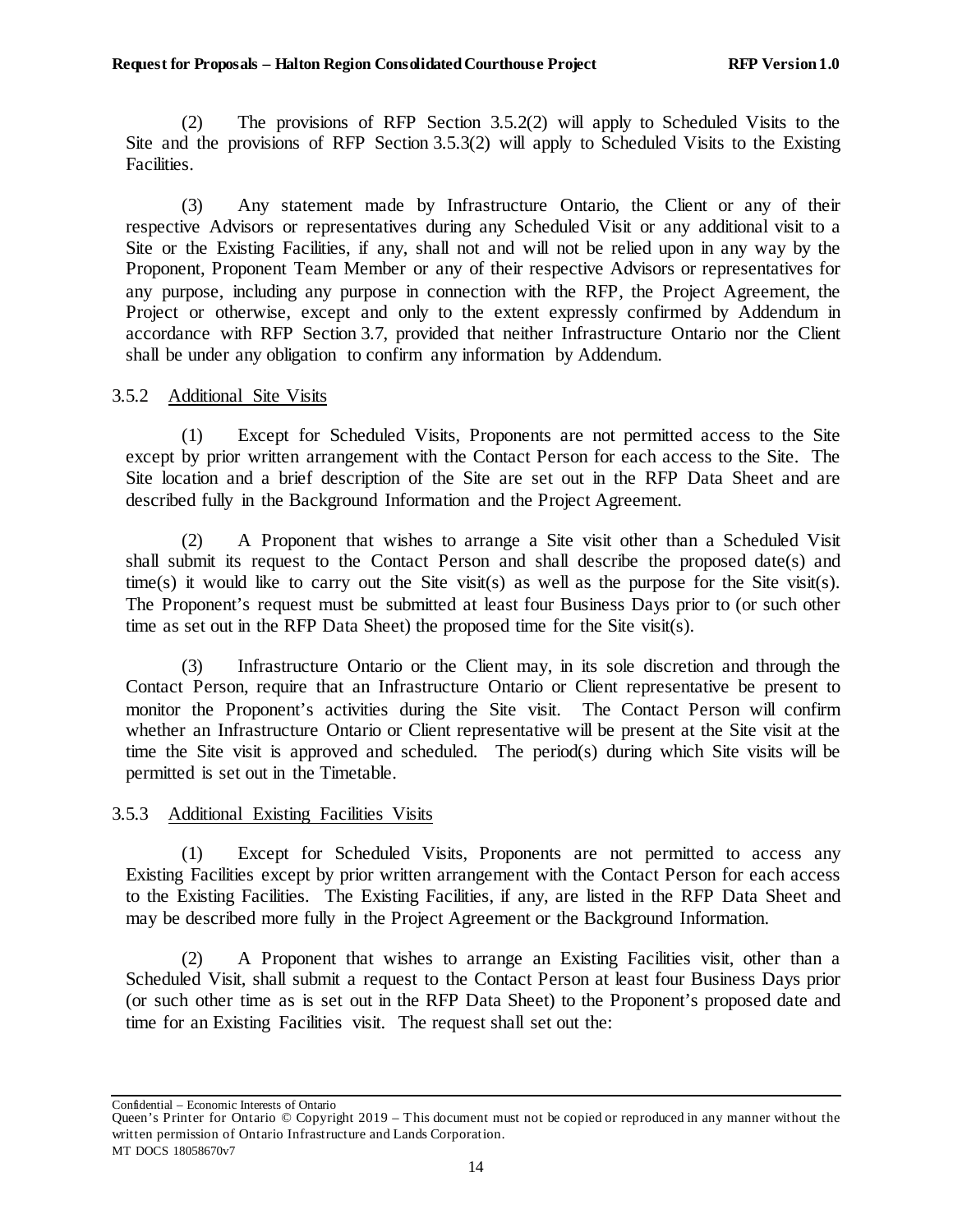- (a) proposed date and time, and alternate date and time, of the proposed Existing Facilities visit;
- (b) purpose of the Existing Facilities visit;
- (c) areas of the Existing Facilities for which access is requested; and
- (d) names, titles and contact information of the Proponent's representatives who will be attending the Existing Facilities visit.

(3) If the Proponent has received approval for and written confirmation of any Existing Facilities visit from the Contact Person, unless otherwise set out in the Contact Person's confirmation the following shall apply to the Existing Facilities visit:

- (a) all Proponent and Proponent Team Member representatives upon arrival at each of the Existing Facilities shall report to the appropriate authority at the Existing Facilities, sign in as required by the Existing Facilities and receive and wear an identification badge;
- (b) all Proponent and Proponent Team Member representatives shall strictly obey all instructions from the Sponsors' representatives during the visit and shall comply with all site-specific security, safety or other types of requirements;
- (c) all Proponent and Proponent Team Member representatives shall, at all times, make reasonable efforts to avoid disturbing or infringing upon the privacy of any persons occupying or working in the Existing Facilities;
- (d) the Proponent and Proponent Team Member representatives shall visit only those specific areas of the Existing Facilities to which the Proponent has been granted access in the Contact Person's confirmation; and
- (e) the Proponent and Proponent Team Member representatives shall not take photographs without the prior written consent of the Contact Person. If photographs are permitted by the Contact Person, they may be taken by the Proponent and Proponent Team Member representatives only in the specific areas of the Existing Facilities for which consent to photograph has been given.

(4) The Proponent acknowledges that because the Existing Facilities are in use, unforeseen circumstances can arise at the Existing Facilities and the Sponsors may, in their sole discretion, cancel or reschedule the Existing Facilities visit, change the areas of access of the Existing Facilities visit or otherwise change the Existing Facilities visit on short notice or no notice to the Proponent and Proponent Team Members or their representatives.

# <span id="page-20-0"></span>**3.6 Changes to Proponents and Proponent Team Members and Key Individuals**

Queen's Printer for Ontario © Copyright 2019 – This document must not be copied or reproduced in any manner without the written permission of Ontario Infrastructure and Lands Corporation. MT DOCS 18058670v7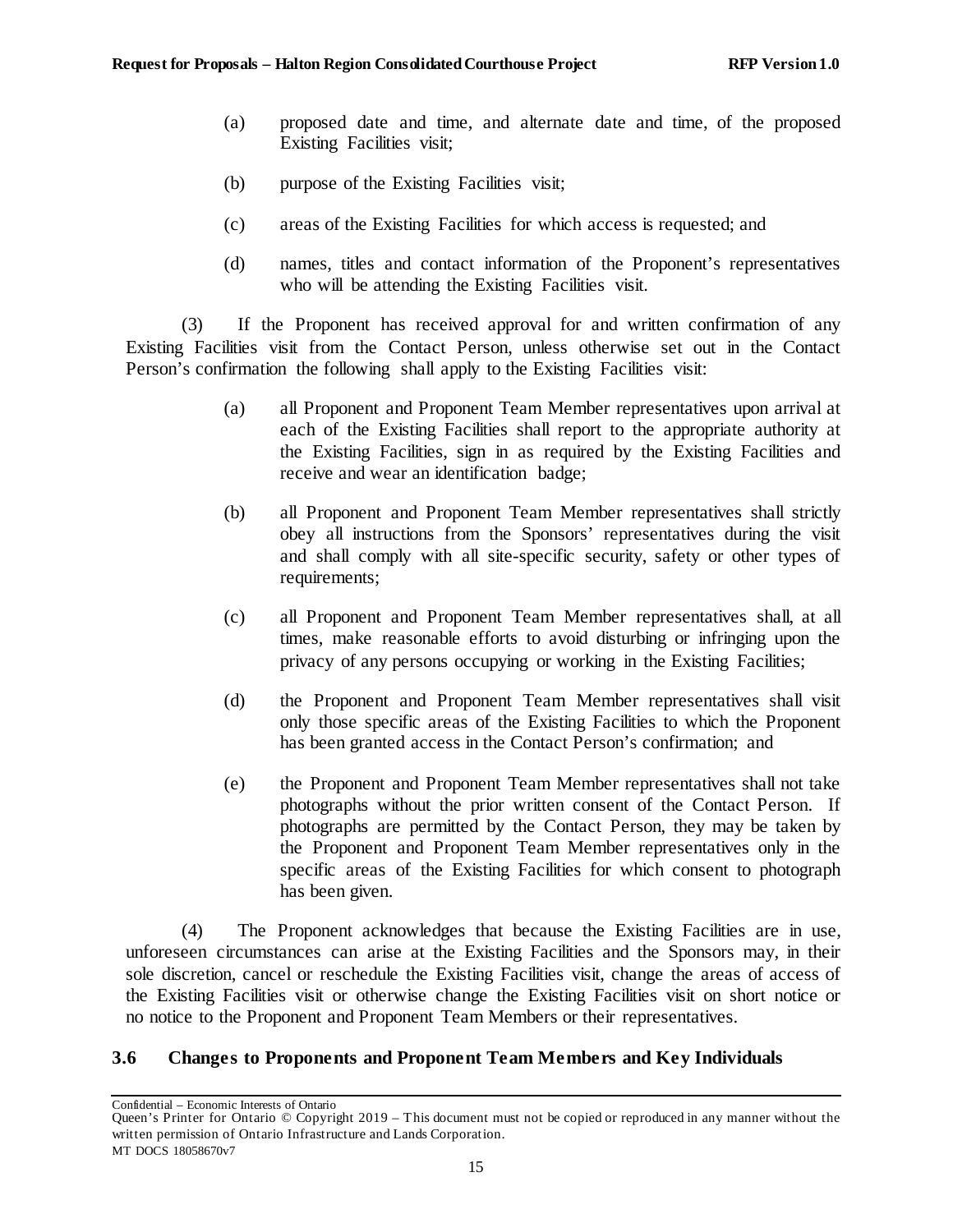(1) Proponents shall not change their shareholders (unless the Proponent is a company whose equity securities are listed on a recognized stock exchange), Proponent Team Members, proposed subcontractors, Key Individuals, or other parties identified in the Proponents' Prequalification Submissions (the "**Identified Proponent Parties**") without the prior written consent of the Sponsors.

(2) Without limiting the generality of the foregoing, Proponents are permitted to request a change in their Identified Proponent Parties in accordance with this RFP Section [3.6.](#page-20-0)

(3) No later than the deadline set out in the Timetable, a Proponent may request a change in its Identified Proponent Parties, including any proposed withdrawal from, addition to, or substitution of the Identified Proponent Parties, (each a "**Proposed Change in Identified Proponent Party**") by delivering a request notice to the Contact Person, requesting the Sponsors' consent to such Proposed Change in Identified Proponent Party.

<span id="page-21-0"></span>(4) If an Identified Proponent Party withdraws from the RFP Process in a manner that does not make it possible for the Proponent to deliver the request notice in advance of obtaining the Sponsors' consent, the Proponent shall notify the Sponsors of the withdrawal as soon as the Proponent becomes aware of the withdrawal and shall deliver a request notice to the Contact Person, requesting the Sponsors' consent to a Proposed Change in Identified Proponent Party, either by substituting or proceeding without any substitute of the withdrawn Identified Proponent Party, such request notice to be delivered no later than six weeks after the occurrence of the date of withdrawal or 21 days before the Technical Submission Deadline, whichever is earlier.

<span id="page-21-1"></span>(5) A request notice delivered under either RFP Sections 3.6(3) or [3.6\(4\),](#page-21-0) as applicable, shall:

- (a) clearly identify the Proposed Change in Identified Proponent Party (including, as applicable, the continuation in the absence of a withdrawn Identified Proponent Party or any proposed additional or substitute Identified Proponent Party);
- (b) attach and provide sufficient documentation to demonstrate to the satisfaction of the Sponsors in their sole discretion, that the Proposed Change in Identified Proponent Party will not materially adversely affect the Proponent's ability to submit a complete and compliant Proposal or impair the Proponent's or the Identified Proponent Party's ability to perform their respective obligations under the Project Agreement; and
- (c) attach and provide sufficient documentation to demonstrate to the satisfaction of the Sponsors in their sole discretion, that the reconstituted Proponent Team (whether through addition, substitution or continuation without replacement of a withdrawal of one or more of the Identified Proponent Parties, as applicable) would have met or exceeded any applicable criteria applied during the RFQ process.

Confidential – Economic Interests of Ontario

16

Queen's Printer for Ontario © Copyright 2019 – This document must not be copied or reproduced in any manner without the written permission of Ontario Infrastructure and Lands Corporation. MT DOCS 18058670v7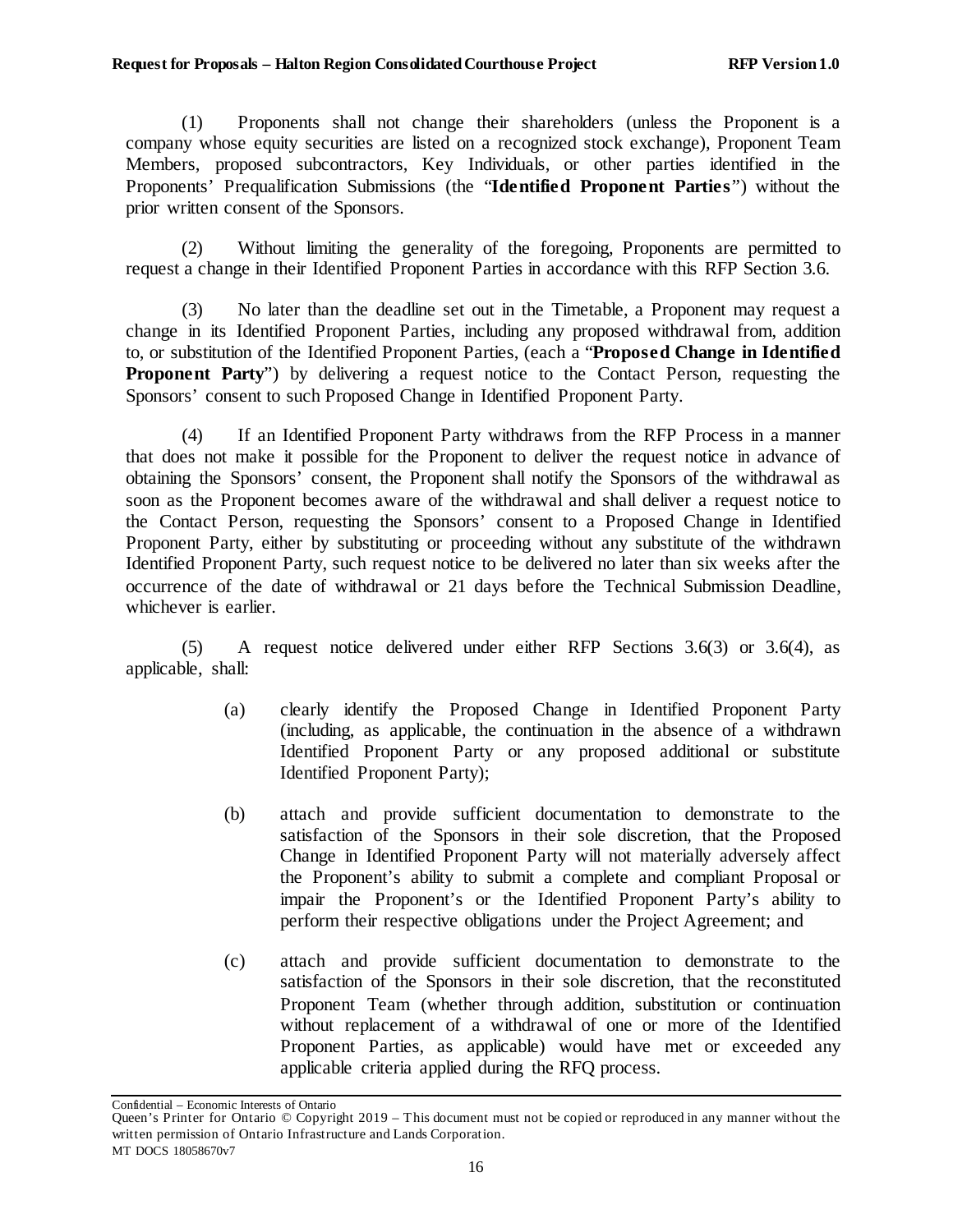(6) In reviewing a request made in accordance with RFP Section [3.6\(5\),](#page-21-1) the Sponsors may, in their sole discretion and at any time, instruct the Proponent to deliver further documentation or additional information as may be reasonably requested by the Sponsors to assess any Proposed Change in Identified Proponent Party. When a request for further documentation or additional information is made by the Sponsors, the Proponent shall deliver such information and documentation as soon as possible and in any event no later than the deadlines set out in RFP Sections 3.6(3) o[r 3.6\(4\),](#page-21-0) as applicable. The Sponsors are under no obligation to consider any further documentation or additional information delivered after the applicable deadline.

(7) With respect to any request for a Proposed Change in Identified Proponent Party, the Sponsors may, in their sole discretion, do any one or more of the following, as applicable:

- (a) consent to or reject the Proposed Change in Identified Proponent Party;
- (b) impose such other terms and conditions as the Sponsors may require in connection with any consent to a Proposed Change in Identified Proponent Party; and/or
- (c) following a rejection of a Proposed Change in Identified Proponent Party (where such Proposed Change in Identified Proponent Party involves a substitution of an Identified Proponent Party), permit the Proponent to deliver a further request notice for a Proposed Change in Identified Proponent Party identifying an alternate substitute for review by the Sponsors, subject to the same deadlines, terms, conditions and standard of review as set out in this RFP Section [3.6.](#page-20-0)

(8) The Sponsors may, in their sole discretion, disqualify a Proponent and terminate a Proponent's continued involvement in the RFP Process or allow a Proponent to continue under such terms and conditions as the Sponsors may require, in their sole discretion, in the event of any of the following:

- (a) an actual change in any Identified Proponent Party is made at any time during the RFP Process by the Proponent without obtaining prior consent of the Sponsors (including any withdrawal of an Identified Proponent Party described in RFP Section [3.6\(4\)\)](#page-21-0);
- (b) a Proposed Change in Identified Proponent Party is made after the deadlines set out in RFP Sections 3.6(3) or [3.6\(4\),](#page-21-0) as applicable; or
- (c) a change in circumstances with respect to a Proponent after the Technical Submission Deadline that may materially adversely affect an Identified Proponent Party in a way which could impair the Proponent's or the Identified Proponent Party's ability to perform their respective obligations under the Project Agreement.

Queen's Printer for Ontario © Copyright 2019 – This document must not be copied or reproduced in any manner without the written permission of Ontario Infrastructure and Lands Corporation. MT DOCS 18058670v7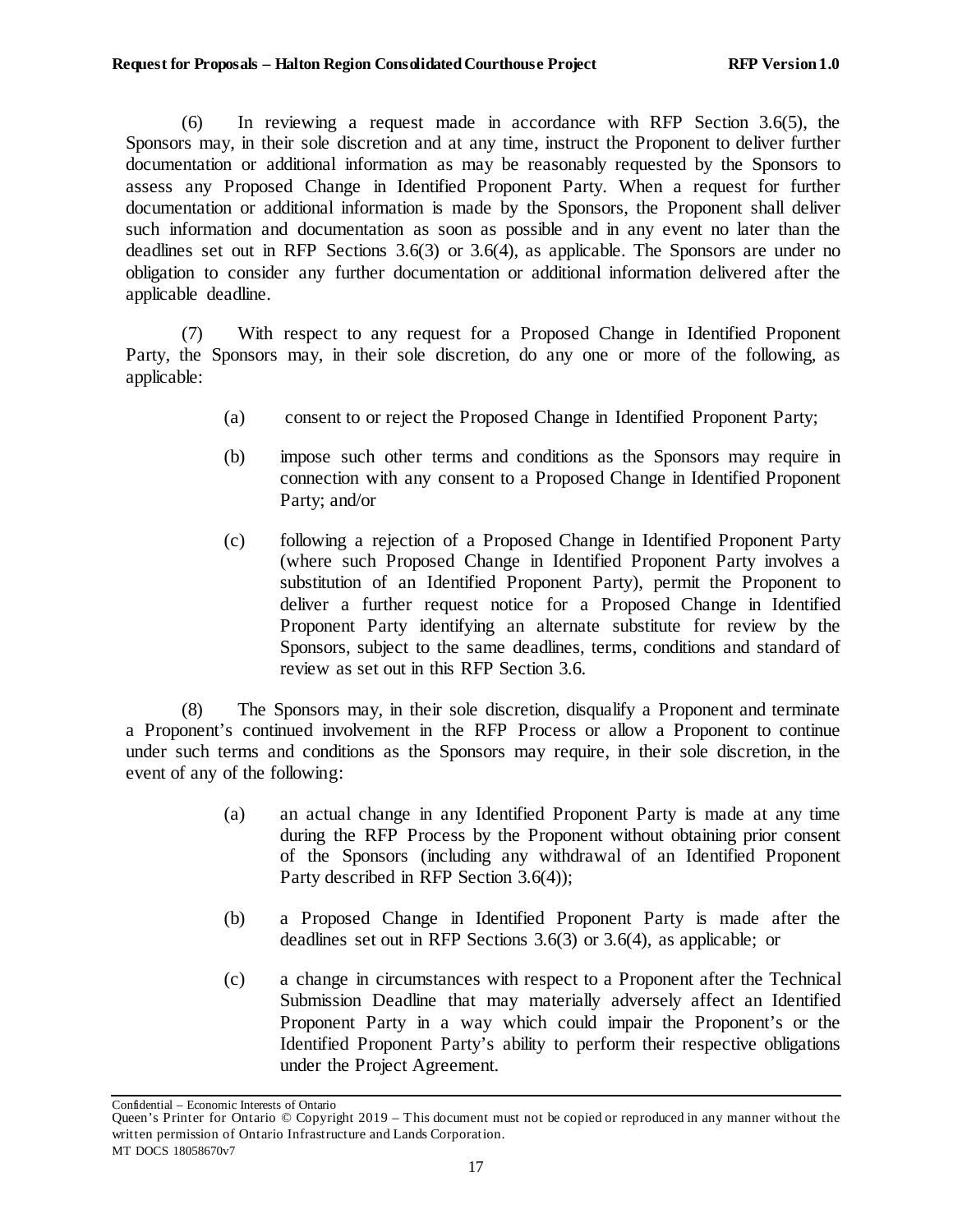(9) If, at any time prior to Commercial Close, and notwithstanding any other provision in this RFP, there is a Change in Control of a Proponent or of one of its Proponent Team Members (the "**Acquiree**") as a result of an acquisition of the Acquiree by one of the other Proponents or one of the other Proponent's Proponent Team Members (the "**Acquirer**"):

- (a) the Acquiree shall be immediately disqualified from further participation in this RFP. In the event that a Proponent Team Member is the Acquiree, the affected Proponent may request a change of the Acquiree and the Sponsors shall consider such request in their sole discretion in accordance with this RFP Section [3.6.](#page-20-0) In the event that such request to change the Proponent Team Member is rejected by the Sponsors, the Sponsors shall disqualify the Proponent from continuing in the RFP Process; or
- (b) the Sponsors may, in their sole discretion, allow the Acquirer to continue in the RFP Process, however, the Sponsors' consent to continue may be subject to such terms and conditions as the Sponsors may require.

(10) If, after identification of the Preferred Proponent pursuant to RFP Section [9.1,](#page-62-1) the Sponsors determine, acting reasonably, that it is in the best interests of the Sponsors that any individual proposed as a Key Individual in the Preferred Proponent's Proposal be substituted, the Sponsors shall notify the Preferred Proponent (including a detailed explanation of the reasons for such determination), and, within 10 days of receipt by the Preferred Proponent of such notice, the Preferred Proponent shall provide the Sponsors with relevant information on the proposed substitution and shall consult with the Sponsors before finalizing the appointment of such substitution. The proposed substitution must have equal or better qualifications than the qualifications of the Key Individual that they are replacing.

## <span id="page-23-0"></span>**3.7 Addenda/Changes to the RFP Documents**

(1) The Sponsors may, in their sole discretion, amend or supplement the RFP Documents prior to the Technical Submission Deadline (for matters relating to the Technical Submission) and prior to the Financial Submission Deadline (for all other matters). The Sponsors shall issue changes to the RFP Documents by Addenda only. No other statement, whether oral or written, made by the Sponsors or the Sponsors' Advisors, employees or representatives, including, for clarity, the Contact Person, or any other person, shall amend the RFP Documents. The approximate final date that the Sponsors will issue an Addendum in respect of the Project Agreement is set out in the Timetable. The Sponsors may issue other Addenda at any time.

(2) The Proponent is solely responsible to ensure that it has received all Addenda issued by the Sponsors. Proponents may, in writing, seek confirmation of the number of Addenda issued under this RFP from the Contact Person.

(3) The Sponsors shall issue Addenda by placing them in the Data Room and notifying the Proponents' Representatives by e-mail that an Addendum has been placed in the Data Room.

Queen's Printer for Ontario © Copyright 2019 – This document must not be copied or reproduced in any manner without the written permission of Ontario Infrastructure and Lands Corporation. MT DOCS 18058670v7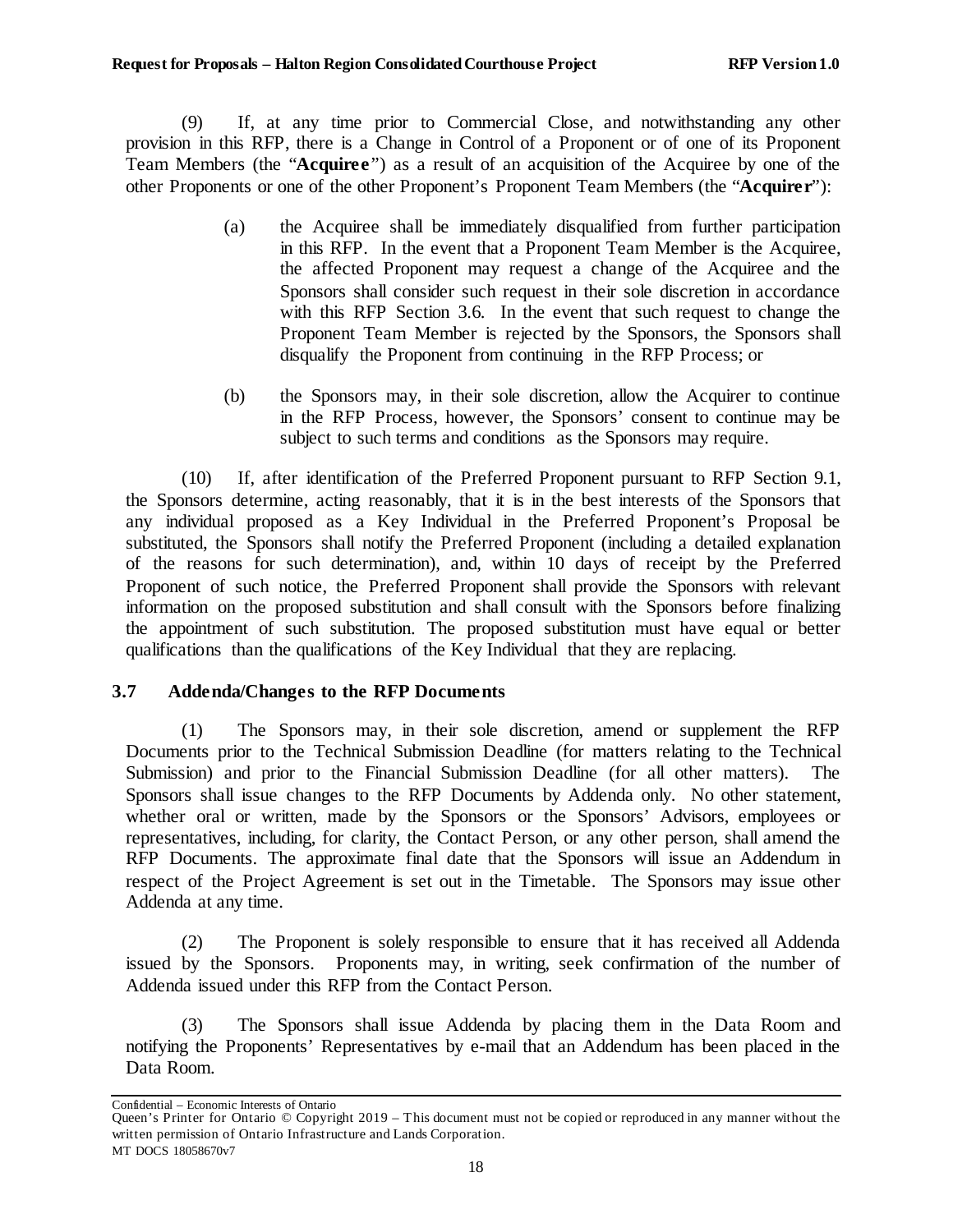(4) Any reference to any one or all of the RFP Documents in the RFP Documents includes any amendments to the RFP Documents made in accordance with this RFP Section [3.7.](#page-23-0)

## <span id="page-24-0"></span>**3.8 Freedom of Information, Confidentiality and Copyright Matters**

## <span id="page-24-1"></span>3.8.1 *Freedom of Information and Protection of Privacy Act*

(1) Proponents are advised that the Sponsors may be required to disclose the RFP Documents and a part or parts of any Proposal pursuant to the *Freedom of Information and Protection of Privacy Act* (Ontario) ("**FIPPA**").

(2) Proponents are also advised that FIPPA does provide protection for confidential and proprietary business information. Proponents are strongly advised to consult their own legal Advisors as to the appropriate way in which confidential or proprietary business information should be marked as such in their Proposals.

(3) Subject to the provisions of FIPPA, the Sponsors will use reasonable commercial efforts to safeguard the confidentiality of any information identified by the Proponent as confidential but shall not be liable in any way whatsoever to any Proponent or Proponent Team Member if such information is disclosed based on an order or decision in accordance with FIPPA or otherwise as required under Applicable Law.

Queen's Printer for Ontario © Copyright 2019 – This document must not be copied or reproduced in any manner without the written permission of Ontario Infrastructure and Lands Corporation. MT DOCS 18058670v7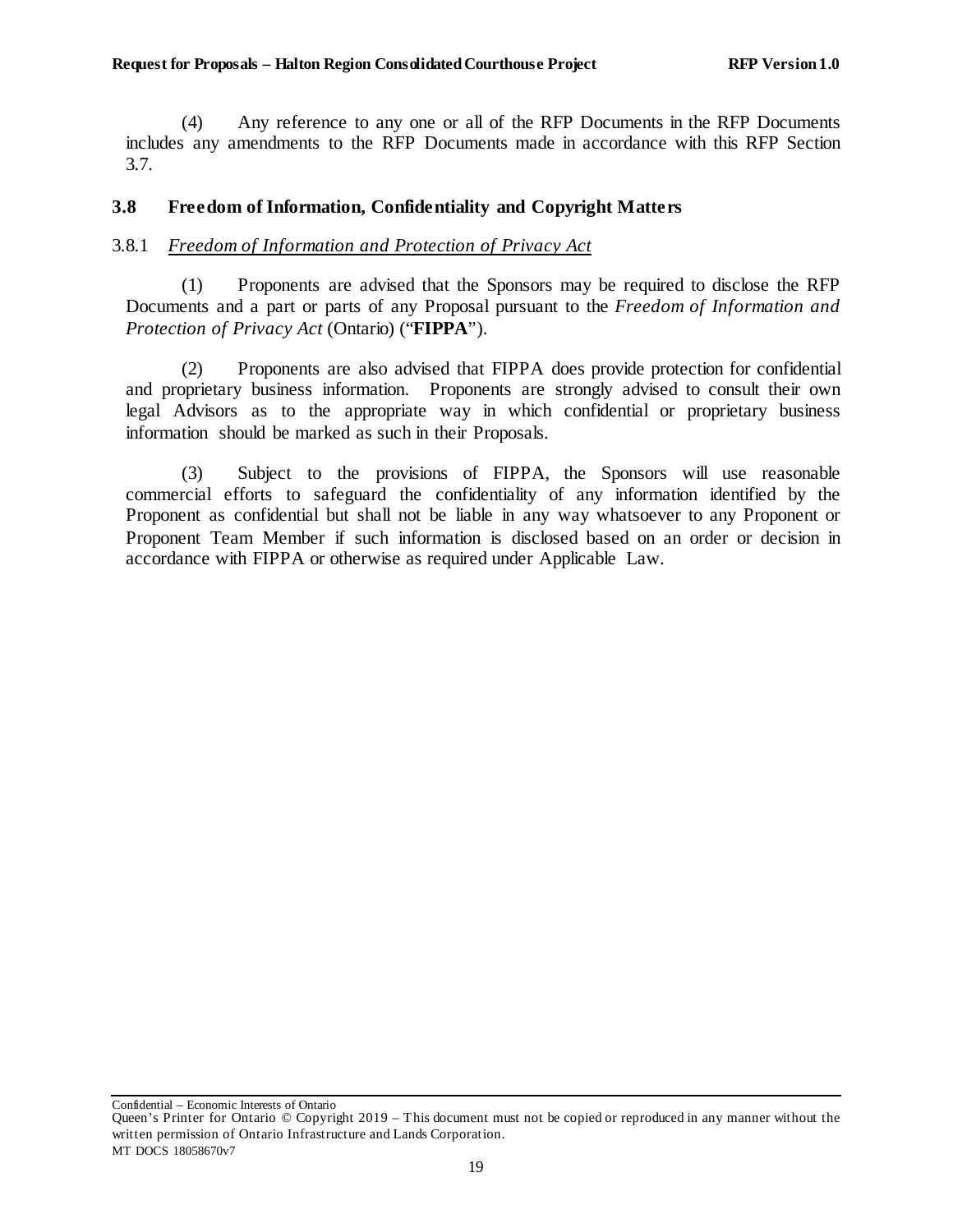## <span id="page-25-0"></span>3.8.2 Confidentiality Agreements

(1) Each Prequalified Party has executed a submission form to the RFQ that states that they agree to be bound by the confidentiality provisions set out in the RFQ. If the Sponsors, in their sole discretion, require a separate confidentiality agreement from Proponents, no later than five days after a request by the Sponsors, the Proponent shall cause each of its employees, representatives and Advisors and its Proponent Team Members and each of their employees, representatives and Advisors who are in receipt of Confidential Information, to execute and deliver to the Sponsors a confidentiality agreement in a form prescribed by and with terms and conditions acceptable to the Sponsors, in their sole discretion. To the extent that the provisions of the confidentiality agreements are inconsistent or conflict with the requirements of RFP Section [3.8.3](#page-25-1), the more stringent confidentiality obligation shall govern.

## <span id="page-25-1"></span>3.8.3 Confidential Information

(1) For the purpose of this RFP Process, "**Confidential Information**" means all material, data, information or any item in any form, whether oral or written, including in electronic or hard-copy format, supplied by, obtained from or otherwise provided by the Sponsors or the Government of Ontario in connection with the RFP Process, the RFP Documents or the Project, whether supplied, obtained from or provided before or after the RFP Process and all other material, data, information or any item in any form prepared by the Proponent containing, in whole or in part, any such information.

- (2) The Proponent agrees that all Confidential Information:
	- (a) shall remain the sole property of the Sponsors or the Government of Ontario, as applicable, and the Proponent shall treat it as confidential;
	- (b) shall not be used by the Proponent for any purpose other than developing and submitting a Proposal in response to this RFP Process or the performance of any subsequent agreement relating to the Project with the Signing Parties;
	- (c) shall not be disclosed by the Proponent to any person who is not involved in the Proponent's preparation of its Proposal or the performance of any subsequent agreement relating to the Project with the Signing Parties, without prior written consent of the Sponsors or the Government of Ontario, as applicable;
	- (d) shall not be used in any way detrimental to the Sponsors or the Government of Ontario; and
	- (e) if requested by the Sponsors, shall be returned by the Proponents to the Sponsors no later than ten calendar days after that request.

Queen's Printer for Ontario © Copyright 2019 – This document must not be copied or reproduced in any manner without the written permission of Ontario Infrastructure and Lands Corporation. MT DOCS 18058670v7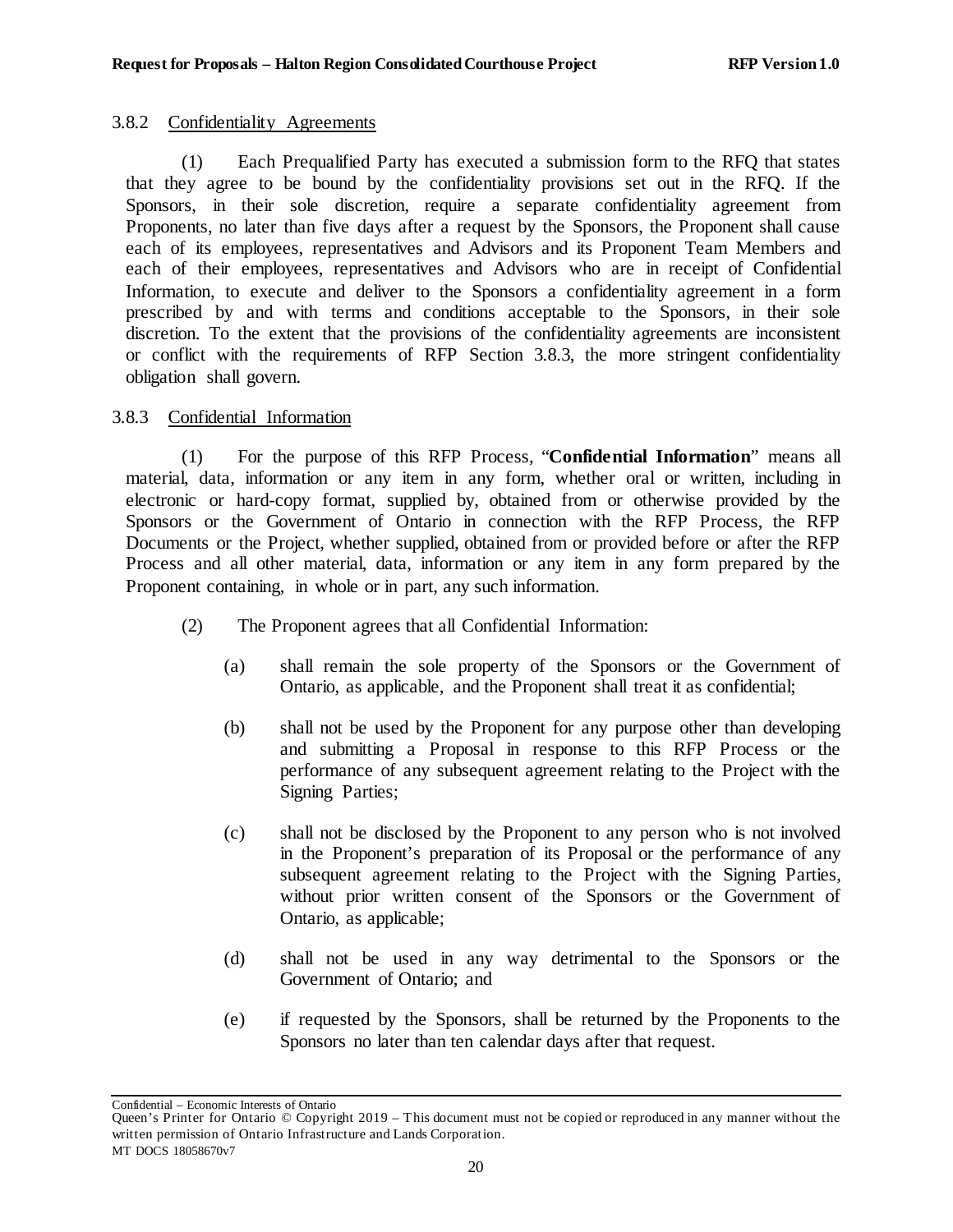(3) Each Proponent shall be responsible for any breach of the provisions of this RFP Section [3.8.3](#page-25-1) by any person to whom it discloses the Confidential Information including, for greater clarity, the Proponent's employees, representatives and Advisors and the Proponent Team Members and their employees, representatives and Advisors. Each Proponent shall indemnify each of the Sponsors and the Government of Ontario and each of their related entities and each of their respective directors, officers, consultants, employees, agents and representatives and save each of them fully harmless from and against any and all loss, cost, damage, expense, fine, suit, claim, penalty, demand, action, obligation and liability of any kind or nature (including, without limitation, professional fees on a full indemnity basis) suffered or incurred by any of them arising as a result of or in connection with any breach of any of the provisions of this RFP Section [3.8.3](#page-25-1) by the Proponent or by any person to whom the Proponent has disclosed the Confidential Information. Each Proponent agrees that the Sponsors act as trustee for each of their related entities and the Government of Ontario and each of their respective directors, officers, consultants, employees, agents and representatives with respect to all rights contemplated hereunder arising in favour of a related entity or the Government of Ontario or any of their respective directors, officers, consultants, employees, agents or representatives and that the Sponsors have agreed to accept such trust and hold and enforce such rights on behalf of each related entity or the Government of Ontario and each of their respective directors, officers, consultants, employees, agents and representatives.

(4) Each Proponent acknowledges and agrees that a breach of the provisions of this RFP Section [3.8.3](#page-25-1) would cause the Sponsors and the Government of Ontario and each of their related entities to suffer loss that could not be adequately compensated by damages, and that the Sponsors and the Government of Ontario and any of their related entities may, in addition to any other remedy or relief, enforce any of the provisions of this RFP Sectio[n 3.8.3](#page-25-1) upon application to a court of competent jurisdiction without proof of actual damage to the Sponsors or the Government of Ontario or any of their related entities.

(5) Notwithstanding anything else to the contrary in this RFP, the provisions of this RFP Section [3.8.3](#page-25-1) shall survive any cancellation of this RFP Process and the conclusion of the RFP Process and, for greater clarity, shall be legally binding on all Prequalified Parties, whether or not they submit a Proposal.

(6) The confidentiality obligations of the Proponent shall not apply to any information which falls within the following exceptions:

- (a) information that is lawfully in the public domain at the time of first disclosure to the Proponent, or which, after disclosure to the Proponent, becomes part of the public domain other than by a breach of the Proponent's confidentiality obligations or by any act or fault of the Proponent;
- (b) information which was in the Proponent's possession prior to its disclosure to the Proponent by the Sponsors, and provided that it was not acquired by the Proponent under an obligation of confidence; or

Queen's Printer for Ontario © Copyright 2019 – This document must not be copied or reproduced in any manner without the written permission of Ontario Infrastructure and Lands Corporation. MT DOCS 18058670v7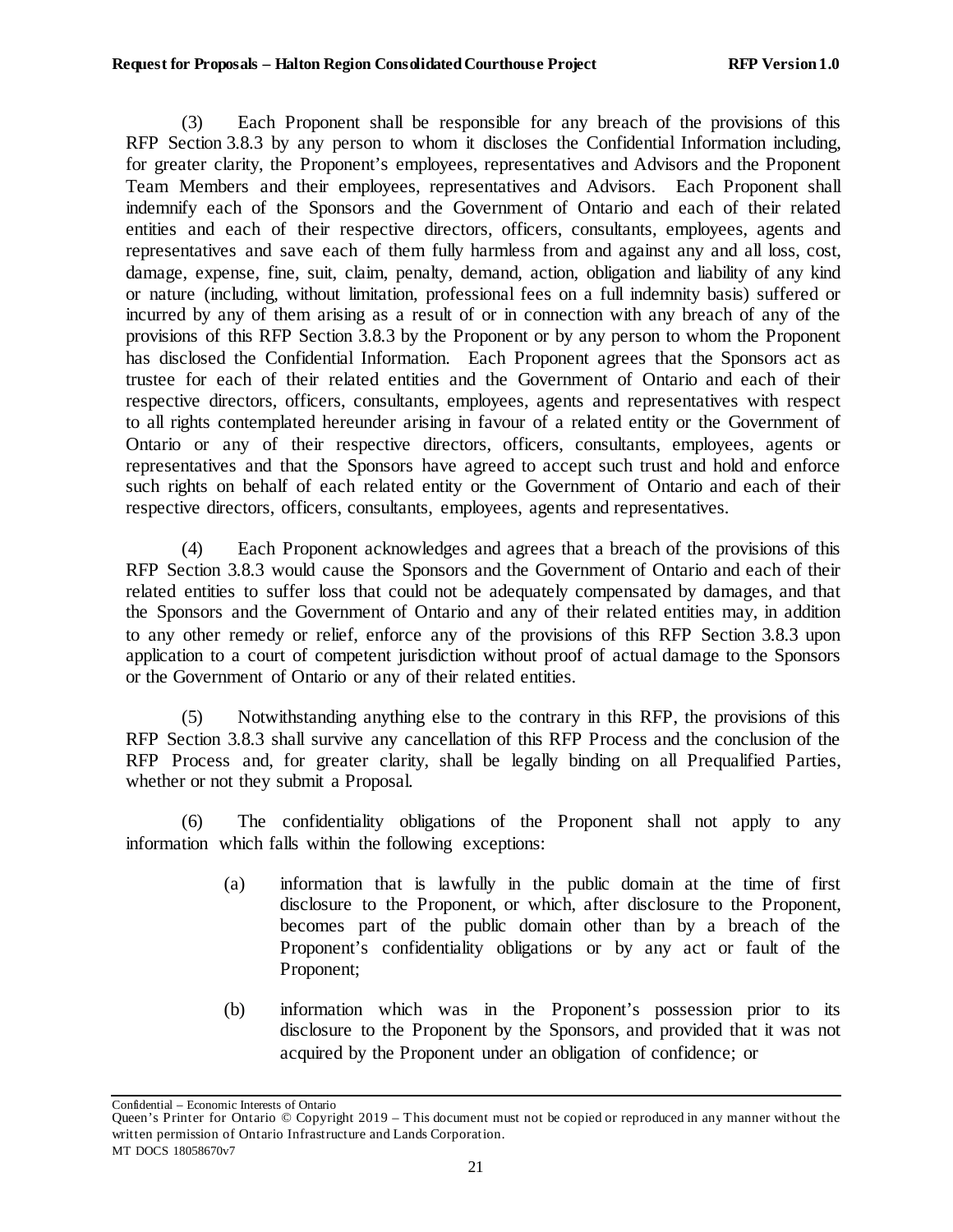(c) information which was lawfully obtained by the Proponent from a third party without restriction of disclosure, provided such third party was at the time of disclosure under no obligation of secrecy with respect to such information.

## <span id="page-27-0"></span>3.8.4 Copyright and Use of Information in Proposals

<span id="page-27-1"></span>(1) The Sponsors' rights, as set out in this RFP Sectio[n 3.8.4,](#page-27-0) to the Proposal and all Proposal Information submitted by the Proponent during the RFP Process shall be granted to the Sponsors as follows:

- (a) if a Design and Bid Fee is offered in accordance with RFP Section [10.3.2:](#page-69-2)
	- (i) for unsuccessful Proponents, upon payment of the Design and Bid Fee; and
	- (ii) for the Preferred Proponent, upon Commercial Close;
- <span id="page-27-2"></span>(b) if the Project is cancelled and a Break Fee is offered in accordance with RFP Section [10.3.3,](#page-71-0) upon payment of the Break Fee; or
- (c) if RFP Sections  $3.8.4(1)(a)$  and  $3.8.4(1)(b)$  do not apply, upon submission of the Proposal.

(2) Proponents shall not use or incorporate into their Proposals any concepts, products or processes which are subject to copyright, patents, trademarks or other intellectual property rights of third parties unless Proponents have, or will procure through licensing without cost to the Sponsors, the right to use and employ such concepts, products and processes in and for the Project.

(3) All requirements, designs, documents plans and information supplied by the Sponsors to the Proponents in connection with this RFP are and shall remain the property of the Sponsors. Upon request of the Sponsors, all such designs, documents, plans and information (and any copies thereof in any format or medium created by or on behalf of the Proponent) must be returned to the Sponsors.

(4) The Proponent shall grant to each of the Sponsors and Her Majesty the Queen in Right of Ontario a non-exclusive, perpetual, irrevocable, worldwide, fully paid and royalty free license (fully assignable without the consent of the Proponent and with the right to sub-license without the consent of the Proponent) to use the Proposal Information (the "**Proposal**  Information Licence"). Without limiting the foregoing, the Proposal Information Licence shall include the right to modify the Proposal Information, and, where applicable, to use it, or any modified form of it, anywhere in the world. Under no circumstances shall the Proponent, except Project Co (as defined in the Project Agreement) in relation to this Project, be liable to the Sponsors, Her Majesty the Queen in Right of Ontario or to any other person or entity for any damages, losses, costs, expenses, claims or actions whatsoever arising directly or indirectly from the use of the Proposal Information pursuant to the Proposal Information Licence.

Confidential – Economic Interests of Ontario

Queen's Printer for Ontario © Copyright 2019 – This document must not be copied or reproduced in any manner without the written permission of Ontario Infrastructure and Lands Corporation. MT DOCS 18058670v7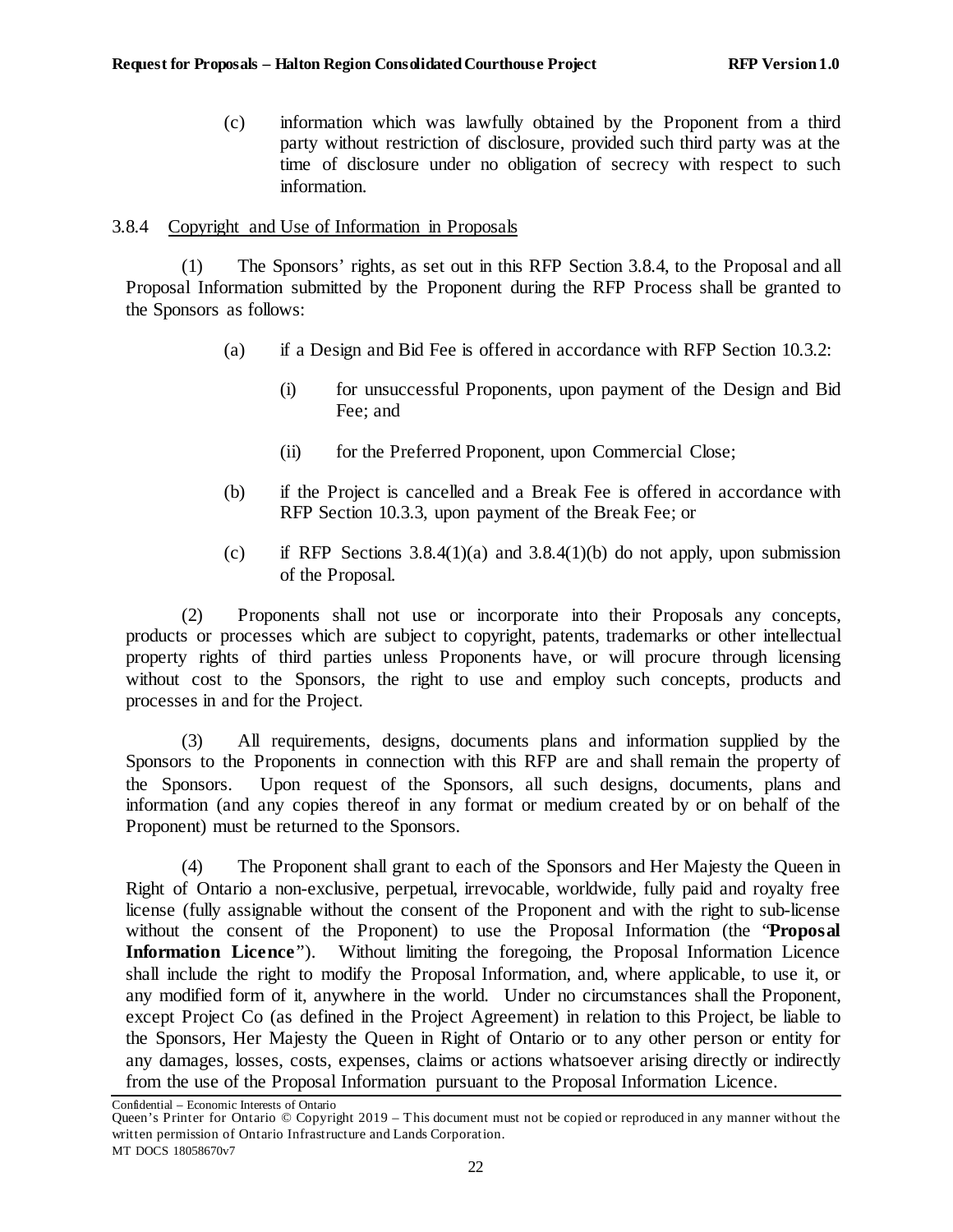- (5) For the purpose of this RFP Section [3.8.4,](#page-27-0) "**Proposal Information**" includes:
	- (a) all information contained in a Proposal or which is disclosed by or through a Proponent to the Sponsors during the evaluation of Proposals or during the process of executing any Project Agreement; and
	- (b) any and all ideas, concepts, products, alternatives, processes, recommendations and suggestions developed by or through a Proponent and revealed to or discovered by the Sponsors, including any and all those which may be connected in any way to the preparation, submission, review or negotiation of any Proposal or the Project Agreement.

(6) Proponents shall ensure that all intellectual property rights associated with any and all of the Proposal Information (including copyright and moral rights but excluding patent rights) provide for and give Infrastructure Ontario, the Client and Her Majesty the Queen in Right of Ontario the rights set out in this RFP Sectio[n 3.8.4.](#page-27-0) It is expressly understood and agreed that any actual or purported restriction in the future on the ability of Infrastructure Ontario, the Client or Her Majesty the Queen in Right of Ontario to use any of the Proposal Information, or anything else obtained by or through Proponents, shall be absolutely null and void and unenforceable as against the Sponsors, Her Majesty the Queen in Right of Ontario, and each of their respective Advisors, and that the provisions of this RFP Section [3.8.4](#page-27-0) shall take precedence and govern.

## <span id="page-28-0"></span>3.8.5 Open Data Directive

(1) Proponents acknowledge that the RFP Documents and a part or parts of any Proposal are subject to the Open Data Directive and that Ontario ministries and agencies are required to disclose or publish certain data in accordance with the Open Data Directive.

# <span id="page-28-1"></span>**3.9 Conflict of Interest and Ineligible Persons**

## <span id="page-28-2"></span>3.9.1 Conflict of Interest

(1) Proponents and Proponent Team Members and each of their Advisors, shall disclose, in their Proposal Submission Forms and the Proponent Team Member Declaration (in respect of Proponent Team Members), all perceived, potential and actual Conflicts of Interest.

(2) If a Proponent, a Proponent Team Member or any of their respective Advisors, prior to or following submission of its Proposal, discovers any perceived, potential or actual Conflict of Interest, the Proponent shall promptly disclose the perceived, potential or actual Conflict of Interest to the Sponsors in a written statement to the Contact Person.

(3) At the request of the Sponsors, the Proponent shall provide the Sponsors with the Proponent's proposed means to mitigate and minimize to the greatest extent practicable any perceived, potential or actual Conflict of Interest. The Proponent shall submit any additional information to the Sponsors that the Sponsors consider necessary to properly assess the perceived, potential or actual Conflict of Interest.

Confidential – Economic Interests of Ontario

Queen's Printer for Ontario © Copyright 2019 – This document must not be copied or reproduced in any manner without the written permission of Ontario Infrastructure and Lands Corporation. MT DOCS 18058670v7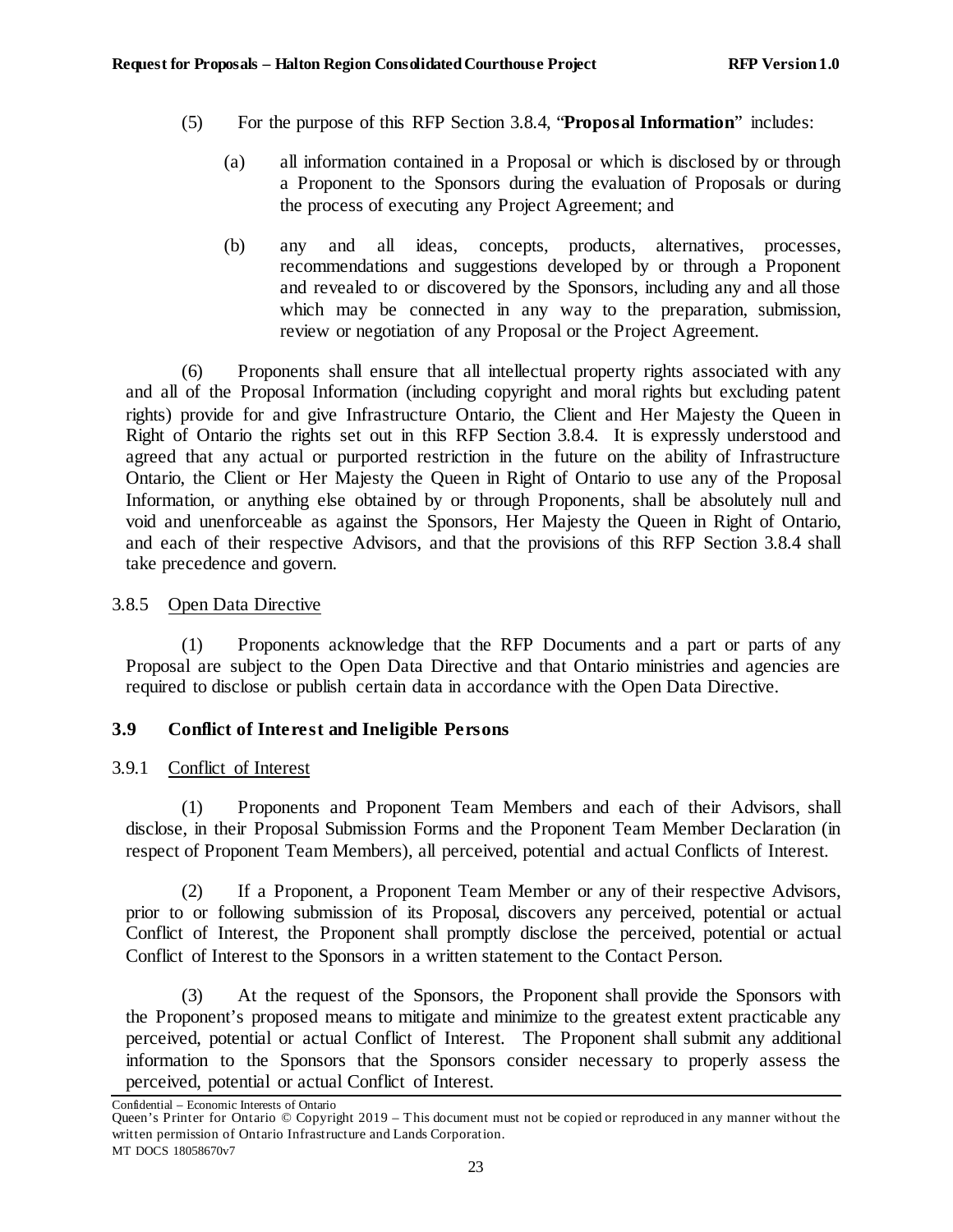<span id="page-29-0"></span>(4) The Sponsors may, in their sole discretion, exclude any Proponent Team Member or Proponent Advisor on the grounds of Conflict of Interest.

(5) Without limiting the generality of RFP Sections [3.9.1\(4\)](#page-29-0) or [\(6\),](#page-29-1) the Sponsors may, in their sole discretion, require the Proponent, Proponent Team Member or a Proponent's Advisor to substitute a new person or entity for the person or entity giving rise to the Conflict of Interest.

<span id="page-29-1"></span>(6) The Sponsors may, in their sole discretion, waive any and all perceived, potential or actual Conflicts of Interest of Proponents or Proponent Team Members, or any of their respective Advisors. A waiver may be upon such terms and conditions as the Sponsors, in their sole discretion, require to satisfy themselves that the Conflict of Interest has been appropriately managed, mitigated and minimized, including requiring the Proponent to put into place such policies, procedures, measures and other safeguards as may be required by and be acceptable to the Sponsors, in their sole discretion, to manage, mitigate and minimize the impact of such Conflict of Interest.

(7) For the purposes of this RFP Process "**Conflict of Interest**" includes any situation or circumstance where a Proponent, any Proponent Team Member, any Proponent Advisor or any of the employees of a Proponent, Proponent Team Member or Proponent Advisor engaged in the development or oversight of development of the Proponent's Proposal (including for such employees in their personal capacities):

- (a) has commitments, relationships or financial interests or involvement in any litigation or proceeding that:
	- (i) could or could be seen to exercise an improper influence over the objective, unbiased and impartial exercise of the independent judgment by any personnel of the Sponsors or their Advisors, or
	- (ii) could or could be seen to compromise, impair or be incompatible with the effective performance of a Proponent's obligations under the Project Agreement if that Proponent was determined to be the Preferred Proponent under the RFP Process;
- (b) has contractual or other obligations to any of the Sponsors that could or could be seen to have been compromised or impaired as a result of its participation in the RFP Process or the Project; or
- (c) has knowledge of confidential information (other than Confidential Information disclosed by the Sponsors in the normal course of the RFP Process) of strategic and/or material relevance to the RFP Process or to the Project that is not available to other Proponents and that could or could be seen to give the Proponent an unfair competitive advantage.

Queen's Printer for Ontario © Copyright 2019 – This document must not be copied or reproduced in any manner without the written permission of Ontario Infrastructure and Lands Corporation. MT DOCS 18058670v7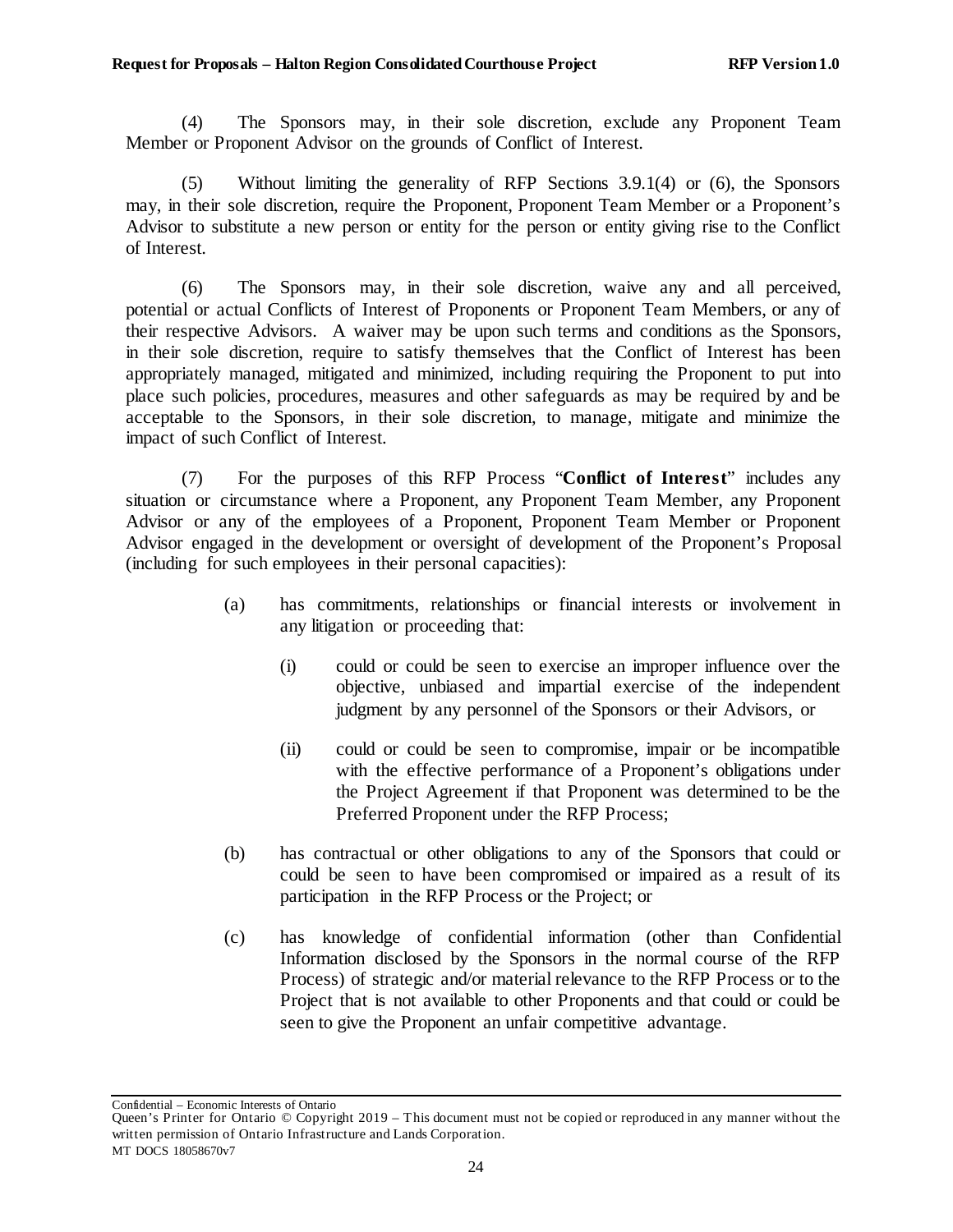(8) The final determination of whether a perceived, potential or actual Conflict of Interest exists shall be made by the Sponsors in their sole discretion.

### <span id="page-30-0"></span>3.9.2 Ineligible Persons

(1) As a result of their involvement in the Project, the persons named as "Ineligible Persons" in the RFP Data Sheet, together with any Persons who formerly worked on behalf of either of the Sponsors and in the course of such work had knowledge of confidential information of strategic and/or material relevance to the RFP Process or to the Project that is not available to other Proponents and that could or could be seen to give the Proponent an unfair competitive advantage (collectively "**Ineligible Persons**"), their employees, and any of their subcontractors, advisors, consultants or representatives engaged in respect of this Project and, subject to RFP Sections [3.9.2\(3\)](#page-30-1) an[d 3.9.2\(4\)](#page-30-2) any person controlled by, that controls or that is under common control with the Ineligible Persons (each an "**Ineligible Person's Affiliate**") are not eligible to participate as a Proponent Team Member, Advisor to the Proponent, Financial Services Provider or Advisor to a Financial Services Provider.

(2) The Sponsors may amend the Ineligible Persons list in the RFP Data Sheet from time to time during the RFP Process.

<span id="page-30-1"></span>(3) An Ineligible Person's Affiliate may be eligible to participate as a Proponent Team Member, Advisor to the Proponent, Financial Services Provider or Advisor to a Financial Services Provider only after it has obtained a written consent from the Sponsors permitting it to participate as a Proponent Team Member, Advisor to the Proponent, Financial Services Provider or Advisor to a Financial Services Provider. To obtain consent for an Ineligible Person's Affiliate to participate as a Proponent Team Member, Advisor to the Proponent, Financial Services Provider or Advisor to a Financial Services Provider, the Proponent must submit a request for consent to the Contact Person that includes the following information:

- (a) the full legal name of the Ineligible Person's Affiliate that the Proponent wishes to include on its team or as a Proponent Team Member, Advisor to the Proponent, Financial Services Provider or Advisor to a Financial Services Provider;
- (b) information regarding the Ineligible Person's Affiliate's relationship to the Ineligible Person listed in the RFP Data Sheet; and
- (c) a description of the policies and procedures that will be put in place to manage, mitigate or minimize the impact of any perceived potential or actual Conflict of Interest with respect to the Ineligible Person's Affiliate.

<span id="page-30-2"></span>(4) Upon the Contact Person's receipt of a Proponent's properly completed request for consent in accordance with RFP Section [3.9.2\(3\),](#page-30-1) the Sponsors shall, in their sole discretion, make a determination as to whether they consider there to be a perceived, potential or actual Conflict of Interest and whether the impact of such perceived, potential or actual

Queen's Printer for Ontario © Copyright 2019 – This document must not be copied or reproduced in any manner without the written permission of Ontario Infrastructure and Lands Corporation. MT DOCS 18058670v7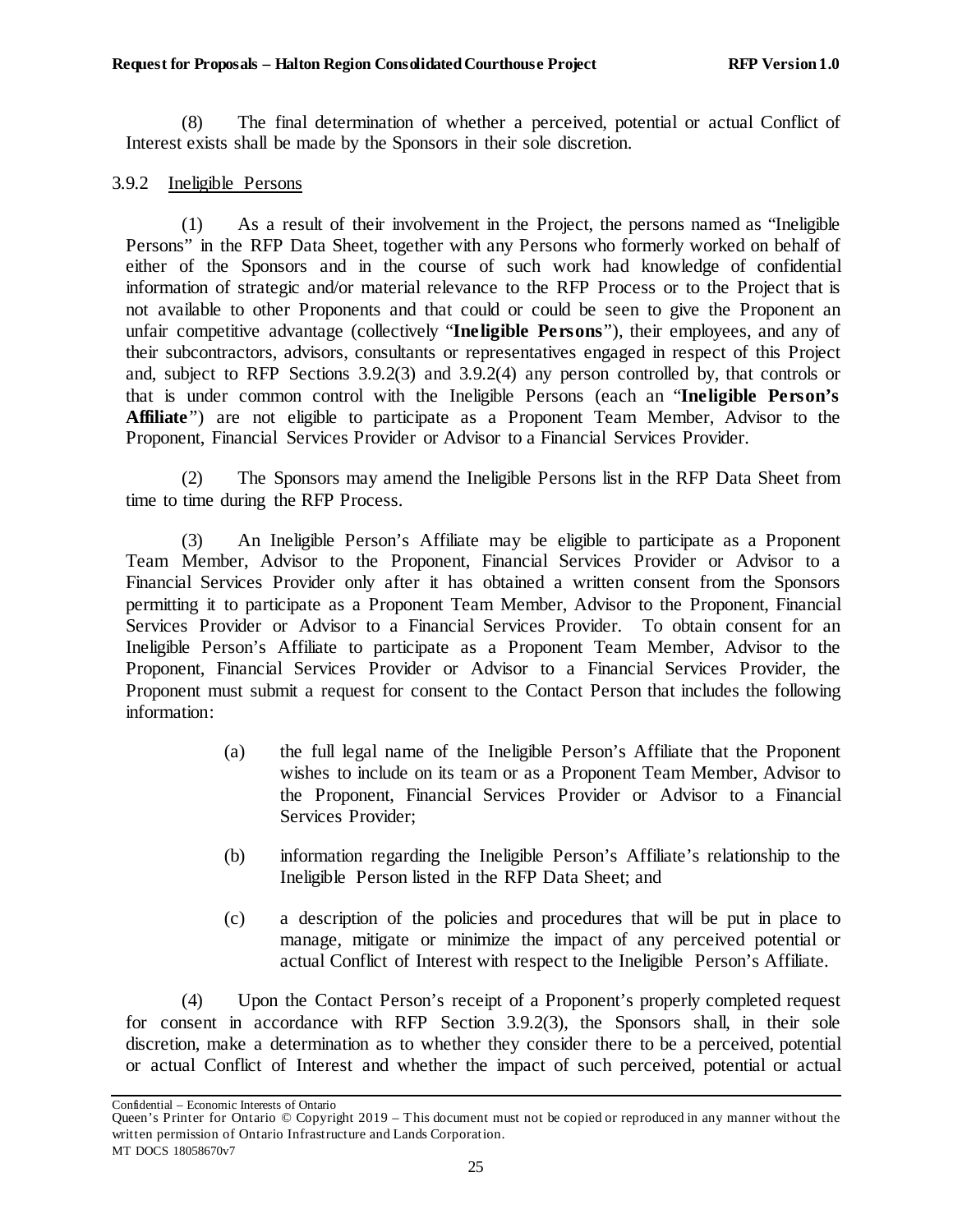Conflict of Interest can be appropriately managed, mitigated or minimized. The Proponent shall be notified of the Sponsors' decision by means of a consent letter setting out the nature of the consent and the management, mitigation or minimization measures required as a condition of consent. If the Ineligible Person's Affiliate is considered to have a Conflict of Interest, the impact of which cannot be properly managed, mitigated or minimized, the Sponsors shall add the Ineligible Person's Affiliate to the Ineligible Persons list by Addendum.

## <span id="page-31-0"></span>3.9.3 Conflict of Interest Screening List

(1) Proponents shall deliver to the Contact Person, no later than the deadline set out in the Timetable, the list of Identified Proponent Parties and other significant individuals having involvement in the preparation and/or oversight of the preparation of the Proposal in the form prescribed by Schedule 4A to this RFP, which list shall be used by the Sponsors in its assessment of the presence of an actual, potential or perceived Conflict of Interest involving any Proponent, Identified Proponent Party or any employee or advisor of the Sponsors in respect of the Project.

## <span id="page-31-1"></span>**3.10 Proponent Costs**

(1) The Proponents and the Proponent Team Members shall bear all costs and expenses incurred by them relating to any aspect of their participation in this RFP Process, including all costs and expenses related to the Proponents' involvement in:

- (a) the preparation, presentation and submission of their Proposals;
- (b) attendance at any Proponents Meeting, Commercially Confidential Meeting or any other meeting with the Sponsors;
- (c) due diligence and information gathering processes;
- (d) Scheduled Visits, Site visits or Existing Facilities visits;
- (e) preparation of responses to questions or requests for information from the Sponsors;
- (f) preparation of the Proponent's own RFIs during the clarification process; and
- (g) negotiations.

(2) Except as explicitly provided in RFP Sections [10.3.2,](#page-69-2) [10.3.3](#page-71-0) and [10.4\(3\),](#page-72-3) if applicable, the Sponsors are not liable to pay any costs or expenses of any Proponent or to reimburse or compensate a Proponent under any circumstances, regardless of the outcome of the RFP Process.

Queen's Printer for Ontario © Copyright 2019 – This document must not be copied or reproduced in any manner without the written permission of Ontario Infrastructure and Lands Corporation. MT DOCS 18058670v7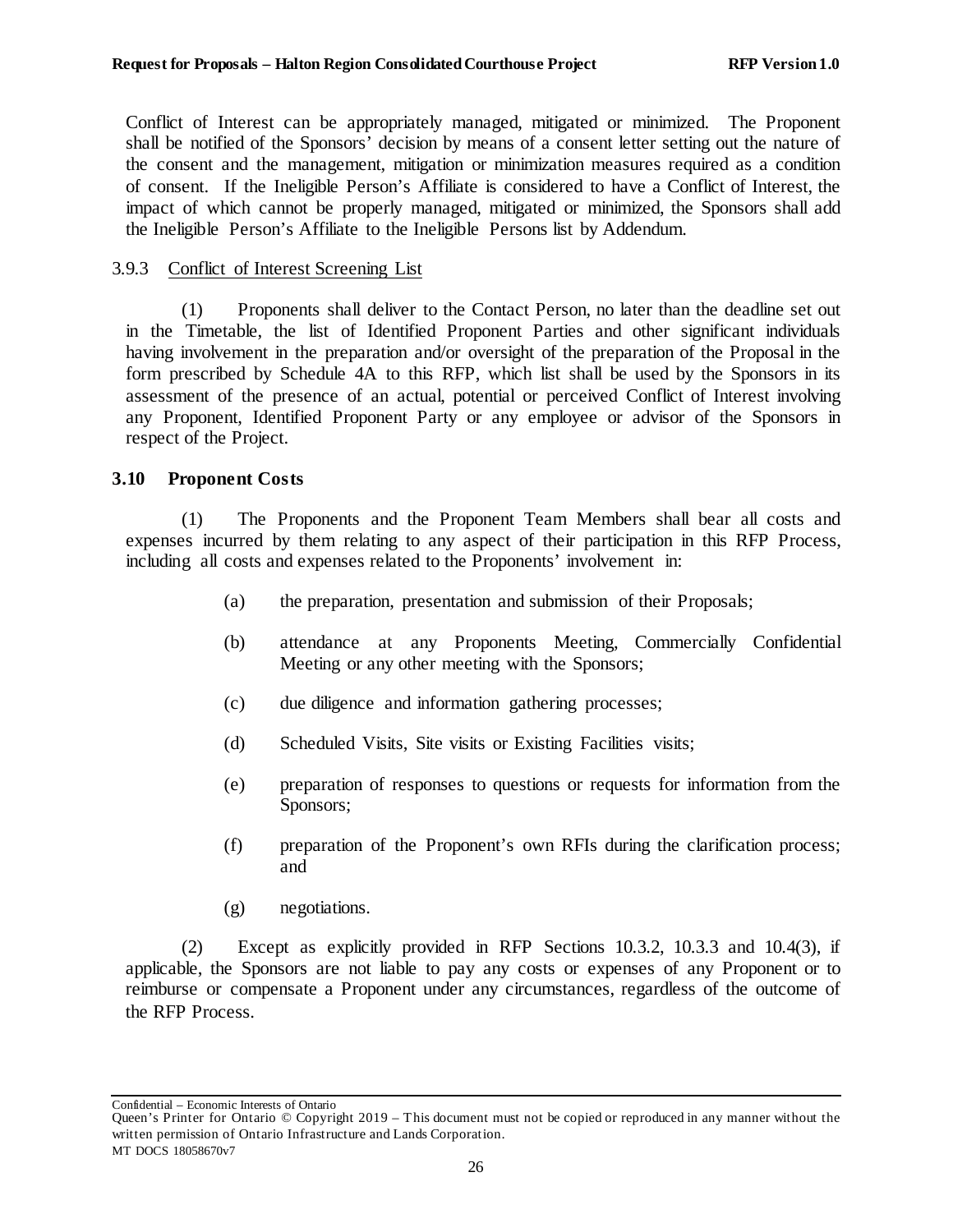## <span id="page-32-0"></span>**3.11 Insurance and Workers Compensation**

### <span id="page-32-1"></span>3.11.1 Insurance Required during the RFP Process

(1) During the RFP Process, the Proponent is required to obtain, and to cause all Proponent Team Members and other persons listed below to obtain, and at all times keep and maintain in force the insurance as set out in RFP Sections [3.11.1\(1\)\(a\)](#page-32-2) and [\(b\),](#page-32-3) whenever the Proponent, a Proponent Team Member, or any of their respective directors, officers, employees, consultants, Advisors, agents or representatives are present at the Site, Existing Facilities or at any facilities or premises of the Sponsors for any purpose whatsoever:

- <span id="page-32-2"></span>(a) Commercial/Comprehensive General Liability insurance, having an inclusive limit of not less than \$5,000,000 for each occurrence or accident and covering all sums which the Proponent, a Proponent Team Member or any other persons listed above may become legally obligated to pay for damages as a result of bodily injury (including death at any time resulting there from) sustained by any person or persons or because of damage to, destruction of, or loss of use of property caused by an occurrence or accident arising out of any operations or activities carried out in connection with this RFP or RFP Process. The policy or policies shall include as insureds or additional insureds each of the Government of Ontario and the Client (and each of their respective directors, officers, employees, legislators, members, officials, consultants and agents), and an endorsement specifying that the policy shall be primary and without right of contribution from any insurance otherwise maintained by or on behalf of the Government of Ontario and the Client; and
- <span id="page-32-3"></span>(b) Motor Vehicle Liability insurance, in the amount of \$2,000,000 per accident, for vehicles used by Proponents or Proponent Team Members (or their respective directors, officers, employees, consultants, Advisors and agents) while on or at the Site, the Existing Facilities or on or at any facilities or premises of the Sponsors.

(2) As a condition of allowing access to the Site, the Existing Facilities or to the facilities or premises of the Sponsors, the Sponsors reserve the right to require Proponents to provide evidence acceptable to the Sponsors that the insurance required by RFP Sections  $3.11.1(1)(a)$  and [\(b\)](#page-32-3) is in place.

(3) If a Proponent proposes to perform any investigations at the Site or Existing Facilities, the risk related to which may not be fully insured under the above policies, the Sponsors may, in their sole discretion, require the Proponent, at its own cost and expense, to obtain insurance additional to that specified in RFP Sections [3.11.1\(1\)\(a\)](#page-32-2) and [\(b\).](#page-32-3)

(4) All insurance policies required to be obtained by Proponents shall provide that the insurance shall not be cancelled, reduced, restricted, modified or changed in any way without the insurer giving at least 30 calendar days prior written notice to the Sponsors.

Queen's Printer for Ontario © Copyright 2019 – This document must not be copied or reproduced in any manner without the written permission of Ontario Infrastructure and Lands Corporation. MT DOCS 18058670v7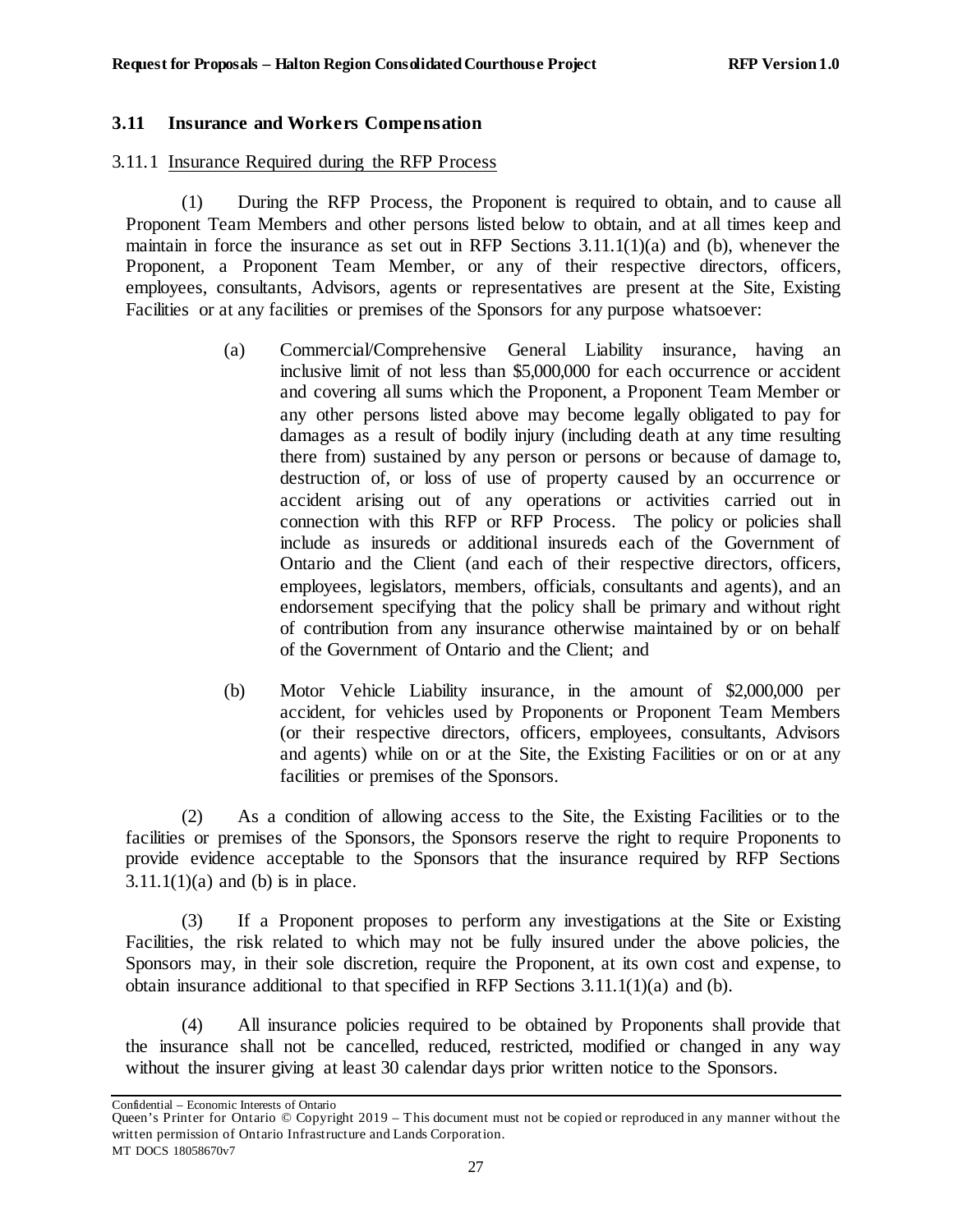### <span id="page-33-0"></span>3.11.2 Workplace Safety during the RFP Process

(1) As a condition of allowing access to the Site, Existing Facilities or any facilities or premises of the Sponsors, each of the Sponsors may, in its sole discretion, require Proponents to provide evidence acceptable to the Sponsors that the Proponent and its Proponent Team Members are registered with the Workplace Safety Insurance Board of Ontario, if such registration is required under Applicable Law, or, if such registration is not required under Applicable Law, to provide evidence acceptable to it that the Proponent and its Proponent Team Members have employer's liability insurance in amounts and on terms and conditions acceptable to it.

## <span id="page-33-1"></span>3.11.3 Infrastructure Ontario Construction Insurance Program

(1) Infrastructure Ontario may determine that certain construction insurance to be provided during the Works phase under the Project Agreement will be obtained under the Infrastructure Ontario Construction Insurance Program ("**IOCIP**"). If a Project has been designated by Infrastructure Ontario to proceed under IOCIP, a "User Guide" will be posted as Background Information. The User Guide includes the form of confidentiality agreement that must be entered into between a Proponent and the IOCIP Broker of Record and the forms of applications to be completed by a Proponent and submitted to the IOCIP Broker of Record for the Works phase construction insurance.

## <span id="page-33-2"></span>**SECTION 4 – PROPOSAL – FORM AND CONTENT REQUIREMENTS**

## <span id="page-33-3"></span>**4.1 Format and Content of the Proposal**

(1) Proponents shall submit Proposals organized in accordance with and in the format set out in Schedules 3 to 6 and 10 to this RFP.

- (2) Proponents shall submit Proposals in three parts as follows:
	- (a) Part A Proposal Submission Form (Technical), Proponent Team Member Declaration (Schedule 5 to this RFP) and Certificate of Officer (Schedule 5A to this RFP) for each Proponent Team Member;
	- (b) Part B Technical Submission consisting of the Technical Submission Information; and
	- (c) Part C Financial Submission consisting of:
		- (i) Proposal Submission Form (Financial);
		- (ii) Price Submission Form (Schedule 6 to this RFP);
		- (iii) Financial Submission Information;
		- (iv) Summary of Proposal Cost Form (Schedule 10 to this RFP);

Confidential – Economic Interests of Ontario

Queen's Printer for Ontario © Copyright 2019 – This document must not be copied or reproduced in any manner without the written permission of Ontario Infrastructure and Lands Corporation. MT DOCS 18058670v7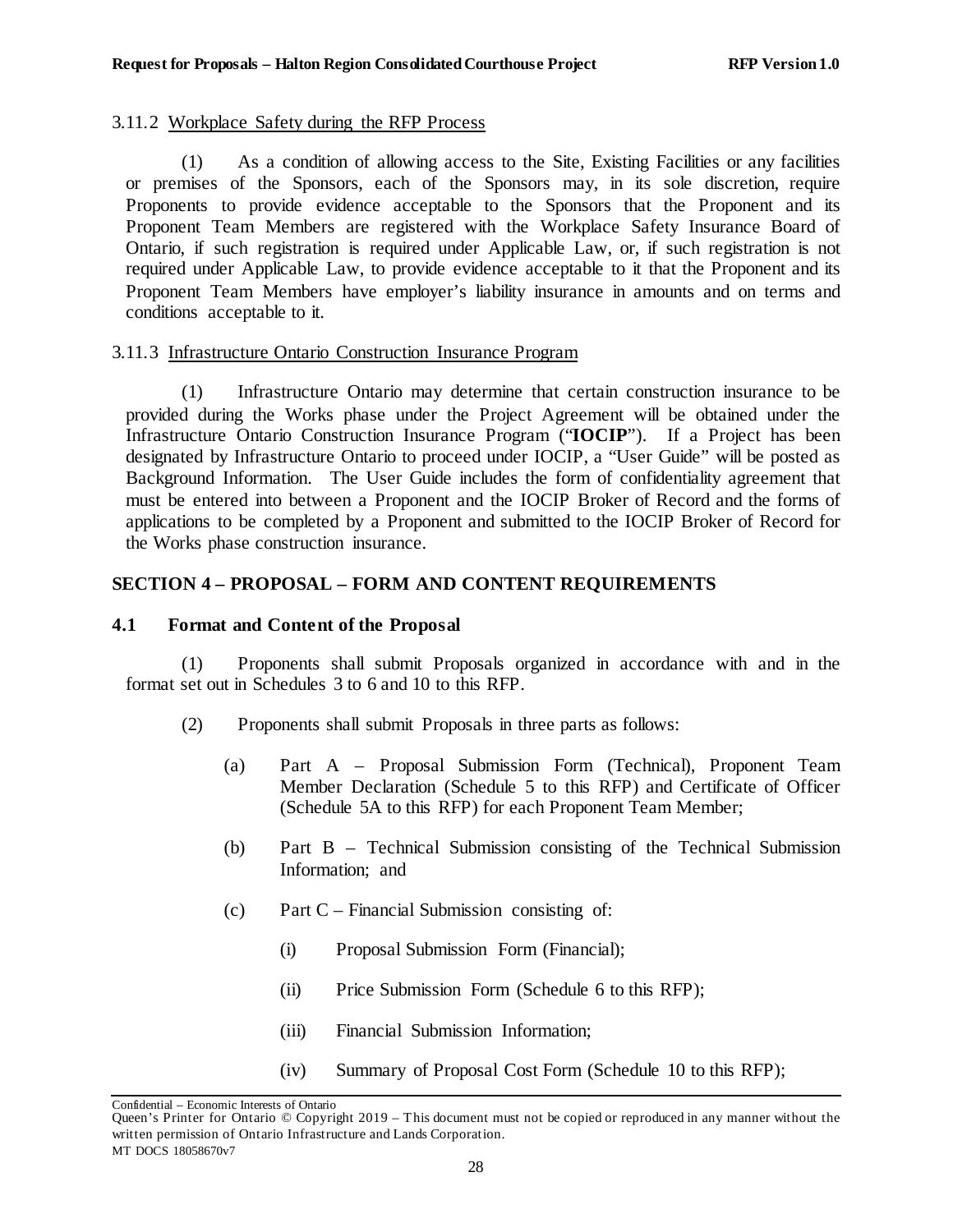- (v) the Alternative Price Submissions, if any; and
- (vi) the Separate Price Submissions, if any.

(3) Proponents shall submit each of Parts A, B and C of their Proposals in accordance with the requirements and instructions set out in Schedules 3 to 6 and 10 to this RFP.

## <span id="page-34-0"></span>**SECTION 5 – SUBMISSION, WITHDRAWAL, MODIFICATION OF THE PROPOSAL AND LENDER REQUIREMENTS**

#### <span id="page-34-1"></span>**5.1 Submission of Proposal**

(1) Each Proponent shall submit its Technical Submission on or before the Technical Submission Deadline and its Financial Submission on or before the Financial Submission Deadline. For the purposes of the RFP Process, the determination of whether the Technical Submission or the Financial Submission has been submitted on or before the Technical Submission Deadline or Financial Submission Deadline, as applicable, shall be based on the time and date stamp the Proponent receives from the Electronic Submission and Evaluation System identified in the RFP Data Sheet. A Technical Submission or Financial Submission received after the Technical Submission Deadline or Financial Submission Deadline, as applicable, in each case as documented by the electronic time and date stamp, shall be returned unopened to the sender.

(2) Proponents shall submit their Technical Submissions and their Financial Submissions using only the method set out in the RFP Data Sheet. It is the sole responsibility of the Proponent to ensure that each of the Technical Submission and the Financial Submission is received by Infrastructure Ontario prior to the Technical Submission Deadline and the Financial Submission Deadline, as applicable, and to ensure it receives a date and time stamp receipt from the Electronic Submission and Evaluation System confirming its timely delivery. The Sponsors will not accept a Technical Submission or a Financial Submission delivered by electronic mail.

(3) Proponents shall provide such number and type of copies of their Technical Submissions and Financial Submissions as specified in Part 4 of Schedule 3 to this RFP.

(4) If there is any difference whatsoever between hard copies of a Proposal and the original electronic copy of the Proposal, the original electronic copy of the Proposal shall govern.

## <span id="page-34-2"></span>**5.2 Withdrawal of Proposals**

(1) A Proponent may withdraw its Technical Submission using the Electronic Submission and Evaluation System before the Technical Submission Deadline. The Sponsors will return, unopened, any copies of a Technical Submission that has been withdrawn electronically in accordance with this RFP Section [5.2.](#page-34-2)

Queen's Printer for Ontario © Copyright 2019 – This document must not be copied or reproduced in any manner without the written permission of Ontario Infrastructure and Lands Corporation. MT DOCS 18058670v7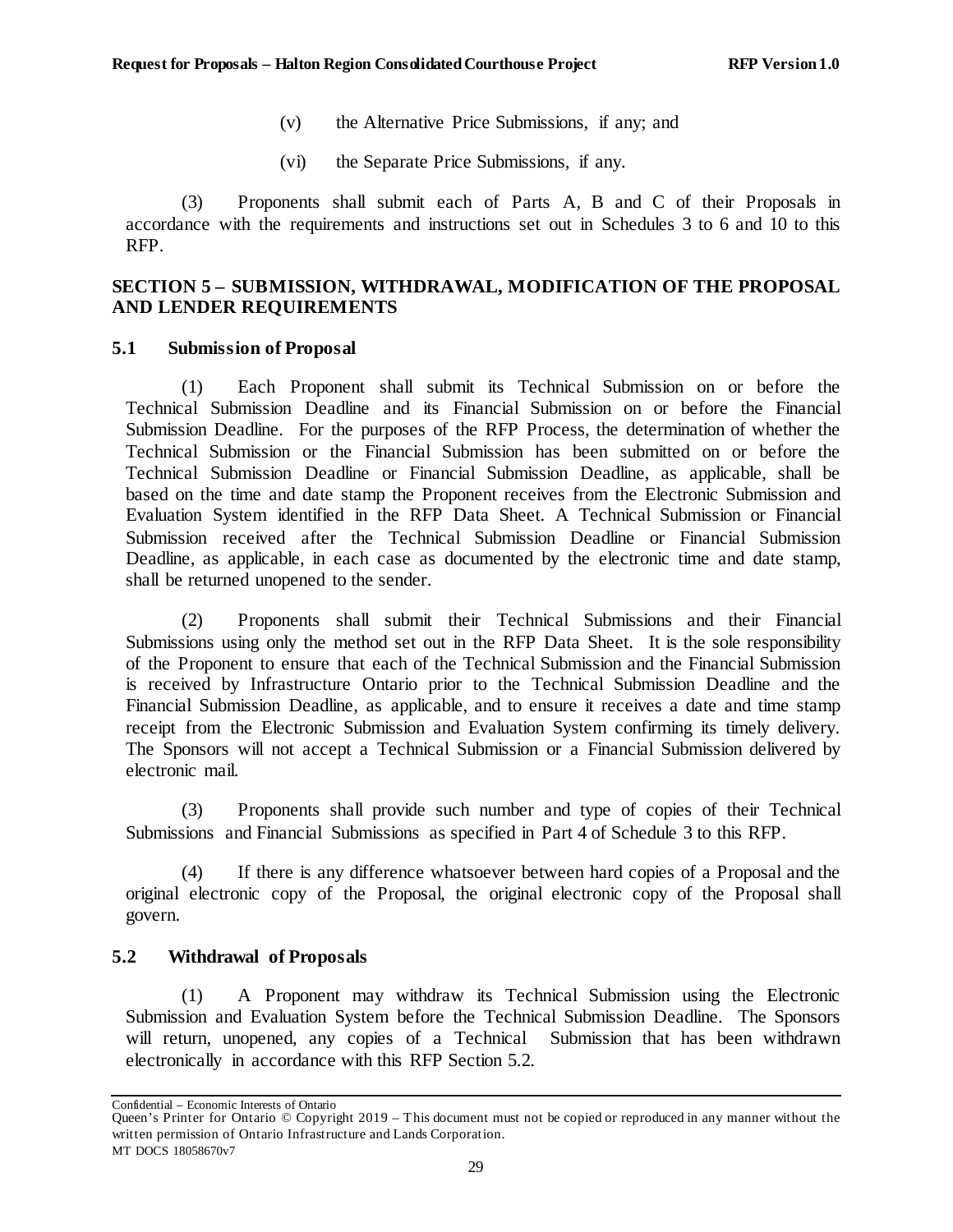(2) A Proponent may withdraw its Financial Submission using the Electronic Submission and Evaluation System before the Financial Submission Deadline provided that the Proponent resubmits a revised Financial Submission prior to the Financial Submission Deadline.

## <span id="page-35-0"></span>**5.3 Amendment of Proposal**

(1) Except as provided in RFP Section [5.5,](#page-35-2) Proponents may amend their Technical Submissions and Financial Submissions after submission but only if the withdrawn and amended Technical Submission is resubmitted on or before the Technical Submission Deadline and the withdrawn and amended Financial Submission is resubmitted before the Financial Submission Deadline in accordance with the following:

- (a) the Proponent shall withdraw its original Technical Submission or Financial Submission by using the Electronic Submission and Evaluation System before the Technical Submission Deadline or Financial Submission Deadline, as applicable; and
- (b) the Proponent shall submit a revised replacement Technical Submission or Financial Submission in accordance with the RFP Documents and on or before the Technical Submission Deadline or Financial Submission Deadline, as applicable, in accordance with the requirements of RFP Section [5.1.](#page-34-1)

## <span id="page-35-1"></span>**5.4 Proposal Irrevocability**

(1) Except as provided in RFP Sections [5.6\(1\)](#page-51-1) and [5.6\(3\)](#page-52-1) and subject to RFP Section [5.5](#page-35-2) and the Proponent's right to withdraw a Technical Submission before the Technical Submission Deadline, the Proposals shall be irrevocable and shall remain in effect and open for acceptance for 125 days after the Financial Submission Deadline (the "**Proposal Validity Period**") or until Financial Close, whichever occurs first.

## <span id="page-35-2"></span>**5.5 Credit Spreads and Lenders Commitment Letter**

- <span id="page-35-3"></span>(1) (a) After the Financial Submission Deadline, the Indicative Credit Spread Benchmarks (if applicable) and, subject to RFP Section [5.5\(2\)\(e\),](#page-41-0) the election pursuant to RFP Section [5.5\(1\)\(b\)](#page-35-3) shall not change.
	- (b) On the Financial Submission Deadline, each Proponent shall identify in writing to the Sponsors by way of an election:
		- (i) which form(s) of lending facility and/or debt financing instruments and investment instrument(s), if any, in respect of which it shall participate in the First Credit Spread Lock-in Date (the "**Credit Spread Election Facilities**"); and

Queen's Printer for Ontario © Copyright 2019 – This document must not be copied or reproduced in any manner without the written permission of Ontario Infrastructure and Lands Corporation. MT DOCS 18058670v7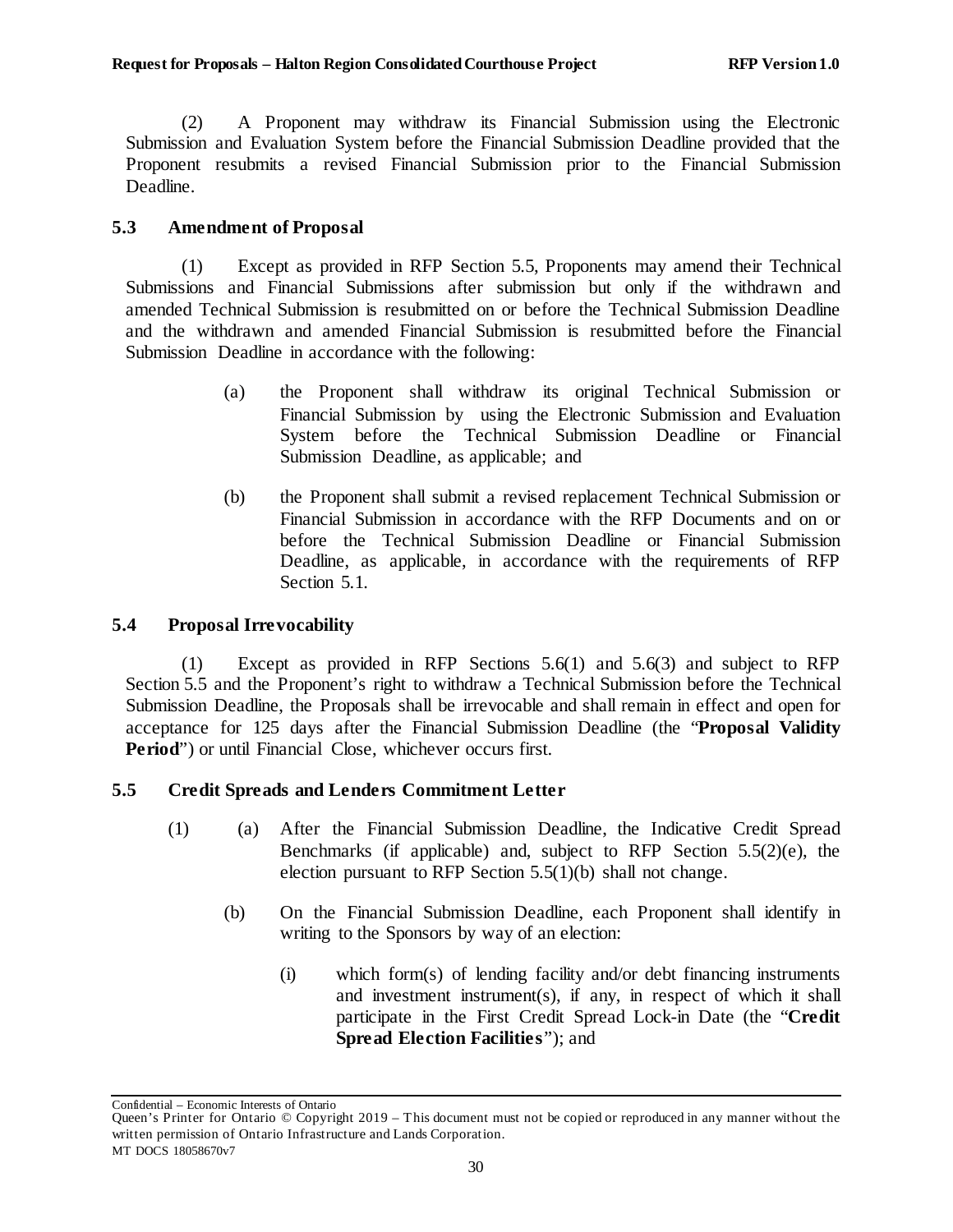<span id="page-36-3"></span>(ii) which form(s) of lending facility and/or debt financing instruments and investment instrument(s), if any, in respect of which it shall hold, subject to RFP Section [5.5\(3.1\),](#page-35-0) Credit Spreads for from the Financial Submission Deadline to Financial Close (the "**Held Pricing Facilities**"),

and such information shall be reflected in the Financial Model.

(c) In respect of the Credit Spread Election Facilities, a Proponent shall, no later than 10 Business Days prior to the Financial Submission Deadline and using the process set out in Section [3.2.2](#page-12-0) of the RFP, provide to the Sponsors for their review and acceptance, in their sole discretion, a formula in writing describing how its Credit Spreads shall move upwards or downwards consistent with the movement in the Indicative Credit Spread Benchmarks and the Sponsors shall confirm in writing to such Proponent whether the Sponsors will accept such formula for the purposes of this RFP Section [5.5.](#page-35-0) The Sponsors shall confirm whether or not they accept the formula submitted by the Proponent no later than 7 Business Days prior to the Financial Submission Deadline. Any formula that is accepted by the Sponsors may be used by the Proponent and the Proponent's Lenders to explain (A) why the movement, if any, in the Indicative Credit Spread Benchmarks is or is not sufficient to require a change to the Credit Spreads, and (B) how the change, or lack thereof, to the Credit Spreads is consistent with the movement, if any, of the Indicative Credit Spread Benchmarks. Where the formula is not accepted, the provisions of this RFP Section [5.5](#page-35-0) shall apply as if any such formula had not been provided to the Sponsors by the Proponent.

<span id="page-36-0"></span>(2) Each Proponent that has provided notification pursuant to RFP Section [5.5\(1\)\(b\)\(i\)](#page-35-1) shall, prior to the identification of the Preferred Proponent under RFP Section [8.1](#page-61-0) and no later than 12:00:00 pm on the first credit spread lock-in date established by the Sponsors in accordance with this RFP (the "**First Credit Spread Lock-in Date**") confirm or change, in respect of the Credit Spread Election Facilities, the Credit Spreads set out in the Proponent's Financial Submission, in accordance with the following process:

- (a) the Sponsors shall provide at least 7 calendar days prior written notice to the Proponents of the Sponsors' establishment of the First Credit Spread Lock-in Date and provided the Sponsors may revoke their notice and issue a replacement notice in their sole discretion;
- <span id="page-36-2"></span>(b) the Proponent shall, no later than the First Credit Spread Lock-in Date, advise the Sponsors of its decision to either confirm or change its Credit Spreads in accordance with the following:
	- (i) if there has been upward or downward movement in the Indicative Credit Spread Benchmarks sufficient to require a change to its

<span id="page-36-1"></span>Confidential – Economic Interests of Ontario

Queen's Printer for Ontario © Copyright 2019 – This document must not be copied or reproduced in any manner without the written permission of Ontario Infrastructure and Lands Corporation. MT DOCS 18058670v7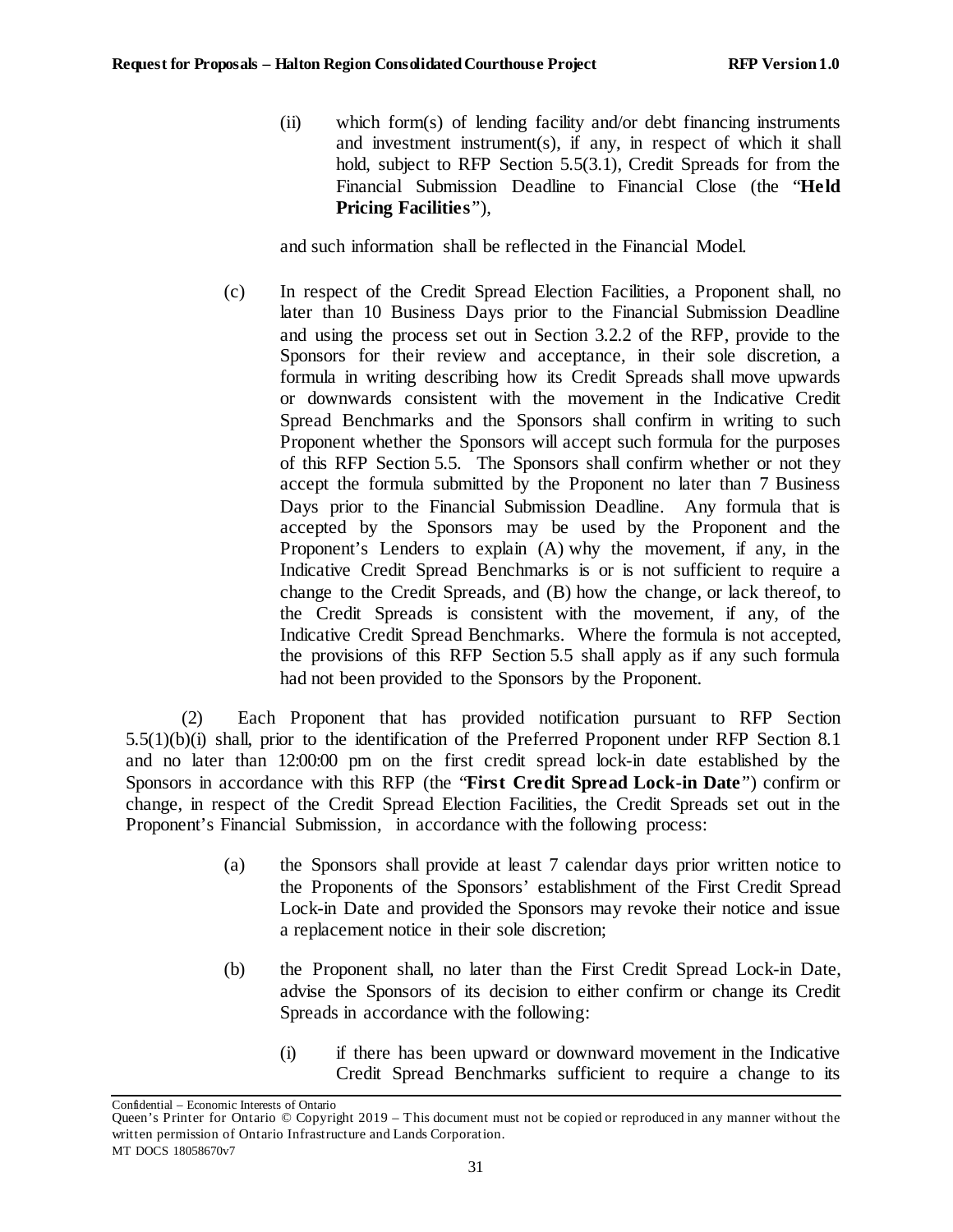Credit Spreads on or before the First Credit Spread Lock-in Date, the Proponent shall change its Credit Spreads by submitting to the Sponsors:

- A. an updated Financial Model that has been,
	- (i) revised only to reflect the Proponent's changes to its Credit Spreads; and
	- (ii) optimized in accordance with the procedure outlined in the Financial Submission Requirements found in Section 6 of Section B of Part 2 of Schedule 3 to this RFP.

For greater clarity, no changes shall be made to the Financial Model other than to change the Credit Spreads and any resulting changes from the re-optimization of the Financial Model to reflect the revised Credit Spreads;

- B. an amended Price Submission Form and Summary of Proposal Cost Form revised only to reflect the Proponent's changes to its Credit Spreads;
- C. a written explanation and, where applicable, calculations from the Proponent demonstrating:
	- (i) why the upward or downward movement in the Indicative Credit Spread Benchmarks from the Financial Submission Deadline to the First Credit Spread Lock-in Date is sufficient to require a change to the Credit Spreads; and
	- (ii) that the change to the Credit Spreads is consistent with the movement of the Indicative Credit Spread Benchmarks of the Proponent from the Financial Submission Deadline to the First Credit Spread Lock-in Date.

For greater clarity, the written explanation shall be supported by facts, justifications and analysis of relevant factors such as new issue spreads, credit default swap spreads, and/or other publicly verifiable spread indices as applicable. The Sponsors may reject the submission if the calculation related to the movement in the Indicative Credit Spread Benchmarks does not reflect, in the Sponsors sole discretion, accurate market pricing levels for the relevant

Queen's Printer for Ontario © Copyright 2019 – This document must not be copied or reproduced in any manner without the written permission of Ontario Infrastructure and Lands Corporation. MT DOCS 18058670v7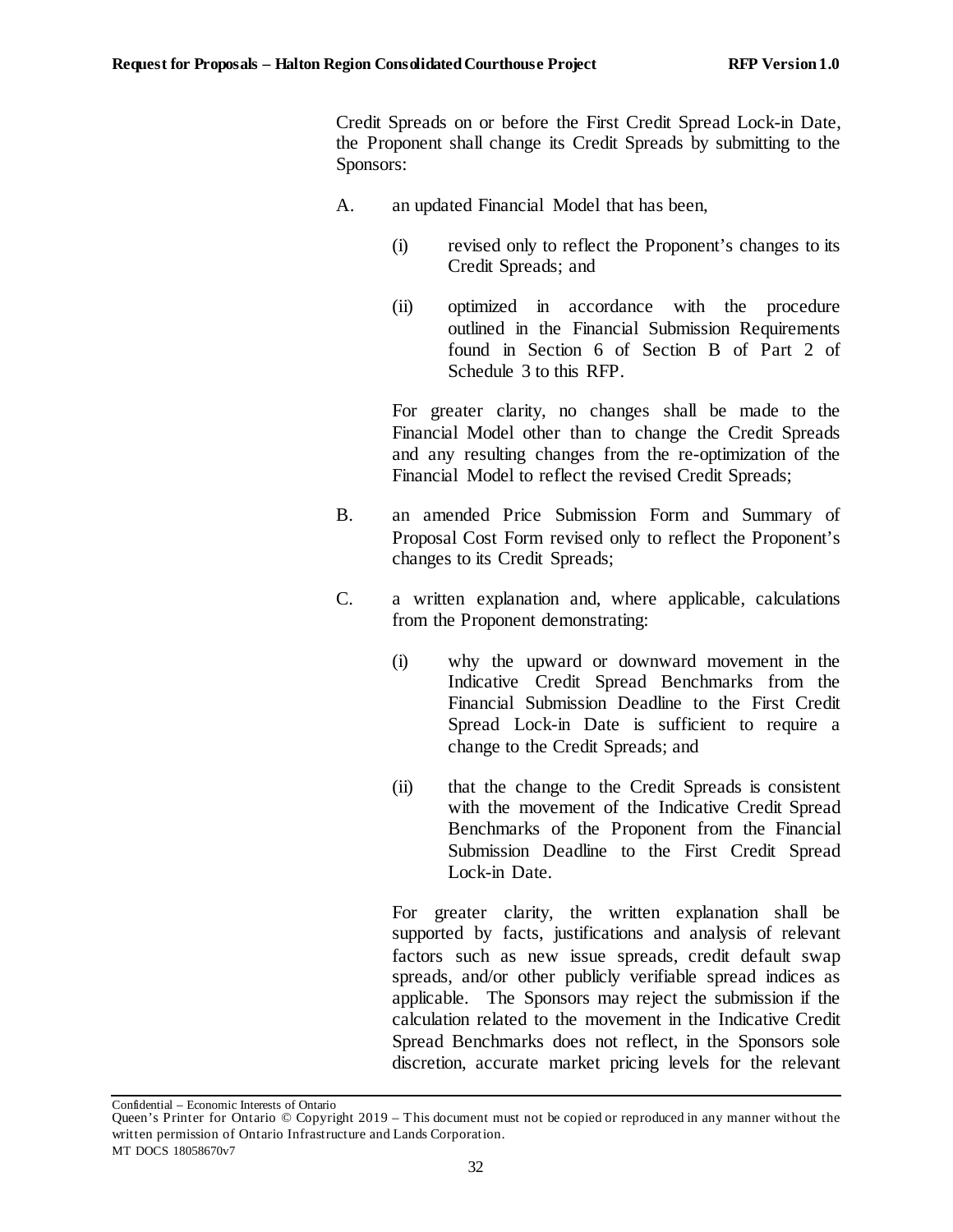instruments included in the Indicative Credit Spread Benchmarks;

- D. a written explanation and, where applicable, calculations prepared and executed by the Proponent's Lenders demonstrating:
	- (i) why the upward or downward movement in the Indicative Credit Spread Benchmarks from the Financial Submission Deadline to the First Credit Spread Lock-in Date is sufficient to require a change to the Credit Spreads; and
	- (ii) that the change to the Credit Spreads is consistent with the movement of the Indicative Credit Spread Benchmarks of the Proponent from the Financial Submission Deadline to the First Credit Spread Lock-in Date.

For greater clarity, the written explanation shall be supported by facts, justifications and analysis of relevant factors such as new issue spreads, credit default swap spreads, and/or other publicly verifiable spread indices as applicable. The Sponsors may reject the submission if the calculation related to the movement in the Indicative Credit Spread Benchmarks does not reflect, in the Sponsors sole discretion, accurate market pricing levels for the relevant instruments included in the Indicative Credit Spread Benchmarks; and

- E. written confirmation that the Proponent has not changed any variables in the Financial Model or made any revisions to the Financial Submission except for the Credit Spreads and any resulting changes from the re-optimization of the Financial Model to reflect the revised Credit Spreads;
- <span id="page-38-0"></span>(ii) if there has not been upward or downward movement in the Indicative Credit Spread Benchmarks sufficient to require a change to its Credit Spreads, on or before the First Credit Spread Lock-in Date, the Proponent shall not change its Credit Spreads and shall submit to the Sponsors:
	- A. a written explanation and, where applicable, calculations from the Proponent demonstrating:

Queen's Printer for Ontario © Copyright 2019 – This document must not be copied or reproduced in any manner without the written permission of Ontario Infrastructure and Lands Corporation. MT DOCS 18058670v7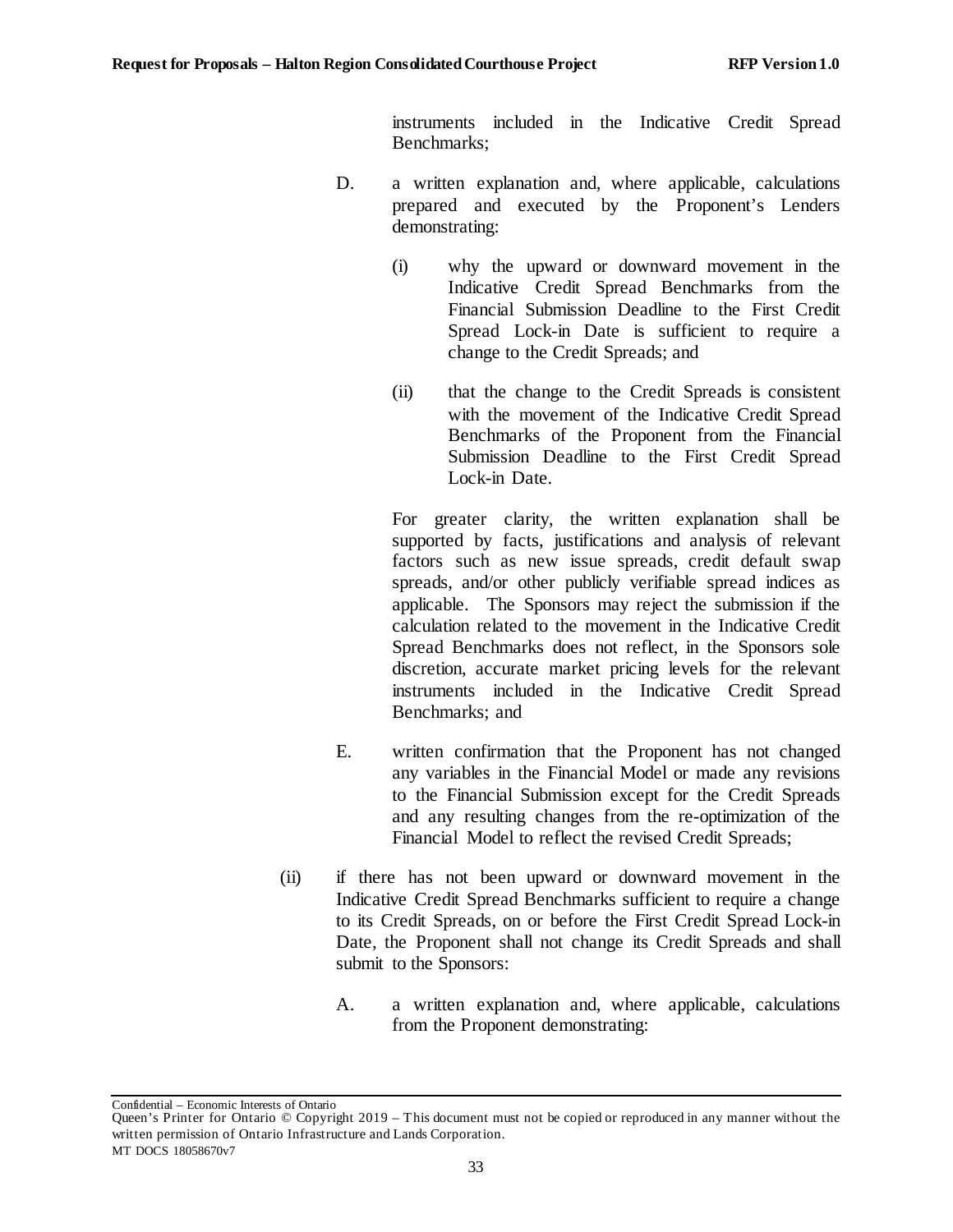- (i) why the movement, if any, in the Indicative Credit Spread Benchmarks from the Financial Submission Deadline to the First Credit Spread Lock-in Date is not sufficient to require a change to the Credit Spreads; and
- (ii) that maintaining the Credit Spreads as submitted on the Financial Submission Deadline is consistent with the movement, if any, in the Indicative Credit Spread Benchmarks of the Proponent from the Financial Submission Deadline to the First Credit Spread Lock-in Date.

For greater clarity, the written explanation shall be supported by facts, justifications and analysis of relevant factors such as new issue spreads, credit default swap spreads, and/or other publicly verifiable spread indices as applicable. The Sponsors may reject the submission if the calculation related to the movement in the Indicative Credit Spread Benchmarks does not reflect, in the Sponsors sole discretion, accurate market pricing levels for the relevant instruments included in the Indicative Credit Spread Benchmarks; and

- B. a written explanation and, where applicable, calculations prepared and executed by the Proponent's Lenders demonstrating:
	- (i) why the movement, if any, in the Indicative Credit Spread Benchmarks from the Financial Submission Deadline to the First Credit Spread Lock-in Date is not sufficient to require a change to the Credit Spreads; and
	- (ii) that maintaining the Credit Spreads as submitted on the Financial Submission Deadline is consistent with the movement, if any, in the Indicative Credit Spread Benchmarks of the Proponent from the Financial Submission Deadline to the First Credit Spread Lock-in Date;

For greater clarity, the written explanation shall be supported by facts, justifications and analysis of relevant factors such as new issue spreads, credit default swap spreads, and/or other publicly verifiable spread indices, as applicable. The Sponsors may reject the submission if the

Queen's Printer for Ontario © Copyright 2019 – This document must not be copied or reproduced in any manner without the written permission of Ontario Infrastructure and Lands Corporation. MT DOCS 18058670v7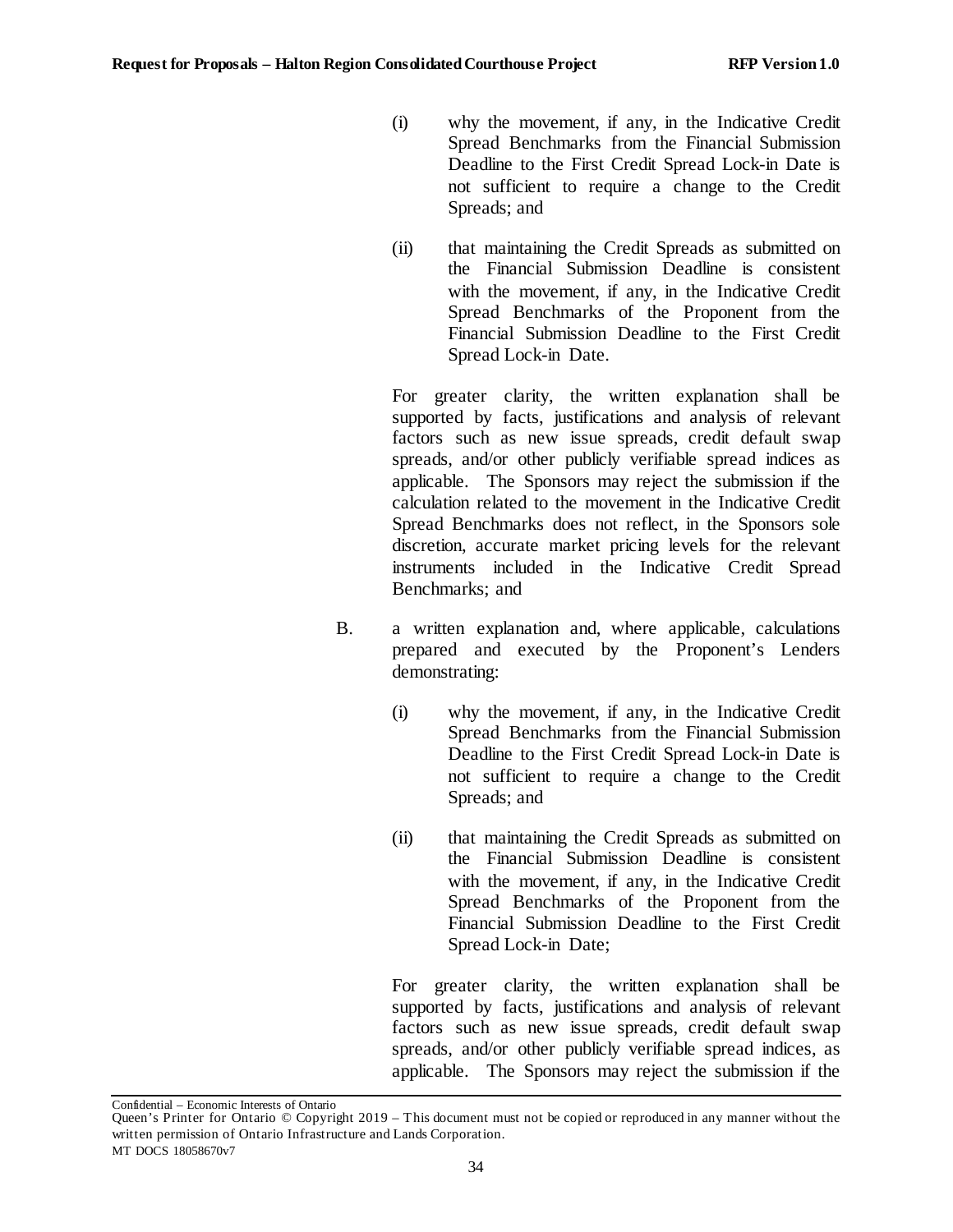calculation related to the movement in the Indicative Credit Spread Benchmarks does not reflect, in the Sponsors sole discretion, accurate market pricing levels for the relevant instruments included in the Indicative Credit Spread Benchmarks;

- (iii) as of the First Credit Spread Lock-in Date, but subject to RFP Sections [5.5\(3\)](#page-41-0) and [5.6\(2\),](#page-52-0) the revised or unchanged Credit Spreads, as applicable, and, if applicable, any re-optimization of its Financial Model and any revisions to its Financial Submission provided by the Proponent shall apply until the expiry of the Proposal Validity Period.
- (c) if a Proponent fails to confirm or submit a change to the Credit Spreads in accordance with RFP Section [5.5\(2\)](#page-36-0) on or before the First Credit Spread Lock-in Date, the Sponsors may:
	- (i) deem that the Proponent has amended its Credit Spreads to be consistent with the movement of the Indicative Credit Spread Benchmarks of the Proponent from the Financial Submission Deadline to the First Credit Spread Lock-in Date and require the Proponent to submit the information set out in RFP Section [5.5\(2\)\(b\)\(i\),](#page-36-1) failing which the Sponsors may deem the Proposal materially non-compliant; and/or
	- (ii) deem that the Proponent has made no changes to its Credit Spreads subsequent to the Financial Submission Deadline and require the Proponent to submit the information set out in RFP Section  $5.5(2)(b)(ii)$ , failing which the Sponsors may deem the Proposal materially non-compliant; and/or
	- (iii) deem the Proposal materially non-compliant;
- (d) if, in the sole discretion of the Sponsors, the Proponent's amendment or confirmation of the Credit Spreads under RFP Section [5.5\(2\)](#page-36-0) is not consistent with the Indicative Credit Spread Benchmarks, the Sponsors may:
	- (i) require the Proponent to re-submit pursuant to RFP Section  $5.5(2)(b)$ ; and/or
	- (ii) consider this inconsistency in the evaluation and scoring of the Proponent's Proposal; and/or
	- (iii) decline to select the Proponent as the Preferred Proponent;

Queen's Printer for Ontario © Copyright 2019 – This document must not be copied or reproduced in any manner without the written permission of Ontario Infrastructure and Lands Corporation. MT DOCS 18058670v7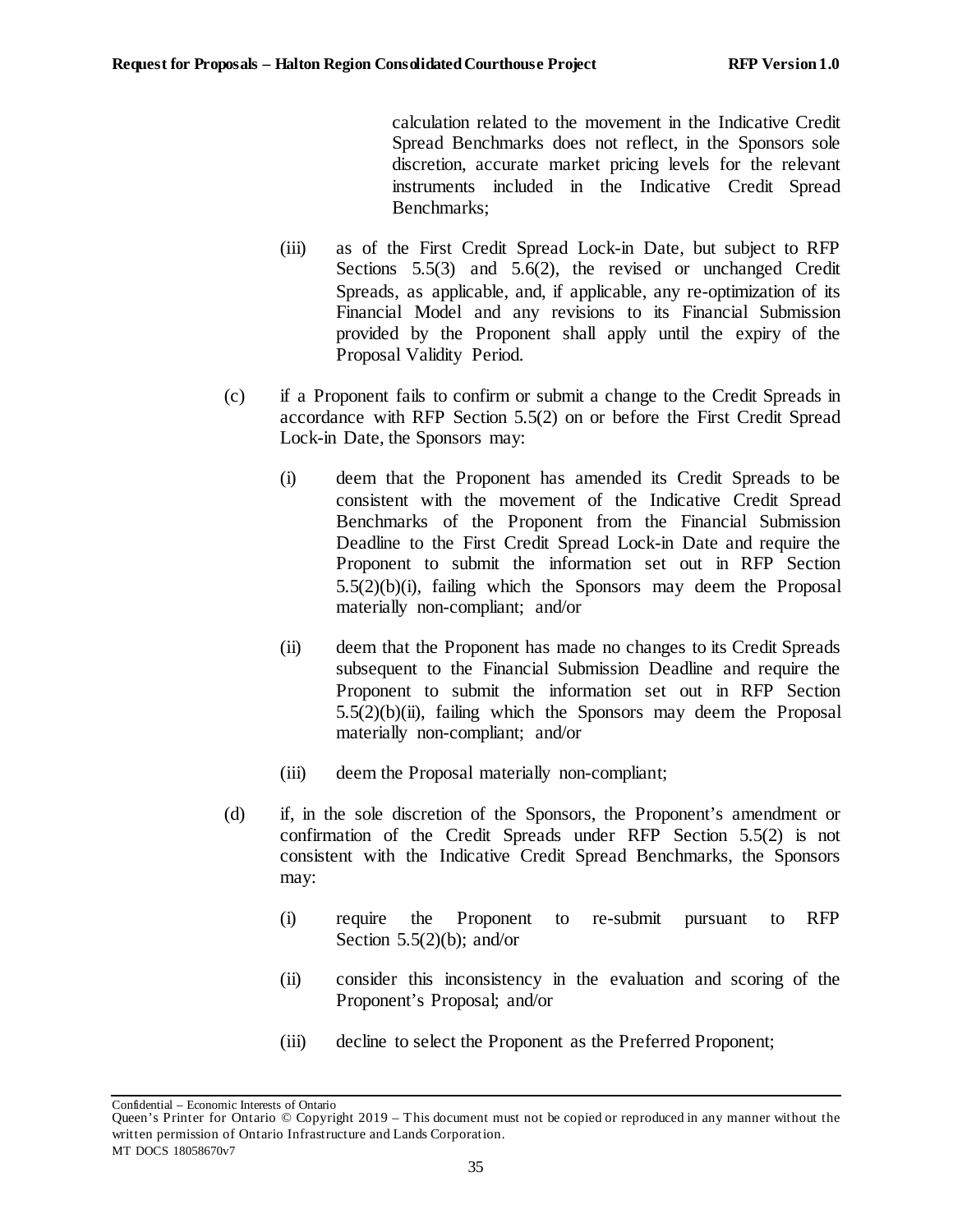- (e) on the First Credit Spread Lock-in Date, each Proponent that has confirmed or changed its Credit Spreads in respect of the Credit Spread Election Facilities in accordance with RFP Sectio[n 5.5\(2\)](#page-36-0) shall identify in writing to the Sponsors by way of an election that, if selected as the Preferred Proponent:
	- (i) which, if any, Credit Spread Election Facilities it shall participate in respect of the Final Credit Spread Lock-in Date (the "**Final Credit Spread Election Facilities**"); and
	- (ii) which, if any, Credit Spread Election Facilities it shall hold Credit Spreads from the First Credit Spread Lock-in Date to Financial Close.

<span id="page-41-1"></span><span id="page-41-0"></span>(3) If the Preferred Proponent has provided notification pursuant to RFP Section [5.5\(2\)\(e\)\(i\),](#page-41-1) the Preferred Proponent shall, prior to Commercial Close and no later than the date established by the Sponsors as the final credit spread lock-in date in accordance with this RFP (the "**Final Credit Spread Lock-in Date**"), further confirm or change, in respect of the Final Credit Spread Election Facilities, the Credit Spreads in its Financial Submission, and as submitted pursuant to RFP Section [5.5\(2\)](#page-36-0) in accordance with the following process:

- (a) the Sponsors shall provide at least 1 Business Day prior written notice to the Preferred Proponent of the Sponsors' establishment of the Final Credit Spread Lock-in Date and provided the Sponsors may revoke their notice and issue a replacement notice in their sole discretion;
- <span id="page-41-2"></span>(b) the Preferred Proponent shall, no later than the Final Credit Spread Lockin Date, advise the Sponsors of its decision to either confirm or change its Credit Spreads in accordance with the following:
	- (i) if there has been upward or downward movement in the Indicative Credit Spread Benchmarks sufficient to require a change to its Credit Spreads on or before the Final Credit Spread Lock-in Date, the Preferred Proponent shall change its Credit Spreads by submitting to the Sponsors:

Queen's Printer for Ontario © Copyright 2019 – This document must not be copied or reproduced in any manner without the written permission of Ontario Infrastructure and Lands Corporation. MT DOCS 18058670v7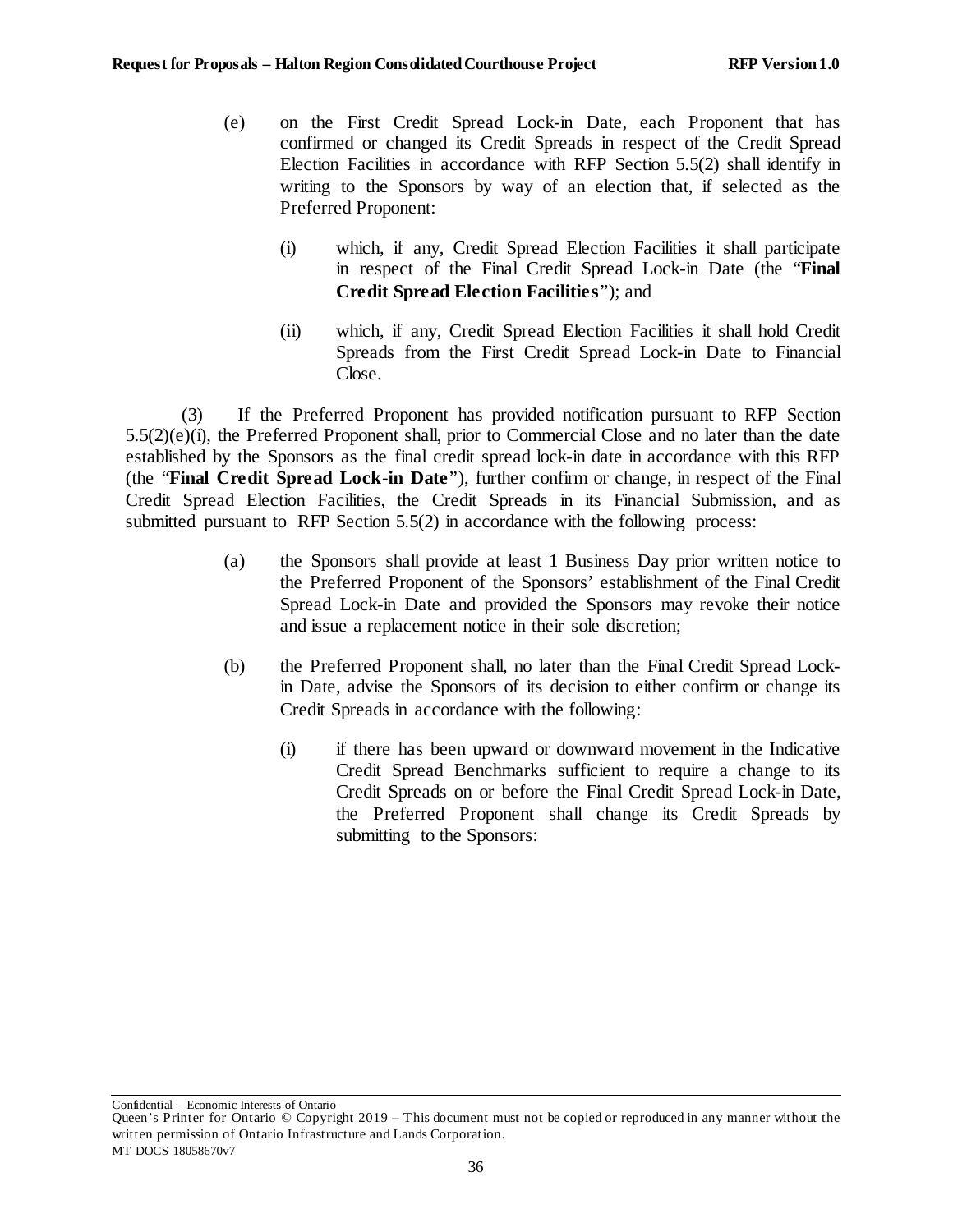- A. an updated Financial Model that has been,
	- (i) revised only to reflect the Preferred Proponent's changes to its Credit Spreads; and
	- (ii) optimized in accordance with the procedure outlined in the Financial Submission Requirements found in Section 6 of Section B of Part 2 of Schedule 3 to this RFP.

For greater clarity, no changes shall be made to the Financial Model other than to change the Credit Spreads and any resulting changes from the re-optimization of the Financial Model to reflect the revised Credit Spreads;

- B. an amended Price Submission Form and Summary of Proposal Cost Form revised only to reflect the Preferred Proponent's changes to its Credit Spreads;
- C. a written explanation and, where applicable, calculations from the Preferred Proponent demonstrating:
	- (i) why the upward or downward movement in the Indicative Credit Spread Benchmarks from the First Credit Spread Lock-in Date to the Final Credit Spread Lock-in Date is sufficient to require a change to the Credit Spreads; and
	- (ii) that the change to the Credit Spreads is consistent with the movement of the Indicative Credit Spread Benchmarks of the Preferred Proponent from the First Credit Spread Lock-in Date to the Final Credit Spread Lock-in Date.

For greater clarity, the written explanation shall be supported by facts, justifications and analysis of relevant factors such as new issue spreads, credit default swap spreads, and/or other publicly verifiable spread indices as applicable. The Sponsors may reject the submission if the calculation related to the movement in the Indicative Credit Spread Benchmarks does not reflect, in the Sponsors sole discretion, accurate market pricing levels for the relevant instruments included in the Indicative Credit Spread Benchmarks;

Queen's Printer for Ontario © Copyright 2019 – This document must not be copied or reproduced in any manner without the written permission of Ontario Infrastructure and Lands Corporation. MT DOCS 18058670v7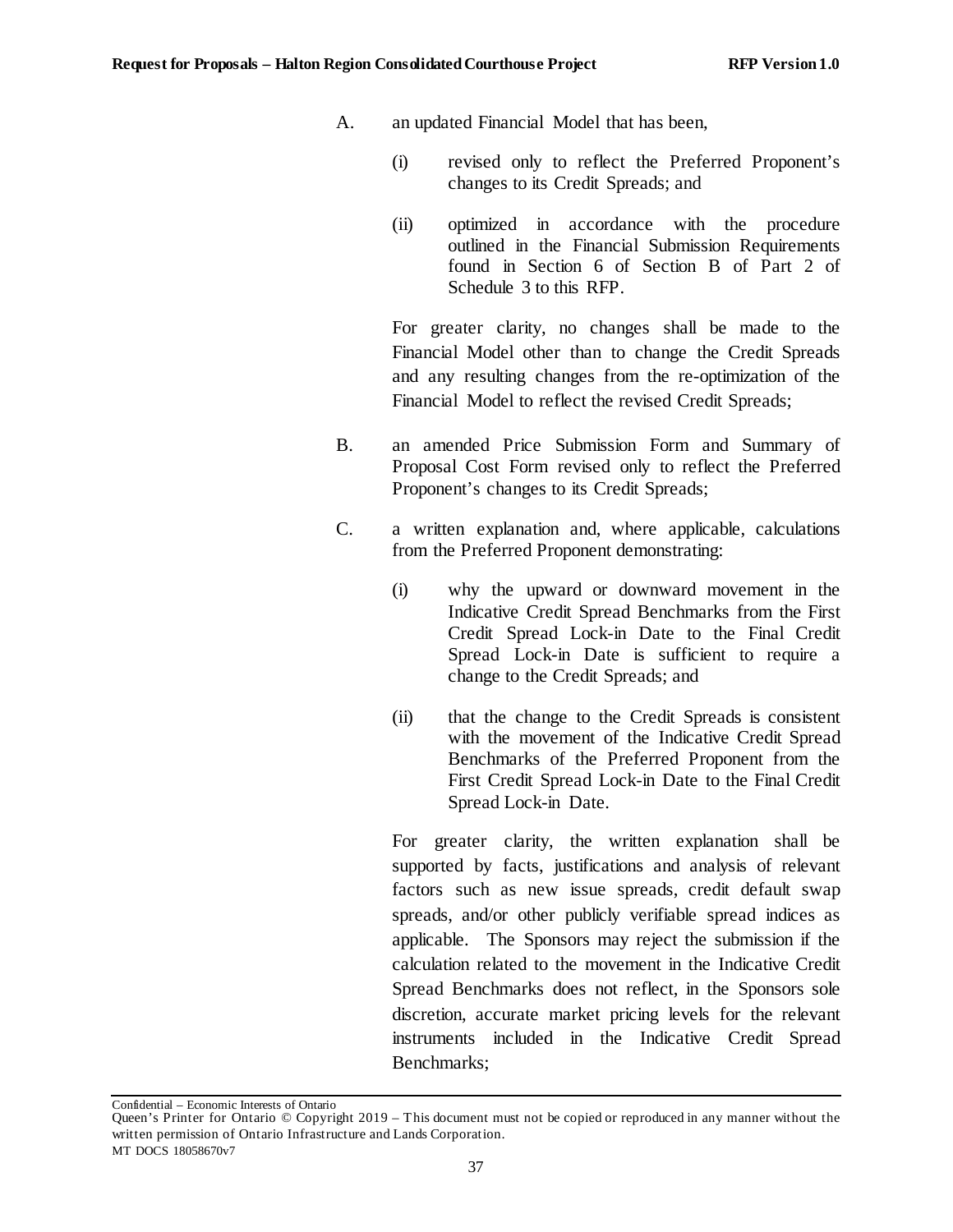- D. a written explanation and, where applicable, calculations prepared and executed by the Preferred Proponent's Lenders demonstrating:
	- (i) why the upward or downward movement in the Indicative Credit Spread Benchmarks from the First Credit Spread Lock-in Date to the Final Credit Spread Lock-in Date is sufficient to require a change to the Credit Spreads; and
	- (ii) that the change to the Credit Spreads is consistent with the movement of the Indicative Credit Spread Benchmarks of the Preferred Proponent from the First Credit Spread Lock-in Date to the Final Credit Spread Lock-in Date.

For greater clarity, the written explanation shall be supported by facts, justifications and analysis of relevant factors such as new issue spreads, credit default swap spreads, and/or other publicly verifiable spread indices as applicable; and

- E. written confirmation that the Preferred Proponent has not changed any variables in the Financial Model or made any revisions to the Financial Submission except for the Credit Spreads and any resulting changes from the re-optimization of the Financial Model to reflect the revised Credit Spreads:
- <span id="page-43-0"></span>(ii) if there has not been upward or downward movement in the Indicative Credit Spread Benchmarks sufficient to require a change to its Credit Spreads, on or before the Final Credit Spread Lock-in Date, the Preferred Proponent shall not change its Credit Spreads and shall submit to the Sponsors:
	- A. a written explanation and, where applicable, calculations from the Preferred Proponent demonstrating:
		- (i) why the movement, if any, in the Indicative Credit Spread Benchmarks from the First Credit Spread Lock-in Date to the Final Credit Spread Lock-in Date is not sufficient to require a change to the Credit Spreads; and
		- (ii) that maintaining the Credit Spreads as submitted on the First Credit Spread Lock-in Date is consistent

Queen's Printer for Ontario © Copyright 2019 – This document must not be copied or reproduced in any manner without the written permission of Ontario Infrastructure and Lands Corporation. MT DOCS 18058670v7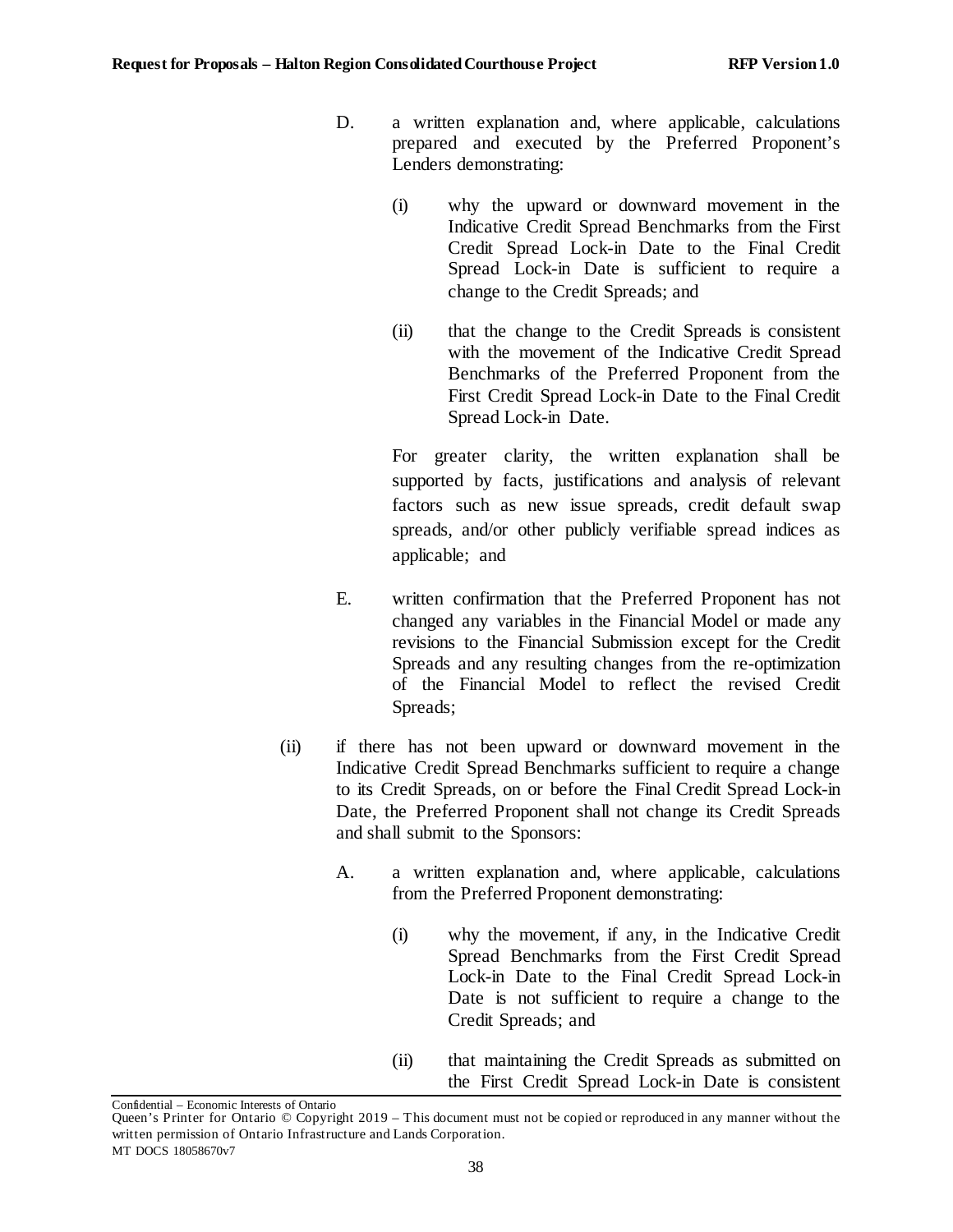with the movement, if any, in the Indicative Credit Spread Benchmarks of the Preferred Proponent from the First Credit Spread Lock-in Date to the Final Credit Spread Lock-in Date.

For greater clarity, the written explanation shall be supported by facts, justifications and analysis of relevant factors such as new issue spreads, credit default swap spreads, and/or other publicly verifiable spread indices as applicable. The Sponsors may reject the submission if the calculation related to the movement in the Indicative Credit Spread Benchmarks does not reflect, in the Sponsors sole discretion, accurate market pricing levels for the relevant instruments included in the Indicative Credit Spread Benchmarks; and

- B. a written explanation and, where applicable, calculations prepared and executed by the Preferred Proponent's Lenders demonstrating:
	- (i) why the movement, if any, in the Indicative Credit Spread Benchmarks from the First Credit Spread Lock-in Date to the Final Credit Spread Lock-in Date is not sufficient to require a change to the Credit Spreads; and
	- (ii) that maintaining the Credit Spreads as submitted on the First Credit Spread Lock-in Date is consistent with the movement, if any, in the Indicative Credit Spread Benchmarks of the Preferred Proponent from the First Credit Spread Lock-in Date to the Final Credit Spread Lock-in Date.

For greater clarity, the written explanation shall be supported by facts, justifications and analysis of relevant factors such as new issue spreads, credit default swap spreads, and/or other publicly verifiable spread indices, as applicable. The Sponsors may reject the submission if the calculation related to the movement in the Indicative Credit Spread Benchmarks does not reflect, in the Sponsors sole discretion, accurate market pricing levels for the relevant instruments included in the Indicative Credit Spread Benchmarks; and

Queen's Printer for Ontario © Copyright 2019 – This document must not be copied or reproduced in any manner without the written permission of Ontario Infrastructure and Lands Corporation. MT DOCS 18058670v7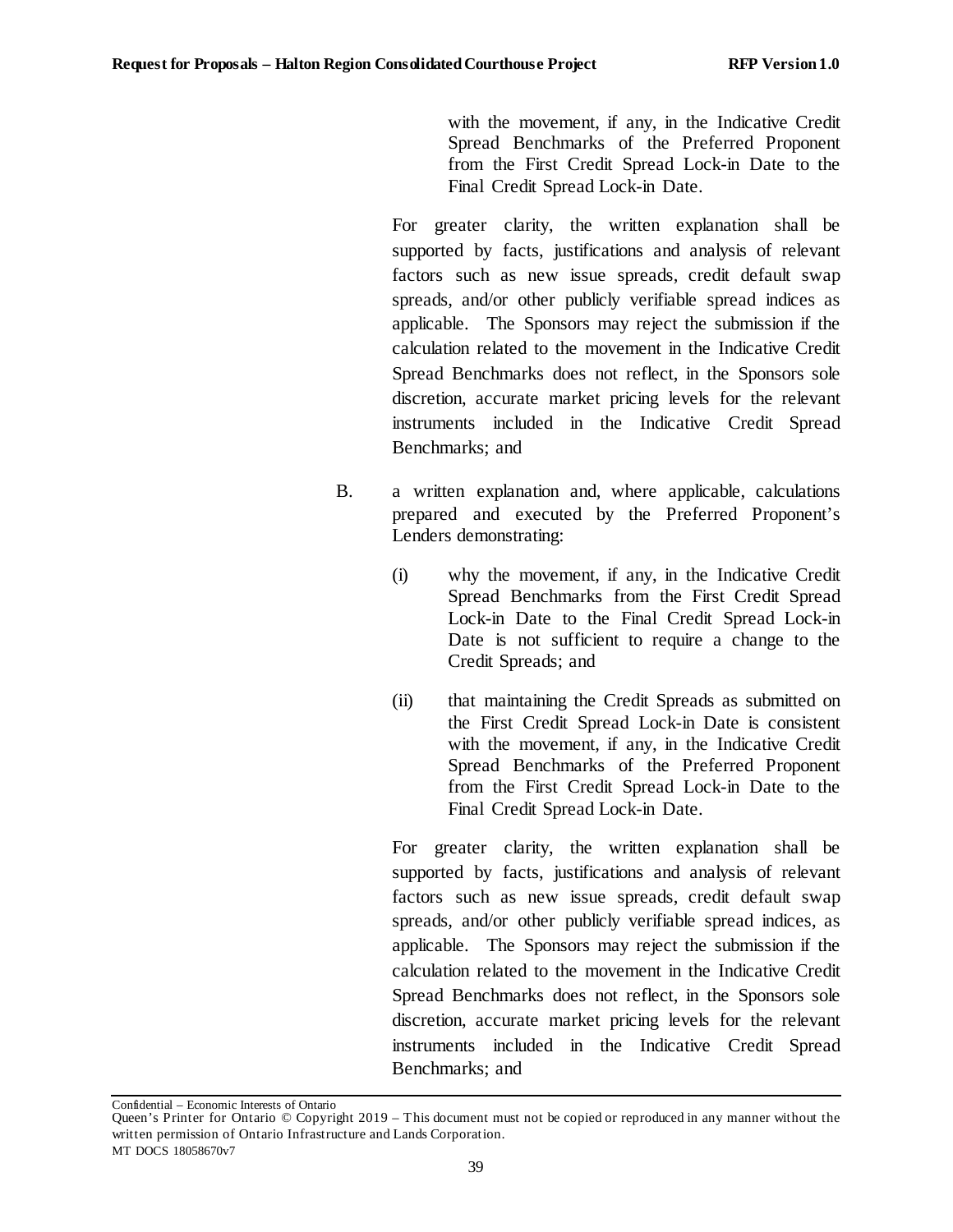- (iii) as of the Final Credit Spread Lock-in Date, but subject to RFP Section [5.7\(2\),](#page-53-0) the revised or unchanged Credit Spreads, as applicable, and, if applicable, any re-optimization of its Financial Model and any revisions to its Financial Submission provided by the Preferred Proponent shall apply until Financial Close; and
- (c) if the Preferred Proponent fails to confirm or submit a change to the Credit Spreads in accordance with RFP Section [5.5\(3\)](#page-41-0) on or before the Final Credit Spread Lock-in Date, the Sponsors may:
	- (i) deem that the Preferred Proponent has amended its Credit Spreads:
		- A. consistent with the movement of the Indicative Credit Spread Benchmarks of the Preferred Proponent from the First Credit Spread Lock-in Date to the Final Credit Spread Lock-in Date; and/or
		- B. in the case of bonds, to reflect the Clearing Spread set out in RFP Section [5.5\(4\),](#page-47-0)

and require the Proponent to submit the information set out in RFP Section [5.5\(3\)\(b\)\(i\)](#page-41-2) and/or RFP Section [5.5\(4\);](#page-47-0) and/or

(ii) deem that the Preferred Proponent has made no changes to its Credit Spreads subsequent to the First Credit Spread Lock-in Date and require the Preferred Proponent to submit the explanations set out in RFP Section  $5.5(3)(b)(ii)$ .

 $(3.1)$  Each Proponent that has provided notification under RFP Sectio[n 5.5\(1\)\(b\)\(ii\)](#page-36-3) or RFP Section [5.5\(1\)\(b\)\(i\)](#page-35-1) that it intends to provide, respectively, Held Pricing Facilities or Credit Spread Election Facilities may, on the First Credit Spread Lock-in Date only, as applicable (i) reduce the Credit Spreads set out in the Proponent's Financial Submission relating to the Held Pricing Facilities for investment instruments (or any of them), (ii) increase the Credit Spreads set out in the Proponent's Financial Submission relating to Held Pricing Facilities for investment instruments (or any of them), or (iii) redesignate the Credit Spread Election Facilities (or any of them) as Held Pricing Facilities conditional upon the redesignation resulting in a reduction of the Credit Spreads applicable thereto from those set out in the Proponent's Financial Submission, and, in each case, shall submit to the Sponsors on the First Credit Spread Lock-in Date:

> (a) the decreased (or increased, as applicable) Credit Spreads for each of the affected Held Pricing Facilities or Credit Spread Election Facilities and an unconditional confirmation that the decreased (or increased, as applicable) Credit Spreads will remain in effect for the balance of the Proposal Validity Period with respect to the affected Held Pricing Facilities or Credit Spread Election Facilities;

Queen's Printer for Ontario © Copyright 2019 – This document must not be copied or reproduced in any manner without the written permission of Ontario Infrastructure and Lands Corporation. MT DOCS 18058670v7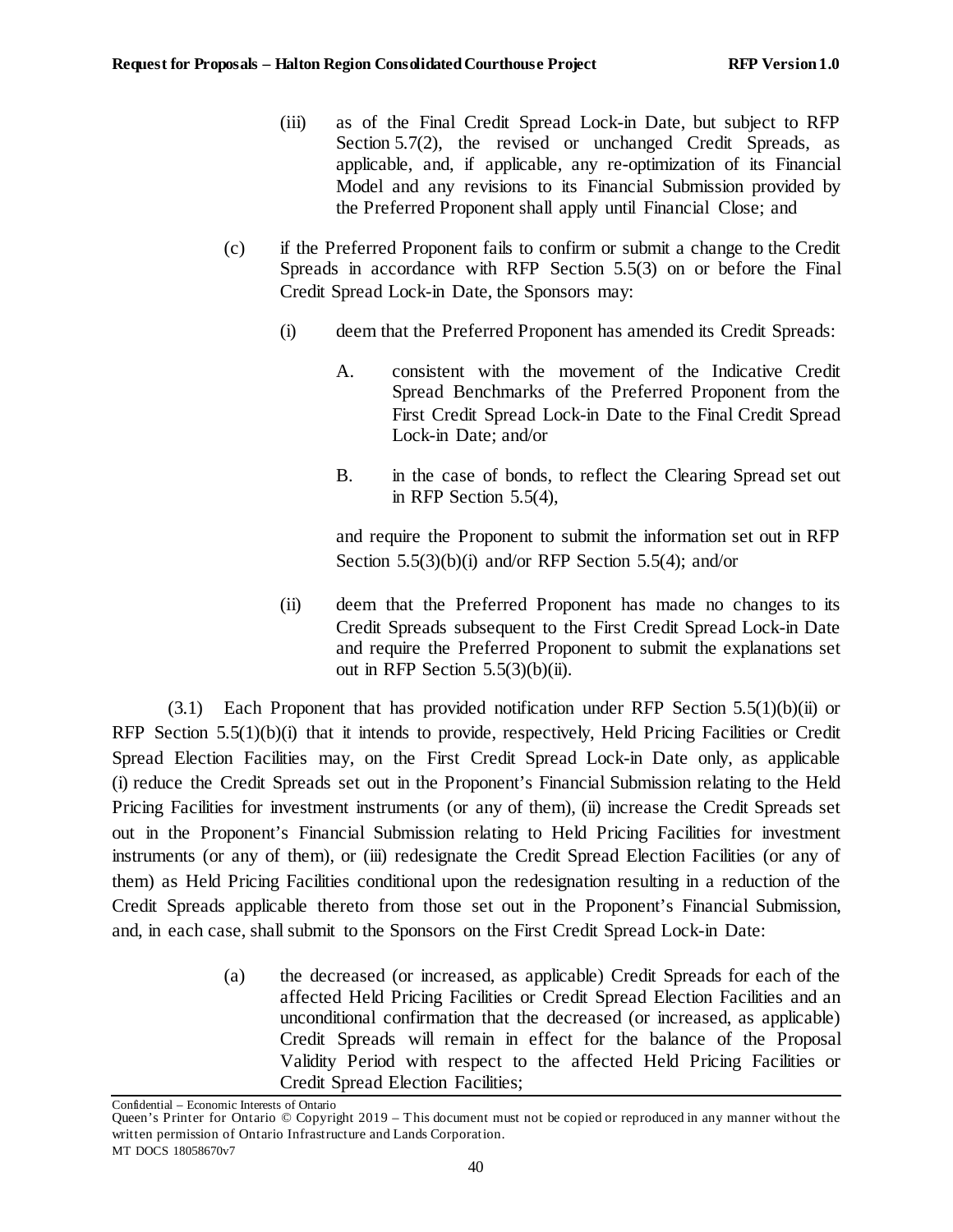- (b) an updated Financial Model that has been,
	- (i) revised only to reflect the Proponent's decreases (or increases, as applicable) to its Credit Spreads; and
	- (ii) optimized in accordance with the procedure outlined in the Financial Submission Requirements found in Section 6 of Section B of Part 2 of Schedule 3 to this RFP.

For greater clarity, no changes shall be made to the Financial Model other than to decrease (or increase, as applicable) the Credit Spreads and any resulting changes from the re-optimization of the Financial Model to reflect the decreased (or increased, as applicable) Credit Spreads;

- (c) an amended Price Submission Form and Summary of Proposal Cost Form revised only to reflect the Proponent's decrease(s) (or increase(s), as applicable) to its Credit Spreads; and
- (d) written confirmation that the Proponent has not changed any variables in the Financial Model or made any revisions to the Financial Submission except in respect of the Credit Spreads in accordance with this Section 5.5 and any resulting changes from the re-optimization of the Financial Model to reflect the decreased (or increased, as applicable) Credit Spreads.

(3.2) The Sponsors will evaluate the reasonableness of the Credit Spreads for the Credit Spread Election Facilities submitted by the Proponent and as priced in the Proponent's Financial Submission. If the Sponsors, acting in their sole discretion, do not find such Credit Spreads to be reasonable, the Sponsors may:

- <span id="page-46-0"></span>(a) either at the First Credit Spread Lock-in Date or at the Final Credit Spread Lock-in Date, as the case may be, deem that the Proponent has amended such Credit Spreads to be consistent with the movement of the Indicative Credit Spread Benchmarks of the Proponent from the Financial Submission Deadline to the First Credit Spread Lock-In Date and/or from the First Credit Spread Lock-in Date to the Final Credit Spread Lock-in Date; provided that if the Sponsors exercise their rights under this RFP Section [5.5\(3.2\)](#page-35-0)[\(a\),](#page-46-0) any deemed amendment to the Credit Spreads shall be equal to the change in the Indicative Credit Spread Benchmarks over the applicable period of time; or
- (b) no later than the identification of Preferred Proponent, deem the Proposal materially non-compliant.

Queen's Printer for Ontario © Copyright 2019 – This document must not be copied or reproduced in any manner without the written permission of Ontario Infrastructure and Lands Corporation. MT DOCS 18058670v7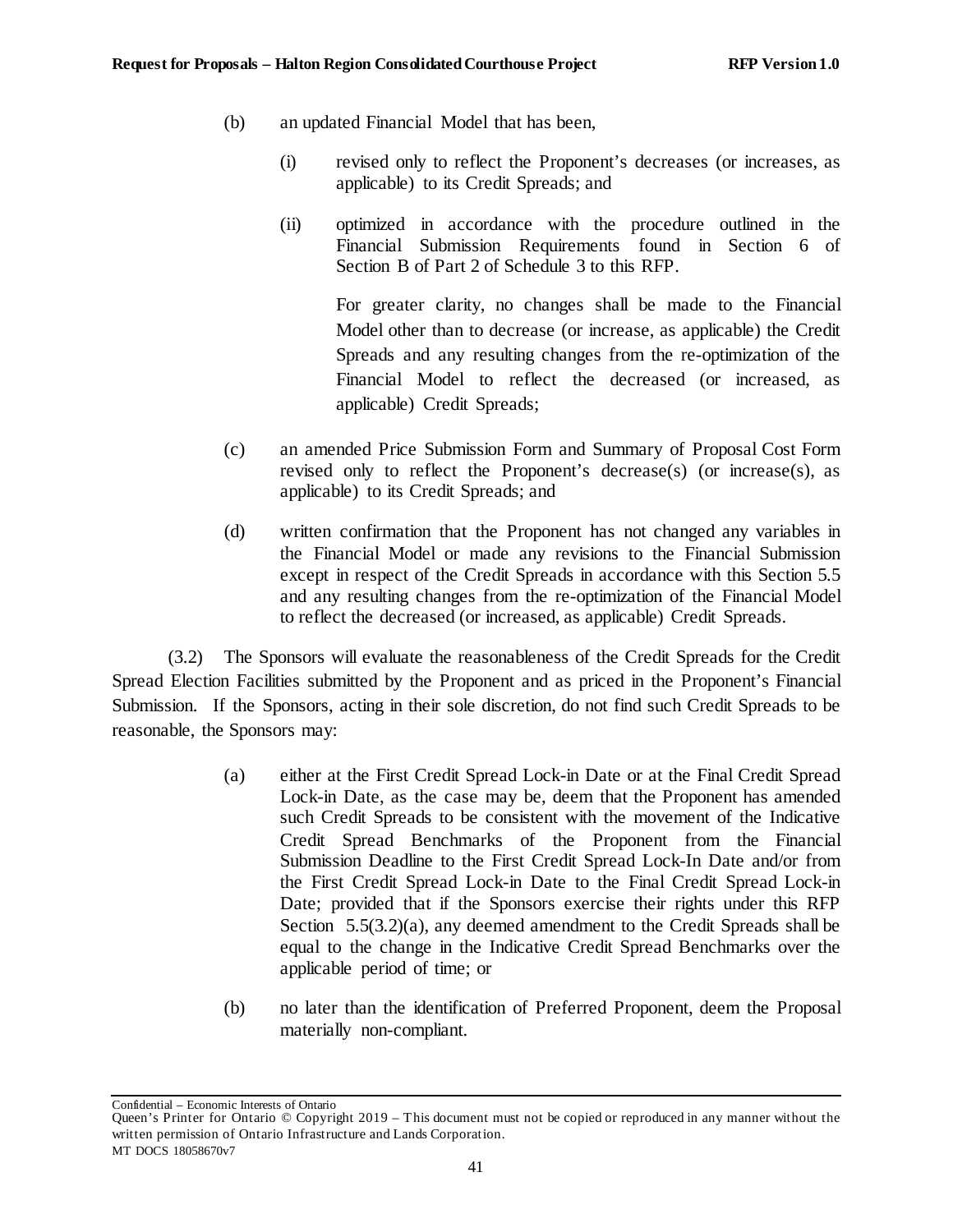<span id="page-47-0"></span>(4) The Preferred Proponent and Lenders (including but not limited to underwriters, mandated lead arrangers and arrangers) acknowledge and agree that if, on the Final Credit Spread Lock-In Date:

- (a) the Clearing Spread for the bonds payable by the Preferred Proponent is less than the credit spread derived using Indicative Credit Spread Benchmarks, the full benefit of such lower Clearing Spread will be passed through to the Sponsors. This Clearing Spread will be reflected in the reduction of the Sponsor Payments payable by the Sponsor(s) as set out in the Financial Model submitted by the Preferred Proponent prior to Financial Close using the optimization procedure set out in the RFP Schedule 3 Part 2 Part B Section 6.0; or
- (b) the Clearing Spread for the bonds payable by the Preferred Proponent is higher than the Credit Spread derived using the Indicative Credit Spread Benchmarks, then the Lenders will be required to provide to the Sponsors an explanation for such variance between the Clearing Spread and the Credit Spread derived using the Indicative Credit Spread Benchmarks described herein in this section of the RFP, supported by facts, justifications and analysis of relevant factors. Only if such explanation is accepted by the Sponsors, acting in their sole discretion, then such higher Credit Spread will be reflected in the Sponsor Payments payable by the Sponsor(s) as set out in the Financial Model submitted by the Preferred Proponent prior to Financial Close using the optimization procedure set out in the RFP Schedule 3 Part 2 Part B Section 6.0. If such explanation is not accepted by the Sponsors, acting in their sole discretion, the Sponsors may exercise their rights set out in RFP Sectio[n 5.5\(6\)](#page-48-0) without limiting any other rights under this RFP. If, pursuant to RFP Section [5.5\(3.2\),](#page-35-0) the Sponsors have concluded, based on similarly rated transactions and similarly rated comparables, that the Credit Spreads are unreasonable, then the Sponsors shall reject any explanation or justification provided by the Lenders or Preferred Proponent for the upward deviance between the Credit Spread derived using the Indicative Credit Spread Benchmark process and the Clearing Spread in connection with the Final Credit Spread Lock-in Date; and
- (c) to provide complete transparency, between the time of selection of the Preferred Proponent and targeted Financial Close, the Preferred Proponent and the Lenders will provide periodic updates to the satisfaction of the Sponsors in respect of (i) the expected Clearing Spread for the bonds using the Indicative Credit Spread Benchmarks process pursuant to this RFP and (ii) any variances between the expected Clearing Spread for the bonds and the Credit Spread derived using the Indicative Credit Spread Benchmarks process pursuant to this RFP.

Queen's Printer for Ontario © Copyright 2019 – This document must not be copied or reproduced in any manner without the written permission of Ontario Infrastructure and Lands Corporation. MT DOCS 18058670v7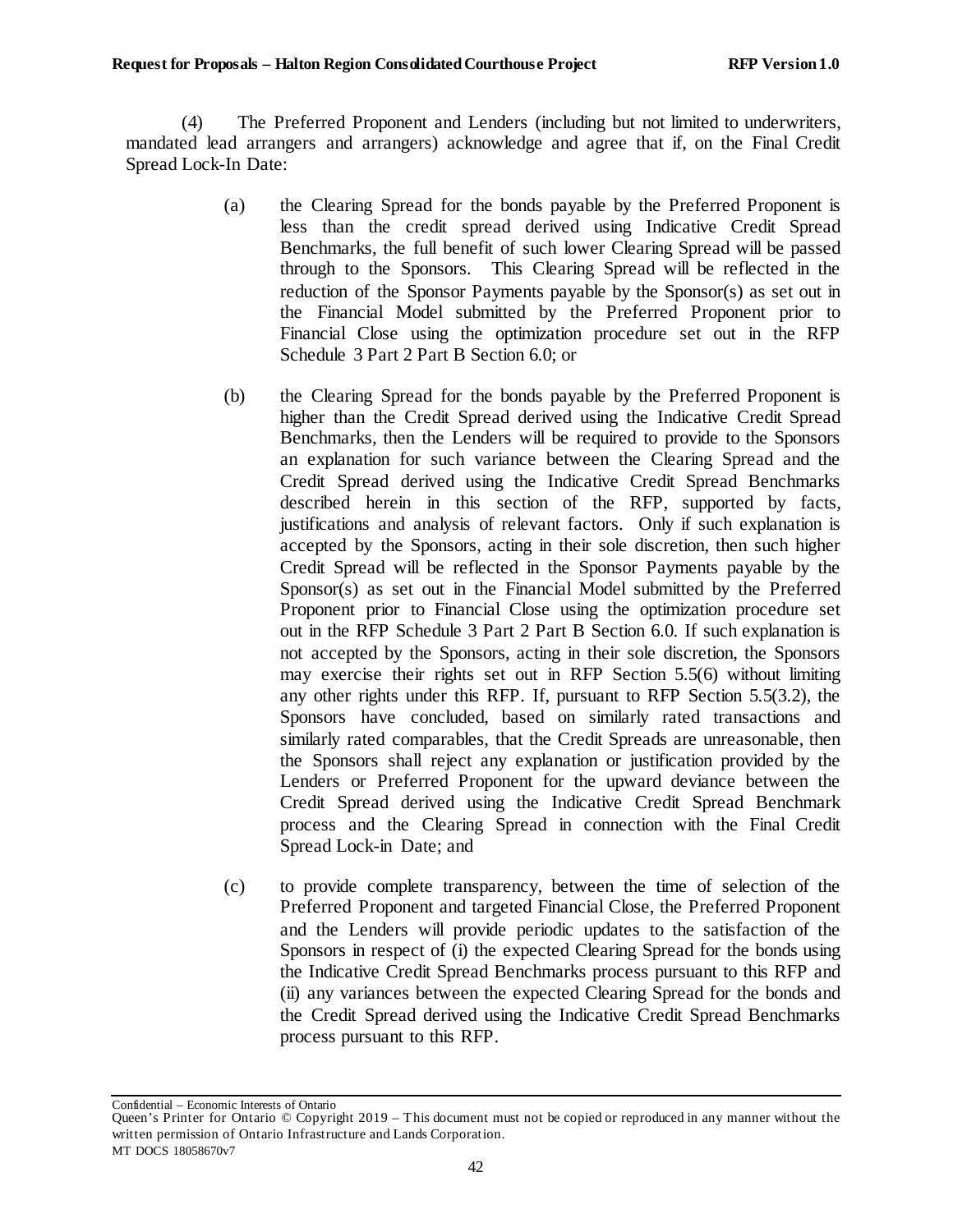<span id="page-48-2"></span>(5) In a written notice given to the Preferred Proponent the Sponsors shall prescribe the date (provided the Sponsors may give a further notice of a revised date in their sole discretion) on which the Preferred Proponent shall submit to the Sponsors a letter, the form and substance of which shall be satisfactory to the Sponsors, on the letterhead of its Lenders and executed by the Lenders (the **"Lenders Commitment Letter"**) addressed to the Preferred Proponent confirming,

- (a) the Lenders' funding commitment to provide the financing described in the Financial Submission including as revised under RFP Sections [5.5\(2\),](#page-36-0) [5.5\(3\),](#page-41-0) [5.5\(3.1\)](#page-35-0) or [5.5\(4\),](#page-47-0) which, subject to Section [5.5\(5\)\(b\),](#page-48-1) may be subject to such reasonable and customary conditions of the Lenders as agreed to by the Sponsors, acting reasonably;
- <span id="page-48-1"></span>(b) that the funding commitment does not contain any material adverse change clause, market flex clause, or any other similar condition which explicitly or implicitly makes the funding commitment by the Lenders conditional on the absence of a material adverse change in the market, or if any such conditions were originally applicable that the Lenders have now waived such conditions; and
- (c) that the Lenders accept the Project Agreement without any material change.

Prior to the issuance of the Lenders Commitment Letter, and no later than either the Final Credit Spread Lock-in Date, if applicable, or 5 Business Days prior to the due date of the Lenders Commitment Letter as prescribed by the Sponsors pursuant to this RFP Section [5.5\(5\),](#page-48-2) the Preferred Proponent shall submit a draft thereof (the "**Draft Lenders Commitment Letter"**) to the Sponsors for review and comment by the Sponsors.

<span id="page-48-0"></span>(6) If (i) in respect of the Final Credit Spread Election Facilities, the amendment or confirmation of the Credit Spreads under RFP Section [5.5\(3\)](#page-41-0) are not consistent with the Indicative Credit Spread Benchmarks of the Preferred Proponent, in the sole discretion of the Sponsors, or (ii) in respect of the Final Credit Spread Election Facilities, the written explanations justifying the amendment or confirmation of the Credit Spreads under RFP Section [5.5\(3\)](#page-41-0) are not, in the sole discretion of the Sponsors, acceptable to the Sponsors, or (iii) any other of the requirements respecting the amendment or confirmation of the Credit Spreads under RFP Section [5.5\(3\)](#page-41-0) have not, in the sole discretion of the Sponsors, been satisfied or complied with, or (iv) the Preferred Proponent's Lenders have not provided a Lenders Commitment Letter which, in the Sponsors' sole discretion, satisfies the requirements of RFP Section [5.5\(5\),](#page-48-2) then:

> (a) the Sponsors shall, no later than 7 Business Days after the Final Credit Spread Lock-In Date or the date of receipt by the Sponsors of the Lenders Commitment Letter, give written notice to the Preferred Proponent setting out the manner in which any of the foregoing requirements of RFP

Queen's Printer for Ontario © Copyright 2019 – This document must not be copied or reproduced in any manner without the written permission of Ontario Infrastructure and Lands Corporation. MT DOCS 18058670v7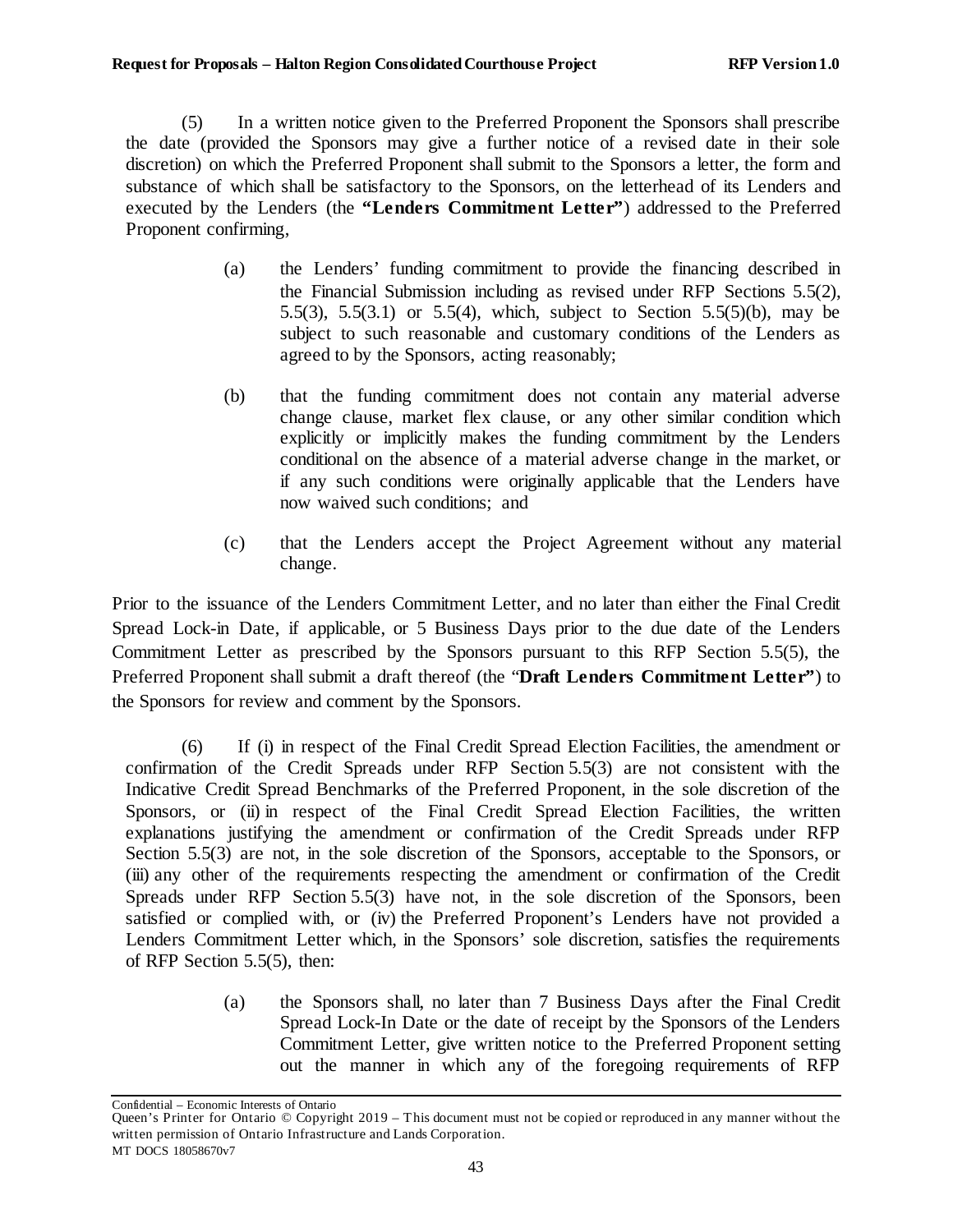Sections [5.5\(3\),](#page-41-0) [5.5\(4\)](#page-47-0) or [5.5\(5\)](#page-48-2) have not been satisfied or complied with (the "**Rectification Notice**"). The Preferred Proponent shall have 7 Business Days following the date of the Rectification Notice to rectify the failure to satisfy the requirements as set out in the Rectification Notice (for greater certainty, including the resubmission of an updated Financial Model that provides for revised Credit Spreads that are consistent with the changes to the Indicative Credit Spread Benchmarks of the Preferred Proponent or the resubmission of the Lenders Commitment Letter) by submitting to the Sponsors a response to the Rectification Notice (the "**Rectification Notice Response**").

- <span id="page-49-1"></span><span id="page-49-0"></span>(b) if the Sponsors, in their sole discretion: (A) are not satisfied with the Rectification Notice Response or with the Draft Lenders Commitment Letter; and/or (B) determine that the NPV of the Preferred Proponent's Financial Submission as revised by RFP Section [5.5\(3\)](#page-41-0) exceeds the budget for the Project; and/or (C) determine that the NPV of the Preferred Proponent's Financial Submission as revised by RFP Section [5.5\(3\)](#page-41-0) changes the overall rank of the Preferred Proponent relative to the other Proponents, the Sponsors may, in their sole discretion and without limitation to any other right under this RFP:
	- (i) request the Second Negotiations Proponent (as referred to in RFP Section  $8.1(1)(b)$  to confirm or change its Credit Spreads in accordance with RFP Section [5.5\(3\),](#page-41-0) and at the same time request the Preferred Proponent to again confirm or change its Credit Spreads in accordance with RFP Section [5.5\(3\),](#page-41-0) and based on the results thereof, re-run the evaluation process to determine which of the Preferred Proponent or the Second Negotiations Proponent is then the highest ranked Proponent. If the Second Negotiations Proponent is then the highest ranked Proponent then the Second Negotiations Proponent shall then become the Preferred Proponent in place of the first selected Preferred Proponent for all purposes of this RFP;
	- (ii) commence negotiations with the Second Negotiations Proponent in accordance with RFP [Section 8](#page-61-2) including requesting the Second Negotiations Proponent to confirm or change its Credit Spreads in accordance with RFP Section [5.5\(3\).](#page-41-0) If the Second Negotiations Proponent is then the highest ranked Proponent then the Second Negotiations Proponent shall then become the Preferred Proponent in place of the first selected Preferred Proponent for all purposes of this RFP;
	- (iii) direct the Preferred Proponent to terminate its relationship with its Lenders, and the Sponsors shall conduct, in conjunction with the Preferred Proponent, a competition amongst prospective lenders to

<span id="page-49-2"></span>Queen's Printer for Ontario © Copyright 2019 – This document must not be copied or reproduced in any manner without the written permission of Ontario Infrastructure and Lands Corporation. MT DOCS 18058670v7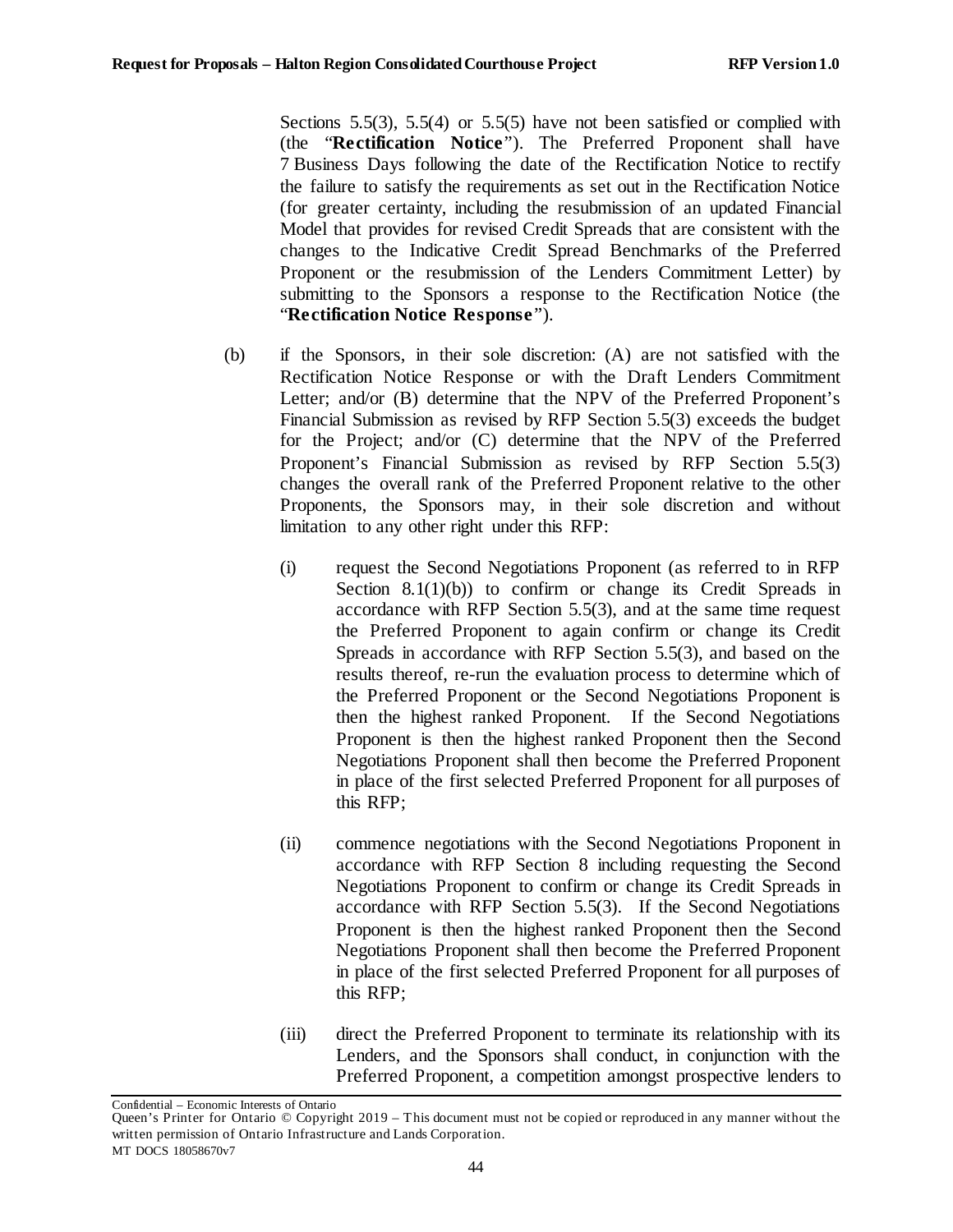become Lenders to the Preferred Proponent following which the Preferred Proponent shall resubmit its Financial Submission to incorporate the financial terms and conditions of the Lenders that are successful in the competition. Based thereon, the Sponsors may, in their sole discretion, continue with the Preferred Proponent in accordance with the provisions of this RFP;

- <span id="page-50-0"></span>(iv) commence separate and distinct but contemporaneous negotiations with the Second Negotiations Proponent and the Preferred Proponent. If the Second Negotiations Proponent is then the highest ranked Proponent then the Second Negotiations Proponent shall then become the Preferred Proponent in place of the first selected Preferred Proponent for all purposes of this RFP; or
- <span id="page-50-1"></span>(v) request the Second Negotiations Proponent and the Preferred Proponent to resubmit their respective Proposals for evaluation under and in accordance with this RFP, and for such purpose shall establish a new Technical Submission Deadline and Financial Submission Deadline.

The Sponsors may, in their sole discretion and for greater clarity, elect to change which of the RFP Section [5.5\(6\)\(b\)](#page-49-0) processes to employ at any time during the application of RFP Section [5.5\(6\)\(b\).](#page-49-0) In the event that the Sponsors have determined to proceed under any of RFP Sections  $5.5(6)(b)(i)$ , [\(ii\)](#page-49-2) or [\(iv\),](#page-50-0) then the provisions of RFP Sections [8.1\(2\),](#page-61-3) [\(3\)](#page-62-0) and [\(4\)](#page-62-1) shall apply to such processes. Without limitation to the foregoing, and in their sole discretion, the Sponsors may, if they are not satisfied with the Rectification Notice Response or the Lenders Commitment Letter, at any time notify the Preferred Proponent in a written notice (the "**Termination Notice**") that the Preferred Proponent is disqualified and is no longer entitled to participate in the RFP Process. In such latter circumstance, the Sponsors may consider the performance of the Preferred Proponent and the Proponent Team Members of the Preferred Proponent and the fact of the giving of the Termination Notice to the Preferred Proponent in any future requests for qualifications issued by the Sponsors.

(c) The Sponsors may, in their sole discretion, exercise any of their rights under RFP Section  $5.5(6)(b)(i)$  to [\(v\)](#page-50-1) in the event that the Sponsors determine, in their sole discretion, that the Lenders have made any change to the Draft Lenders Commitment Letter in the Lenders Commitment Letter.

Queen's Printer for Ontario © Copyright 2019 – This document must not be copied or reproduced in any manner without the written permission of Ontario Infrastructure and Lands Corporation. MT DOCS 18058670v7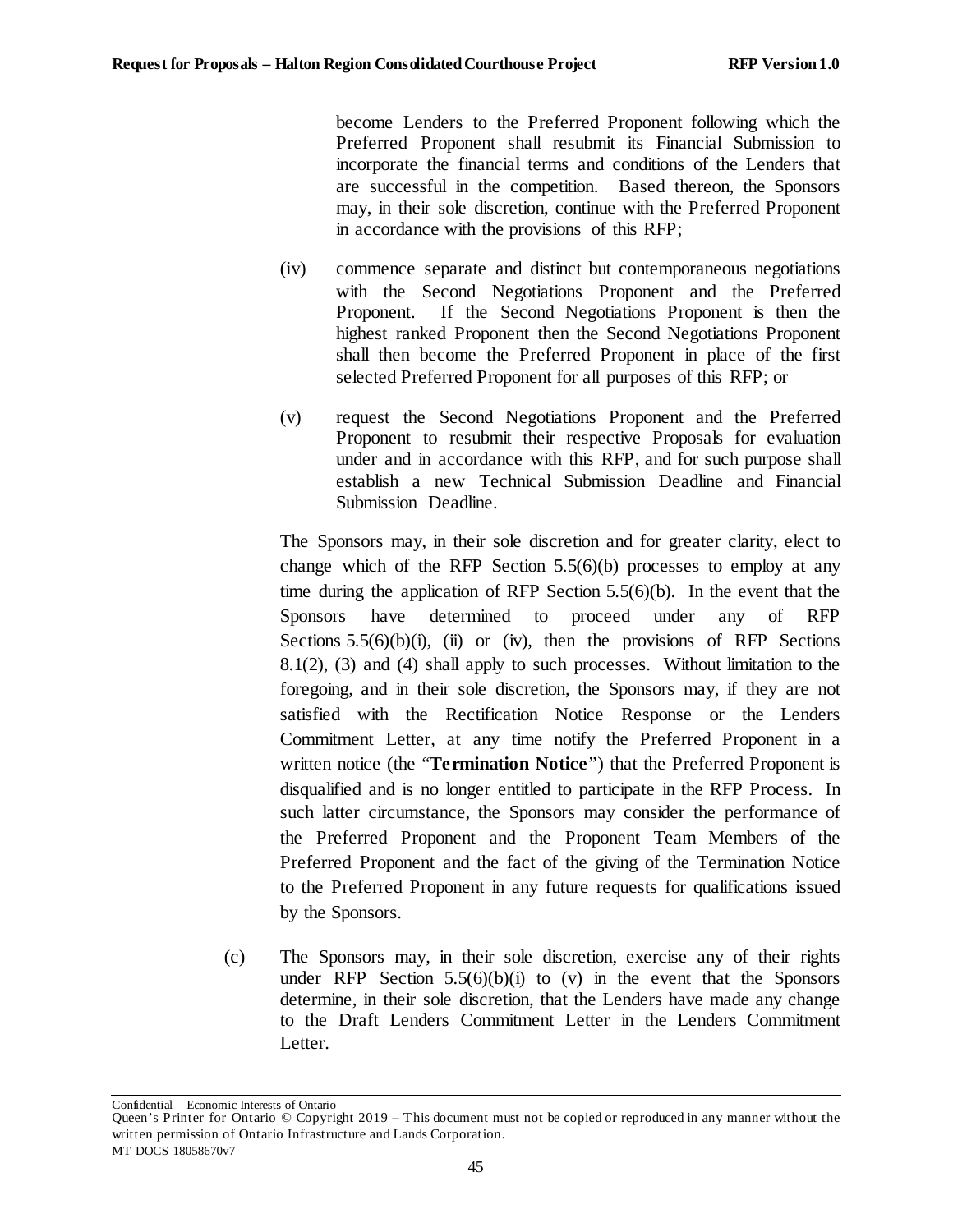(d) In the sole discretion of the Sponsors, the Letter of Credit provided by the Preferred Proponent in accordance with RFP Section [9.1\(2\)](#page-62-2) may be returned to the Preferred Proponent within 3 days of delivery by the Sponsors of the Termination Notice and/or such Preferred Proponent may be paid the amount, if any, of the Design and Bid Fee or the Break Fee under RFP Sections [10.3.2](#page-69-0) and [10.3.3.](#page-71-0) The return of the Letter of Credit and/or the payment of the Design and Bid Fee or the Break Fee to such Preferred Proponent shall represent full and final satisfaction of any obligation or liability of the Sponsors and the Government of Ontario to the Preferred Proponent and the Proponent Team Members of the Preferred Proponent in connection with this RFP, and the Sponsors' decision to return the Letter of Credit and/or pay the Design and Bid Fee and the Break Fee shall be contingent on the receipt of a waiver, in form and substance satisfactory to the Sponsors, from such Preferred Proponent and the Proponent Team Members of the Preferred Proponent to that effect.

(7) The Sponsors reserve the right to request and/or approve a change in the financing plan or debt strategy of the Preferred Proponent (for example, fixed or variable rate, the use of synthetics, bank debt or capital market debt) following identification of the Preferred Proponent under RFP Section [8.1](#page-61-0) and prior to Financial Close.

# **5.6 Extension of Proposal Validity Period**

<span id="page-51-0"></span>(1) If the Sponsors wish to extend the Proposal Validity Period, the Sponsors shall submit a request to extend to those Proponents whose Proposals, in the Sponsors' sole discretion, are still under consideration in the RFP Process. For the purpose of greater clarity, the Sponsors may issue a request to extend the Proposal Validity Period after the Negotiations Proponents or the Preferred Proponent have already been identified. A Proponent may, in its discretion, refuse to extend the Proposal Validity Period in accordance with the following:

- (a) notwithstanding a Proponent's refusal to extend the Proposal Validity Period, that Proponent's Proposal shall continue to be valid in accordance with the original Proposal Validity Period; and
- (b) if the Sponsors determine that they will be unable to determine the Preferred Proponent or reach Commercial Close prior to the expiration of the original Proposal Validity Period, the Sponsors may discontinue the evaluation or consideration of a Proponent or may discontinue negotiations with a Negotiations Proponent or finalization of a Project Agreement with a Preferred Proponent if that Proponent has refused the Sponsors' request to extend the Proposal Validity Period and may continue the RFP Process with only those Proponents that have agreed to an extension of the Proposal Validity Period.

Queen's Printer for Ontario © Copyright 2019 – This document must not be copied or reproduced in any manner without the written permission of Ontario Infrastructure and Lands Corporation. MT DOCS 18058670v7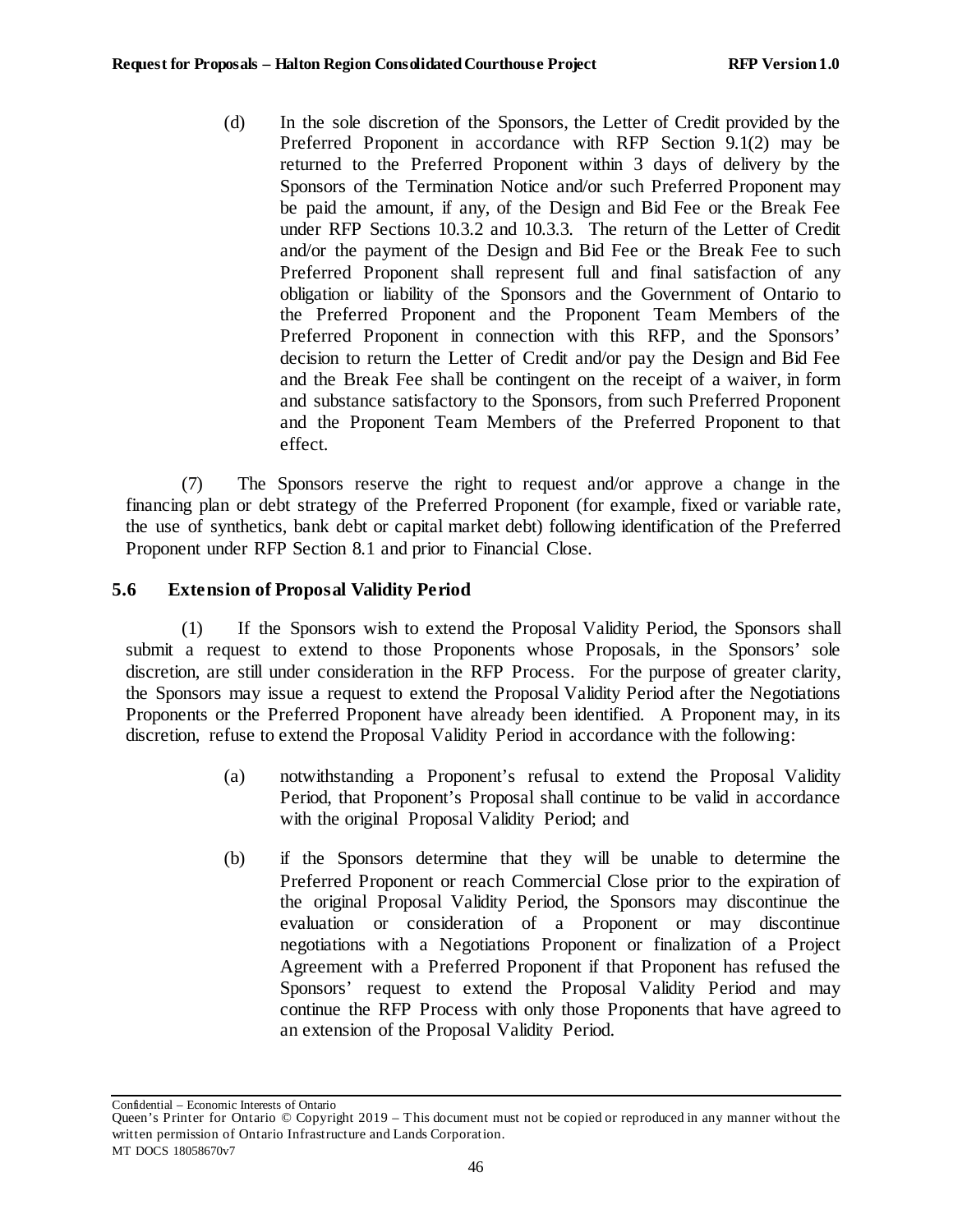<span id="page-52-0"></span>(2) In respect of the Preferred Proponent, the Sponsors shall be considered to have accepted the Preferred Proponent's Proposal, including its Financial Submission and its revised Credit Spreads pursuant to RFP Sectio[n 5.5](#page-35-0), prior to the expiration of the Proposal Validity Period if the Signing Parties and the Preferred Proponent reach Commercial Close prior to the expiration of the Proposal Validity Period (or the extended Proposal Validity Period, if applicable). For greater clarity, the Preferred Proponent shall maintain its prices as set out in its Price Submission Form (as submitted on the Financial Submission Deadline or, if applicable, as amended pursuant to RFP Section [5.5](#page-35-0) or during any negotiations process pursuant to RFP Sectio[n 5.5\(6\)](#page-48-0) or RFP Sectio[n 8.1](#page-61-0)) from Commercial Close until Financial Close, subject only to certain allowable adjustments to the Benchmark Rate on Financial Close as described in Part 2 of Schedule 3 of the RFP.

<span id="page-52-1"></span>(3) Notwithstanding RFP Section [5.6\(1\),](#page-51-0) if, during the course of negotiations between a Negotiations Proponent and the Sponsors, the Negotiations Proponent resubmits prices to the Sponsors or agrees to revised terms and conditions of the Project Agreement or the Negotiations Proponent's Proposal prior to the expiration of the Proposal Validity Period, that Negotiations Proponent is deemed to have agreed to an extension of the Proposal Validity Period for the Negotiations Proponent's amended Proposal for a period of 95 calendar days after the date of the Proponent's submission to the Sponsors of the revised prices or revised terms and conditions, as applicable. For clarity, notwithstanding the submission by a Negotiations Proponent or Preferred Proponent of an amended Proposal in accordance with this RFP Section [5.6\(3\),](#page-52-1) the Proponent's original Proposal as amended by the application or by RFP Section [5.5,](#page-35-0) as applicable, continues to exist in accordance with the original Proposal Validity Period.

(4) Notwithstanding RFP Sections [5.5](#page-35-0) or [5.6\(1\),](#page-51-0) [\(2\)](#page-52-0) or [\(3\),](#page-52-1) the adjustments on Financial Close that are set out in Schedule 3, Part 2 to this RFP shall remain applicable.

# **5.7 Lender Requirements**

(1) At any time in the RFP Process, Proponents shall not enter into exclusivity arrangements with any Lenders, including prospective Lenders. The Proponent or the Proponent's financial advisor will be required to confirm in its letter to be delivered under Section 1.2 of Section F of Part 2 of Schedule 3 of this RFP that the Lenders have not entered into any exclusivity arrangement with the Proponent with respect to the Project. Notwithstanding any other provision of this RFP, but subject to the following proviso, the Lenders may act in the capacity of Lenders for more than one Proponent under this RFP Process provided the Lenders have agreed with each Proponent:

- (a) to establish industry standard confidentiality and conflict of interest screens to ensure that each Proponent is represented by a discrete team of Lender personnel;
- (b) to prohibit any communication regarding this RFP Process between members of different teams of Lender personnel;

Queen's Printer for Ontario © Copyright 2019 – This document must not be copied or reproduced in any manner without the written permission of Ontario Infrastructure and Lands Corporation. MT DOCS 18058670v7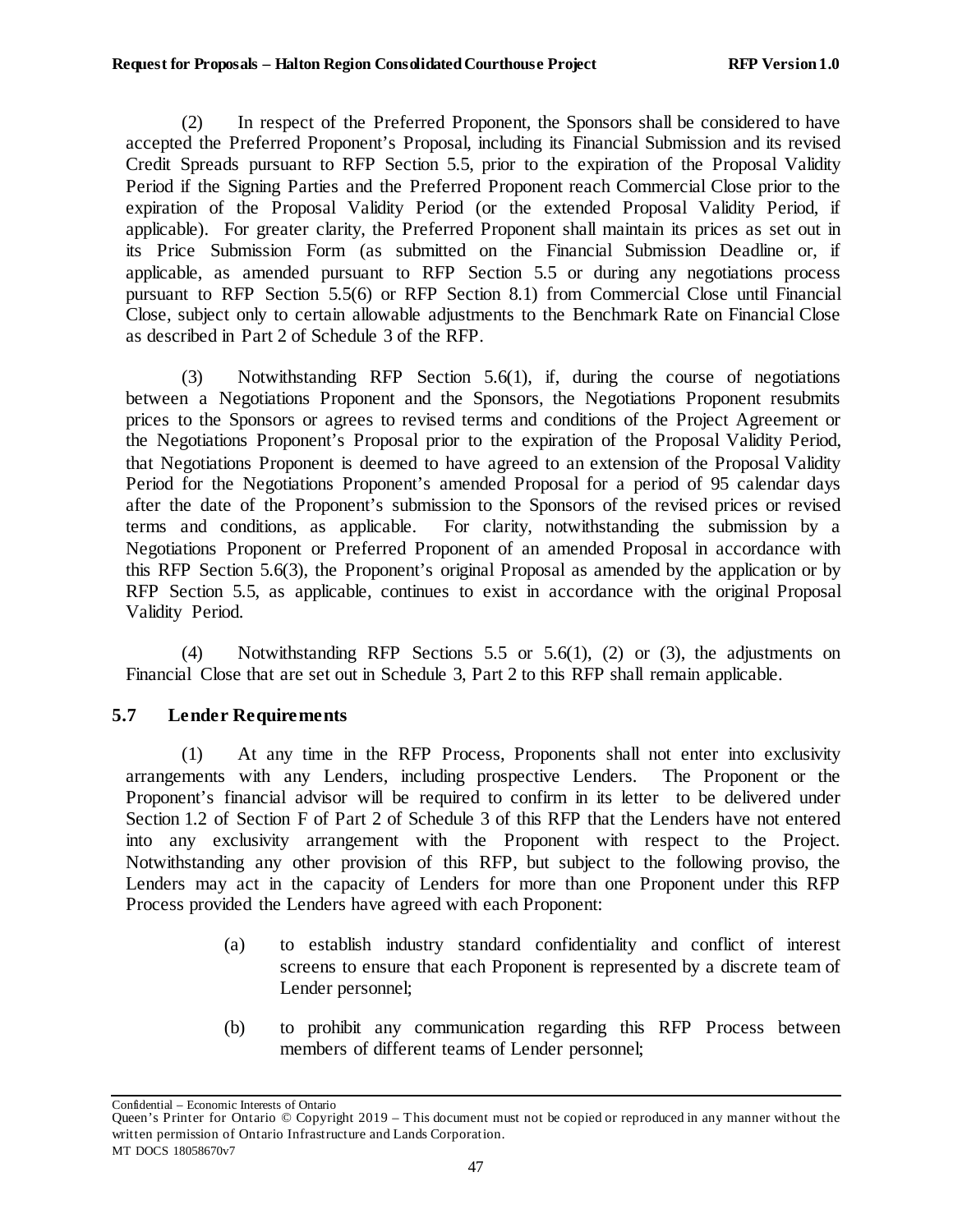- (c) to physically separate all documentation under the control of each team of Lender personnel;
- (d) to keep all computer based information and data discrete and control access to prohibit persons other than on a team of Lender personnel to have access to that Proponent team's information; and
- (e) that any breaches of such confidentiality requirements are appropriately sanctioned including possible dismissal.

<span id="page-53-0"></span>(2) Lenders participating in a Proposal ("**Participating Lenders**") shall not be Affiliates of any of the Proponent Team Members participating in that Proposal ("**Participating Proponent Team Members**") (other than any other Participating Lender or a financial advisor wholly owned by a Participating Lender) and shall act at all times at arm's length to every other Participating Proponent Team Member (other than any other Participating Lender or a financial advisor wholly owned by a Participating Lender).

# **SECTION 6 – EVALUATION, CLARIFICATION AND VERIFICATION OF PROPOSALS**

## **6.1 Evaluation Committee and Advisors**

(1) The Sponsors will establish an evaluation committee (the "**Evaluation Committee**") for the purpose of evaluating Proposals in accordance with the RFP Documents. The Sponsors, in their sole discretion, will determine the size, structure and composition of the Evaluation Committee and any sub-committees of the Evaluation Committee. The Evaluation Committee may be assisted by and receive advice from any of the Sponsors' Advisors and any other employees or representatives of the Sponsors in any manner determined necessary or desirable by the Sponsors.

(2) If a member of the Evaluation Committee or, if applicable, an evaluation subcommittee becomes unable to continue serving on the Evaluation Committee or evaluation sub-committee before the completion of a step in the evaluation process, the evaluation comments, weightings and scores of that individual, in respect of the uncompleted steps in the evaluation process only, shall be ignored. For clarity, if an Evaluation Committee or subcommittee member becomes unable to continue serving on the Evaluation Committee or a subcommittee after the full completion of a step in the evaluation process, the results of the completed steps of the evaluation process are unaffected and remain valid. Whether or not an Evaluation Committee or sub-committee member, in these circumstances, is replaced is in the sole discretion of the Sponsors.

## **6.2 Sponsors' Clarification and Verification of Proposals**

- (1) The Sponsors may:
	- (a) require the Proponent to clarify or verify the contents of its Proposal or any statement made by the Proponent;

Confidential – Economic Interests of Ontario

Queen's Printer for Ontario © Copyright 2019 – This document must not be copied or reproduced in any manner without the written permission of Ontario Infrastructure and Lands Corporation. MT DOCS 18058670v7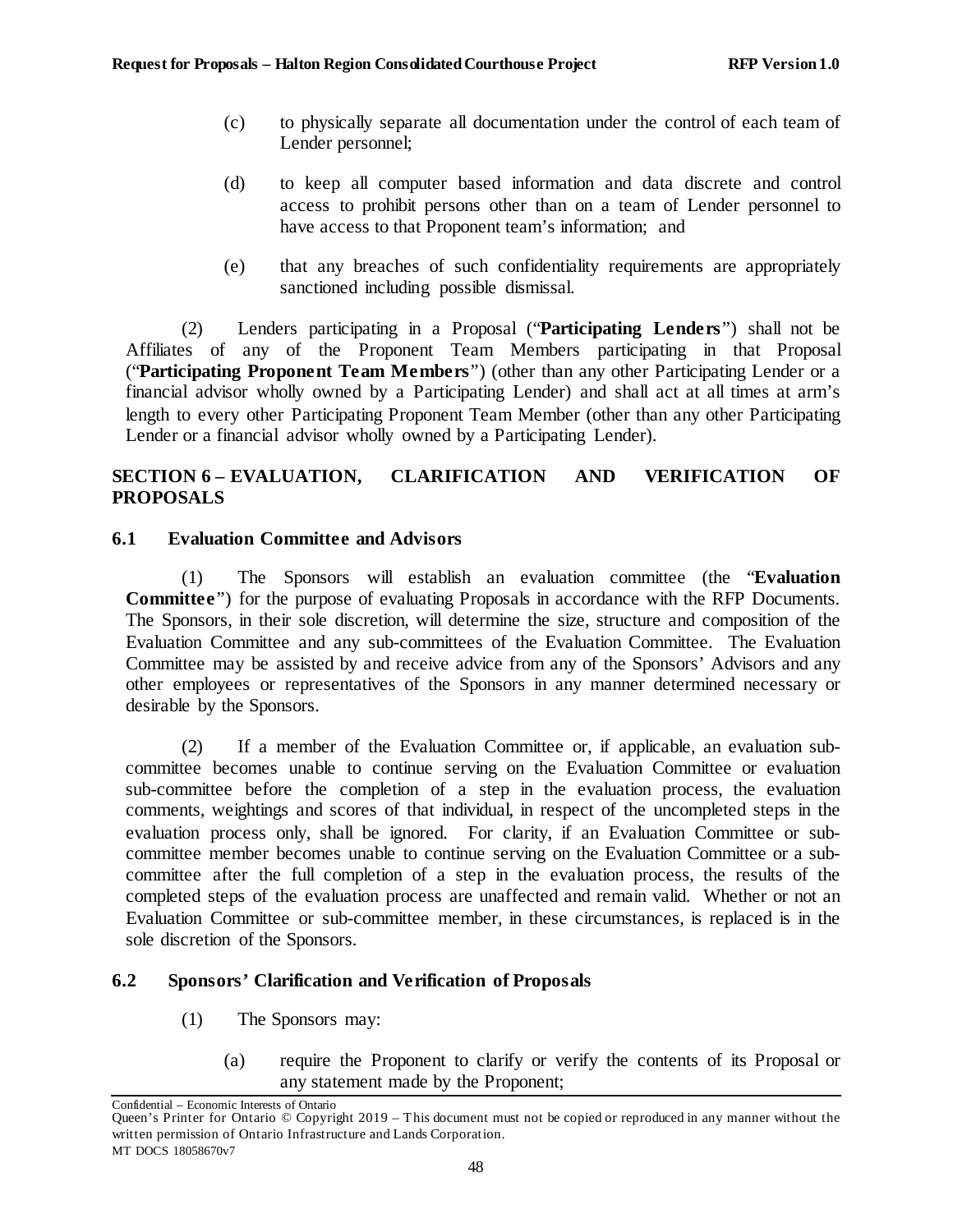- (b) require the Proponent to submit supplementary documentation clarifying or verifying any matters contained in its Proposal; and
- (c) seek a Proponent's acknowledgement of the Sponsors' interpretation of the Proposal or any part of the Proposal.

(2) The Sponsors are not obliged to seek clarification or verification of any aspect of a Proposal or any statement by a Proponent, including an ambiguity in a Proposal or in a statement made by a Proponent.

(3) Any written information received by the Sponsors from a Proponent pursuant to a request for clarification or verification from the Sponsors as part of the RFP Process may, in the Sponsors' sole discretion, be considered as an integral part of the applicable Proposal.

## <span id="page-54-0"></span>**6.3 Determination of Compliance**

<span id="page-54-2"></span>(1) For purposes of this RFP, a Proposal is "**non-compliant**" and does not "**comply**" or achieve "**compliance**" with the requirements of the RFP Documents if that Proposal contains a "**Material Deviation**". A Material Deviation is any failure in a Proposal to conform with any requirement of the RFP Documents that, in the sole discretion of the Sponsors:

- (a) impedes, in any material way, the ability of the Sponsors to evaluate the Proposal;
- (b) constitutes an attempt by the Proponent to revise the Sponsors' or the Proponent's rights or obligations under the RFP Documents or affects the Sponsors' ability to enforce the Proponent's obligations pursuant to the RFP Documents in a way not permitted by this RFP; or
- (c) constitutes an attempt by the Proponent to revise the Sponsors' or the Proponent's rights or obligations under the Project Agreement.

(2) A requirement in either this RFP or in the Schedules to this RFP that a Proponent "must" or "shall" do anything is not intended to supersede the concepts of "comply", "compliance" or "Material Deviation" or any other portion of this RFP Section [6.3.](#page-54-0)

(3) Each Proponent acknowledges and agrees that the Sponsors' evaluation of compliance with the RFP Documents is not an evaluation of absolute compliance and that the Sponsors may waive:

- (a) any deviation that is not a Material Deviation at any time; and
- (b) any Material Deviation in accordance with RFP Section [10.2\(3\).](#page-69-1)

<span id="page-54-1"></span>Confidential – Economic Interests of Ontario

Queen's Printer for Ontario © Copyright 2019 – This document must not be copied or reproduced in any manner without the written permission of Ontario Infrastructure and Lands Corporation. MT DOCS 18058670v7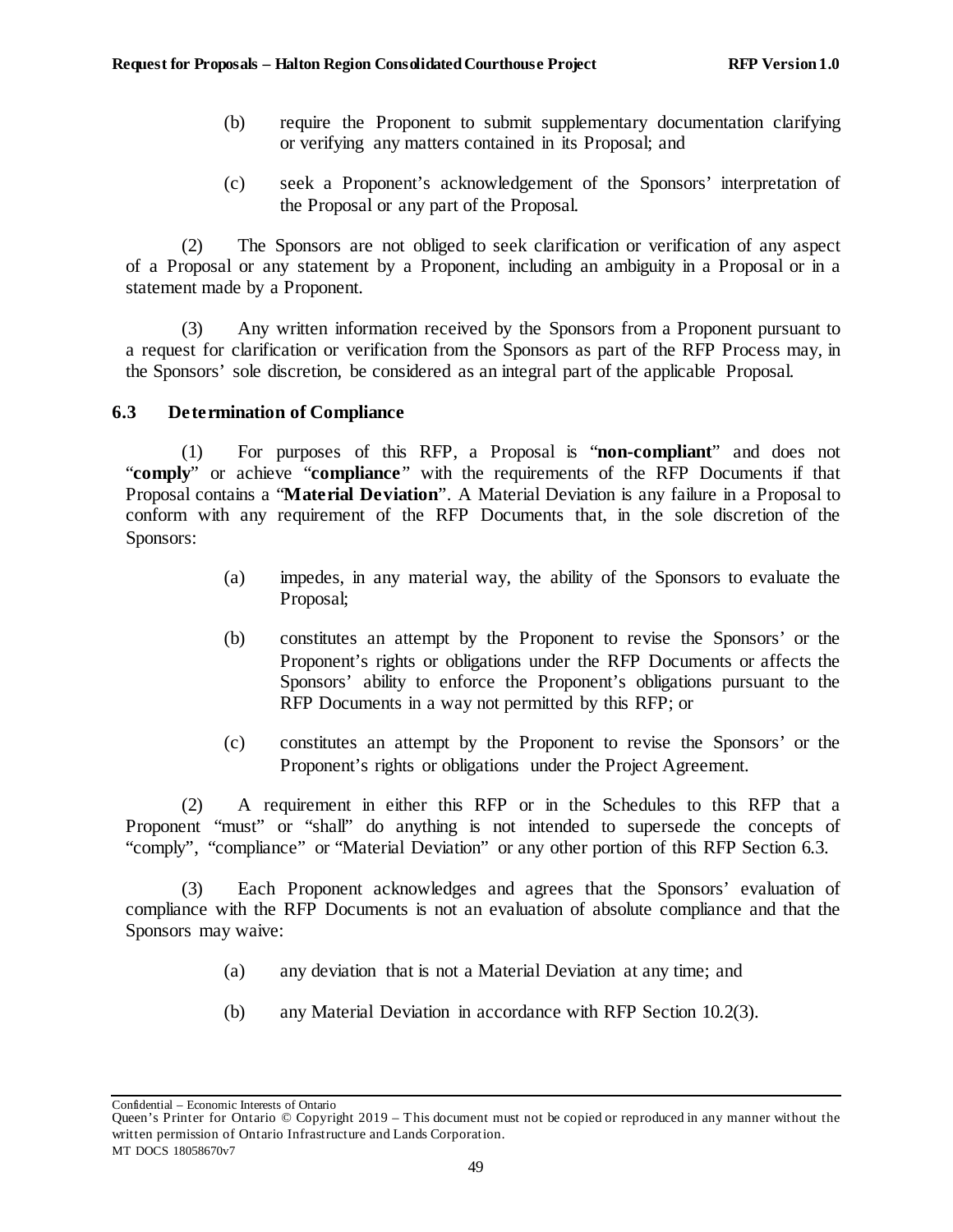(4) The Sponsors may identify a Material Deviation in a Proposal at any time during the RFP Process (after the Technical Submission Deadline) and, for clarity, at any step during the evaluation process set out in RFP Section [6.5.](#page-56-0)

<span id="page-55-0"></span>(5) Subject to RFP Section [6.3\(3\)\(b\),](#page-54-1) if the Sponsors determine that a Proposal is non-compliant in accordance with RFP Sectio[n 6.3,](#page-54-0) the Sponsors may, in their sole discretion and without liability, cost or penalty, declare that the Proposal shall not be given any further consideration and take such action as permitted under RFP Section [7.1.2.](#page-59-0) If a declaration by the Sponsors that a Proposal is non-compliant occurs after the weighting and scoring of that Proposal has commenced, any weighting and scores given to that Proposal shall be declared null and void.

## **6.4 Non-Compliance Distinguished from Poor Quality**

(1) A Proposal that contains a poor quality response and/or a failure to conform to a requirement of the RFP Documents shall not be deemed to be non-compliant and such poor quality response and/or failure to conform shall not be deemed to be a Material Deviation unless, and only unless, such poor quality response and/or failure to conform to the requirement of the RFP Documents, in the sole discretion of the Sponsors, meets the definition of a Material Deviation as set out in RFP Section [6.3\(1\)](#page-54-2) above.

(2) A design compliance/conformance or technical compliance/conformance review is only a tool to assist in the evaluation, weighting and scoring of Technical Submissions. Notwithstanding the similarity of terminology, the determination of whether a Proposal, in its entirety, is compliant or non-compliant with the requirements of the RFP Documents is not the same as the concept of "design compliance", "design conformance and/or non-conformance", "technical compliance", or "technical conformance and/or non-conformance" or any other assessment of quality made during the evaluation, weighting and scoring of a Proposal.

(3) The quality of a Proposal, an assessment of which is made during the evaluation, weighting and scoring of that Proposal and which is separate and distinct from the assessment of the compliance of a Proposal, may be subject to one or more minimum weighting and scoring thresholds in accordance with Part 4 to Schedule 3 to this RFP.

(4) A Proposal that does not contain any Material Deviations shall not be automatically presumed to pass any applicable minimum weighting or scoring threshold set out in Part 4 to Schedule 3 to this RFP. Any assessment of "design compliance", "design conformance and/or non-conformance", "technical compliance", or "technical conformance and/or non-conformance" or any other assessment of quality of a Proposal shall not result in any presumed weighting or score for that Proposal.

(5) The submission of a compliant Proposal that contains a poor quality response and/or any failure by a Proponent to conform with any requirement of the RFP Documents which is not Material Deviation does not derogate from the obligations of the Preferred Proponent pursuant to Section [9.2](#page-64-0) of this RFP, or of Project Co under the Project Agreement to

Queen's Printer for Ontario © Copyright 2019 – This document must not be copied or reproduced in any manner without the written permission of Ontario Infrastructure and Lands Corporation. MT DOCS 18058670v7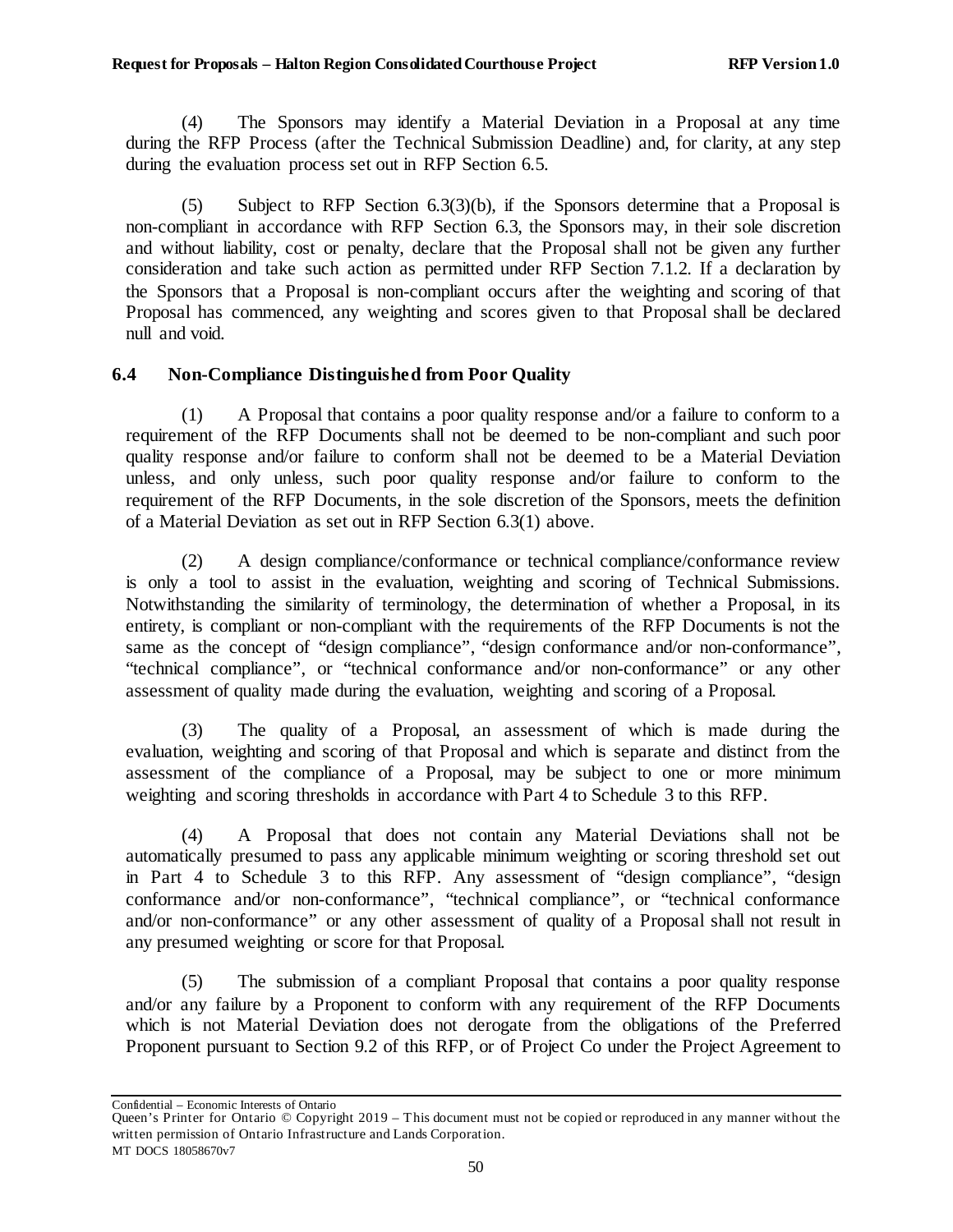bring all aspects of a Proponent's proposed design, construction, financing, or maintenance into conformance with the requirements of the Project Agreement, pursuant to its terms.

### <span id="page-56-0"></span>**6.5 Steps in the Evaluation Process**

#### 6.5.1 Step 1 – Compliance of Technical Submission

(1) In Step 1 of the evaluation process, the Sponsors will open each Technical Submission and will review the contents of the Technical Submission to assess whether it is in compliance with the terms and conditions of the RFP Documents.

(2) If the Sponsors identify a Material Deviation in a Technical Submission then, subject to RFP Section [6.3\(3\)\(b\),](#page-54-1) the Sponsors may determine that the Proposal to which the Technical Submission relates is non-compliant in accordance with RFP Section [6.3](#page-54-0) and take such action as described in RFP Section [6.3\(5\).](#page-55-0)

(3) In the event that the Sponsors declare a Proposal to be non-compliant before the opening of the Financial Submission, the Financial Submission of that Proponent will remain unopened and will not be evaluated. Unopened Financial Submissions will be returned to Proponents at the conclusion of the RFP Process.

#### 6.5.2 Step 2 – Review of the Proposal Submission Form (Technical)

(1) In Step 2 of the evaluation process, the Sponsors shall review the Proposal Submission Form (Technical) to:

- (a) ensure that there have been no changes to the Proponent or Proponent Team Members from their Prequalification Submissions, except for changes that have been approved by the Sponsors in accordance with RFP Section [3.6;](#page-20-0) and
- (b) assess the Conflict of Interest and Confidential Information sections of the Proposal Submission Form (Technical).

#### 6.5.3 Step 3 – Review and Scoring of the Technical Submissions

(1) In Step 3 of the evaluation process, the Technical Submissions will be evaluated, weighted and scored in accordance with Parts 1 and 4 of Schedule 3 to this RFP.

(2) If a Proponent fails to achieve the minimum weighting threshold or any of the minimum scores as set out in the applicable provisions of Part 4 of Schedule 3 to this RFP, then, as part of Step 3 of the evaluation process and pursuant to and in accordance with such provisions, the Sponsors may, in their sole discretion, determine whether that Proponent's Proposal will continue to be considered in the RFP Process.

(3) In the event that the Sponsors declare a Proposal to be non-compliant and declare that it shall not be further considered before the opening of the Financial Submission,

Confidential – Economic Interests of Ontario

Queen's Printer for Ontario © Copyright 2019 – This document must not be copied or reproduced in any manner without the written permission of Ontario Infrastructure and Lands Corporation. MT DOCS 18058670v7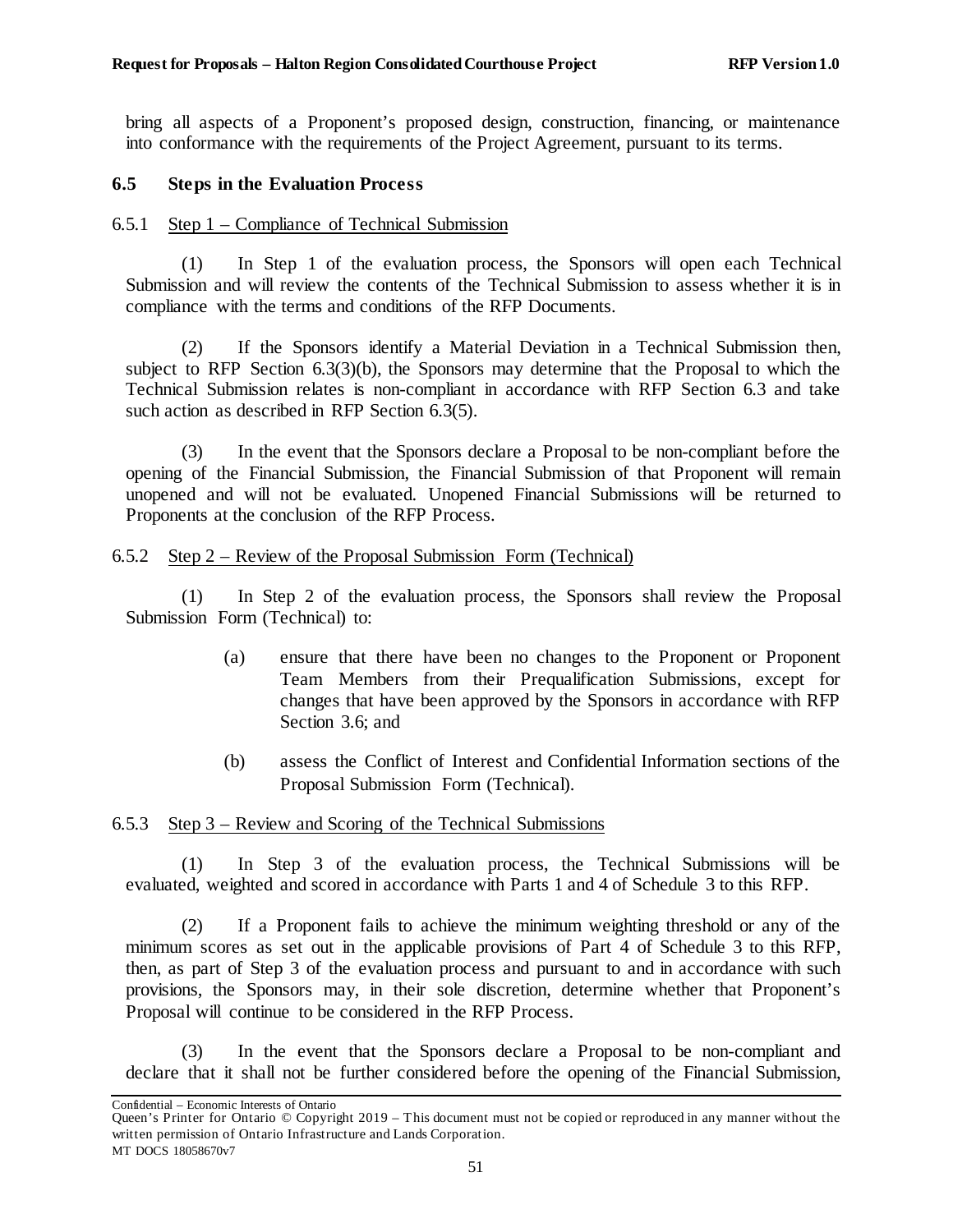the Financial Submission of that Proponent will remain unopened and will not be evaluated. Unopened Financial Submissions will be returned to Proponents at the conclusion of the RFP Process.

### 6.5.4 Step 4 – Review of the Proposal Submission Form (Financial)

(1) In Step 4 of the evaluation process, the Sponsors shall review the Proposal Submission Form (Financial) to:

- (a) ensure that there have been no changes to the representations and warranties made by the Proponent in its Proposal Submission Form (Technical);
- (b) ensure that there have been no changes to the Proponent or Proponent Team Members from their Prequalification Submissions following the Technical Submission Deadline, except for changes that have been approved by the Sponsors in accordance with RFP Section 3.6; and
- (c) assess the Conflict of Interest and Confidential Information sections of the Proposal Submission Form (Financial).

#### 6.5.5 Step 5 – Compliance of Financial Submissions

(1) In Step 5 of the evaluation process, the Sponsors will open each Financial Submission and will review the contents of the Financial Submission to assess whether it is in compliance with the terms and conditions of the RFP Documents.

(2) If the Sponsors identify a Material Deviation in a Financial Submission then, subject to RFP Section [6.3\(3\)\(b\),](#page-54-1) the Sponsors may determine that the Proposal to which the Financial Submission relates is non-compliant in accordance with RFP Section [6.3](#page-54-0) and take such action as described in RFP Section [6.3\(5\).](#page-55-0)

#### 6.5.6 Step 6 – Review and Scoring of the Financial Submissions

(1) In Step 6 of the evaluation process, the Financial Submissions, as revised by RFP Section [5.5\(2\)](#page-36-0) as applicable, will be evaluated and scored in accordance with Parts 2 and 4 of Schedule 3 to this RFP.

<span id="page-57-0"></span>(2) If a Proponent fails to achieve any of the minimum scores as set out in the applicable provisions of Part 4 of Schedule 3 to this RFP, then, as part of Step 6 of the evaluation process and pursuant to and in accordance with such provisions, the Sponsors may, in their sole discretion, determine whether that Proponent's Proposal will continue to be considered in the RFP Process.

(3) In the event that a Proponent's Financial Submission fails to achieve any of the minimum scores as set out in the applicable provisions of Part 4 of Schedule 3 to this RFP and

Queen's Printer for Ontario © Copyright 2019 – This document must not be copied or reproduced in any manner without the written permission of Ontario Infrastructure and Lands Corporation. MT DOCS 18058670v7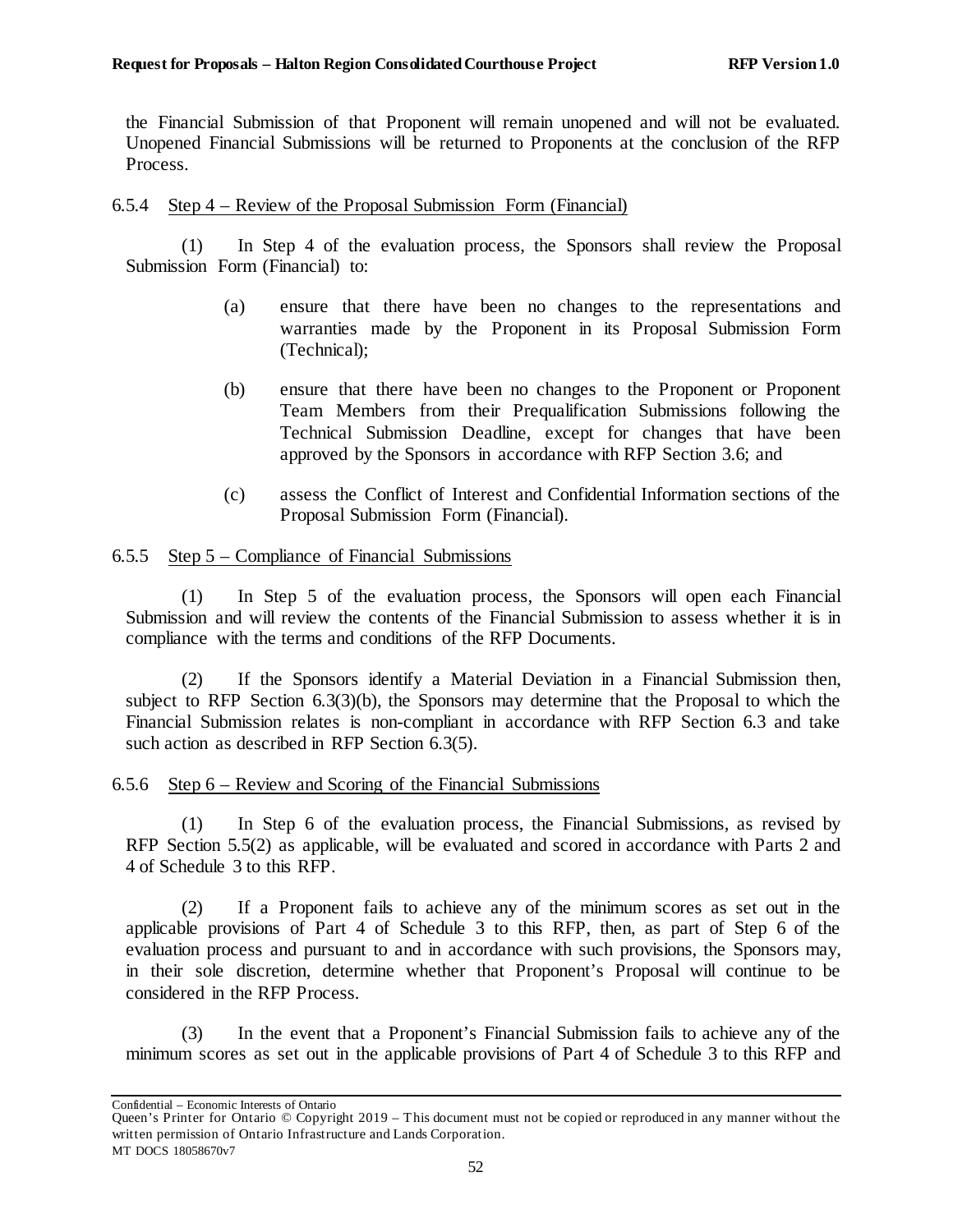the Sponsors do not exercise their discretionary rights set out in RFP Section [6.5.6\(2\),](#page-57-0) the Proponent's Proposal will not continue to Step 7 of the evaluation process.

### <span id="page-58-0"></span>6.5.7 Step 7 – Establishing a Final Proposal Score

(1) For the purpose of the evaluation process, the scoring set out in Part 4 of Schedule 3 to this RFP will apply.

(2) In Step 7 of the evaluation process, upon receipt by, and acceptance of, the Evaluation Committee of the results of the evaluation process and finalization of the scores of all Proponents' Proposals, the score for each Proposal will be tallied and finalized.

(3) The score established based on this RFP Section [6.5.7](#page-58-0) shall be the "**Final Proposal Score**".

#### 6.5.8 Step 8 – Ranking the Proponents

(1) In Step 8 of the evaluation process, the Evaluation Committee shall rank only those Proponents that have met all requirements in Steps 1 through 7 of the evaluation process and shall base the ranking on the Final Proposal Score determined in Step 7.

(2) In the event of a tie in the Final Proposal Score between two Proponents the Sponsors may, in their sole discretion, give the higher ranking to the Proponent proposing the lower NPV in its Proposal.

## **SECTION 7 – GENERAL EVALUATION AND DISQUALIFICATION PROVISIONS**

#### 7.1.1 Sponsors' Discretion in Determining Compliance, Scoring and Ranking

- (1) The Sponsors shall, in their sole discretion, determine:
	- (a) the membership of the Evaluation Committee and any sub-committees of the Evaluation Committee;
	- (b) whether a Proposal is compliant with the RFP Documents;
	- (c) whether a failure to comply constitutes a Material Deviation;
	- (d) whether Key Individuals who were not named in a Prequalification Submission are acceptable to the Sponsors;
	- (e) the Final Proposal Score of a Proposal;
	- (f) the rankings of the Proposals; and
	- (g) whether a Proposal or a Proponent,
		- (i) is disqualified; or

Confidential – Economic Interests of Ontario

Queen's Printer for Ontario © Copyright 2019 – This document must not be copied or reproduced in any manner without the written permission of Ontario Infrastructure and Lands Corporation. MT DOCS 18058670v7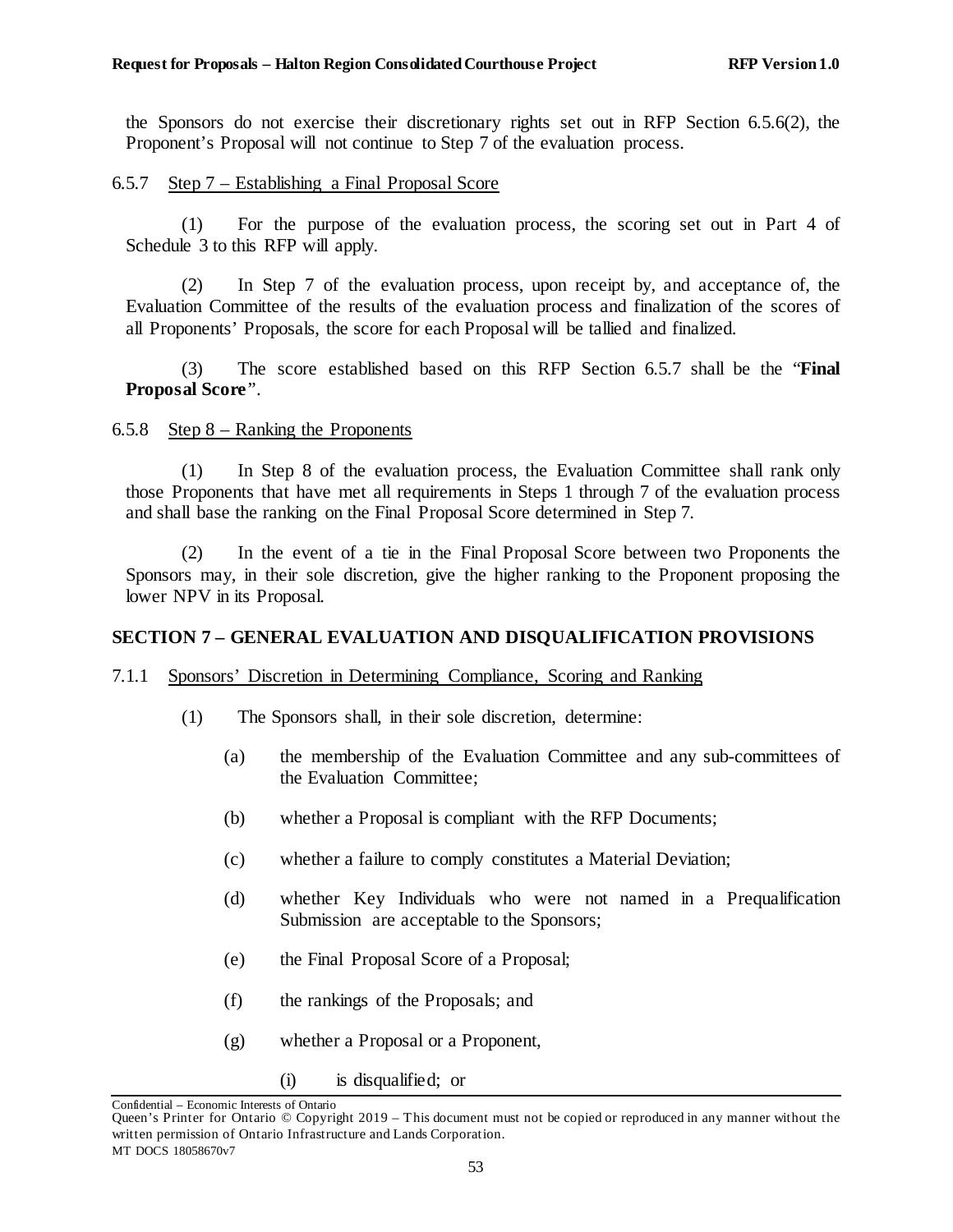(ii) will cease to be considered in the evaluation process.

(2) The Sponsors' discretion in determining compliance, weightings, scores, ranking and disqualification of the Proponents and their Proposals is not limited or restricted in any way by the fact that a prequalification process preceded this RFP Process.

(3) The Sponsors have the right, at any time and in their sole discretion, to consider in the evaluation of the Proposals or in the exercise of any of the Sponsors' rights under this RFP:

- (a) any instances of poor performance by a Proponent or a Proponent Team Member that the Sponsors have experienced; and/or
- (b) any publicly available information about a Proponent or a Proponent Team Member that is, in the Sponsors' sole discretion, credible information.

(4) Pursuant to the page limit restrictions applicable to any portion of a Proposal as described in this RFP, the Sponsors shall, without discretion, not review, assign a weighting to or score any pages of a Proposal that exceed the maximum number of pages specified for the applicable portion of the Proposal.

## <span id="page-59-0"></span>7.1.2 Disqualification

(1) The Sponsors may, in their sole discretion, disqualify a Proponent, a Proponent Team Member, or a Proposal or reverse their decision to make an award (even if the award has already been made to a Preferred Proponent under this RFP) at any time prior to Commercial Close with respect to the Preferred Proponent and at any time prior to Financial Close with respect to the remaining Proponents, if,

- (a) the Proposal is determined to be non-compliant pursuant to RFP Section [6.3;](#page-54-0)
- (b) the Proponent fails to cooperate in any attempt by the Sponsors to verify any information provided by the Proponent in its Proposal or interview;
- (c) the Proponent contravenes RFP Section [3.3.2](#page-14-0) or RFP Section [3.3.3;](#page-15-0)
- (d) the Proponent fails to comply with Applicable Law;
- (e) the Proponent, any Proponent Team Member, their identified subcontractors, or any of their directors, officers, employees or Affiliates have engaged in a Prohibited Act;
- (f) the Proponent, any Proponent Team Member, their identified subcontractors, or any of their directors, officers, employees or Affiliates are a Restricted Person;

Queen's Printer for Ontario © Copyright 2019 – This document must not be copied or reproduced in any manner without the written permission of Ontario Infrastructure and Lands Corporation. MT DOCS 18058670v7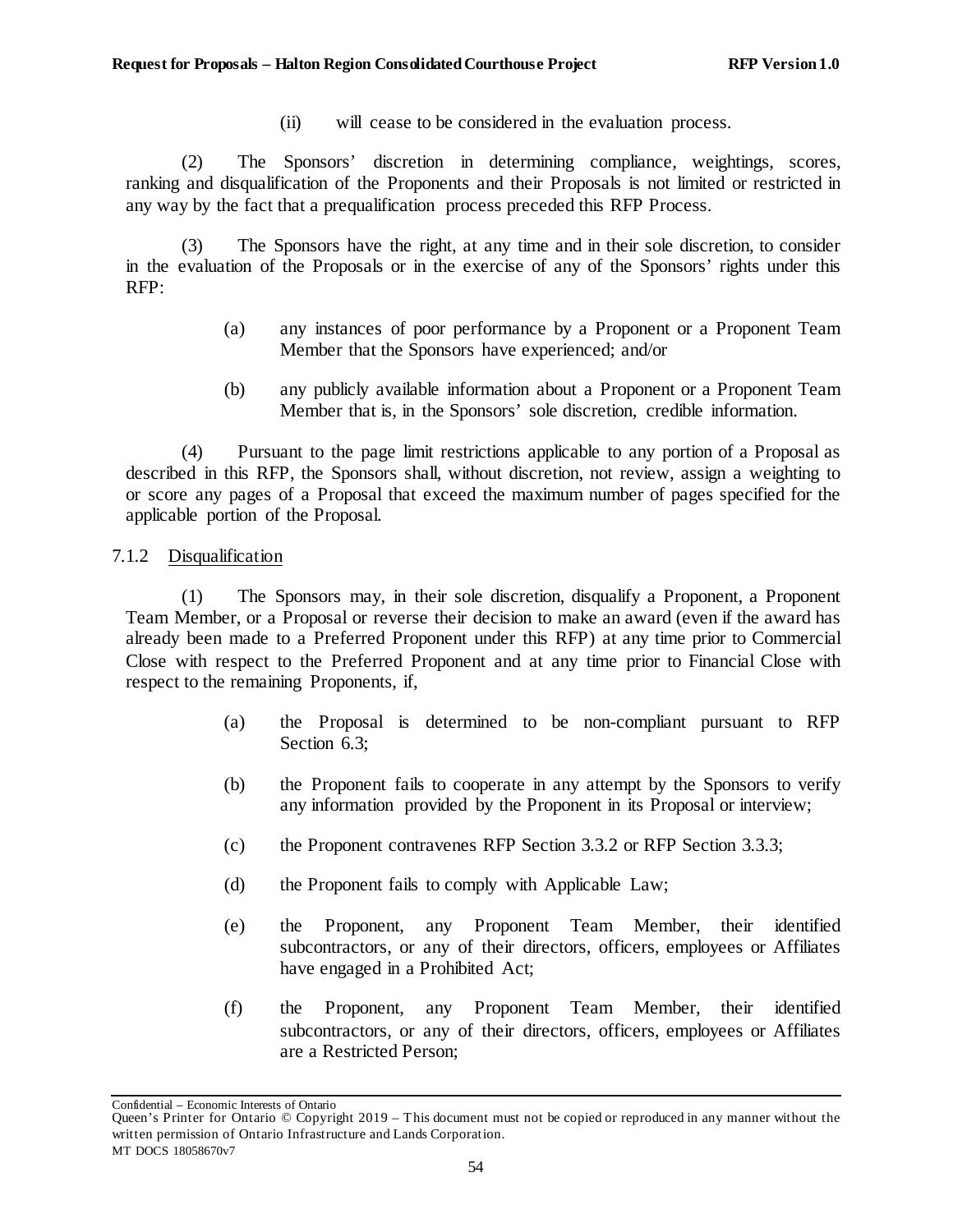- (g) the Proposal, including any officer's certificate or any form attached to the Proposal, contains false or misleading information or a misrepresentation;
- (h) the Proponent or any Proponent Team Member fails to disclose any information (including in any officer's certificate or any other form attached to the Proposal in connection with this RFP) that would materially adversely affect the Sponsors' evaluation of the Proposal;
- (i) the Proposal, in the opinion of the Sponsors, reveals a material Conflict of Interest as described in RFP Section [3.9](#page-28-0) and the Proponent,
	- (i) does not receive a waiver from the Sponsors in accordance with RFP Section [3.9.1\(6\)](#page-29-0) or does not receive a consent in accordance with RFP Section [3.9.2\(4\),](#page-30-0) as applicable; or
	- (ii) fails to substitute the person or entity giving rise to the Conflict of Interest in accordance with RFP Section [3.9.1\(5\);](#page-29-1)
- (j) in the 36 months prior to the Financial Submission Deadline, the Sponsors became aware that the Proponent or any Proponent Team Member failed to disclose an actual Conflict of Interest in any past or current procurement issued by either Sponsor, unless the Proponent has demonstrated to the satisfaction of the Sponsors that the Proponent has implemented measures to prevent future false or omitted disclosure of actual Conflicts of Interest;
- (k) in the opinion of the Sponsors, acting reasonably, the Proponent or a Proponent Team Member or any of their respective Advisors, employees or representatives directly or indirectly colluded with one or more other Proponents or its Proponent Team Members or any of their respective Advisors, employees or representatives in the preparation or submission of a Proponent's Proposal or otherwise contravened RFP Section [3.3.4;](#page-16-0)
- (l) the Proponent has committed a material breach of any existing agreement between the Proponent and a Sponsor;
- (m) the Proponent or any Proponent Team Member has been convicted of an offence in connection with, or any services rendered to the Sponsors or any Ministry, agency, Board or Commission of the Government of Ontario;
- (n) there are any convictions related to inappropriate bidding practices or unethical behaviour by a Proponent or a Proponent Team Member or any of their Affiliates in relation to a public or broader public sector tender or procurement in any Canadian jurisdiction; or
- (o) the Proponent or any Proponent Team Member has an economic or other interest or relationship that:

Queen's Printer for Ontario © Copyright 2019 – This document must not be copied or reproduced in any manner without the written permission of Ontario Infrastructure and Lands Corporation. MT DOCS 18058670v7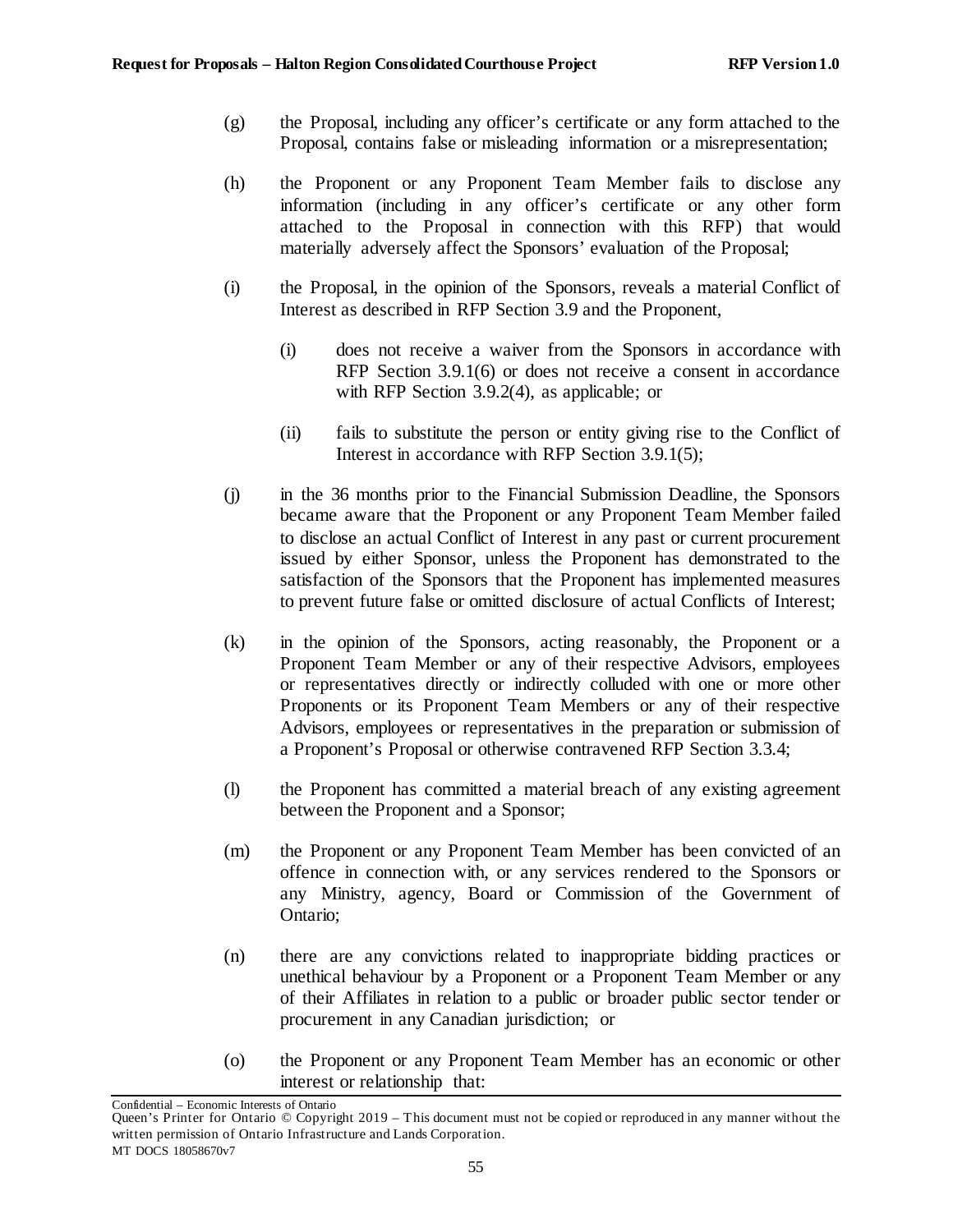- (i) is, or could reasonably be perceived to be, contrary to the objectives of the Project; or
- (ii) could potentially compromise the Sponsors' reputation or integrity or the Sponsors' procurement process, so as to affect public confidence in that process,

whether or not such interest creates a Conflict of Interest.

## <span id="page-61-2"></span>**SECTION 8 – COMPETITION, NEGOTIATIONS AND THE IDENTIFICATION OF A PREFERRED PROPONENT**

## <span id="page-61-0"></span>**8.1 Evaluation Results and the Identification of a Preferred Proponent or Negotiations Proponents**

<span id="page-61-5"></span>(1) Based on the Final Proposal Scores, the Sponsors may, in their sole discretion , at any time prior to the expiration of the Proposal Validity Period:

- (a) identify the highest ranked Proponent as the Preferred Proponent and either negotiate with such Proponent or accept such Proponent's Proposal as submitted;
- <span id="page-61-1"></span>(b) identify the two highest ranking Proponents as the first negotiations proponent (the "**First Negotiations Proponent**") (highest ranked) and the second negotiations proponent (the "**Second Negotiations Proponent**") (second highest ranked) (collectively, the "**Negotiations Proponents**") and enter into negotiations with the First Negotiations Proponent and, failing successful negotiations, enter into negotiations with the Second Negotiations Proponent and identify the Proponent with whom the Sponsors conclude successful negotiations as the Preferred Proponent; or
- (c) enter into separate and distinct but contemporaneous negotiations with the First and Second Negotiations Proponents and identify a Preferred Proponent as a result of those negotiations.

<span id="page-61-4"></span><span id="page-61-3"></span>(2) The Sponsors may use the negotiations process to negotiate any aspect of a Negotiations Proponent's Proposal or the Project Agreement, or both, including, for greater clarity, any amendments to the Project Agreement that are reasonably required to:

- (a) accommodate a Negotiations Proponents' financing arrangements;
- (b) revise the scope of the Project in the event that all Proposal prices have exceeded the Sponsors' Project budget;
- (c) address such other matters as may be specified in the RFP Data Sheet; and/or

Queen's Printer for Ontario © Copyright 2019 – This document must not be copied or reproduced in any manner without the written permission of Ontario Infrastructure and Lands Corporation. MT DOCS 18058670v7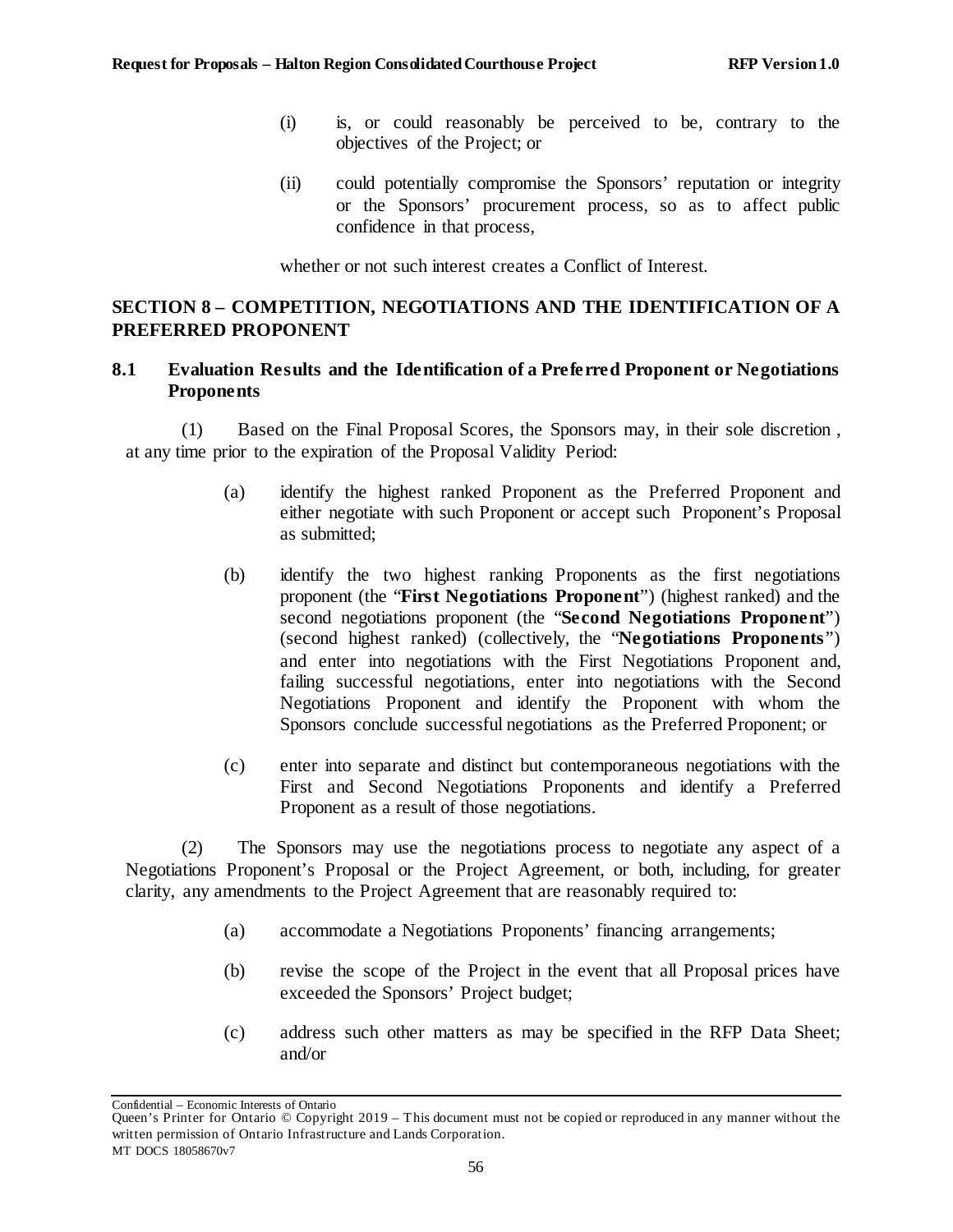(d) satisfy the Sponsors with respect to the current status of a Negotiations Proponent's health and safety certifications, provided in accordance with RFP Schedule 3 – Part 1.

<span id="page-62-0"></span>(3) Except as provided in RFP Sectio[n 5.6\(3\)](#page-52-1), notwithstanding any negotiations between the Sponsors and a Negotiations Proponent, the Proposals of all Proponents shall remain valid and irrevocable until the expiration of the Proposal Validity Period or until Financial Close, in accordance with RFP Section [5.4\(1\).](#page-35-2)

<span id="page-62-1"></span>(4) If, in accordance with RFP Sections [8.1\(1\)\(b\)](#page-61-1) or [\(c\)](#page-61-4) the Proponent and the Sponsors negotiate revisions to the Project Agreement, the Sponsors and the Preferred Proponent shall develop a revised Project Agreement and, for the purposes of RFP [Section 9,](#page-62-3) the revised Project Agreement shall be the "**Project Agreement**".

(5) The Sponsors may, in their sole discretion and for greater clarity, elect to change the selection of which of the RFP Sectio[n 8.1\(1\)](#page-61-5) negotiations processes to employ at any time during the application of RFP [Section 8.](#page-61-2)

## <span id="page-62-3"></span>**SECTION 9 – PREFERRED PROPONENT**

## <span id="page-62-4"></span>**9.1 Identification of the Preferred Proponent and the Letter of Credit**

(1) Subject to RFP Sections [10.1](#page-67-0) and [10.2](#page-68-0), the Sponsors intend to identify a Preferred Proponent in accordance with RFP Section [8.1](#page-61-0) or RFP Section [5.5\(6\).](#page-48-0)

<span id="page-62-2"></span>(2) No later than three (3) Business Days after a Proponent's receipt of a notice from the Contact Person that the Proponent is the Preferred Proponent, the Preferred Proponent shall provide an irrevocable standby letter of credit (the "**Letter of Credit**") in the amount specified in the RFP Data Sheet and in the form attached as Schedule 8 to this RFP to secure the Preferred Proponent's obligations in accordance with RFP Section [9.1\(5\)](#page-63-0) and Project Co's (as defined in the Project Agreement) obligations in accordance with Section 2.3(c) of the Project Agreement. The Preferred Proponent may, with the prior written consent of the Sponsors, which consent may be withheld in the sole discretion of the Sponsors, provide multiple irrevocable standby letters of credit from Proponent Team Members as approved and confirmed by the Sponsors (each a "**Letter of Credit Provider**") totalling the amount specified in the RFP Data Sheet and in the form attached as Schedule 8 to this RFP to secure the Preferred Proponent's obligations in accordance with RFP Section [9.1\(5\)](#page-63-0) and Project Co's (as defined in the Project Agreement) obligations in accordance with Section 2.3(c) of the Project Agreement.

(3) If the Preferred Proponent does not provide the Letter(s) of Credit to the Sponsors as required by this RFP Section [9.1](#page-62-4) the Sponsors may, in their sole discretion, by written notice to the Preferred Proponent, cease all discussions with the Preferred Proponent, terminate any obligations of the Sponsors to the Preferred Proponent under any agreement or understanding relating to the Project, and, for greater certainty, the Preferred Proponent will not be entitled to or receive any payment or compensation of any kind relating to the Project.

Confidential – Economic Interests of Ontario

Queen's Printer for Ontario © Copyright 2019 – This document must not be copied or reproduced in any manner without the written permission of Ontario Infrastructure and Lands Corporation. MT DOCS 18058670v7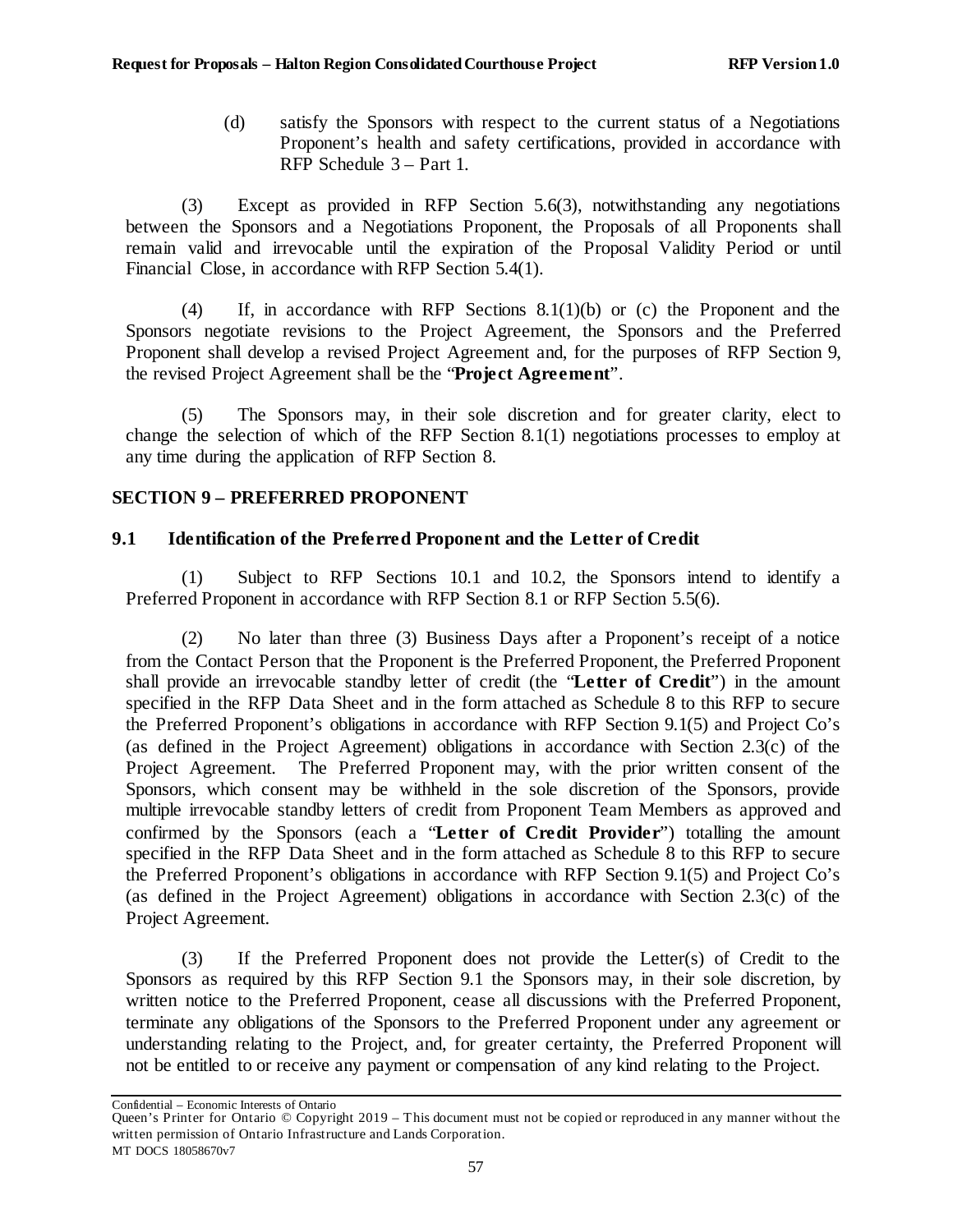(4) Subject to the Sponsors right to retain and apply the Letter(s) of Credit as liquidated damages as provided in this RFP or in the Project Agreement, the Letter(s) of Credit shall be returned to the Preferred Proponent as follows:

- (a) if the Sponsors give notice to the Preferred Proponent that they are cancelling or discontinuing the RFP Process, no later than 10 days after receipt by the Sponsors of a written demand for the Letter(s) of Credit by the Preferred Proponent; or
- (b) if Commercial Close has been achieved in accordance with terms of the Project Agreement.

<span id="page-63-0"></span>(5) The Sponsors shall be entitled to draw on the Letter(s) of Credit and retain and apply the proceeds thereof as liquidated damages if,

- (a) there is a breach of the Preferred Proponent obligations set out in RFP Section [9.2](#page-64-0) by the Preferred Proponent;
- (b) a Termination Notice has been given to the Preferred Proponent under RFP Section  $5.5(6)(b)$ ;
- (c) Commercial Close has not occurred (for reasons other than the failure of the Signing Parties to execute the Project Agreement in accordance with its terms);
	- (i) on or before the Commercial Close Target Date; or
	- (ii) if the Commercial Close Target Date has passed and the Sponsors have given their consent, on or before the expiration of the Proposal Validity Period (or the extended Proposal Validity Period, if applicable); or
- (d) the Preferred Proponent has notified the Sponsors in writing that it wishes to cease all discussions with the Sponsors relating to the Project.

(6) The Sponsors shall not be required to give any prior written notice to the Preferred Proponent of their intention to draw on the Letter(s) of Credit. If the Preferred Proponent notifies the Contact Person in writing that the Preferred Proponent disputes the Sponsors' right to draw on the Letter(s) of Credit and to retain the proceeds as liquidated damages, then the Sponsors shall nonetheless be entitled to draw on the Letter(s) of Credit, but will remain liable to repay all or a portion of the amount drawn, together with interest charges at the rate prescribed on that amount, until such dispute has been finally resolved. If the Preferred Proponent fails to renew or extend the Letter(s) of Credit at least 30 days prior to its expiry date, the Sponsors may, at any time without notice to the Preferred Proponent, draw on the Letter(s) of Credit and hold the proceeds thereof in the same manner and for the same purposes as the Letter(s) of Credit.

Confidential – Economic Interests of Ontario

Queen's Printer for Ontario © Copyright 2019 – This document must not be copied or reproduced in any manner without the written permission of Ontario Infrastructure and Lands Corporation. MT DOCS 18058670v7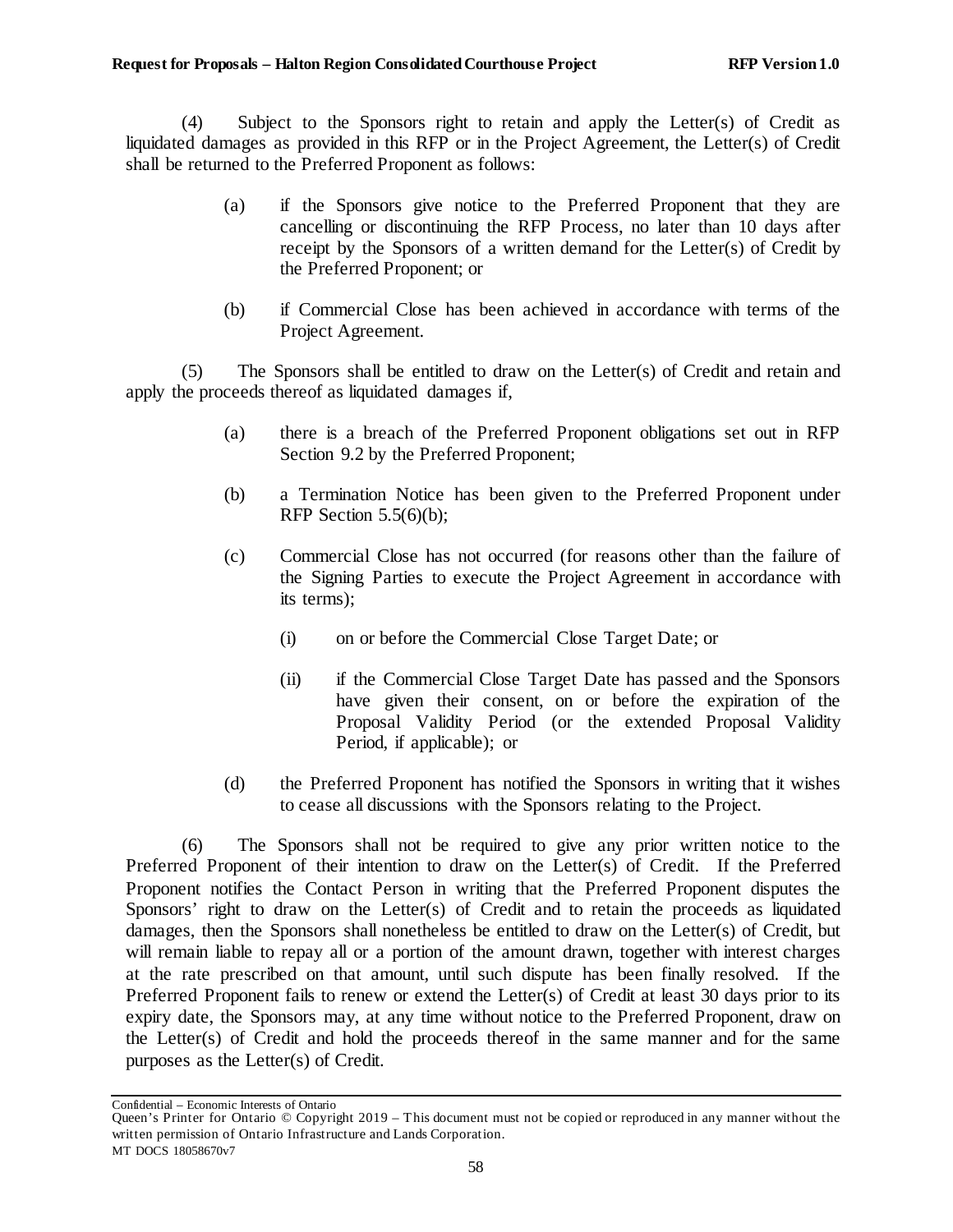(7) If the Preferred Proponent delivers multiple Letters of Credit from multiple Letter of Credit Providers in accordance with RFP Section [9.1\(2\),](#page-62-2) the Preferred Proponent acknowledges and agrees that:

- (a) the Sponsors may draw upon any Letter of Credit provided by any Letter of Credit Provider in any specified ratable amount;
- (b) the Sponsors may draw on any Letter of Credit provided by any Letter of Credit Provider in a disproportionate amount to such Letter of Credit Provider's contribution to security;
- (c) the Sponsors may draw upon any Letter of Credit provided by any Letter of Credit Provider even in the event that such Letter of Credit Provider is no longer a Proponent Team Member; and
- (d) the provision of multiple letters of credit shall not in any way prejudice or adversely affect the rights of the Sponsors to draw on any Letter of Credit in accordance with this RFP, including in the event that the Sponsors are entitled to draw on the Letter of Credit in accordance with RFP Section [9.1\(5\)](#page-63-0) and such circumstance is not the result of any act or omission of the Letter of Credit Provider whose Letter of Credit is drawn upon.

## <span id="page-64-0"></span>**9.2 Preferred Proponent Obligations**

- (1) The Preferred Proponent shall,
	- (a) achieve Commercial Close,
		- (i) prior to the Commercial Close Target Date; or
		- (ii) if the Commercial Close Target Date has passed and the Sponsors have given their consent, prior to the expiration of the Proposal Validity Period (or the extended Proposal Validity Period, if applicable)

based on the Project Agreement in substantially the same form and content as finalized prior to the Technical Submission Deadline or on the Project Agreement as revised and agreed to by the Proponent and the Sponsors;

- <span id="page-64-1"></span>(b) execute the Project Agreement, subject only to revision in respect of the following:
	- (i) minor changes, additions and modifications necessary to create a legally complete and binding agreement;
	- (ii) changes, additions and modifications to those provisions which require,

Confidential – Economic Interests of Ontario

Queen's Printer for Ontario © Copyright 2019 – This document must not be copied or reproduced in any manner without the written permission of Ontario Infrastructure and Lands Corporation. MT DOCS 18058670v7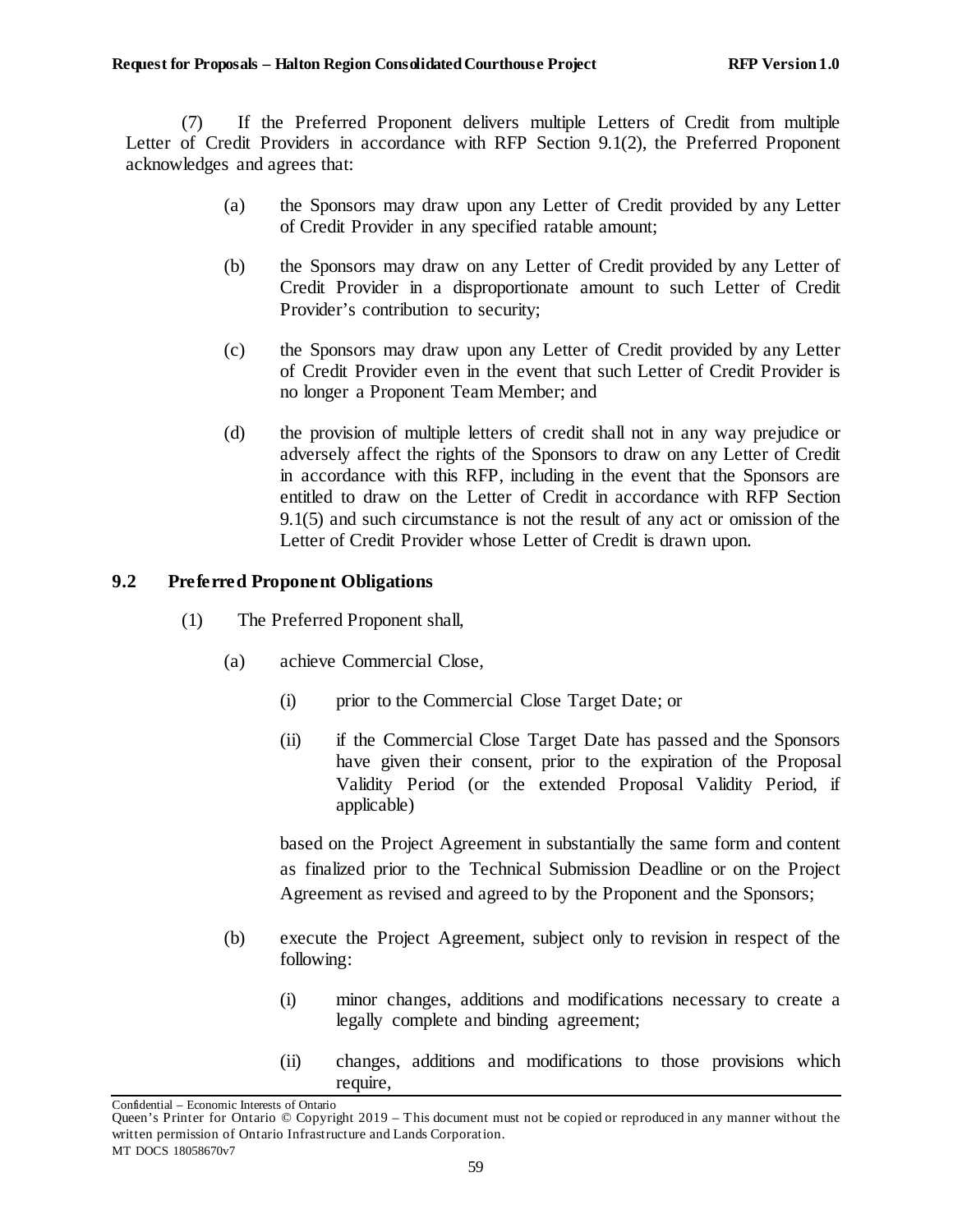- A. the insertion or addition of information relating to the Preferred Proponent's corporate and funding structure which are not inconsistent with the principles set out in the Project Agreement;
- B. the insertion or addition of information or the modification of provisions of the Project Agreement required in order to reflect accurately the nature of the Preferred Proponent's relationships with its principal subcontractors; or
- C. the revision of provisions in the Project Agreement to more accurately reflect the result of negotiations in accordance with RFP Section [8.1;](#page-61-0)
- (iii) changes, additions and modifications required in order to complete (based on the Proposal) any provision of the Project Agreement (where contemplated in or required under the terms of the RFP Documents) or to complete any Schedules to the Project Agreement; and
- (iv) changes, additions and modifications to those parts of the Project Agreement which are indicated in the Project Agreement as being subject to completion or finalization,

provided, that, in each case the changes, additions or modifications identified in RFP Section [9.2\(1\)\(b\)](#page-64-1) are consistent with the principles set out in the Project Agreement, are consistent with RFP Section 9.2(4), and are otherwise acceptable to the Sponsors, acting reasonably;

- (c) maintain its prices in accordance with the terms and conditions of this RFP, subject only to (i) revisions to the Credit Spreads, if any, in accordance with, as applicable, RFP Section [5.5\(6\)](#page-48-0) or RFP Section [5.5\(3.1\);](#page-35-0) and (ii) revisions to the price explicitly agreed to by the Sponsors; and
- (d) as soon as possible following the Preferred Proponent's identification under this RFP and by no later than 15 Business Days before the Commercial Close Target Date,
	- (i) develop and submit to the Sponsors for the Sponsors' approval an outline of the Community Benefits Plan that will set out the Preferred Proponent's approach to developing and implementing the Community Benefits Plan under the Project Agreement. Following the approval of such outline by the Sponsors, such outline shall be attached to and become Appendix "A" of Schedule

Queen's Printer for Ontario © Copyright 2019 – This document must not be copied or reproduced in any manner without the written permission of Ontario Infrastructure and Lands Corporation. MT DOCS 18058670v7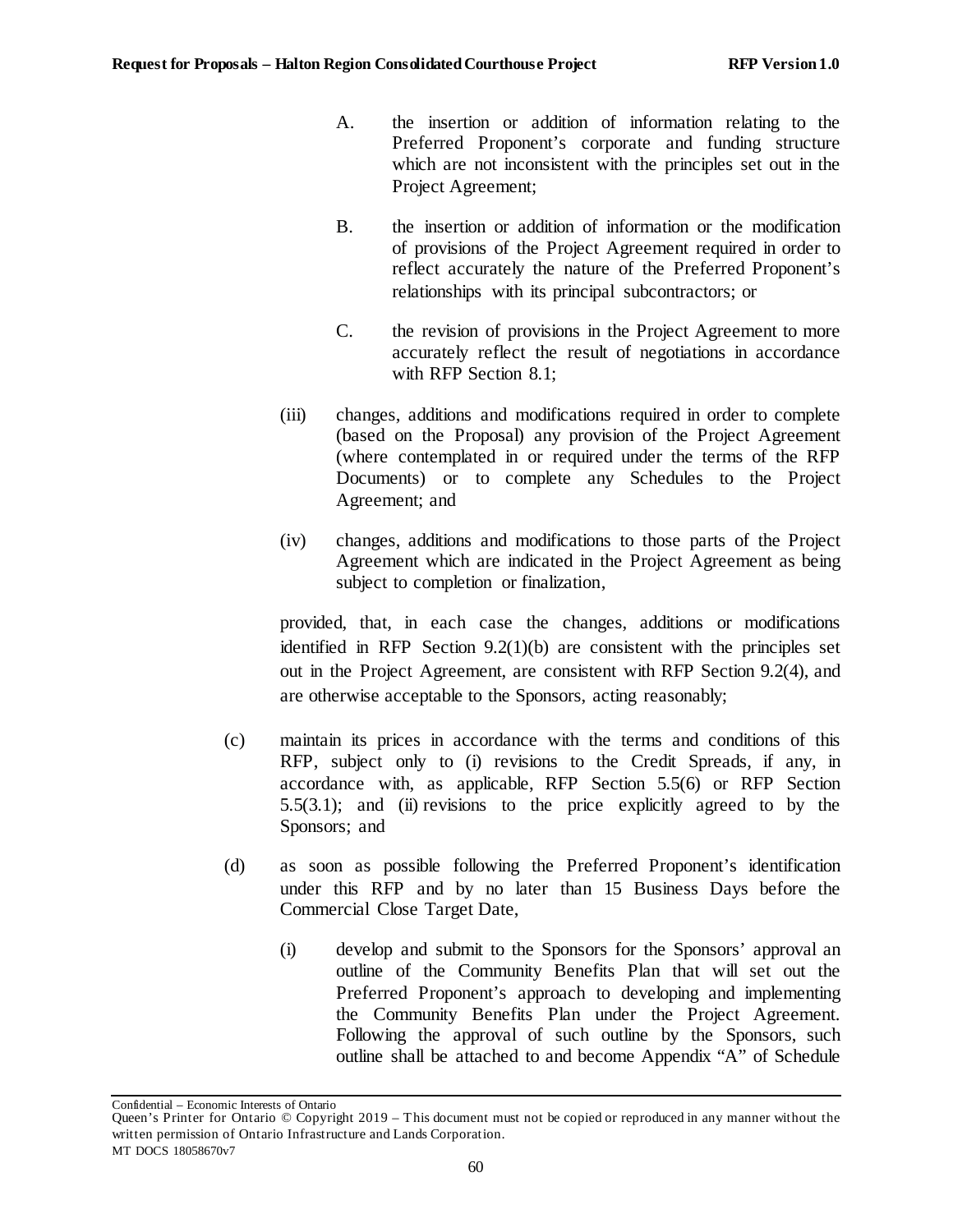39 – Community Benefits of the Project Agreement on Commercial Close; and

(ii) identify to the Sponsors the individual from the Preferred Proponent's applicable Proponent Team Member who the Preferred Proponent proposes to be the Community Benefits Lead under Project Agreement. A curriculum vitae for such individual that highlights his or her experience on major construction projects of a similar size and nature and includes information about his or her role, participation and duration of involvement in other similar projects must be provided by the Preferred Proponent to the Sponsors at the time such individual is identified to the Sponsors. Such curriculum vitae shall be no more than 3 pages. If and once such individual is approved by the Sponsors, such individual shall become the Community Benefits Lead under the Project Agreement.

(2) The Preferred Proponent shall not later than five days after receipt of notice from the Sponsors that it is the Preferred Proponent, deliver to the Contact Person a timetable setting out its schedule for achieving the following Financial Close milestone dates:

- (a) commencement and completion of financing documentation;
- (b) receipt of final ratings from rating agencies (if applicable); and
- (c) final pricing of the financing,

for review and approval by the Sponsors, acting reasonably (the "**Financing Timetable**"). The Sponsors may elect, in their sole discretion, to extend one or more of the dates identified in the Financing Timetable.

(3) The Preferred Proponent shall provide access and shall promptly make available to the Sponsors and their Advisors, agents and representatives such documentation, financial and technical information as may be reasonably requested by the Sponsors from time to time in connection with the Sponsors' due diligence investigations. The Preferred Proponent shall provide to the Sponsors, in a timely fashion, final draft versions of all documents required to be delivered by the Preferred Proponent in accordance with the Project Agreement, together with such other documentation as Infrastructure Ontario may reasonably request from time to time.

(4) The Preferred Proponent acknowledges and agrees that, except for those parts of the Proposal which are, in the sole discretion of the Sponsors, incorporated by explicit reference into the Project Agreement by the Project Co Proposal Extracts, on Financial Close, the RFP Documents and the Proposal will be superseded entirely by the executed Project Agreement.

# **9.3 The Sponsors – Authorization and Approvals**

Queen's Printer for Ontario © Copyright 2019 – This document must not be copied or reproduced in any manner without the written permission of Ontario Infrastructure and Lands Corporation. MT DOCS 18058670v7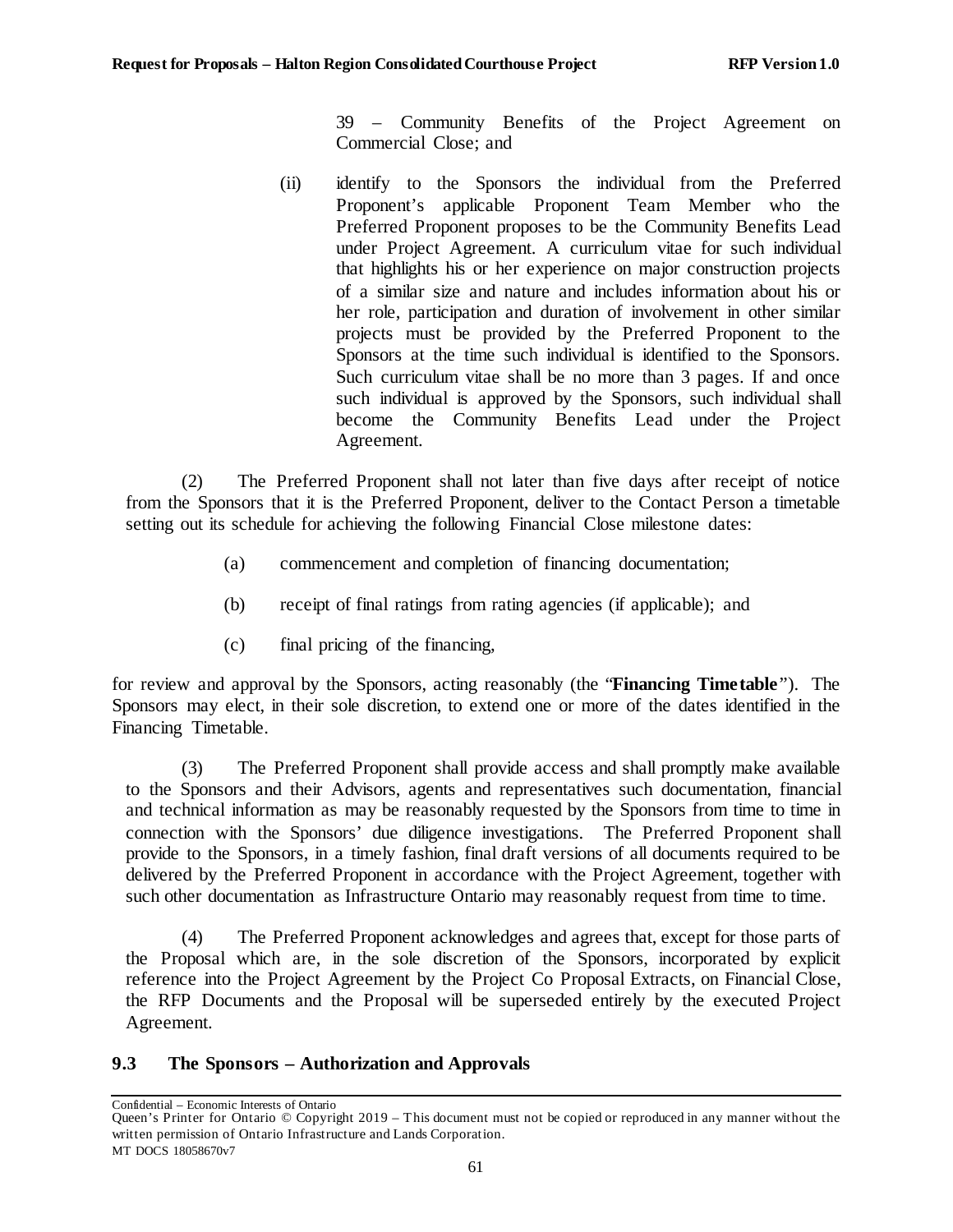(1) The Preferred Proponent acknowledges and agrees that the entering into of the Project Agreement by the Signing Party or Parties is conditional on and subject to the Signing Party or Parties obtaining any necessary authorizations and approvals required in connection with the Project, including, for certainty, the approval of any relevant government authority.

## **SECTION 10 – GENERAL LEGAL MATTERS AND RIGHT TO ACCEPT OR REJECT**

## <span id="page-67-3"></span><span id="page-67-0"></span>**10.1 General Rights of the Sponsors**

- (1) The Sponsors may, in their sole discretion:
	- (a) reject any or all of the Proposals;
	- (b) reject the Key Individuals proposed in a Proposal and, if not satisfactorily substituted, reject the Proposal;
	- (c) accept any Proposal;
	- (d) if only one Proposal is received, elect to accept or reject it or enter into negotiations with the Proponent;
	- (e) elect to discontinue the RFP Process at any time before the end of the RFP Process, including after the identification of a Preferred Proponent but before Commercial Close;
	- (f) alter the Timetable, the RFP Process or any other aspect of this RFP, which, for greater certainty, includes the right to schedule Financial Close on the day after Commercial Close; and
	- (g) cancel this RFP Process and subsequently advertise or call for new submissions for the same or different subject matter of these RFP Documents with the same or different participants.

<span id="page-67-1"></span>(2) Each Proponent Team Member of any Proponent is required to provide a certificate of an officer from such Proponent Team Member in the form attached as Schedule 5A – Certificate of Officer to this RFP. Without limitation to any other rights of the Sponsors hereunder, in order to ensure the integrity, openness and transparency of the RFP Process, the Sponsors may, in their sole discretion, require at any time, including any time after a Proponent has submitted its Proposal, that any Proponent Team Member of any Proponent provide or resubmit a certificate of an officer from such Proponent Team Member in the form attached as Schedule 5A – Certificate of Officer to this RFP.

<span id="page-67-2"></span>(3) Without limitation to any other rights of the Sponsors hereunder, in order to ensure the integrity, openness and transparency of the RFP Process, the Sponsors may, in their sole discretion:

Queen's Printer for Ontario © Copyright 2019 – This document must not be copied or reproduced in any manner without the written permission of Ontario Infrastructure and Lands Corporation. MT DOCS 18058670v7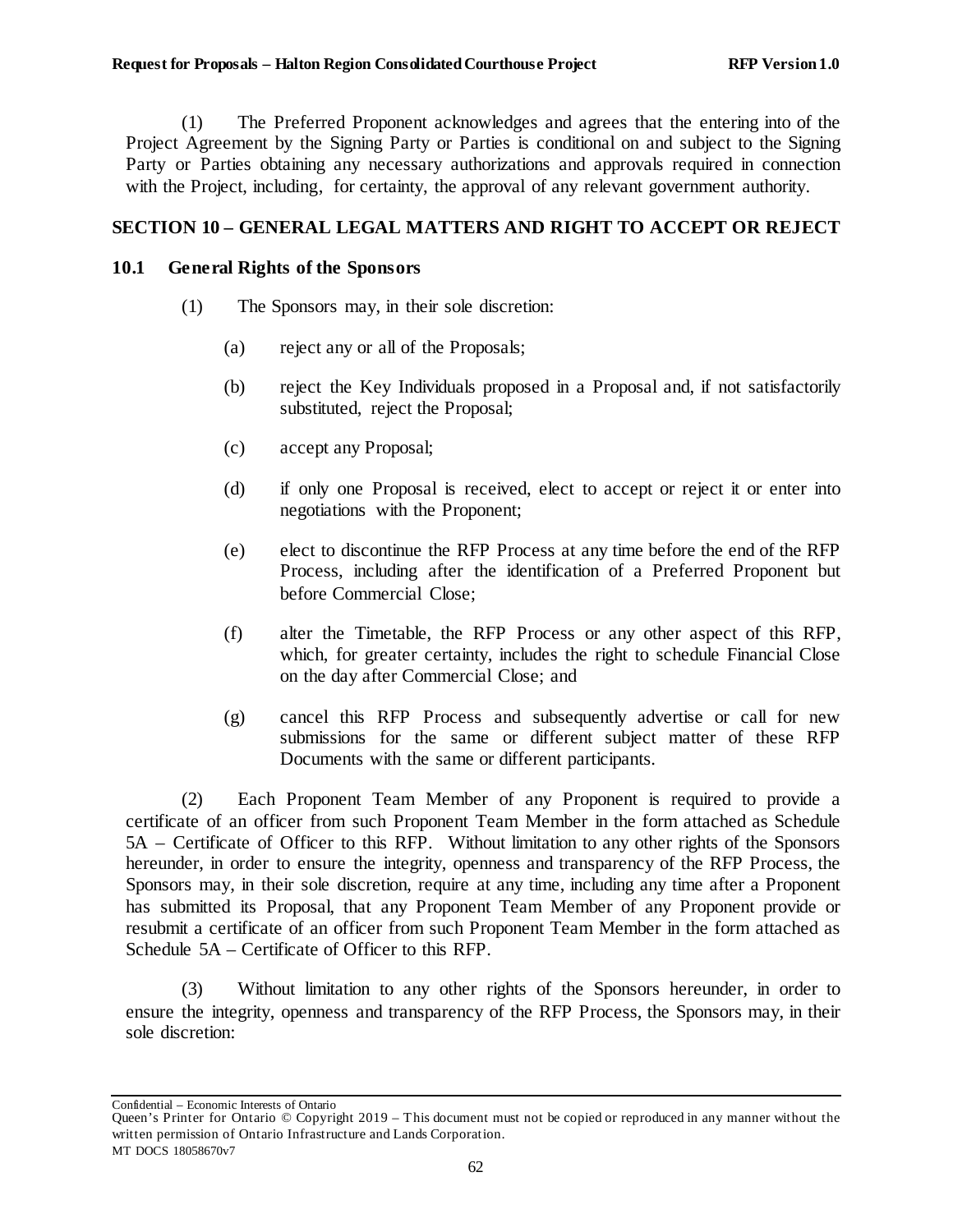- (a) impose at any time on all Proponents and any Proponent Team Members additional conditions, requirements or measures with respect to bidding practices or ethical behaviour of the Proponents and Proponent Team Members; and
- (b) require that any or all Proponents and/or any Proponent Team Member at any time during the RFP Process provide the Sponsors with copies of its internal policies, processes and controls establishing ethical standards for its bidding practices and evidence of compliance by the Proponent and all Proponent Team Members with such policies, processes and controls.

(4) If a financial institution put forward as a Proponent Team Member and acting in a financial advisory capacity is not an Affiliate of any of the Proponent Team Members of the Proponent ("**Exempt Financial Institution**"), then RFP Sections [10.1\(2\)](#page-67-1) an[d 10.1\(3\)](#page-67-2) shall not apply to any such Exempt Financial Institution.

- (5) Further to RFP Sections [10.1\(2\)](#page-67-1) an[d 10.1\(3\),](#page-67-2) and in the event that any Proponent and/or Proponent Team Member:
	- (a) fails to comply with any requirement prescribed by the Sponsors pursuant to RFP Section [10.1\(2\)](#page-67-1) or [10.1\(3\);](#page-67-2) or
	- (b) complies with Sponsors' requirement as prescribed in accordance with RFP Section [10.1\(2\)](#page-67-1) or [10.1\(3\),](#page-67-2) but the Sponsors determine that any Proponent and/or Proponent Team Member has or may have engaged in inappropriate bidding practices or unethical behaviour,

the Sponsors shall have the right, at any time and in their sole discretion to reject and not consider a Proposal from a Proponent to require the Proponent to remove and/or replace any Proponent Team Member pursuant to Section [3.6](#page-20-0) or to otherwise elect not to proceed further in the procurement process with such Proponent.

## <span id="page-68-0"></span>**10.2 Special Circumstances**

(1) If the Sponsors determine that all of the Proposals submitted are non-compliant in accordance with RFP Section [6.3,](#page-54-0) the Sponsors may, in their sole discretion:

- (a) take any action in accordance with RFP Section [10.1;](#page-67-0)
- (b) carry out a process whereby all Proponents are directed to correct the Material Deviations in their Proposals for re-submission, without a change in their Commercial and Financial Sections; or
- (c) enter into negotiations with any one of the Proponents to attempt to finalize an agreement.

Queen's Printer for Ontario © Copyright 2019 – This document must not be copied or reproduced in any manner without the written permission of Ontario Infrastructure and Lands Corporation. MT DOCS 18058670v7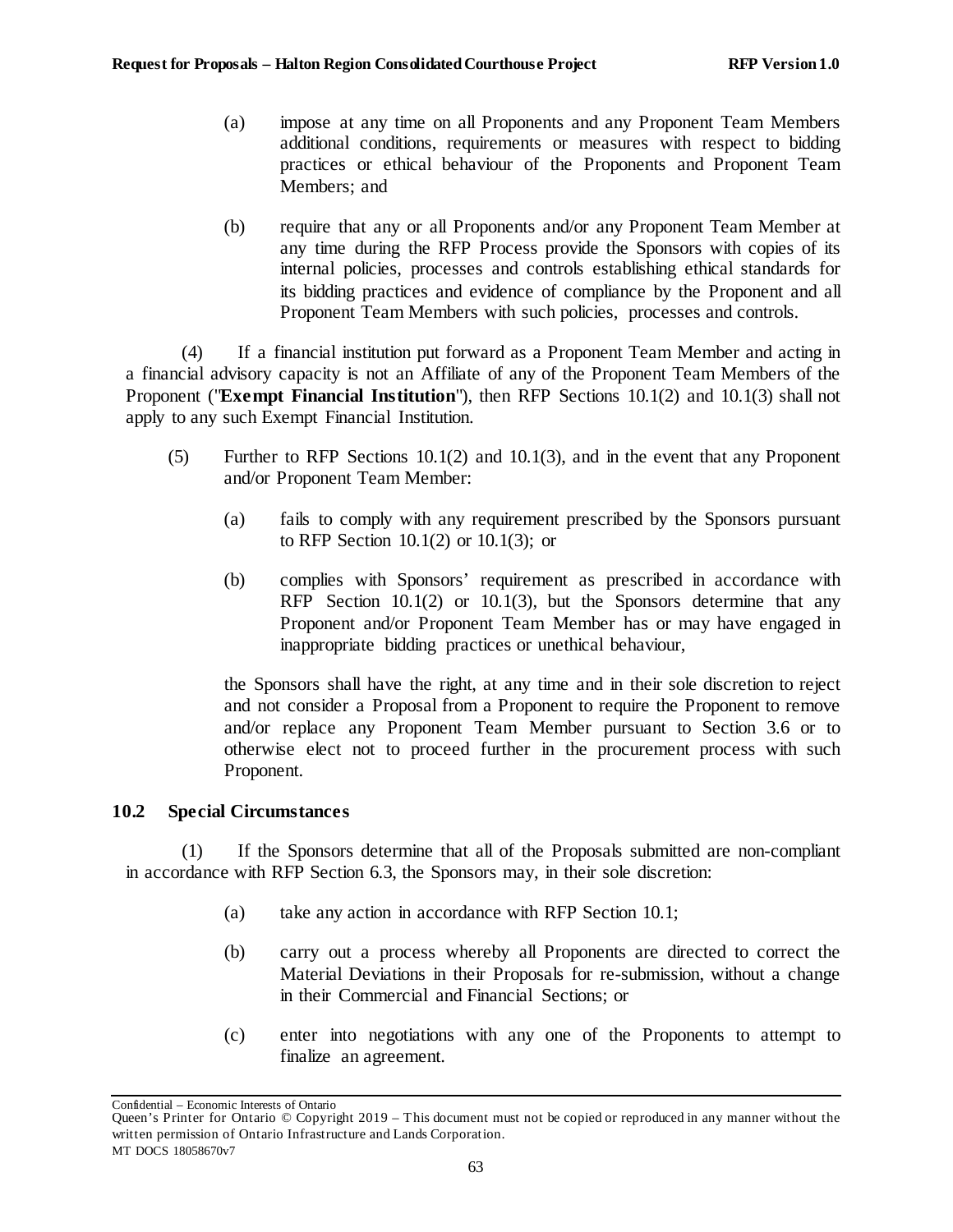- (2) If the Sponsors receive,
	- (a) one Proposal and that Proposal is compliant; or
	- (b) more than one Proposal, but only one compliant Proposal,

the Sponsors may, in their sole discretion:

- (c) take any action in accordance with RFP Section [10.1\(1\);](#page-67-3) or
- (d) cancel this RFP and subsequently enter into negotiations with the Proponent that submitted a compliant Proposal.

<span id="page-69-1"></span>(3) The Sponsors, in their sole discretion, may waive a Material Deviation in a Proposal and, therefore, waive a material failure to comply with the requirements of the RFP Documents. The Sponsors may, in their sole discretion, decline to disqualify a non-compliant Proposal.

(4) If at any time prior to the Technical Submission Deadline any Proponent withdraws or is disqualified from the RFP Process, the Sponsors may, in their sole discretion, invite the next highest-ranked party under the RFQ process that preceded this RFP, other than the Proponents (the "**Reserve Prequalified Party**") to participate in the RFP Process in place of the withdrawn Proponent. For clarity, the Reserve Prequalified Party must have submitted a complete Prequalification Submission in accordance with the terms and conditions of the RFQ, and achieved the minimum score required by Section 6.1(4) of the RFQ and satisfied any other conditions imposed by the Sponsors. Upon the Reserve Prequalified Party's written acceptance of such invitation, the Reserve Prequalified Party shall become a Prequalified Party and a Proponent under this RFP.

## **10.3 Sponsors' Liability for Proponent's Costs**

10.3.1 General

(1) Except as provided in RFP Sections [10.3.2](#page-69-0) and [10.3.3,](#page-71-0) none of the Sponsors and the Government of Ontario shall be liable for any expense, cost, loss or damage incurred or suffered by any Proponent, any Proponent Team Member, any Proponent Advisor or any person connected with any one of them, as a result of any action taken by the Sponsors in accordance with RFP Sections [10.1](#page-67-0) or [10.2.](#page-68-0)

## <span id="page-69-0"></span>10.3.2 Design and Bid Fee

<span id="page-69-2"></span>(1) If the Sponsors specify in the RFP Data Sheet that they offer a Design and Bid Fee for this Project, such Design and Bid Fee plus any applicable HST shall be paid by the Sponsors to each Proponent other than the Proponent that achieves Commercial Close under the Project Agreement to this RFP, subject to the following conditions:

Confidential – Economic Interests of Ontario

Queen's Printer for Ontario © Copyright 2019 – This document must not be copied or reproduced in any manner without the written permission of Ontario Infrastructure and Lands Corporation. MT DOCS 18058670v7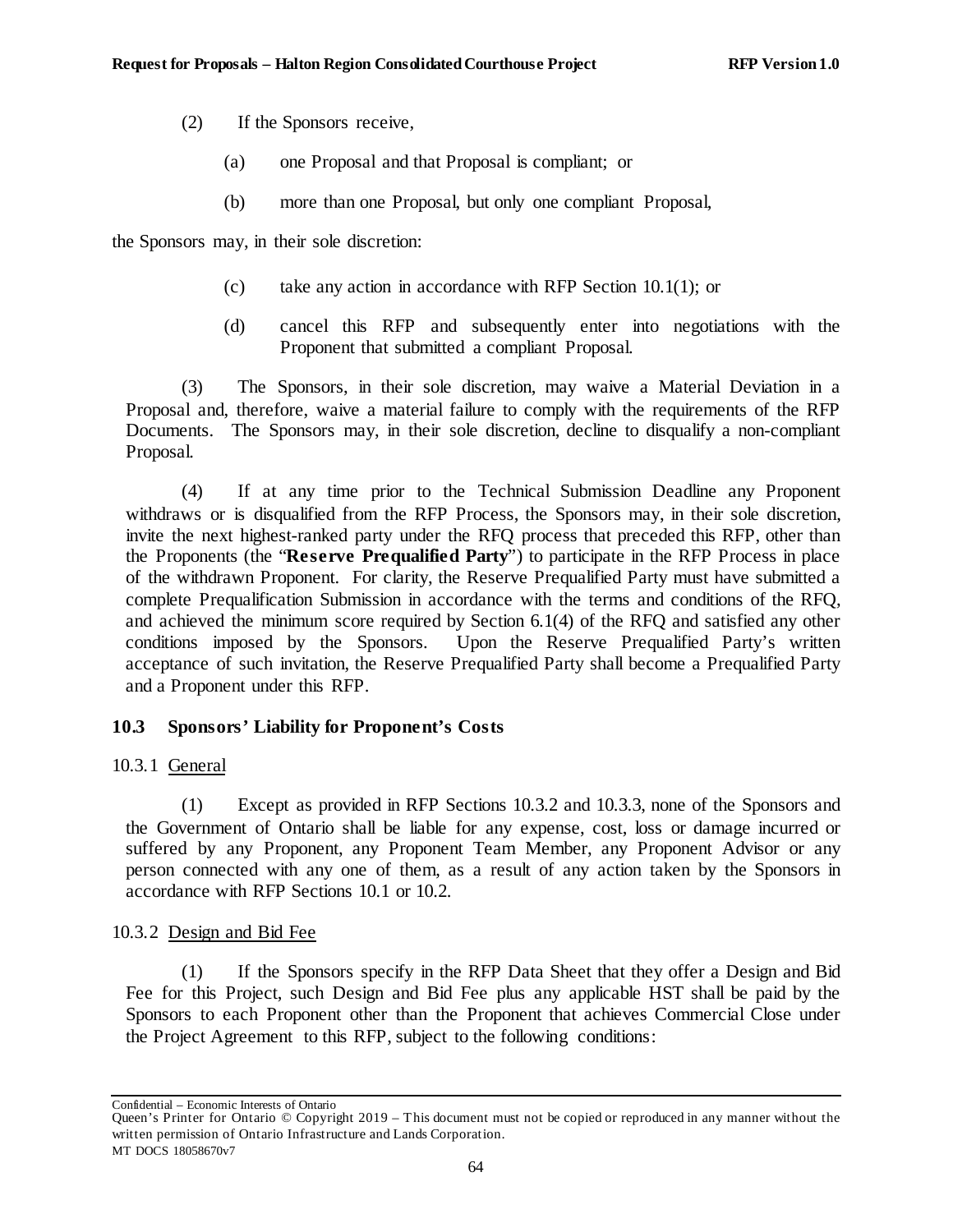- (i) a Proponent must submit a full and proper Proposal for that Proponent to be eligible for the Design and Bid Fee, provided that the Sponsors shall determine whether a Proposal is full and proper based on factors that include whether the Proposal is compliant with this RFP (as determined in accordance with RFP Section [6.3\)](#page-54-0) and whether the Proposal received a Final Proposal Score with respect to its Technical Submission of at least 50%;
- (ii) a Proponent must not withdraw from this RFP Process after the Technical Submission Deadline in contravention of this RFP;
- (iii) if Infrastructure Ontario draws upon a Proponent's Letter of Credit in accordance with this RFP or the Proponent's Standby Letter of Credit in accordance with the Project Agreement, then such Proponent will not be eligible for the Design and Bid Fee;
- <span id="page-70-0"></span>(iv) Financial Close must be achieved with a Proponent under the Project Agreement to this RFP, provided that in the event that Financial Close is not achieved with a Proponent under the Project Agreement because Infrastructure Ontario, as a result of a Severe Market Disruption,
	- A. exercises its rights under Section 2.4(b) of the Project Agreement (the "**Severe Market Disruption Event Date**"), and
	- B. concludes and reaches Financial Close under a new project agreement respecting the Project within 6 months after the Severe Market Disruption Event Date,

then this condition  $10.3.2(1)(iv)$  shall be satisfied.

For greater certainty, a Proponent shall not be eligible to receive both a Design and Bid Fee and the compensation contemplated under Section 2.4(c) of the Project Agreement.

(2) The amount of the Design and Bid Fee that will be paid by the Sponsors to each eligible Proponent in accordance with RFP Section [10.3.2\(1\)](#page-69-2) is set out in the RFP Data Sheet. Any additional requirements for Proponents to take into consideration in relation to the Design and Bid Fee are set out in the RFP Data Sheet.

(3) Payment of a Design and Bid Fee shall represent full and final satisfaction of any obligation or liability of the Sponsors and the Government of Ontario to the Proponent and Proponent Team Members in connection with this RFP, and the Sponsors' obligation to pay the Design and Bid Fee shall be contingent on the receipt of a waiver, in form and substance satisfactory to the Sponsors, from the Proponent and Proponent Team Members to that effect.

Queen's Printer for Ontario © Copyright 2019 – This document must not be copied or reproduced in any manner without the written permission of Ontario Infrastructure and Lands Corporation. MT DOCS 18058670v7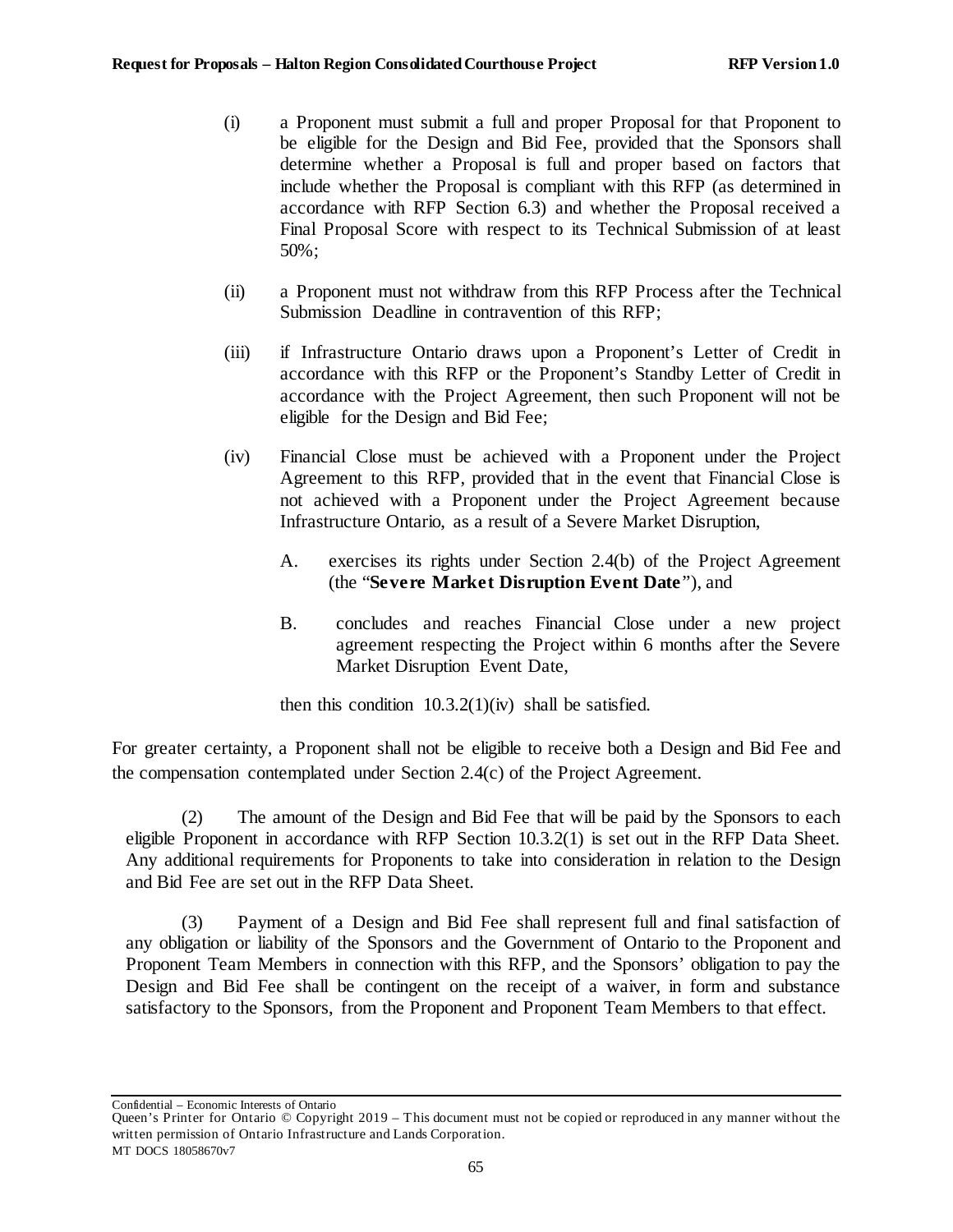#### <span id="page-71-0"></span>10.3.3 Break Fee

(1) Subject to the Sponsors' having obtained all necessary approvals, including approval from the Minister of Finance, if the Sponsors offer a Break Fee for this Project as set out in the RFP Data Sheet, any such Break Fee shall be paid in accordance with the following:

- (a) if the Project is cancelled prior to submission of Proposals:
	- (i) only a Proponent who has demonstrated, to the Sponsors' satisfaction, active participation in the RFP Process will be eligible to receive a Break Fee; and
	- (ii) the Sponsors may require a Proponent to substantiate its active participation in the RFP Process in order to receive a Break Fee; and
- (b) if the Project is cancelled after submission of Proposals or a Break Fee is payable for any other reason, a Break Fee will be paid to a Proponent that has submitted a full and proper Proposal.

The Sponsors shall determine whether a Proposal is full and proper based on factors that include whether the Proposal is compliant with this RFP (as determined in accordance with RFP Section [6.3\)](#page-54-0) and whether the Proposal received a Final Proposal Score of at least 50%.

(2) The amount of the Break Fee payable to each eligible Proponent will depend on the point in the RFP Process that cancellation occurs, in accordance with the principles set out in the RFP Data Sheet. The base amount of the Break Fee (the "**Base Break Fee**") is set out in the RFP Data Sheet.

(3) Payment of a Break Fee shall represent full and final satisfaction of any obligation or liability of the Sponsors and the Government of Ontario to the Proponent and Proponent Team Members in connection with this RFP, and the Sponsors' obligation to pay the Break Fee shall be contingent on the receipt of a waiver, in form and substance satisfactory to the Sponsors, from the Proponent and Proponent Team Members to that effect.

(4) If the Project is cancelled or a Break Fee is payable for any other reason, a Proponent shall only be eligible to receive a Break Fee and the Proponent will not be eligible to receive a Design and Bid Fee as well. For greater certainty, a Proponent shall not be eligible to receive both a Break Fee and a Design and Bid Fee relating to the Proponent's participation in the RFP Process for this Project.

## **10.4 Applicable Law, Attornment and Limit on Liability**

- (1) This RFP shall be governed and construed in accordance with Applicable Law.
- (2) The Proponent agrees that,

Queen's Printer for Ontario © Copyright 2019 – This document must not be copied or reproduced in any manner without the written permission of Ontario Infrastructure and Lands Corporation. MT DOCS 18058670v7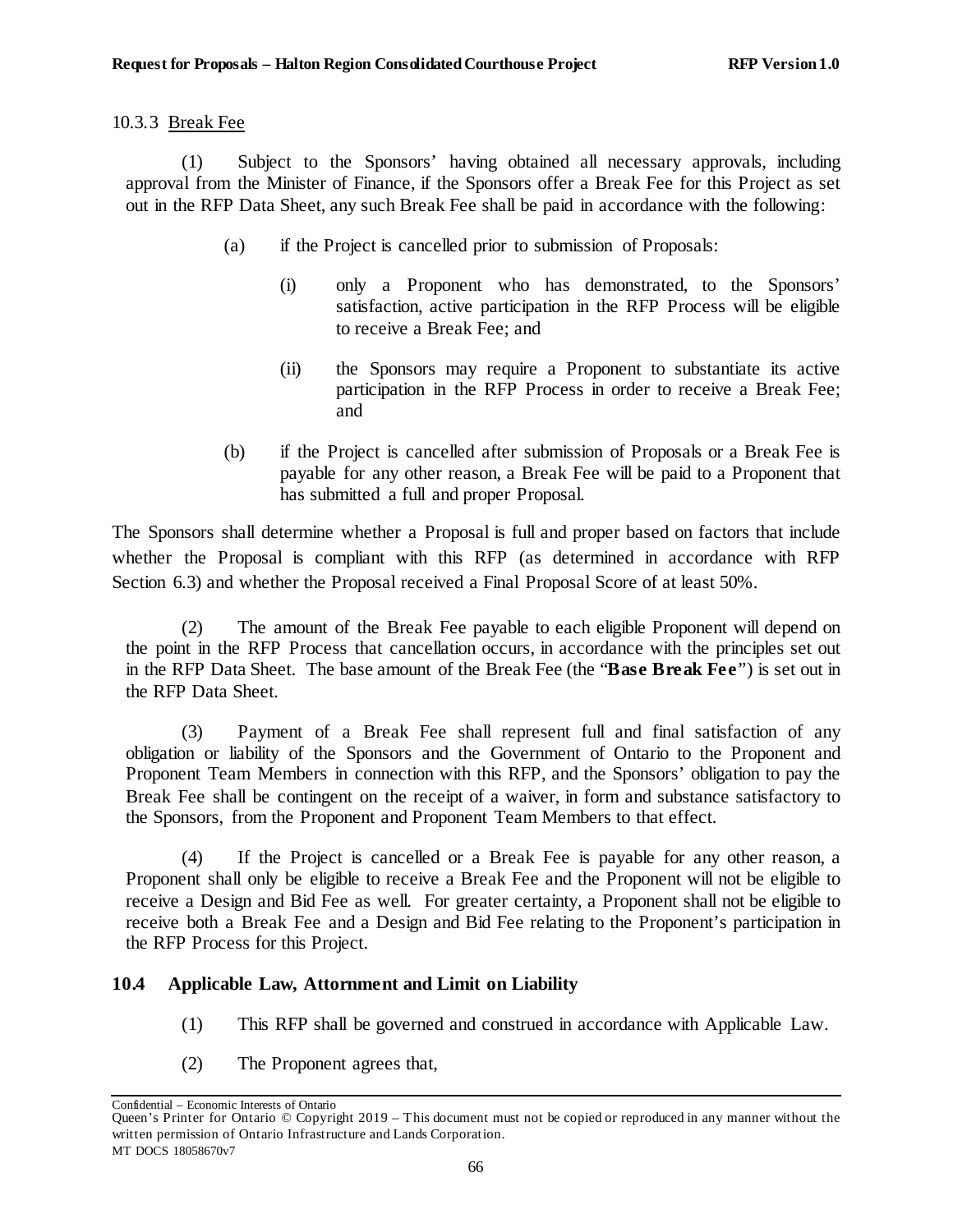- (a) any action or proceeding relating to this RFP Process shall be brought in any court of competent jurisdiction in the Province of Ontario and for that purpose the Proponent irrevocably and unconditionally attorns and submits to the jurisdiction of that Ontario court;
- (b) it irrevocably waives any right to and shall not oppose any Ontario action or proceeding relating to this RFP Process on any jurisdictional basis, including forum non conveniens; and
- (c) it shall not oppose the enforcement against it, in any other jurisdiction, of any judgement or order duly obtained from an Ontario court as contemplated by this RFP Section [10.4.](#page-71-0)

(3) Except as provided in RFP Sections [10.3.2](#page-69-0) and [10.3.3,](#page-71-1) the Proponent agrees that if the Sponsors or the Sponsors' Advisors commit a material breach of their obligations under or in connection with this RFP (that is, a material breach of the bidding contract or Contract A), the Sponsors' liability to the Proponent and the aggregate amount of damages recoverable against the Sponsors for any matter relating to or arising from that material breach, whether based upon an action or claim in contract, warranty, equity, negligence, intended conduct or otherwise, including any action or claim arising from the acts or omissions, negligent or otherwise, of the Sponsors, shall be the lesser of,

- (a) the Proposal preparation costs that the Proponent seeking damages from the Sponsors can demonstrate; and
- (b) \$500,000 or the Break Fee, if applicable, or the Design and Bid Fee, if applicable, whichever is greater.

# **10.5 Licenses, Permits, etc.**

(1) If a Proponent is required by Applicable Law to hold or obtain a licence, permit, consent or authorization to carry on an activity contemplated in its Proposal or in the Project Agreement, neither acceptance of the Proposal nor execution of the Project Agreement by the Sponsors shall be considered to be approval by the Sponsors of carrying on such activity without the requisite licence, permit, consent or authorization.

# **10.6 Power of Legislative Assembly**

(1) Proponents are advised that no provision of the RFP Documents (including a provision stating the intention of the Sponsors) is intended to operate, nor shall any such provision have the effect of operating, in any way, so as to interfere with or otherwise fetter the discretion of the Legislative Assembly of Ontario in the exercise of its legislative powers.

# **SECTION 11 – NOTIFICATION AND DEBRIEFING**

(1) Any time after the Preferred Proponent has been identified, the Sponsors will formally notify all Proponents who were not successful in the RFP Process that they have not

Confidential – Economic Interests of Ontario

Queen's Printer for Ontario © Copyright 2019 – This document must not be copied or reproduced in any manner without the written permission of Ontario Infrastructure and Lands Corporation. MT DOCS 18058670v7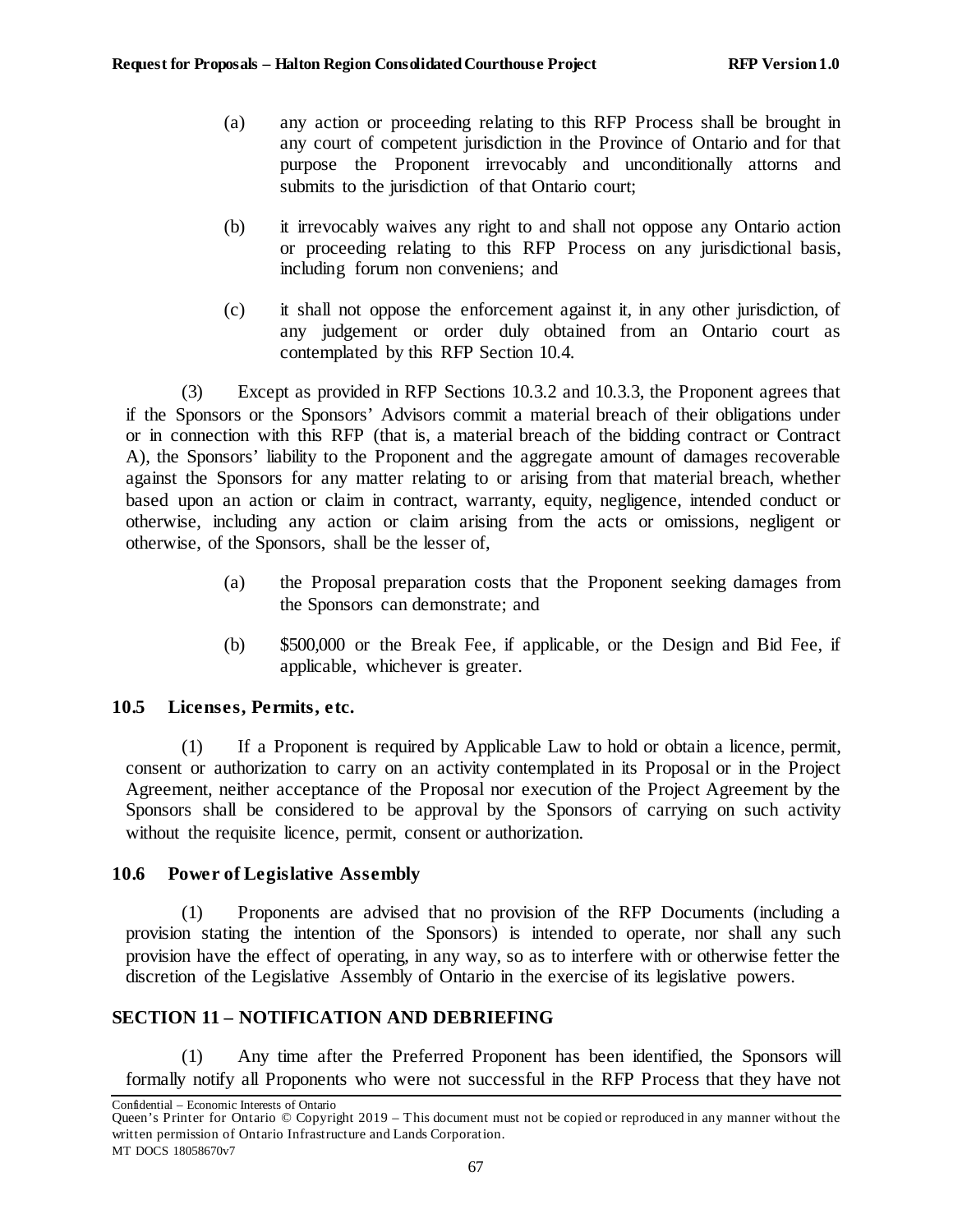been selected. Notwithstanding such notification, the Proponents' Proposals shall be irrevocable until the expiration of the Proposal Validity Period (or extended Proposal Validity Period, if applicable) or Financial Close, in accordance with RFP Section [5.4.](#page-35-0)

(2) Any time after Financial Close, the Sponsors, and a member or members of the Evaluation Committee will meet with any unsuccessful Proponents, at the request of the unsuccessful Proponent, to provide a de-briefing.

## <span id="page-73-0"></span>**SECTION 12 – DEFINITIONS**

### **12.1 General**

(1) Unless otherwise defined in this RFP, [Section 12,](#page-73-0) capitalized terms and expressions used in this RFP have the meaning given to them in the Project Agreement. In this RFP, the singular shall include the plural and the plural shall include the singular, except where the context otherwise requires.

(2) Any reference in this RFP to a submission deadline means the noted time to the second, even where seconds are not explicitly noted. For greater certainty, a submission deadline is as of the zero count in seconds of the noted time.

(3) All references in this RFP to the Sponsors' or Infrastructure Ontario's "discretion" or "sole discretion" means in the sole and absolute discretion of the party exercising the discretion.

### **12.2 RFP Definitions**

- (1) Whenever used in the RFP:
	- (a) "Acquiree" is defined in RFP Section [3.6\(9\);](#page-23-0)
	- (b) "Acquirer" is defined in RFP Section [3.6\(9\);](#page-23-0)
	- (c) "Ad Hoc Meetings" is defined in Schedule 2 Proponent Consultation Process to this RFP;
	- (d) "Addendum" means a written addendum to the RFP Documents issued by the Sponsors as set out in RFP Section [3.7;](#page-23-1)
	- (e) "Adjusted Sponsor Payments" is defined in Part B of Part 2 of Schedule 3 to this RFP;
	- (f) "Advisors" means any person or firm retained to provide professional advice to any one of the Sponsors, a Proponent, a Proponent Team Member or a Financial Services Provider, as applicable;
	- (g) "Alternative Price" is defined in Part II of Schedule 3, Part 3 of this RFP;

Queen's Printer for Ontario © Copyright 2019 – This document must not be copied or reproduced in any manner without the written permission of Ontario Infrastructure and Lands Corporation. MT DOCS 18058670v7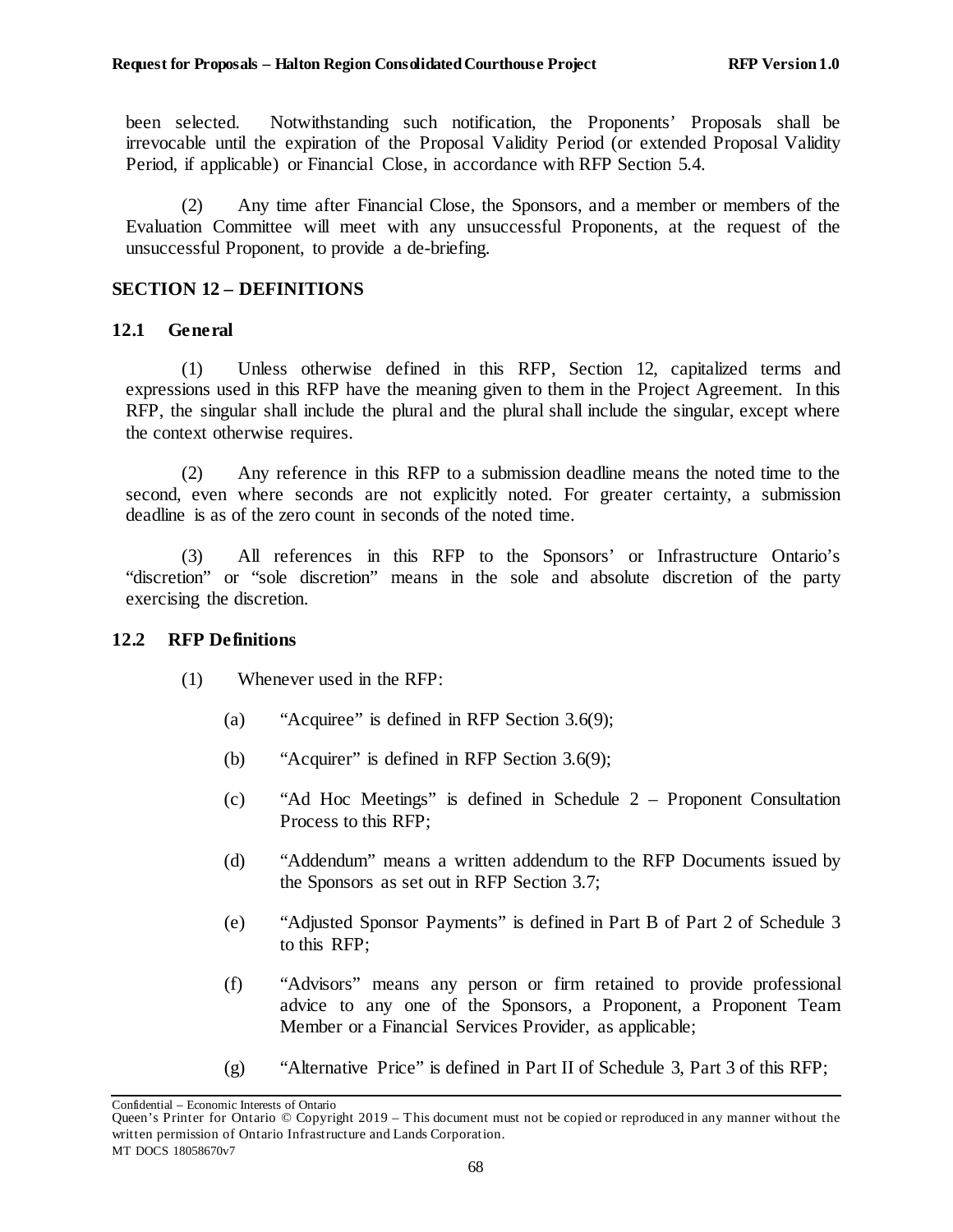- (h) "Alternative Price Submission Form" is the form attached as Table 3 to Appendix 2 of Part II of Schedule 3, Part 3 of this RFP;
- (i) "Alternative Submission" is defined in Part II of Schedule 3, Part 3 of this RFP;
- (j) "Alternative Submission Combined" is defined in Part II of Schedule 3, Part 3 of this RFP;
- (k) "Background Information" means various types of information provided by the Sponsors and is defined in RFP Section [2.4\(1\)\(b\);](#page-11-0)
- (l) "Base Break Fee" is defined in RFP Section [10.3.3\(2\);](#page-71-2)
- (m) "Benchmark Rate" is defined in Part B of Part 2 of Schedule 3 to this RFP;
- (n) "Benchmarking Date" is defined in Part B of Part 2 of Schedule 3 to this RFP;
- (o) "Break Fee" means an amount to compensate a Proponent for some of the costs the Proponent had incurred in developing and submitting a Proposal in the event that the RFP Process is cancelled, as determined by the Sponsors in accordance with RFP Section [10.3.3;](#page-71-1)
- (p) "Business Day" means any day other than a Saturday, a Sunday, a statutory holiday in the province of Ontario or any day on which banks are not open for business in the City of Toronto, Ontario;
- (q) "Clearing Spread" means the financing premiums/spread in excess of the Benchmark Rate used to calculate the price at which the end investors purchase bonds, as accepted by the Sponsors;
- (r) "Client" means the client or clients listed in the RFP Data Sheet in respect of RFP Section [1.1\(1\);](#page-6-0)
- (s) "Commercial Close" means the date the Project Agreement is signed by the Preferred Proponent and the Signing Parties;
- (t) "Commercial Close Target Date" means the date set out as the Commercial Close Target Date in the Timetable;
- (u) "Commercially Confidential Meetings" is defined in RFP Section [3.4.2\(1\);](#page-17-0)
- (v) "Commercially Confidential RFIs" is defined in RFP Section  $3.2.2(1)(a)(ii);$

Queen's Printer for Ontario © Copyright 2019 – This document must not be copied or reproduced in any manner without the written permission of Ontario Infrastructure and Lands Corporation. MT DOCS 18058670v7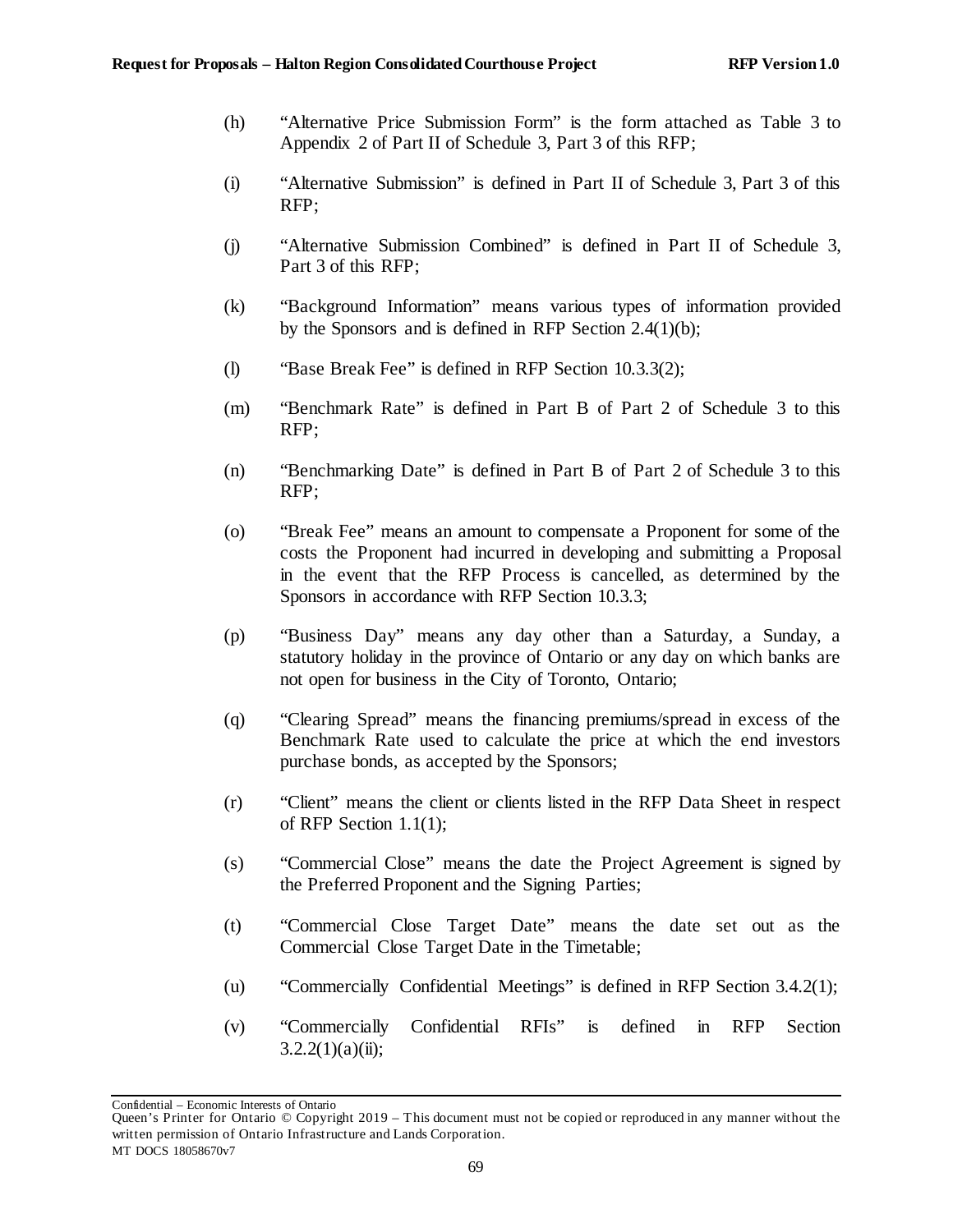- (w) "Confidential Information" is defined in RFP Section [3.8.3\(1\);](#page-25-0)
- (x) "Conflict of Interest" is defined in RFP Section [3.9.1;](#page-28-0)
- (y) "Consultation Sessions" is defined in Schedule 2 Proponent Consultation Process to this RFP;
- (z) "Contact Person" is defined in RFP Section [3.2.1;](#page-12-0)
- (aa) "Contract A" is defined in RFP Section [1.1\(3\);](#page-6-1)
- (bb) "Contracting Authority" is defined in RFP Section [1.1\(1\);](#page-6-0)
- (cc) "Credit Spread Election Facilities" is defined in RFP Section  $5.5(1)(b)(i)$ ;
- (dd) "Credit Spreads" means the financing premiums/spreads in excess of the Benchmark Rate as calculated/illustrated in the Financial Model in accordance with Section 3.0, Table A of Section B of Part 2 of Schedule 3 to this RFP. For greater certainty Credit Spreads do not include any hedge premiums, swap counterparty spreads or any other applicable fees;
- (ee) "Data Room" is defined in RFP Section [2.4;](#page-11-1)
- (ff) "Design and Bid Fee" means an amount to compensate a Proponent for some of the costs the Proponent had incurred in developing and submitting a Proposal, as determined by the Sponsors in accordance with RFP Section [10.3.2;](#page-69-0)
- (gg) "Design Presentation Meeting" is defined in Schedule 2 Proponent Consultation Process to this RFP;
- (hh) "Design Submission" means the component of the Proposal submitted in response to the requirements set out in Part B of Part 1 of Schedule 3 to this RFP;
- (ii) "Draft Lenders Commitment Letter" is defined in RFP Section [5.5\(5\);](#page-48-0)
- (jj) "Electronic Submission and Evaluation System" means the electronic tendering software named AWARD® by Commerce Decisions®;
- (kk) "Evaluation Committee" is defined in RFP Section [6.1;](#page-53-0)
- (ll) "Exempt Financial Institution" is defined in Section [10.1\(4\);](#page-68-0)
- (mm) "Existing Facilities" are those facilities, if any, listed as Existing Facilities in the RFP Data Sheet;

Queen's Printer for Ontario © Copyright 2019 – This document must not be copied or reproduced in any manner without the written permission of Ontario Infrastructure and Lands Corporation. MT DOCS 18058670v7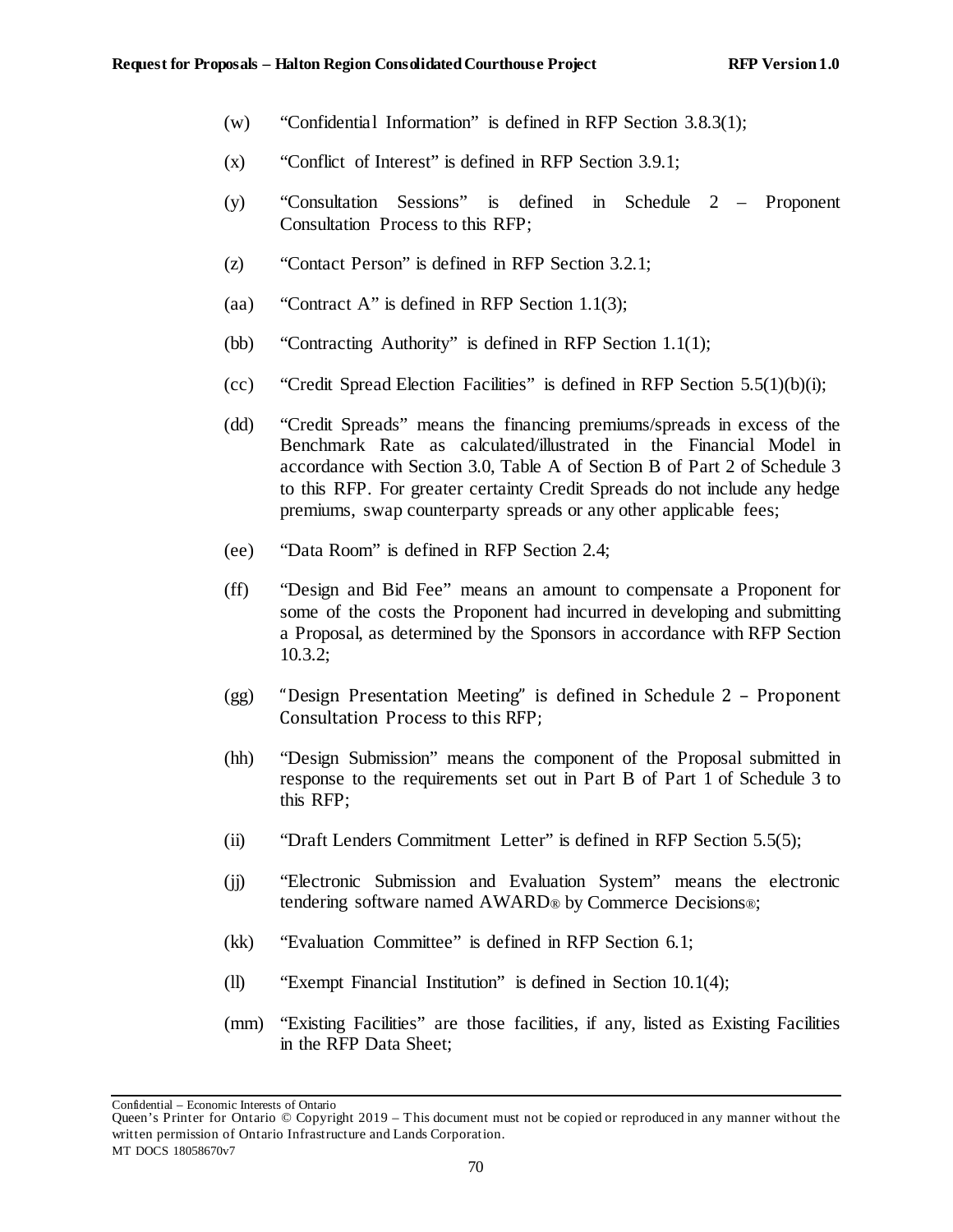- (nn) "Facility" has the meaning given in the Project Agreement;
- (oo) "Fairness Monitor" is defined in the RFP Data Sheet;
- (pp) "Final Credit Spread Election Facilities" is defined in RFP Section  $5.5(2)(e)(i)$ ;
- (qq) "Final Credit Spread Lock-in Date" is defined in RFP Section [5.5\(3\);](#page-41-1)
- (rr) "Final Proposal Score" is defined in RFP Section 6.5.7(3);
- (ss) "Financial Close" has the meaning given in the Project Agreement;
- (tt) "Financial Model" means the computer model a Proponent has used and which is proposed to become the Financial Model under the Project Agreement in the format specified in Part 2 of Schedule 3 to this RFP;
- (uu) "Financial Services Provider" means any Lender and any other provider of financial services or products;
- (vv) "Financial Submission" means the component of the Proposal submitted in response to the requirements set out in Part 2 of Schedule 3 to this RFP;
- (ww) "Financial Submission Deadline" is defined in RFP Section [3.1\(1\);](#page-12-1)
- (xx) "Financial Submission Information" means the information contained in the Proponent's Financial Submission;
- (yy) "Financing Timetable" is defined in RFP Section [9.2\(2\);](#page-66-0)
- (zz) "FIPPA" is defined in RFP Section  $3.8.1(1)$ ;
- (aaa) "First Credit Spread Lock-in Date" is defined in RFP Section [5.5\(2\);](#page-36-0)
- (bbb) "First Negotiations Proponent" is defined in RFP Section [8.1\(1\)\(b\);](#page-61-0)
- (ccc) "General RFIs" is defined in RFP Section  $3.2.2(1)(a)(i)$ ;
- (ddd) "Government of Ontario" means Her Majesty in Right of the Province of Ontario and any and all ministries, agencies, boards, commissions and/or corporations thereof;
- (eee) "Held Pricing Facilities" is defined in RFP Section  $5.5(1)(b)(ii)$ ;
- (fff) "Identified Proponent Parties" is defined in RFP Section [3.6\(1\);](#page-21-0)
- (ggg) "includes" and "including" means "includes without limitation" and "including without limitation" respectively;

Queen's Printer for Ontario © Copyright 2019 – This document must not be copied or reproduced in any manner without the written permission of Ontario Infrastructure and Lands Corporation. MT DOCS 18058670v7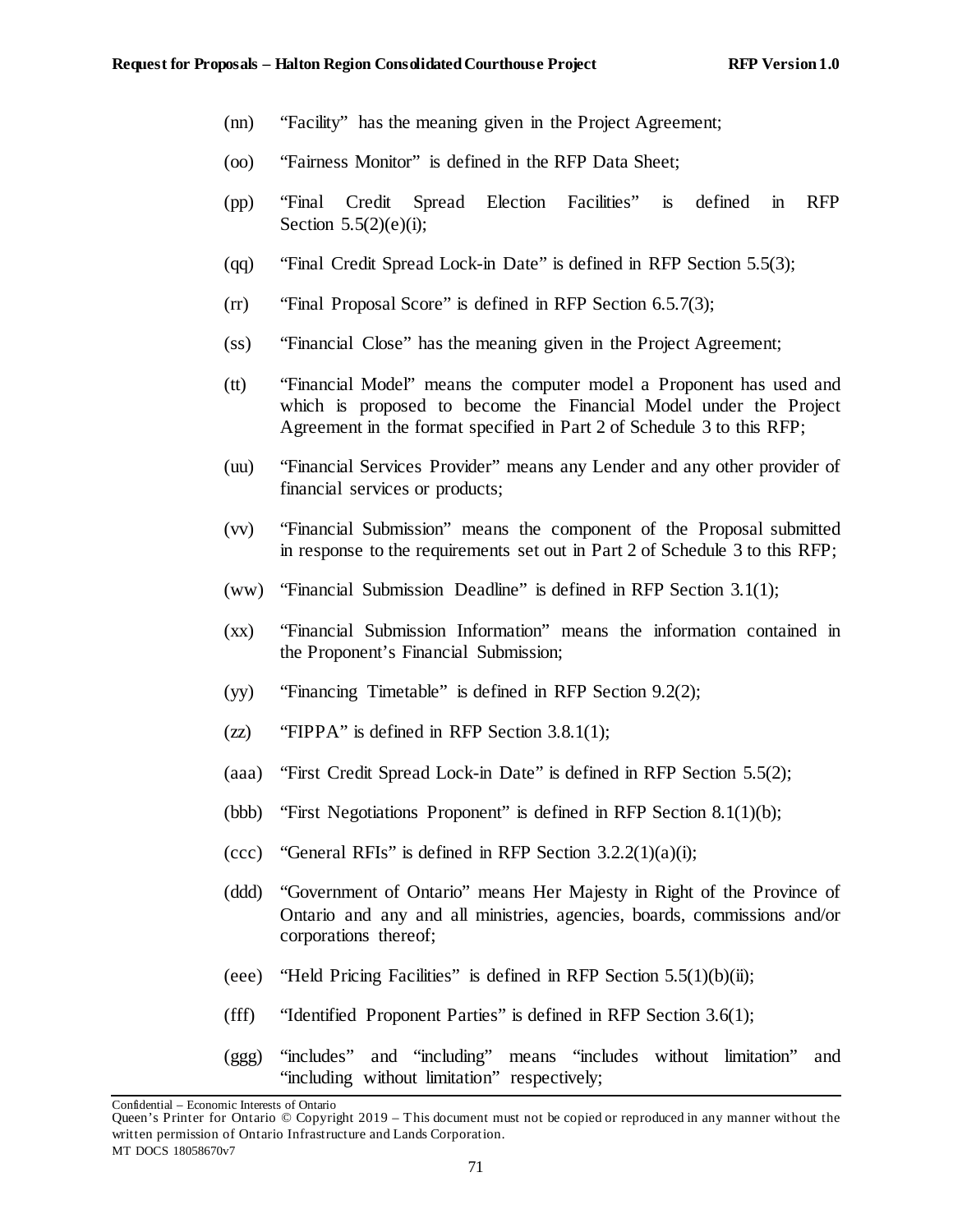- (hhh) "Indicative Credit Spread Benchmarks" is defined in Section 2.8 of Part F of Part 2 of Schedule 3 to this RFP;
- (iii) "Ineligible Person's Affiliate" is defined in RFP Section [3.9.2\(1\);](#page-30-0)
- (iii) "Ineligible Persons" is defined in RFP Section  $3.9.2(1)$ ;
- (kkk) "Infrastructure Ontario" is defined in RFP Section [1.1\(1\);](#page-6-0)
- (lll) "Integrated Design Elements" is defined in Section 3.0 of Part 4 of Schedule 3 of the RFP;

(mmm)"IO" is defined in RFP Section [1.1\(1\);](#page-6-0)

- (nnn) "OILC" is defined in RFP Section [1.1\(1\);](#page-6-0)
- (ooo) "IOCIP" is defined in RFP Section [3.11.3;](#page-33-0)
- (ppp) "IOCIP Broker of Record" means Aon Reed Stenhouse Inc.;
- (qqq) "Lenders" means the lenders providing the debt financing described in the Financial Submission;
- (rrr) "Lenders Commitment Letter" is defined in RFP Section [5.5\(5\);](#page-48-0)
- (sss) "Letter of Credit" is defined in RFP Section [9.1\(2\);](#page-62-0)
- (ttt) "Letter of Credit Provider" is defined in RFP Section [9.1\(2\);](#page-62-0)
- (uuu) "Lifecycle Payment" is defined in Section 2.15 of Part F of Part 2 of Schedule 3 to this RFP;
- (vvv) "Material Deviation" is defined in RFP Section [6.3\(1\);](#page-54-0)

(www) "MOI" is defined in RFP Section [1.1\(5\);](#page-7-0)

- (xxx) "Ministry" is defined in the RFP Data Sheet;
- (yyy) "Negotiations Proponents" is defined in RFP Section [8.1\(1\)\(b\);](#page-61-0)
- (zzz) "NPV" means net present value;
- (aaaa) "Participating Lender" is defined in RFP Section [5.7\(2\);](#page-53-1)
- (bbbb) "Participating Proponent Team Member" is defined in RFP Section [5.7\(2\);](#page-53-1)
- (cccc) "Preferred Proponent" is defined in RFP Section [1.1\(2\);](#page-6-2)

Queen's Printer for Ontario © Copyright 2019 – This document must not be copied or reproduced in any manner without the written permission of Ontario Infrastructure and Lands Corporation. MT DOCS 18058670v7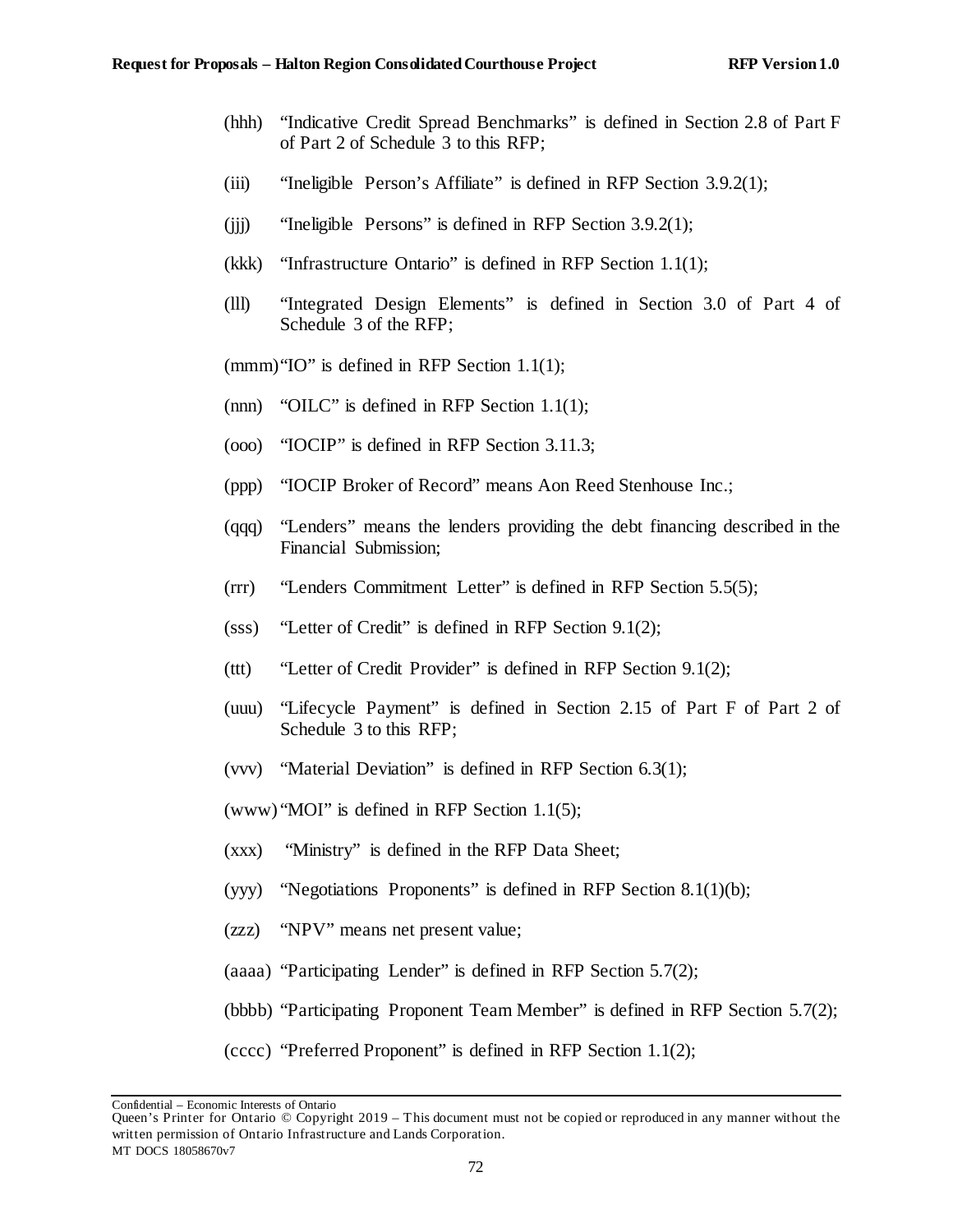- (dddd) "Prequalification Stage" is defined in RFP Section  $1.3(1)(a)$ ;
- (eeee) "Prequalification Submission" is defined in RFP Section [1.2\(1\);](#page-7-1)
- (ffff) "Prequalified Parties" is defined in RFP Section  $1.2(1)$ ;
- (gggg) "Price Submission Form" means the price submission form submitted by a Proponent as part of its Proposal in the form attached as Schedule 6 – Price Submission Form to this RFP;
- (hhhh) "Prohibited Act" means:
	- (i) offering, giving or agreeing to give to the Sponsors or any public body (or anyone employed by or acting on their behalf), or to any family member of such person, any gift or consideration of any kind as an inducement or reward:
	- (ii) for doing or not doing, or for having done or not having done, any act in relation to a Proponent becoming a Negotiations Proponent or the Preferred Proponent; or
	- (iii) for showing or not showing favour or disfavour to any person in relation to a Proponent's Proposal;
	- (iv) provided that this definition shall not apply to a Proponent or Proponent Team Member (or anyone employed by or acting on their behalf) providing consideration to the Sponsors or any public body in the ordinary course;
	- (v) entering into any other agreement with the Sponsors or any public body in connection with the Project if a commission or a fee has been paid or has been agreed to be paid by a Proponent or any Proponent Team Members, Key Individuals or any of their Affiliates, or on its behalf or to its knowledge, to the Sponsors or any public body (or anyone employed by or acting on their behalf), or to any family member of such person, unless, before the relevant agreement is entered into, particulars of any such commission or fee have been disclosed in writing to the Sponsors, provided that this definition shall not apply to a fee or commission paid by the Proponent or any Proponent Team Member or any of their Affiliates (or anyone employed by or acting on their behalf) to the Sponsors or any public body pursuant to an agreement where such fee or commission is paid in the ordinary course without contravening the intent of this section;

Queen's Printer for Ontario © Copyright 2019 – This document must not be copied or reproduced in any manner without the written permission of Ontario Infrastructure and Lands Corporation. MT DOCS 18058670v7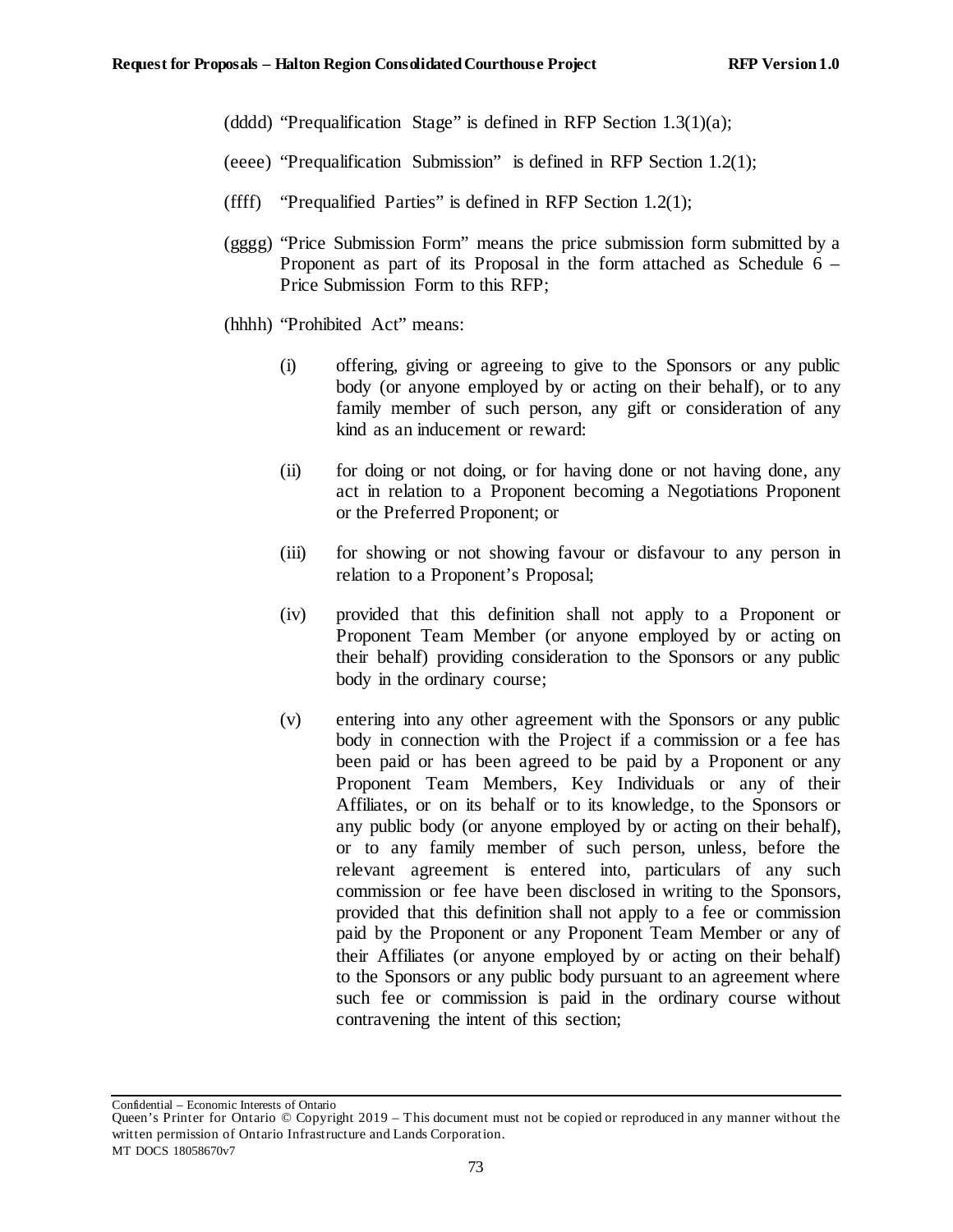- (vi) breaching or committing any offence under applicable law in respect of corrupt or fraudulent acts in relation to this RFP Process; or
- (vii) defrauding or attempting to defraud or conspiring to defraud the Sponsors or any other public body;
- (iiii) "Project" is defined in RFP Section  $1.1(6)$ ;
- (jjjj) "Project Agreement" are those documents listed as the "Project Agreement" in the RFP Data Sheet;
- (kkkk) "Project Agreement CCMs" is defined in Schedule 2 Proponent Consultation Process to this RFP;
- (llll) "Project Co" is the Preferred Proponent that has executed the Project Agreement with the Client;
- (mmmm) "Proponent" is defined in RFP Section [1.1\(2\);](#page-6-2)
- (nnnn) "Proponent Consultation Process" is defined in Schedule 2 Proponent Consultation Process to this RFP;
- (oooo) "Proponent Representative" is defined in RFP Section [1.2\(2\);](#page-7-3)
- (pppp) "Proponent Team Members" means all members of the Proponent team that were identified in the RFQ process and were prequalified as a Proponent team to submit a Proposal in this RFP Process;
- (qqqq) "Proponents Meeting" is defined in RFP Section [3.4.1\(1\);](#page-16-0)
- (rrrr) "Proposal" is defined in RFP Section [1.1\(2\);](#page-6-2)
- (ssss) "Proposal Information" is defined in RFP Section [3.8.4\(5\);](#page-28-1)
- (tttt) "Proposal Information Licence" is defined in RFP Section [3.8.4\(4\);](#page-27-0)
- (uuuu) "Proposal Submission Form (Financial)" means the submission form submitted by a Proponent as part of its Proposal in the form attached as Part B – Proposal Submission Form (Financial) to Schedule 4 – Proposal Submission Forms to this RFP;
- (vvvv) "Proposal Submission Form (Technical)" means the submission form submitted by a Proponent as part of its Proposal in the form attached as Part A – Proposal Submission Form (Technical) to Schedule 4 – Proposal Submission Forms to this RFP;

Queen's Printer for Ontario © Copyright 2019 – This document must not be copied or reproduced in any manner without the written permission of Ontario Infrastructure and Lands Corporation. MT DOCS 18058670v7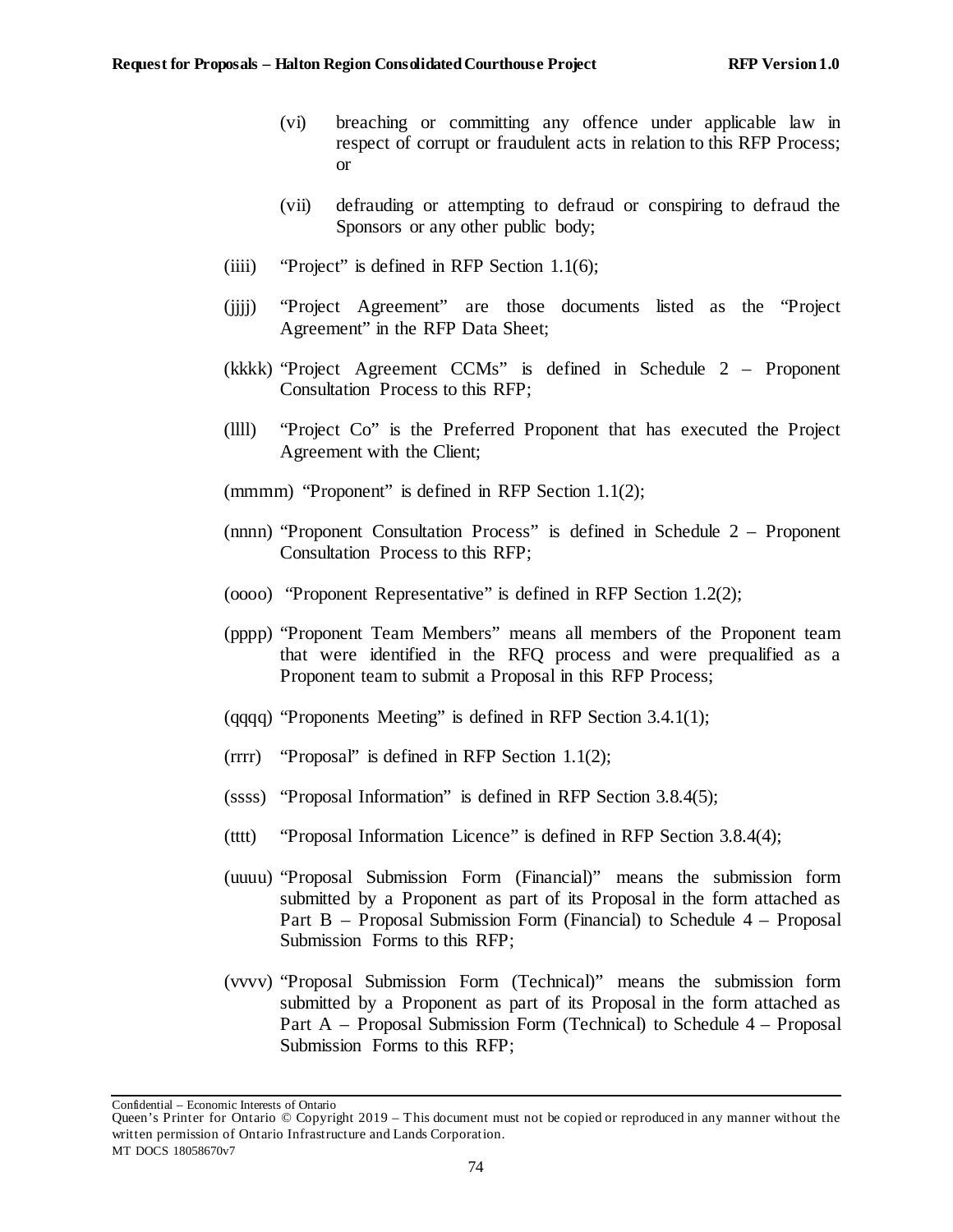- (wwww) "Proposal Submission Forms" means, collectively the Proposal Submission Form (Financial) and the Proposal Submission Form (Technical);
- (xxxx) "Proposal Validity Period" is defined in RFP Section [5.4\(1\);](#page-35-2)
- (yyyy) "Reserve Prequalified Party" is defined in the RFQ;
- (zzzz) "Rectification Notice" is described in RFP Section  $5.5(6)(a)$ ;
- $(aaaaa)$  Rectification Notice Response" is described in RFP Section [5.5\(6\)\(a\);](#page-48-1)
- (bbbbb) "Reserve Prequalified Party" is defined in RFP Section [10.2\(4\).](#page-69-1)
- (ccccc)"Restricted Person" means any person who, or any member of a group of persons acting together, any one of which:
	- (i) has, directly or indirectly, its principal or controlling office in a country that is subject to any economic or political sanctions imposed by Canada or Ontario;
	- (ii) has as its primary business the illegal manufacture, sale, distribution or promotion of narcotics substances or arms, or is or has been involved in terrorism;
	- (iii) in the case of an individual, (i) he or she has been convicted of any indictable offence, less than five years prior to the date at which the consideration of whether such individual is a "Restricted Person" is made hereunder , whether or not such person received a custodial sentence; or (ii) he or she has been sentenced to a custodial sentence, other than a suspended sentence, for any regulatory offence other than under the *Highway Traffic Act*  (Ontario) or corresponding legislation in any other jurisdiction less than five years prior to the date at which the consideration of whether such individual is a "Restricted Person" is made hereunder;
	- (iv) in the case of a person other than an individual, (i) it or any of the members of its (or its general partner's) board of directors or its senior executive managers has been convicted of any indictable offence less than five years prior to the date at which the consideration of whether such person is a "Restricted Person" is made hereunder, whether or not such person received a custodial sentence; or (ii) any of the members of its (or its general partner's) board of directors or its senior executive managers has been sentenced to a custodial sentence, other than a suspended sentence, for any regulatory offence other than under the *Highway Traffic*

Queen's Printer for Ontario © Copyright 2019 – This document must not be copied or reproduced in any manner without the written permission of Ontario Infrastructure and Lands Corporation. MT DOCS 18058670v7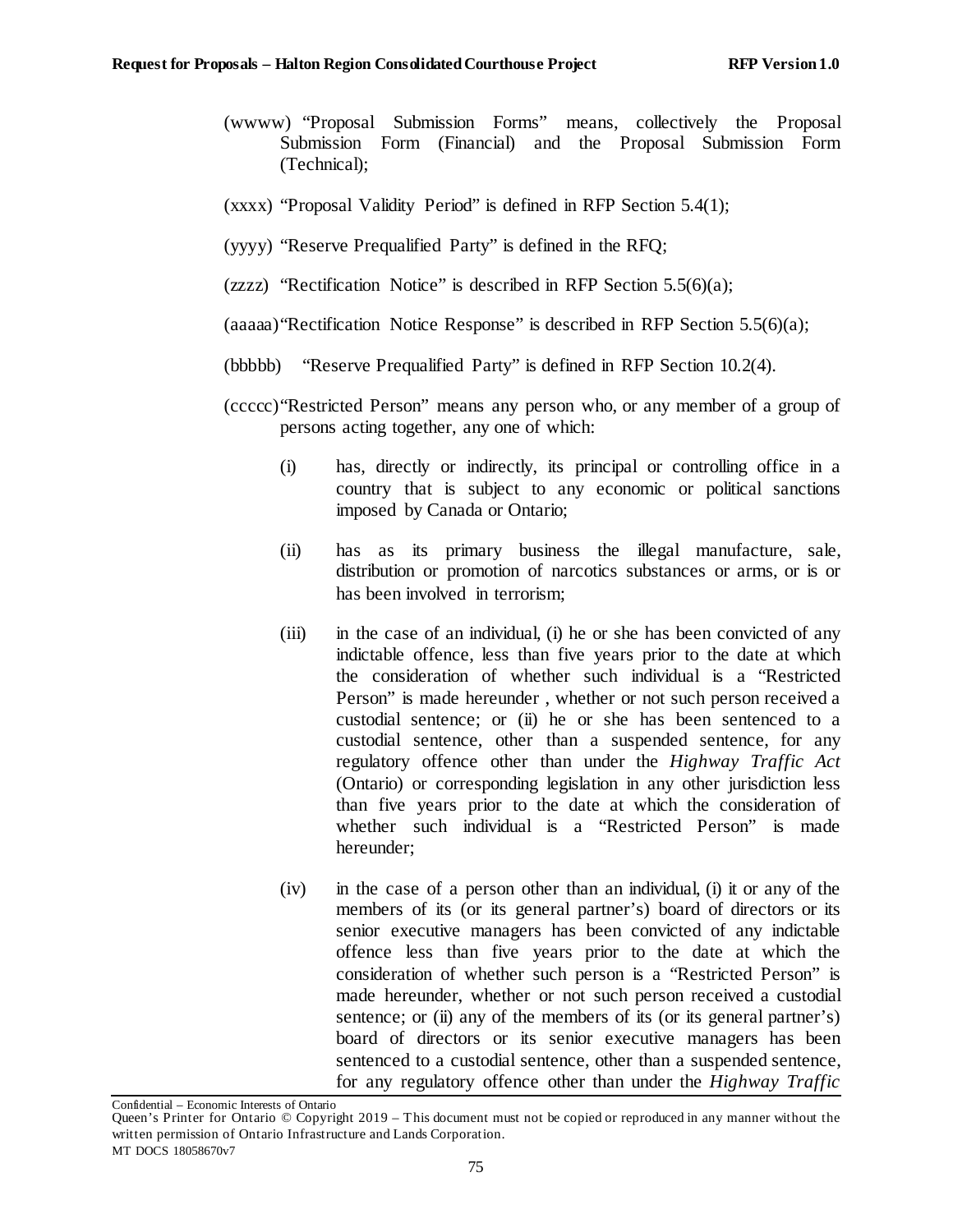*Act* (Ontario) or corresponding legislation in any other jurisdiction less than five years prior to the date at which the consideration of whether such person is a "Restricted Person" is made hereunder;

- (v) has as its primary business the acquisition of distressed assets or investments in companies or organizations which are or are believed to be insolvent or in a financial standstill situation or potentially insolvent;
- (vi) is subject to a material claim of the Sponsors or the Province under any proceedings (including regulatory proceedings) which have been concluded or are pending at the time at which the consideration of whether such person is a "Restricted Person" is made hereunder, and which (in respect of any such pending claim, if it were to be successful) would, in the Sponsors view, in either case, be reasonably likely materially to affect the ability of the Proponent to perform its obligations under the Project Agreement, if it were to become the successful Proponent under the RFP Process; or
- (vii) has a material interest in the production of tobacco products.
- (ddddd) "RFI" is defined in RFP Section [3.2.2\(1\);](#page-12-2)

(eeeee)"RFP Data Sheet" means Schedule 1 to this RFP;

- (fffff) "RFP Documents" is defined in RFP Section [2.1;](#page-8-1)
- (ggggg) "RFP Process" is defined in RFP Section [1.1\(3\);](#page-6-1)
- (hhhhh) "RFQ" is defined in RFP Section  $1.2(1)$ ;
- (iiiii) "Scheduled Visits" is defined in RFP Section  $3.5.1(1)$ ;
- (iiiii) "Second Negotiations Proponent" is defined in RFP Section  $8.1(1)(b)$ ;
- (kkkkk) "Separate FF&E and Transition Services Fee" is defined in Section 1.2 of Part D of Part 2 of Schedule 3 to this RFP;
- (lllll) "Separate Price" is defined in Part II of Schedule 3, Part 3 of this RFP;
- (mmmmm) "Separate Price Submission" is defined in Part II of Schedule 3, Part 3 of this RFP;
- (nnnnn) "Separate Price Submission Form" is the form attached as Table 4 to Appendix 2 of Part II of Schedule 3, Part 3 of this RFP;

Queen's Printer for Ontario © Copyright 2019 – This document must not be copied or reproduced in any manner without the written permission of Ontario Infrastructure and Lands Corporation. MT DOCS 18058670v7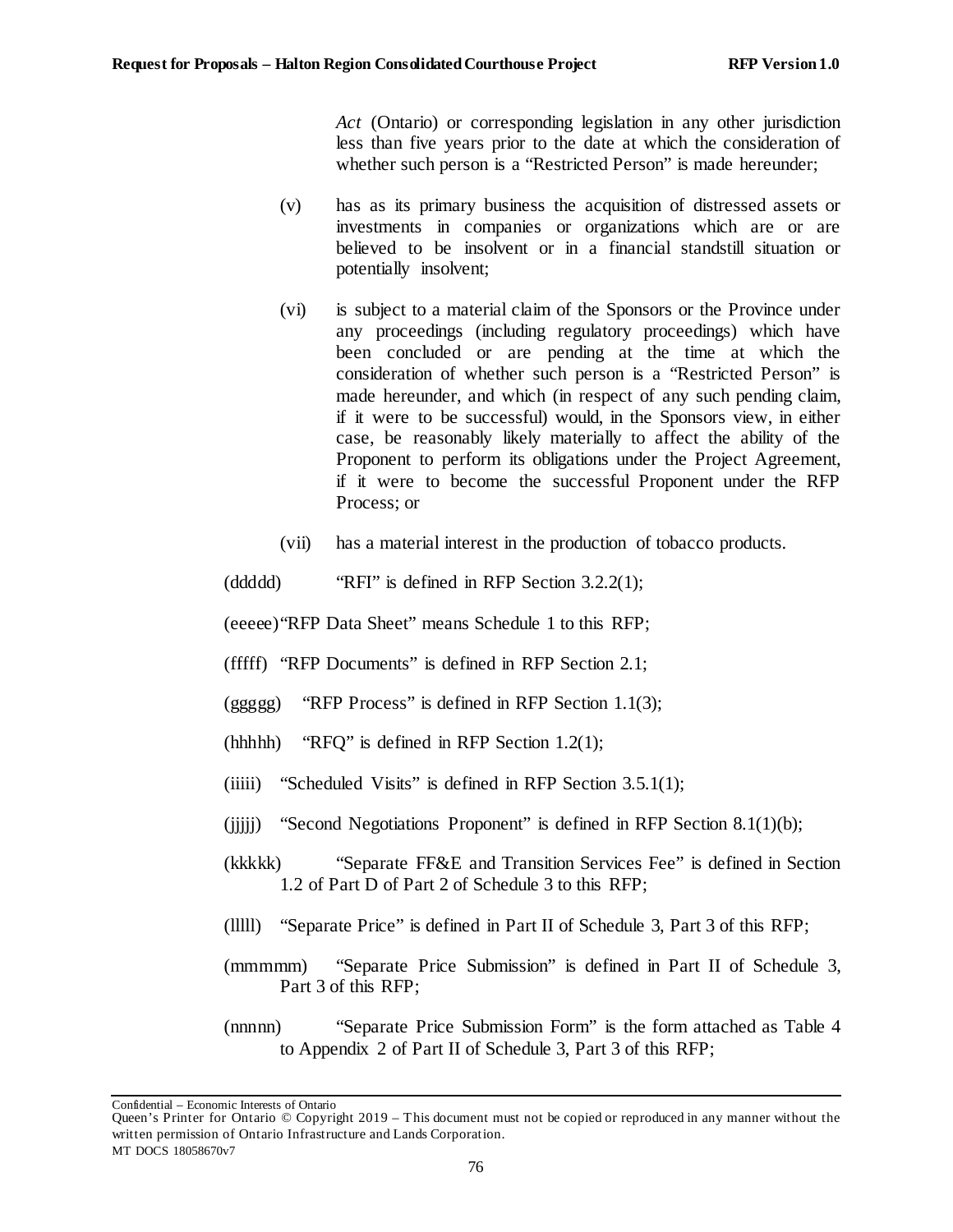- (ooooo) "Severe Market Disruption Event Date" is defined in RFP Section [10.3.2\(1\);](#page-69-2)
- (ppppp) "Signing Parties" is defined in RFP Section [1.1\(7\);](#page-7-4)
- (qqqqq) "Sponsor Payments" means all payments made by Contracting Authority under the Project Agreement, including the Substantial Completion Payment, Separate FF&E and Transition Services Fee, Annual Service Payments, Lifecycle Payments, and Construction Period Payments, as applicable;
- (rrrrr) "Sponsors" is defined in RFP Section [1.1\(1\)](#page-6-0) and means Infrastructure Ontario and the Client;
- (sssss) "Sponsors' Executive Ad Hoc Meeting" is defined in Schedule 2 Proponent Consultation Process to this RFP;
- (ttttt) "Submission" is defined in Part II of Part 3 of Schedule 3 to this RFP;
- (uuuuu) "Submission Requirements" means all of the submission requirements set out in this RFP;
- (vvvvv) "Substantial Completion Payment" is defined in Section 2.16 of Part F of Part 2 of Schedule 3 to this RFP;
- (wwwww) "Summary of Proposal Cost Form" means the Summary of Proposal Cost Form attached as Schedule 10 to this RFP;
- (xxxxx) "Technical Conformance Elements" is defined in Section 3.0 of Part 4 of Schedule 3 of the RFP;
- (yyyyy) "Technical Submission" means the component of the Proposal submitted in response to the requirements set out in Part 1 of Schedule 3 to this RFP;
- (zzzzz) "Technical Submission Deadline" is defined in RFP Section [3.1\(1\);](#page-12-1)
- (aaaaaa) "Termination Notice" is defined in RFP Section [5.5\(6\)\(b\);](#page-49-0)
- (bbbbbb) "Timetable" is defined in RFP Section [3.1\(1\);](#page-12-1)
- (cccccc) "Topic Meetings" is defined in Schedule 2 Proponent Consultation Process to this RFP; and
- (dddddd) "Total Capital Costs" is defined in Section 2.16 of Part F of Part 2 of Schedule 3 to this RFP.

Queen's Printer for Ontario © Copyright 2019 – This document must not be copied or reproduced in any manner without the written permission of Ontario Infrastructure and Lands Corporation. MT DOCS 18058670v7